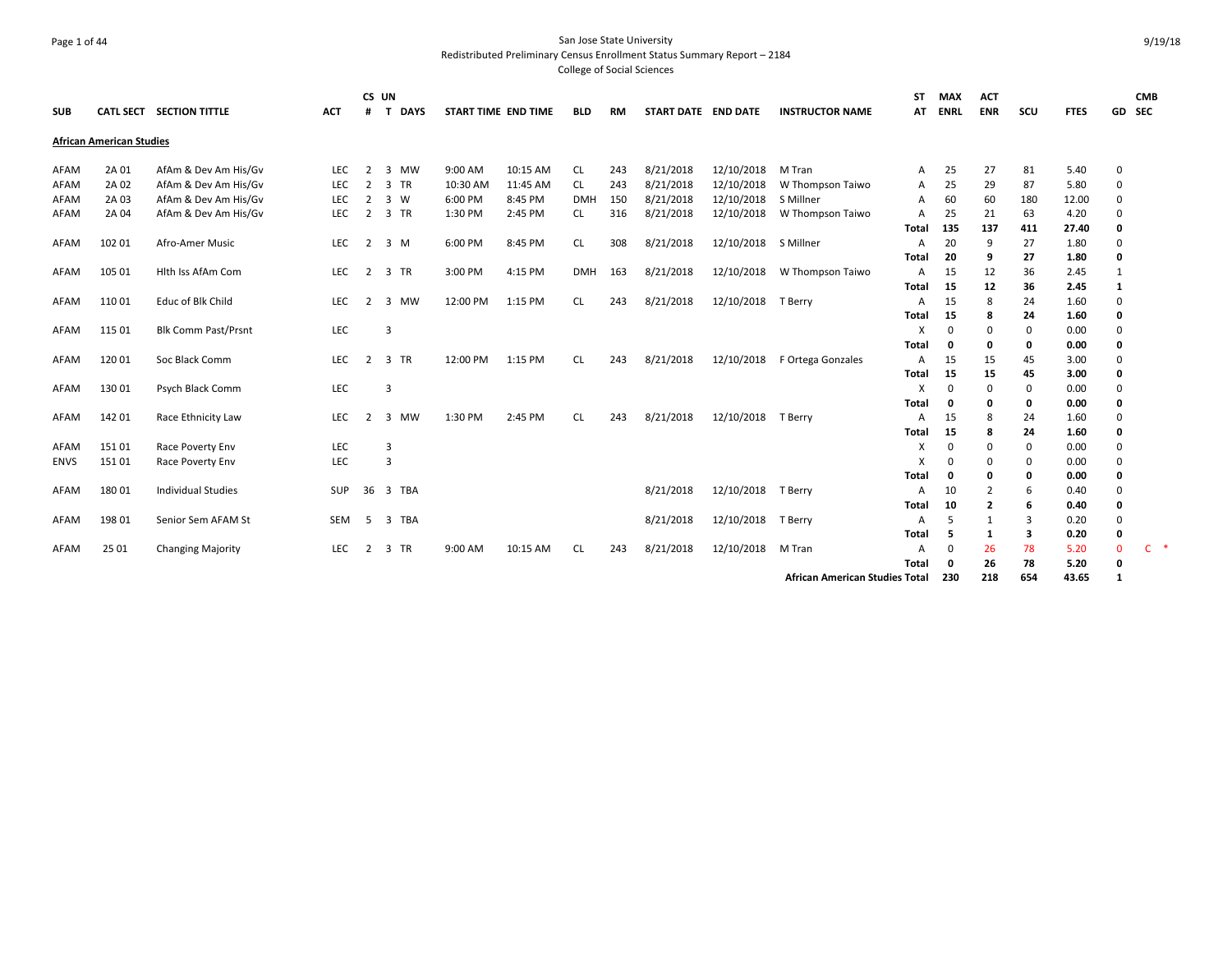## Page 2 of 44 San Jose State University Redistributed Preliminary Census Enrollment Status Summary Report – 2184

|                     |               |                                            |                          |                                  | CS UN                                   |                     |                     |                        |                |                        |                          |                                 | ST           | <b>MAX</b>  | <b>ACT</b>  |             |              |                      | <b>CMB</b>             |  |
|---------------------|---------------|--------------------------------------------|--------------------------|----------------------------------|-----------------------------------------|---------------------|---------------------|------------------------|----------------|------------------------|--------------------------|---------------------------------|--------------|-------------|-------------|-------------|--------------|----------------------|------------------------|--|
| <b>SUB</b>          |               | CATL SECT SECTION TITTLE                   | <b>ACT</b>               | #                                | T DAYS                                  | START TIME END TIME |                     | <b>BLD</b>             | <b>RM</b>      | START DATE END DATE    |                          | <b>INSTRUCTOR NAME</b>          | AT           | ENRL        | ENR         | scu         | <b>FTES</b>  | GD SEC               |                        |  |
| Anthropology        |               |                                            |                          |                                  |                                         |                     |                     |                        |                |                        |                          |                                 |              |             |             |             |              |                      |                        |  |
| ORGS                | 101 01        | People/Organzation                         | LEC                      | 3                                | 3 MW                                    | 1:30 PM             | 2:45 PM             | CL                     | 204            | 8/21/2018              | 12/10/2018               | A Rogers                        | Α            | 25          | 10          | 30          | 2.05         | 1                    |                        |  |
|                     |               |                                            |                          |                                  |                                         |                     |                     |                        |                |                        |                          |                                 | <b>Total</b> | 25          | 10          | 30          | 2.05         | 1                    |                        |  |
| <b>ANTH</b>         | 11 01         | Cultural Anthro                            | <b>LEC</b>               | 2                                | 3 MW                                    | 9:00 AM             | 10:15 AM            | <b>CL</b>              | 202            | 8/21/2018              | 12/10/2018               | J Anderson                      | А            | 40          | 38          | 114         | 7.60         | $\Omega$             |                        |  |
| <b>ANTH</b>         | 11 02         | Cultural Anthro                            | LEC                      | $\overline{2}$                   | 3 TR                                    | 10:30 AM            | 11:45 AM            | <b>WSQ</b>             | 4              | 8/21/2018              | 12/10/2018               | J Gamboa                        | А            | 40          | 41          | 123         | 8.20         | $\Omega$             |                        |  |
| ANTH                | 11 03         | Cultural Anthro                            | <b>LEC</b>               | $\overline{2}$                   | 3 TR                                    | 3:00 PM             | 4:15 PM             | CL                     | 202            | 8/21/2018              | 12/10/2018               | N Conand                        | А            | 40          | 36          | 108         | 7.20         | $\Omega$             |                        |  |
| <b>ANTH</b>         | 1104          | Cultural Anthro                            | LEC                      |                                  | 3                                       |                     |                     |                        |                |                        |                          |                                 | X            | 0           | 0           | 0           | 0.00         | $\Omega$             |                        |  |
| ANTH                | 11 05         | Cultural Anthro                            | <b>LEC</b>               | $\overline{2}$                   | 3 MW                                    | 12:00 PM            | 1:15 PM             | <b>SH</b>              | 313            | 8/21/2018              | 12/10/2018               | S Ou                            | A            | 40          | 41          | 123         | 8.20         | $\Omega$             |                        |  |
| <b>ANTH</b>         | 1199          | Cultural Anthro                            | <b>LEC</b>               | $\overline{2}$                   | $\overline{\mathbf{3}}$<br>TBA          |                     |                     |                        |                | 8/21/2018              | 12/10/2018               | J Anderson                      | A            | 35          | 34          | 102         | 6.80         | $\Omega$<br>$\Omega$ |                        |  |
|                     |               |                                            |                          |                                  |                                         |                     |                     |                        |                |                        |                          |                                 | Total        | 195         | 190         | 570         | 38.00        |                      |                        |  |
| <b>ANTH</b>         | 12 01         | Intro to Human Evol                        | LEC                      | $\overline{2}$                   | 3 MW                                    | 10:30 AM            | 11:45 AM            | <b>CL</b>              | 204            | 8/21/2018              | 12/10/2018               | V Sanchez-Chopitea              | Α            | 40          | 40          | 120         | 8.00         | $\Omega$<br>$\Omega$ |                        |  |
| ANTH                | 1202<br>12 03 | Intro to Human Evol                        | <b>LEC</b><br><b>LEC</b> | $\overline{2}$<br>$\overline{2}$ | 3 TR<br>3 TR                            | 12:00 PM<br>9:00 AM | 1:15 PM<br>10:15 AM | <b>CL</b><br><b>CL</b> | 202<br>202     | 8/21/2018              | 12/10/2018<br>12/10/2018 | V Sanchez-Chopitea<br>A Feldman | A<br>А       | 40<br>40    | 41<br>40    | 123<br>120  | 8.20<br>8.00 | $\Omega$             |                        |  |
| <b>ANTH</b><br>ANTH | 1204          | Intro to Human Evol<br>Intro to Human Evol | <b>LEC</b>               | $\overline{2}$                   | 3 MW                                    | 12:00 PM            | 1:15 PM             | <b>CCB</b>             | 101            | 8/21/2018<br>8/21/2018 | 12/10/2018               | <b>G Flores Santis</b>          | A            | 40          | 39          | 117         | 7.80         | $\Omega$             |                        |  |
| <b>ANTH</b>         | 12 05         |                                            | LEC                      | $\overline{2}$                   | 3 TR                                    | 10:30 AM            | 11:45 AM            | <b>DMH</b>             | 165            | 8/21/2018              | 12/10/2018               | A Feldman                       | A            | 40          | 41          | 123         | 8.20         | $\Omega$             |                        |  |
| <b>ANTH</b>         | 12 06         | Intro to Human Evol<br>Intro to Human Evol | LEC                      | $\overline{2}$                   | 3 MW                                    | 1:30 PM             | 2:45 PM             | <b>BBC</b>             | 324            | 8/21/2018              | 12/10/2018               | <b>G Flores Santis</b>          | А            | 40          | 39          | 117         | 7.80         | $\Omega$             |                        |  |
| <b>ANTH</b>         | 1207          | Intro to Human Evol                        | LEC                      | $\overline{2}$                   | 3 MW                                    | 4:30 PM             | 5:45 PM             | <b>WSQ</b>             | $\overline{4}$ | 8/21/2018              | 12/10/2018               | A Feldman                       | A            | 40          | 36          | 108         | 7.20         | $\Omega$             |                        |  |
|                     |               |                                            |                          |                                  |                                         |                     |                     |                        |                |                        |                          |                                 | Total        | 280         | 276         | 828         | 55.20        | $\Omega$             |                        |  |
| ANTH                | 13 01         | Archaeology                                | <b>LEC</b>               | $\overline{2}$                   | 3<br>TR                                 | 1:30 PM             | 2:45 PM             | <b>CL</b>              | 202            | 8/21/2018              | 12/10/2018               | V Sanchez-Chopitea              | А            | 30          | 22          | 66          | 4.40         | $\Omega$             |                        |  |
|                     |               |                                            |                          |                                  |                                         |                     |                     |                        |                |                        |                          |                                 | Total        | 30          | 22          | 66          | 4.40         | $\Omega$             |                        |  |
| <b>ANTH</b>         | 25 01         | Human Life Context                         | LEC                      | $\overline{2}$                   | 3 MW                                    | 3:00 PM             | 4:15 PM             | CL                     | 202            | 8/21/2018              | 12/10/2018               | J Anderson                      | Α            | 40          | 40          | 120         | 8.00         | $\Omega$             |                        |  |
| ANTH                | 25 02         | <b>Human Life Context</b>                  | LEC                      | $\overline{2}$                   | 3 TR                                    | 12:00 PM            | 1:15 PM             | <b>ENG</b>             | 301            | 8/21/2018              | 12/10/2018               | S Ou                            | A            | 40          | 38          | 114         | 7.60         | $\Omega$             |                        |  |
| ANTH                | 25 03         | Human Life Context                         | <b>LEC</b>               | $\overline{2}$                   | 3 TR                                    | 9:00 AM             | 10:15 AM            | <b>WSQ</b>             | $\overline{4}$ | 8/21/2018              | 12/10/2018               | S Ou                            | A            | 40          | 38          | 114         | 7.60         | $\Omega$             |                        |  |
|                     |               |                                            |                          |                                  |                                         |                     |                     |                        |                |                        |                          |                                 | <b>Total</b> | 120         | 116         | 348         | 23.20        | $\Omega$             |                        |  |
| ANTH                | 100W 01       | <b>Writing Workshop</b>                    | <b>SEM</b>               | 5                                | 3 MW                                    | 1:30 PM             | 2:45 PM             | CL                     | 202            | 8/21/2018              | 12/10/2018               | J Anderson                      | А            | 25          | 18          | 54          | 3.60         | $\Omega$             |                        |  |
|                     |               |                                            |                          |                                  |                                         |                     |                     |                        |                |                        |                          |                                 | <b>Total</b> | 25          | 18          | 54          | 3.60         | $\Omega$             |                        |  |
| <b>ANTH</b>         | 108 01        | <b>Medical Anthro</b>                      | <b>LEC</b>               | 2                                | 3 TR                                    | 3:00 PM             | 4:15 PM             | CL.                    | 204            | 8/21/2018              | 12/10/2018 J Marlovits   |                                 | Α            | 35          | 19          | 57          | 3.85         | $\mathbf{1}$         |                        |  |
|                     |               |                                            |                          |                                  |                                         |                     |                     |                        |                |                        |                          |                                 | <b>Total</b> | 35          | 19          | 57          | 3.85         | $\mathbf{1}$         |                        |  |
| <b>ANTH</b>         | 115 01        | <b>Global Culture</b>                      | <b>LEC</b>               | 2                                | $\overline{\mathbf{3}}$<br>$\mathsf{T}$ | 6:00 PM             | 8:45 PM             | <b>CL</b>              | 204            | 8/21/2018              | 12/10/2018               | Q McCrary                       | A            | 40          | 18          | 54          | 3.60         | $\Omega$             | C                      |  |
| ASIA                | 115 01        | Global Culture                             | LEC                      | $\overline{2}$                   | 3 <sub>T</sub>                          | 6:00 PM             | 8:45 PM             | <b>CL</b>              | 204            | 8/21/2018              | 12/10/2018               | Q McCrary                       | А            | $\Omega$    | $\mathbf 0$ | $\mathbf 0$ | 0.00         | $\Omega$             | $\mathsf{C}$<br>$\ast$ |  |
| ANTH                | 115 02        | Global Culture                             | <b>LEC</b>               |                                  | 3                                       |                     |                     |                        |                |                        |                          |                                 | X            | $\Omega$    | 0           | $\Omega$    | 0.00         | $\Omega$             |                        |  |
| ASIA                | 115 02        | <b>Global Culture</b>                      | LEC                      |                                  | 3                                       |                     |                     |                        |                |                        |                          |                                 | X            | $\Omega$    | $\Omega$    | $\mathbf 0$ | 0.00         | $\Omega$             |                        |  |
| ANTH                | 115 03        | Global Culture                             | <b>LEC</b>               | 2                                | 3 MW                                    | 10:30 AM            | 11:45 AM            | <b>CL</b>              | 202            | 8/21/2018              | 12/10/2018               | S Ou                            | А            | 40          | 18          | 54          | 3.60         | $\Omega$             | C                      |  |
| ASIA                | 115 03        | <b>Global Culture</b>                      | LEC                      | $\overline{2}$                   | 3 MW                                    | 10:30 AM            | 11:45 AM            | <b>CL</b>              | 202            | 8/21/2018              | 12/10/2018               | S Ou                            | A            | $\mathbf 0$ | $\mathbf 0$ | $\mathbf 0$ | 0.00         | $\Omega$             | $\mathsf{C}$           |  |
| ANTH                | 115 04        | <b>Global Culture</b>                      | <b>LEC</b>               | 2                                | 3 TR                                    | 10:30 AM            | 11:45 AM            | <b>CL</b>              | 202            | 8/21/2018              | 12/10/2018               | S Ou                            | A            | 40          | 21          | 63          | 4.20         | $\Omega$             | C                      |  |
| ASIA                | 115 04        | Global Culture                             | LEC                      | $\overline{2}$                   | 3 TR                                    | 10:30 AM            | 11:45 AM            | CL                     | 202            | 8/21/2018              | 12/10/2018               | S Ou                            | А            | $\Omega$    | 0           | $\Omega$    | 0.00         | $\Omega$             | $\mathsf{C}$           |  |
| <b>ANTH</b>         | 115 05        | <b>Global Culture</b>                      | <b>LEC</b>               |                                  | 3                                       |                     |                     |                        |                |                        |                          |                                 | x            | $\Omega$    | $\Omega$    | $\Omega$    | 0.00         | $\Omega$             |                        |  |
| <b>ASIA</b>         | 115 05        | <b>Global Culture</b>                      | LEC                      |                                  | 3                                       |                     |                     |                        |                |                        |                          |                                 | X            | $\mathbf 0$ | 0           | $\Omega$    | 0.00         | $\Omega$             |                        |  |
| ANTH                | 115 80        | <b>Global Culture</b>                      | <b>LEC</b>               | 2                                | $\overline{\mathbf{3}}$<br>TBA          |                     |                     |                        |                | 8/21/2018              | 12/10/2018               | Q McCrary                       | A            | 40          | 39          | 117         | 7.80         | $\Omega$             | C                      |  |
| ASIA                | 115 80        | Global Culture                             | <b>LEC</b>               | $\overline{2}$                   | 3 TBA                                   |                     |                     |                        |                | 8/21/2018              | 12/10/2018               | Q McCrary                       | А            | $\mathbf 0$ | 0           | $\mathbf 0$ | 0.00         | $\Omega$             | $\mathsf{C}$<br>$\ast$ |  |
|                     |               |                                            |                          |                                  |                                         |                     |                     |                        |                |                        |                          |                                 | Total        | 160         | 96          | 288         | 19.20        | $\Omega$             |                        |  |
| ANTH                | 13001         | Kin, Kith, Community                       | <b>LEC</b>               | $\overline{2}$                   | 3 TR                                    | 12:00 PM            | 1:15 PM             | CL.                    | 204            | 8/21/2018              | 12/10/2018               | G Bousquet                      | А            | 25          | 24          | 72          | 4.85         | 1                    |                        |  |
|                     |               |                                            |                          |                                  |                                         |                     |                     |                        |                |                        |                          |                                 | Total        | 25          | 24          | 72          | 4.85         | 1                    |                        |  |
| ANTH                | 13101         | Theories of Cult                           | <b>SEM</b>               | 5                                | 3 TR                                    | 10:30 AM            | 11:45 AM            | CL                     | 204            | 8/21/2018              | 12/10/2018               | J Marlovits                     | А            | 35          | 34          | 102         | 6.80         | $\Omega$             |                        |  |
|                     |               |                                            |                          |                                  |                                         |                     |                     |                        |                |                        |                          |                                 | Total        | 35          | 34          | 102         | 6.80         | $\Omega$             |                        |  |
| ANTH                | 140 01        | Human Sexuality                            | LEC                      | 1                                | 3 TR                                    | 1:30 PM             | 2:45 PM             | CL                     | 204            | 8/21/2018              | 12/10/2018               | J Marlovits                     | Α            | 40          | 40          | 120         | 8.00         | $\Omega$             | c                      |  |
| <b>BIOL</b>         | 140 01        | <b>Human Sexuality</b>                     | <b>LEC</b>               | 1                                | 3 TR                                    | 1:30 PM             | 2:45 PM             | CL                     | 204            | 8/21/2018              | 12/10/2018               | J Marlovits                     | A            | $\Omega$    | 0           | 0           | 0.00         | $\Omega$             | $\mathsf{C}$           |  |
| НS                  | 140 01        | Human Sexuality                            | LEC                      | 1                                | 3 TR                                    | 1:30 PM             | 2:45 PM             | <b>CL</b>              | 204            | 8/21/2018              | 12/10/2018               | J Marlovits                     | А            | $\Omega$    | 0           | $\Omega$    | 0.00         | $\Omega$             | C                      |  |
| <b>ANTH</b>         | 140 02        | <b>Human Sexuality</b>                     | LEC                      | 1                                | 3 TR                                    | 4:30 PM             | 5:45 PM             | <b>CL</b>              | 204            | 8/21/2018              | 12/10/2018               | J Marlovits                     | Α            | 40          | 40          | 120         | 8.00         | $\Omega$             | C                      |  |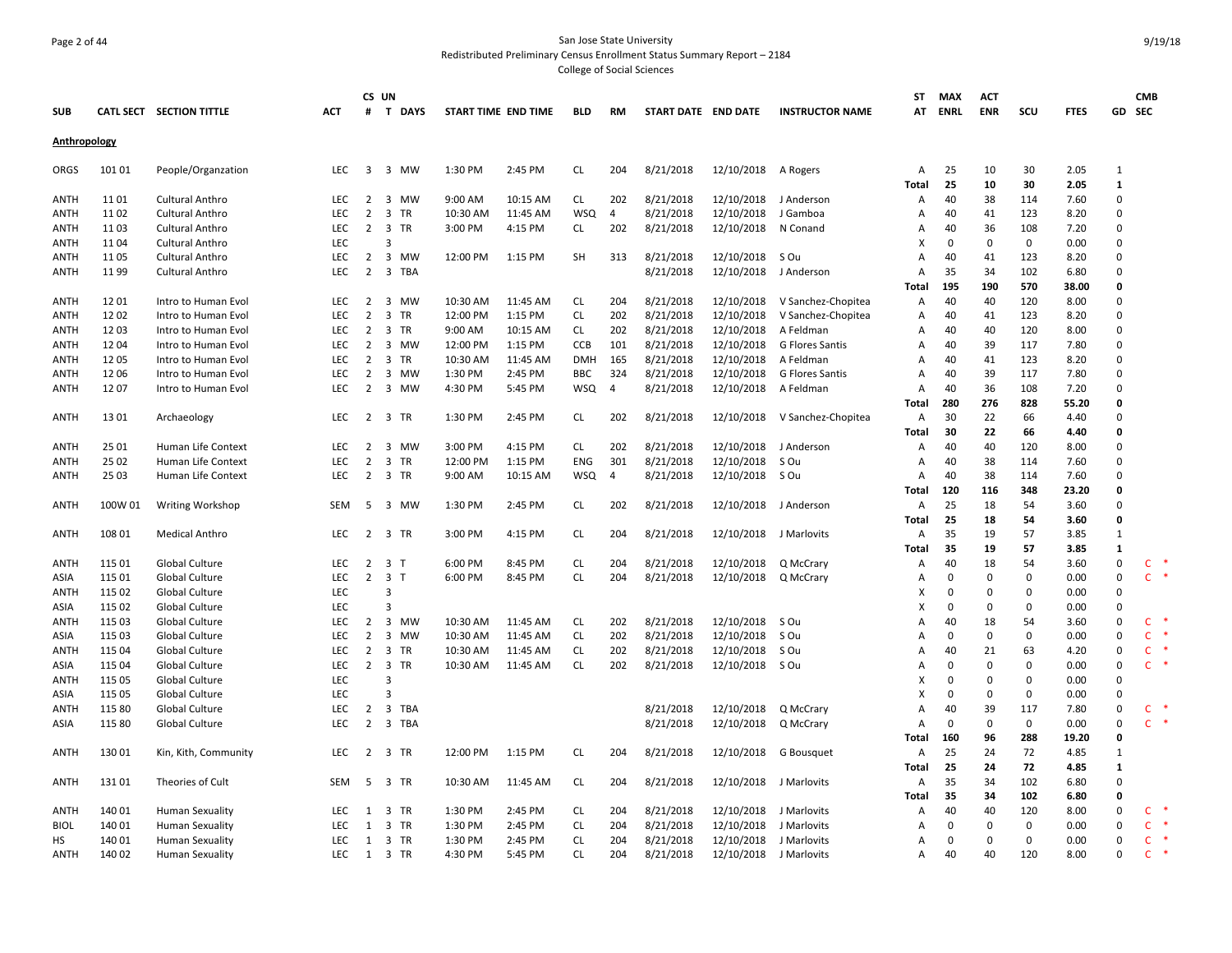## Page 3 of 44 San Jose State University Redistributed Preliminary Census Enrollment Status Summary Report – 2184 College of Social Sciences

|             |                  |                                |            |                     | CS UN        |                     |          |            |                |                     |                        |                        | ST             | MAX            | <b>ACT</b>     |                         |             |                | <b>CMB</b>   |        |
|-------------|------------------|--------------------------------|------------|---------------------|--------------|---------------------|----------|------------|----------------|---------------------|------------------------|------------------------|----------------|----------------|----------------|-------------------------|-------------|----------------|--------------|--------|
| <b>SUB</b>  | <b>CATL SECT</b> | <b>SECTION TITTLE</b>          | <b>ACT</b> | #                   | T DAYS       | START TIME END TIME |          | <b>BLD</b> | RM             | START DATE END DATE |                        | <b>INSTRUCTOR NAME</b> | AT             | <b>ENRL</b>    | <b>ENR</b>     | SCU                     | <b>FTES</b> | GD             | SEC          |        |
| <b>BIOL</b> | 140 02           | <b>Human Sexuality</b>         | <b>LEC</b> |                     | 1 3 TR       | 4:30 PM             | 5:45 PM  | CL.        | 204            | 8/21/2018           | 12/10/2018 J Marlovits |                        | A              | 0              | 0              | 0                       | 0.00        | $\Omega$       | $\mathsf{C}$ |        |
| HS          | 140 02           | <b>Human Sexuality</b>         | <b>LEC</b> | 1                   | 3 TR         | 4:30 PM             | 5:45 PM  | <b>CL</b>  | 204            | 8/21/2018           | 12/10/2018             | J Marlovits            | Α              | $\Omega$       | $\Omega$       | 0                       | 0.00        | $\Omega$       | $\mathsf{C}$ |        |
| ANTH        | 140 03           | <b>Human Sexuality</b>         | <b>LEC</b> | 1                   | 3 MW         | 3:00 PM             | 4:15 PM  | DH         | 351            | 8/21/2018           | 12/10/2018             | J McDaniel             | Α              | 40             | $\mathbf 0$    | 0                       | 0.00        | 0              | $\mathsf{C}$ |        |
| HS          | 140 03           | <b>Human Sexuality</b>         | LEC.       | 1                   | 3 MW         | 3:00 PM             | 4:15 PM  | DH         | 351            | 8/21/2018           | 12/10/2018             | J McDaniel             | $\overline{A}$ | $\Omega$       | $\Omega$       | $\Omega$                | 0.00        | $\Omega$       | $\mathsf{C}$ |        |
|             |                  |                                |            |                     |              |                     |          |            |                |                     |                        |                        | Total          | 120            | 80             | 240                     | 16.00       | O              |              |        |
| <b>ANTH</b> | 143 01           | Cult & Adaptation              | <b>LEC</b> | 2                   | 3 MW         | 12:00 PM            | 1:15 PM  | <b>WSQ</b> | $\overline{4}$ | 8/21/2018           | 12/10/2018             | M Meniketti            | A              | 25             | 17             | 51                      | 3.55        | 3              |              |        |
|             |                  |                                |            |                     |              |                     |          |            |                |                     |                        |                        | <b>Total</b>   | 25             | 17             | 51                      | 3.55        | 3              |              |        |
| <b>ANTH</b> | 146 01           | Culture & Conflict             | LEC        | $\overline{2}$      | 3 TR         | 9:00 AM             | 10:15 AM | <b>CL</b>  | 204            | 8/21/2018           | 12/10/2018             | G Bousquet             | Α              | 40             | 39             | 117                     | 7.80        | $\Omega$       |              |        |
| ANTH        | 146 02           | <b>Culture &amp; Conflict</b>  | <b>LEC</b> | 2                   | 3 TR         | 3:00 PM             | 4:15 PM  | <b>WSQ</b> | $\overline{4}$ | 8/21/2018           | 12/10/2018             | G Bousquet             | Α              | 40             | 31             | 93                      | 6.20        | $\Omega$       |              |        |
|             |                  |                                |            |                     |              |                     |          |            |                |                     |                        |                        | Total          | 80             | 70             | 210                     | 14.00       | 0              |              |        |
| <b>ANTH</b> | 149 01           | <b>Ethnographic Meth</b>       | LEC        |                     | 2 3 MW       | 10:30 AM            | 11:45 AM | <b>WSQ</b> | $\overline{4}$ | 8/21/2018           | 12/10/2018 A Faas      |                        | Α              | 40             | 39             | 117                     | 8.15        | $\overline{7}$ |              |        |
|             |                  |                                |            |                     |              |                     |          |            |                |                     |                        |                        | Total          | 40             | 39             | 117                     | 8.15        | $\overline{7}$ |              |        |
| ANTH        | 154 01           |                                | LEC.       | 2                   | 3 MW         | 12:00 PM            | 1:15 PM  | CL         | 204            | 8/21/2018           | 12/10/2018             | J Karpf                | Α              | 25             | 8              | 24                      | 1.60        | $\Omega$       |              |        |
|             |                  | Monkeys Apes Human             |            |                     |              |                     |          |            |                |                     |                        |                        | Total          | 25             | 8              | 24                      | 1.60        | $\Omega$       |              |        |
| <b>ANTH</b> | 155 01           | Human Osteology                | LEC.       | $\overline{4}$      | 3 MW         | 3:00 PM             | 4:15 PM  | WSQ        | $\overline{4}$ | 8/21/2018           | 12/10/2018 J Karpf     |                        | Α              | 25             | 15             | 45                      | 3.05        | 1              |              |        |
|             |                  |                                |            |                     |              |                     |          |            |                |                     |                        |                        | Total          | 25             | 15             | 45                      | 3.05        | $\mathbf{1}$   |              |        |
|             |                  |                                | LEC.       |                     |              |                     |          |            |                |                     |                        |                        |                |                | 40             | 120                     |             | $\Omega$       |              |        |
| ANTH        | 16001            | Recon Lost Civs                |            | 2<br>$\overline{2}$ | 3 MW<br>3 TR | 9:00 AM             | 10:15 AM | CL         | 204            | 8/21/2018           | 12/10/2018             | V Sanchez-Chopitea     | Α              | 40             |                |                         | 8.00        | $\Omega$       |              |        |
| <b>ANTH</b> | 160 02           | Recon Lost Civs                | LEC        |                     |              | 12:00 PM            | 1:15 PM  | <b>WSQ</b> | 4              | 8/21/2018           | 12/10/2018             | C Sunseri              | Α              | 40             | 38             | 114                     | 7.60        | $\Omega$       |              |        |
| ANTH        | 160 03           | Recon Lost Civs                | <b>LEC</b> | 2                   | 3 MW         | 3:00 PM             | 4:15 PM  | CL.        | 204            | 8/21/2018           | 12/10/2018             | V Sanchez-Chopitea     | Α              | 40             | 27             | 81                      | 5.40        |                |              |        |
|             |                  |                                |            |                     |              |                     |          |            |                |                     |                        |                        | Total          | 120            | 105            | 315                     | 21.00       | 0              |              |        |
| ANTH        | 16101            | Old World Civiliz              | <b>LEC</b> |                     | 2 3 MW       | 1:30 PM             | 2:45 PM  | <b>WSQ</b> | $\overline{4}$ | 8/21/2018           | 12/10/2018             | M Meniketti            | Α              | 25             | 10             | 30                      | 2.00        | $\Omega$       |              |        |
|             |                  |                                |            |                     |              |                     |          |            |                |                     |                        |                        | Total          | 25             | 10             | 30                      | 2.00        | 0              |              |        |
| ANTH        | 165 01           | <b>Historical Archaeology</b>  | <b>LEC</b> | $\overline{2}$      | 3 MW         | 9:00 AM             | 10:15 AM | WSQ        | -4             | 8/21/2018           | 12/10/2018             | M Meniketti            | $\overline{A}$ | 25             | 20             | 60                      | 4.05        | $\mathbf{1}$   |              |        |
|             |                  |                                |            |                     |              |                     |          |            |                |                     |                        |                        | Total          | 25             | 20             | 60                      | 4.05        | $\mathbf{1}$   |              |        |
| ANTH        | 176 01           | Indians California             | LEC.       | 2                   | 3 TR         | 1:30 PM             | 2:45 PM  | <b>WSQ</b> | -4             | 8/21/2018           | 12/10/2018             | C Sunseri              | A              | 25             | 19             | 57                      | 3.90        | $\overline{2}$ |              |        |
|             |                  |                                |            |                     |              |                     |          |            |                |                     |                        |                        | Total          | 25             | 19             | 57                      | 3.90        | $\overline{2}$ |              |        |
| <b>ANTH</b> | 18001            | <b>Individual Studies</b>      | SUP        |                     | 36 1 TBA     |                     |          |            |                | 8/21/2018           | 12/10/2018             | J English-Lueck        | A              | $\overline{3}$ | $\mathbf 0$    | $\mathbf 0$             | 0.00        | $\Omega$       |              |        |
| ANTH        | 18002            | <b>Individual Studies</b>      | SUP        | 36                  | 3 TBA        |                     |          |            |                | 8/21/2018           | 12/10/2018             | M Meniketti            | Α              | 3              | 1              | 3                       | 0.25        | $\mathbf{1}$   |              |        |
| ANTH        | 18003            | Individual Studies             | <b>SUP</b> | 36                  | 3 TBA        |                     |          |            |                | 8/21/2018           | 12/10/2018             | J English-Lueck        | A              | 1              | $\Omega$       | $\Omega$                | 0.00        | $\Omega$       |              |        |
| ANTH        | 18004            | <b>Individual Studies</b>      | SUP        | 36                  | 3 TBA        |                     |          |            |                | 8/21/2018           | 12/10/2018             |                        | $\overline{A}$ | 3              | $\Omega$       | $\mathbf 0$             | 0.00        | $\Omega$       |              |        |
|             |                  |                                |            |                     |              |                     |          |            |                |                     |                        |                        | Total          | 10             | 1              | $\overline{\mathbf{3}}$ | 0.25        | $\mathbf{1}$   |              |        |
| ANTH        | 18401            | Directed Reading               | <b>SUP</b> |                     | 36 3 TBA     |                     |          |            |                | 8/21/2018           | 12/10/2018             | J English-Lueck        | $\overline{A}$ | 5              | $\mathbf{1}$   | $\overline{3}$          | 0.25        | $\mathbf{1}$   |              |        |
|             |                  |                                |            |                     |              |                     |          |            |                |                     |                        |                        | Total          | -5             | 1              | 3                       | 0.25        | 1              |              |        |
| <b>ANTH</b> | 193 01           | <b>Beh Science in Practice</b> | <b>LEC</b> | 2                   | 3 MW         | 12:00 PM            | 1:15 PM  | <b>CL</b>  | 202            | 8/21/2018           | 12/10/2018             | J Anderson             | A              | 40             | 26             | 78                      | 5.20        | 0              | $\mathsf{C}$ | $\ast$ |
| <b>PSYC</b> | 193 01           | Beh Science in Practice        | <b>LEC</b> | $\overline{2}$      | 3 MW         | 12:00 PM            | 1:15 PM  | CL         | 202            | 8/21/2018           | 12/10/2018             | J Anderson             | Α              | 0              | $\Omega$       | $\Omega$                | 0.00        | $\Omega$       | $\mathsf{C}$ |        |
| SOCI        | 193 01           | Beh Science in Practice        | LEC.       | 2                   | 3 MW         | 12:00 PM            | 1:15 PM  | <b>CL</b>  | 202            | 8/21/2018           | 12/10/2018             | J Anderson             | $\overline{A}$ | $\Omega$       | $\Omega$       | $\Omega$                | 0.00        | $\Omega$       | $\mathsf{C}$ |        |
|             |                  |                                |            |                     |              |                     |          |            |                |                     |                        |                        | Total          | 40             | 26             | 78                      | 5.20        | $\Omega$       |              |        |
| <b>ANTH</b> | 195 01           | Anthro Practicum               | SUP        |                     | 3            |                     |          |            |                |                     |                        |                        | X              | $\mathbf 0$    | $\mathbf 0$    | $\mathbf 0$             | 0.00        | $\Omega$       |              |        |
| ANTH        | 195 02           | Anthro Practicum               | <b>SUP</b> | 36                  | 3 TBA        |                     |          |            |                | 8/21/2018           | 12/10/2018             | M Meniketti            | $\overline{A}$ | 5              | $\mathbf{1}$   | $\overline{3}$          | 0.25        | $\mathbf{1}$   |              |        |
| ANTH        | 195 03           | Anthro Practicum               | <b>SUP</b> |                     | 36 3 TBA     |                     |          |            |                | 8/21/2018           | 12/10/2018             | A Leventhal            | $\overline{A}$ | 3              | 1              | 3                       | 0.25        | 1              |              |        |
|             |                  |                                |            |                     |              |                     |          |            |                |                     |                        |                        | Total          | 8              | $\overline{2}$ | 6                       | 0.50        | $\overline{2}$ |              |        |
| <b>ANTH</b> | 230 01           | Theory in Practice             | SEM        |                     | 5 3 M        | 6:00 PM             | 8:45 PM  | <b>CL</b>  | 204            | 8/21/2018           | 12/10/2018 A Faas      |                        | Α              | 20             | 16             | 48                      | 4.00        | 16             |              |        |
|             |                  |                                |            |                     |              |                     |          |            |                |                     |                        |                        | Total          | 20             | 16             | 48                      | 4.00        | 16             |              |        |
| ANTH        | 23101            | <b>Applications Core</b>       | <b>SEM</b> | 4                   | 3 T          | 6:00 PM             | 8:45 PM  | <b>WSQ</b> | $\overline{4}$ | 8/21/2018           | 12/10/2018             | J English-Lueck        | А              | 20             | 15             | 45                      | 3.75        | 15             |              |        |
|             |                  |                                |            |                     |              |                     |          |            |                |                     |                        |                        | Total          | 20             | 15             | 45                      | 3.75        | 15             |              |        |
| ANTH        | 23301            | <b>Fields Application</b>      | SEM        | 4                   | 3 R          | 6:00 PM             | 8:45 PM  | CL         | 204            | 8/21/2018           | 12/10/2018             | C Sunseri              | А              | 20             | 13             | 39                      | 3.25        | 13             |              |        |
|             |                  |                                |            |                     |              |                     |          |            |                |                     |                        |                        | Total          | 20             | 13             | 39                      | 3.25        | 13             |              |        |
| ANTH        | 280 01           | <b>Individual Studies</b>      | SUP        | 25                  | 3 TBA        |                     |          |            |                | 8/21/2018           | 12/10/2018             | J English-Lueck        | Α              | 3              | $\overline{2}$ | 6                       | 0.50        | $\overline{2}$ |              |        |
| <b>ANTH</b> | 280 02           | <b>Individual Studies</b>      | SUP        | 25                  | 3 TBA        |                     |          |            |                | 8/21/2018           | 12/10/2018             | M Meniketti            | $\overline{A}$ | 3              | $\mathbf{1}$   | 3                       | 0.25        | $\mathbf{1}$   |              |        |
| <b>ANTH</b> | 28003            | <b>Individual Studies</b>      | SUP        |                     | 25 3 TBA     |                     |          |            |                | 8/21/2018           | 12/10/2018             | A Faas                 | A              | 5              | $\overline{2}$ | 6                       | 0.50        | $\overline{2}$ |              |        |
|             |                  |                                |            |                     |              |                     |          |            |                |                     |                        |                        |                |                |                |                         |             |                |              |        |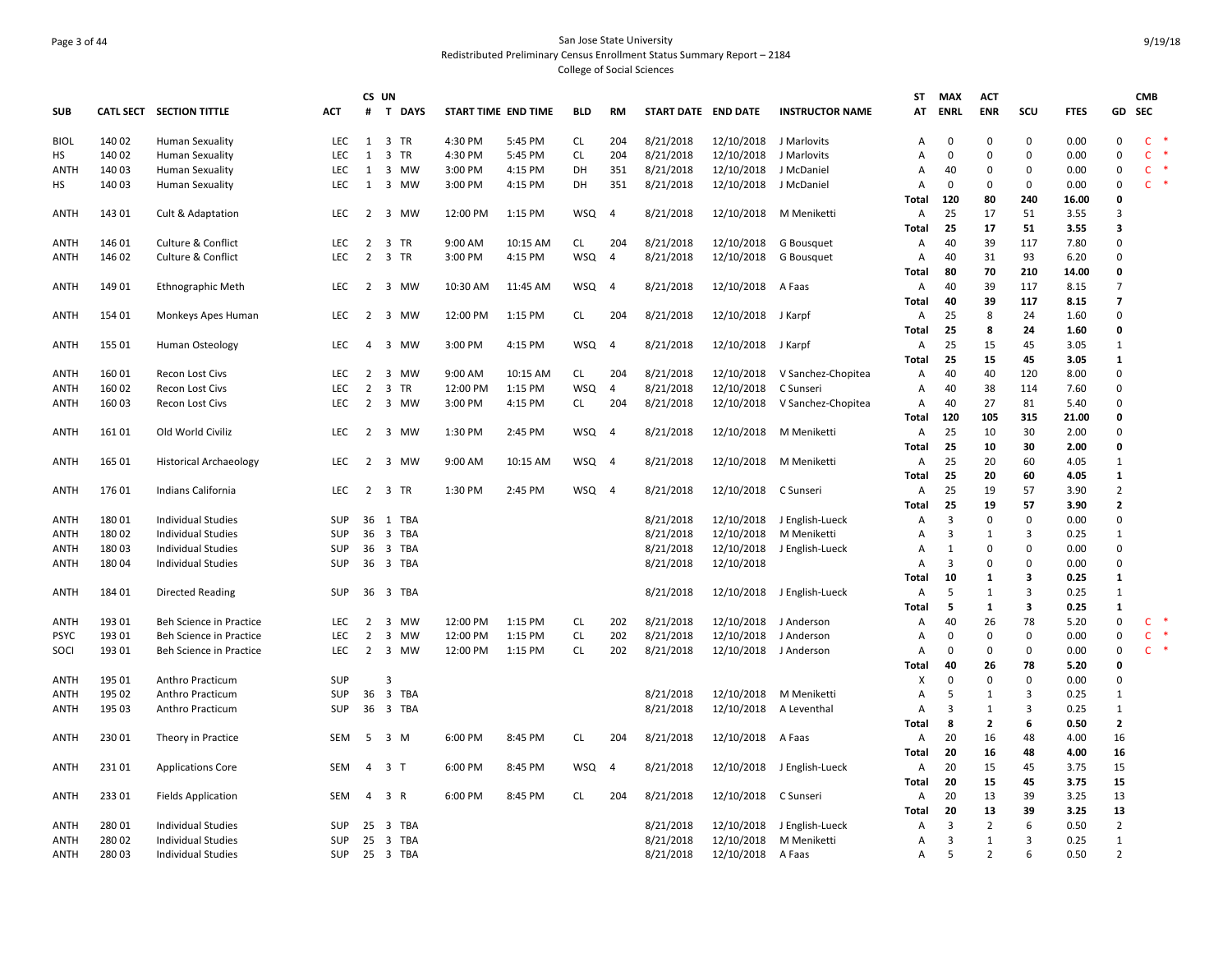## Page 4 of 44 San Jose State University Redistributed Preliminary Census Enrollment Status Summary Report – 2184 College of Social Sciences

**SUB CATL SECT SECTION TITTLE ACT CS UN# T DAYS START TIME END TIME BLD RM START DATE END DATE INSTRUCTOR NAME STMAX ACT ATENRLENR SCU FTES GD CMB SECTotal 11 5 15 1.25 5** ANTH 287 01 Special Topics SEM 4 3 TBA 8/21/2018 12/10/2018 J English‐Lueck A 1 1 1 0.25 1 **Total 1 1 1 0.25 1** ANTH 298 01 Anth Project SUP 25 3 TBA 8/21/2018 12/10/2018 A 3 0 0 0.00 0 ANTH 298 02 Anth Project SUP 25 3 TBA 8/21/2018 12/10/2018 A 3 0 0 0.00 0 ANTH 298 03 Anth Project SUP 25 3 TBA 8/21/2018 12/10/2018 A 5 0 0 0.00 0 **Total 11 0 0 0.00 0** ANTH 299 01 Master's Thesis SUP 25 3 TBA 8/21/2018 12/10/2018 J English‐Lueck A 3 2 6 0.50 2 ANTH 299 02 Master's Thesis SUP 25 3 TBA 8/21/2018 12/10/2018 A 5 0 0 0.00 0 **Total 8 2 6 0.50 2 Anthropology Total 1594 1270 3808 257.65 73**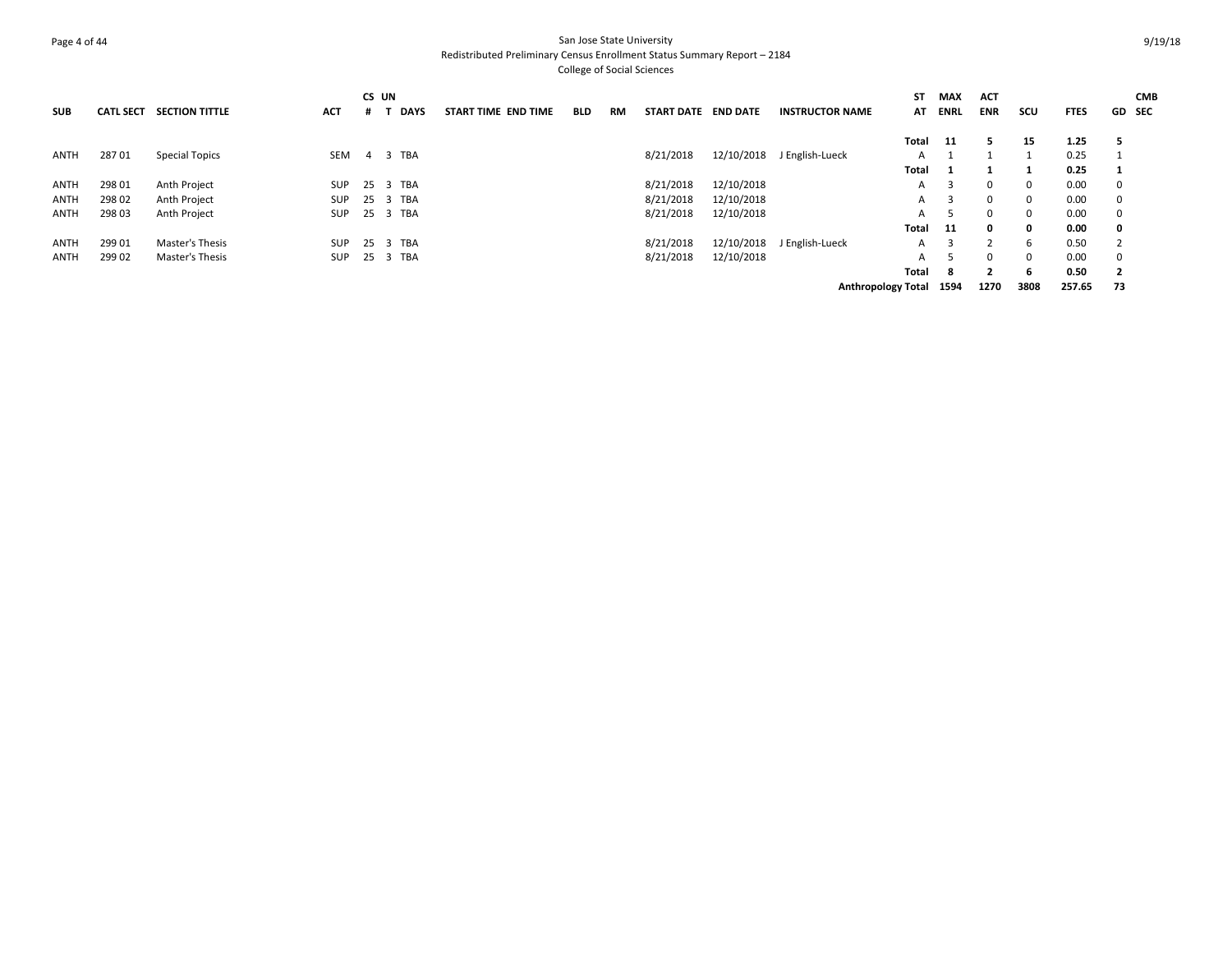## Page 5 of 44 San Jose State University Redistributed Preliminary Census Enrollment Status Summary Report – 2184

|            |                                    |                          |            |                | CS UN                          |                     |          |            |           |                     |            |                        | ST             | <b>MAX</b>  | <b>ACT</b> |              |             |                | <b>CMB</b> |
|------------|------------------------------------|--------------------------|------------|----------------|--------------------------------|---------------------|----------|------------|-----------|---------------------|------------|------------------------|----------------|-------------|------------|--------------|-------------|----------------|------------|
| <b>SUB</b> |                                    | CATL SECT SECTION TITTLE | <b>ACT</b> | #              | <b>T DAYS</b>                  | START TIME END TIME |          | <b>BLD</b> | <b>RM</b> | START DATE END DATE |            | <b>INSTRUCTOR NAME</b> | AT             | <b>ENRL</b> | <b>ENR</b> | SCU          | <b>FTES</b> | GD             | <b>SEC</b> |
|            | <b>Chicana and Chicano Studies</b> |                          |            |                |                                |                     |          |            |           |                     |            |                        |                |             |            |              |             |                |            |
| <b>MAS</b> | 10A 01                             | Mex Am US Hist/Gov       | <b>LEC</b> | 2              | 3 MW                           | 7:30 AM             | 8:45 AM  | <b>CL</b>  | 226       | 8/21/2018           | 12/10/2018 | J Covarrubias          | A              | 36          | 35         | 105          | 7.00        | $\mathbf 0$    |            |
| MAS        | 10A 02                             | Mex Am US Hist/Gov       | LEC        | $\overline{2}$ | 3 MW                           | 7:30 AM             | 8:45 AM  | <b>CL</b>  | 226       | 8/21/2018           | 12/10/2018 | J Gamboa               | A              | 36          | 33         | 99           | 6.60        | $\mathbf 0$    |            |
| MAS        | 10A 03                             | Mex Am US Hist/Gov       | <b>LEC</b> | 2              | 3 MW                           | 9:00 AM             | 10:15 AM | <b>CL</b>  | 226       | 8/21/2018           | 12/10/2018 | J Covarrubias          | A              | 36          | 39         | 117          | 7.80        | $\mathbf 0$    |            |
| MAS        | 10A 04                             | Mex Am US Hist/Gov       | LEC.       | 2              | 3 MW                           | 9:00 AM             | 10:15 AM | <b>CL</b>  | 226       | 8/21/2018           | 12/10/2018 | J Gamboa               | A              | 36          | 36         | 108          | 7.20        | $\Omega$       |            |
| MAS        | 10A 05                             | Mex Am US Hist/Gov       | <b>LEC</b> | 2              | 3 MW                           | 10:30 AM            | 11:45 AM | <b>CL</b>  | 226       | 8/21/2018           | 12/10/2018 | J Covarrubias          | A              | 36          | 37         | 111          | 7.40        | $\Omega$       |            |
| MAS        | 10A 06                             | Mex Am US Hist/Gov       | <b>LEC</b> | 2              | 3 MW                           | 10:30 AM            | 11:45 AM | <b>CL</b>  | 226       | 8/21/2018           | 12/10/2018 | A Rodriguez            | A              | 36          | 36         | 108          | 7.20        | $\Omega$       |            |
| MAS        | 10A 07                             | Mex Am US Hist/Gov       | <b>LEC</b> | $\overline{2}$ | 3 MW                           | 12:00 PM            | 1:15 PM  | <b>ENG</b> | 303       | 8/21/2018           | 12/10/2018 | S Azcona               | A              | 40          | 40         | 120          | 8.00        | $\Omega$       |            |
| MAS        | 10A 08                             | Mex Am US Hist/Gov       | <b>LEC</b> | $\overline{2}$ | 3 MW                           | 1:30 PM             | 2:45 PM  | <b>CL</b>  | 224       | 8/21/2018           | 12/10/2018 | S Azcona               | A              | 40          | 41         | 123          | 8.20        | $\Omega$       |            |
| MAS        | 10A 09                             | Mex Am US Hist/Gov       | LEC        | $\overline{2}$ | 3 TR                           | 9:00 AM             | 10:15 AM | <b>DMH</b> | 227       | 8/21/2018           | 12/10/2018 | G Mora-Torres          | A              | 36          | 36         | 108          | 7.20        | $\mathbf 0$    |            |
| MAS        | 10A 10                             | Mex Am US Hist/Gov       | <b>LEC</b> | $\overline{2}$ | 3 TR                           | 9:00 AM             | 10:15 AM | <b>DMH</b> | 227       | 8/21/2018           | 12/10/2018 | G Mora-Torres          | A              | 36          | 33         | 99           | 6.60        | $\Omega$       |            |
| MAS        | 10A 11                             | Mex Am US Hist/Gov       | LEC        | $\overline{2}$ | 3 TR                           | 10:30 AM            | 11:45 AM | <b>DMH</b> | 227       | 8/21/2018           | 12/10/2018 | M Ortiz Franco         | A              | 36          | 35         | 105          | 7.00        | $\mathbf 0$    |            |
| MAS        | 10A 12                             | Mex Am US Hist/Gov       | <b>LEC</b> | $\overline{2}$ | 3 TR                           | 10:30 AM            | 11:45 AM | <b>DMH</b> | 227       | 8/21/2018           | 12/10/2018 | G Mora-Torres          | A              | 40          | 40         | 120          | 8.00        | $\Omega$       |            |
| MAS        | 10A 13                             | Mex Am US Hist/Gov       | <b>LEC</b> | 2              | 3 TR                           | 12:00 PM            | 1:15 PM  | <b>DMH</b> | 234       | 8/21/2018           | 12/10/2018 | F Ponce                | A              | 36          | 50         | 150          | 10.00       | $\Omega$       |            |
| MAS        | 10A 14                             | Mex Am US Hist/Gov       | LEC        | $\overline{2}$ | 3 TR                           | 1:30 PM             | 2:45 PM  | <b>DMH</b> | 355       | 8/21/2018           | 12/10/2018 | F Ponce                | A              | 40          | 44         | 132          | 8.80        | $\mathbf 0$    |            |
| MAS        | 10A 15                             | Mex Am US Hist/Gov       | <b>LEC</b> | 2              | 3 TR                           | 7:30 AM             | 8:45 AM  | CL.        | 234       | 8/21/2018           | 12/10/2018 | J Mercado              | A              | 40          | 36         | 108          | 7.20        | $\Omega$       |            |
|            |                                    |                          |            |                |                                |                     |          |            |           |                     |            |                        | Total          | 560         | 571        | 1713         | 114.20      | $\mathbf 0$    |            |
| MAS        | 25 01                              | <b>Changing Majority</b> | <b>LEC</b> |                | 2 3 TR                         | 9:00 AM             | 10:15 AM | <b>CL</b>  | 243       | 8/21/2018           | 12/10/2018 | M Tran                 | A              | 25          | $\Omega$   | $\mathbf{0}$ | 0.00        | $\Omega$       | $C$ *      |
|            |                                    |                          |            |                |                                |                     |          |            |           |                     |            |                        | Total          | 25          | 0          | 0            | 0.00        | $\mathbf 0$    |            |
| MAS        | 30 01                              | Race and Ethnicity       | SEM        | 5              | 3 MW                           | 10:30 AM            | 11:45 AM | MH         | 235       | 8/21/2018           | 12/10/2018 | J Gomez                | A              | 30          | 29         | 87           | 5.80        | $\mathbf 0$    |            |
| MAS        | 30 02                              | Race and Ethnicity       | <b>SEM</b> | 5              | 3 MW                           | 12:00 PM            | 1:15 PM  | <b>SH</b>  | 239       | 8/21/2018           | 12/10/2018 | J Gomez                | $\overline{A}$ | 30          | 28         | 84           | 5.60        | $\Omega$       |            |
| MAS        | 30 03                              | Race and Ethnicity       | SEM        | 5              | 3 TR                           | 10:30 AM            | 11:45 AM | <b>CL</b>  | 238       | 8/21/2018           | 12/10/2018 | J Curry-Rodriguez      | A              | 30          | 30         | 90           | 6.00        | $\Omega$       |            |
| MAS        | 30 04                              | Race and Ethnicity       | SEM        | 5              | 3 TR                           | 1:30 PM             | 2:45 PM  | <b>CL</b>  | 111       | 8/21/2018           | 12/10/2018 | R Alvarez              | A              | 30          | 31         | 93           | 6.20        | $\Omega$       |            |
|            |                                    |                          |            |                |                                |                     |          |            |           |                     |            |                        | Total          | 120         | 118        | 354          | 23.60       | $\mathbf{0}$   |            |
| MAS        | 74 01                              | <b>Public Address</b>    | <b>SEM</b> | $\overline{4}$ | 3 MW                           | 9:00 AM             | 10:15 AM | <b>HGH</b> | 124       | 8/21/2018           | 12/10/2018 | V Duarte-Vasquez       | A              | 25          | 23         | 69           | 4.60        | $\Omega$       |            |
|            | 74 02                              |                          | SEM        | $\overline{4}$ | 3 MW                           | 9:00 AM             | 10:15 AM | <b>DMH</b> | 234       | 8/21/2018           | 12/10/2018 |                        | A              | 25          | 23         | 69           |             | $\mathbf 0$    |            |
| MAS        | 74 03                              | <b>Public Address</b>    | <b>SEM</b> | $\overline{4}$ |                                |                     |          |            | 100       |                     |            | A Casas                |                | 25          | 24         | 72           | 4.60        | $\Omega$       |            |
| MAS        |                                    | <b>Public Address</b>    |            |                | 3 MW                           | 10:30 AM            | 11:45 AM | <b>CCB</b> |           | 8/21/2018           | 12/10/2018 | V Duarte-Vasquez       | A<br>A         | 25          |            | 72           | 4.80        | $\mathbf 0$    |            |
| MAS        | 74 04                              | <b>Public Address</b>    | SEM        | 4              | 3 MW                           | 10:30 AM            | 11:45 AM | <b>DMH</b> | 234       | 8/21/2018           | 12/10/2018 | A Casas                |                |             | 24         |              | 4.80        |                |            |
| MAS        | 74 05                              | <b>Public Address</b>    | <b>SEM</b> | $\overline{4}$ | 3 MW                           | 12:00 PM            | 1:15 PM  | MH         | 424       | 8/21/2018           | 12/10/2018 | A Casas                | A              | 25          | 25         | 75           | 5.00        | $\Omega$       |            |
| MAS        | 74 06                              | <b>Public Address</b>    | <b>SEM</b> | $\overline{4}$ | 3 MW                           | 1:30 PM             | 2:45 PM  | <b>CCB</b> | 100       | 8/21/2018           | 12/10/2018 | A Casas                | A              | 25          | 25         | 75           | 5.00        | $\Omega$       |            |
| MAS        | 74 07                              | <b>Public Address</b>    | <b>SEM</b> | 4              | 3 TR                           | 9:00 AM             | 10:15 AM | MH         | 234       | 8/21/2018           | 12/10/2018 | F Ponce                | A              | 25          | 25         | 75           | 5.00        | $\mathbf 0$    |            |
| MAS        | 74 08                              | <b>Public Address</b>    | <b>SEM</b> | $\overline{4}$ | 3 TR                           | 10:30 AM            | 11:45 AM | <b>CCB</b> | 100       | 8/21/2018           | 12/10/2018 | F Ponce                | $\overline{A}$ | 25          | 24         | 72           | 4.80        | $\Omega$       |            |
|            |                                    |                          |            |                |                                |                     |          |            |           |                     |            |                        | Total          | 200         | 193        | 579          | 38.60       | $\mathbf 0$    |            |
| MAS        | 105 01                             | Chicn: US/Mex Relt       | <b>LEC</b> | 2              | 3 MW                           | 9:00 AM             | 10:15 AM | <b>DMH</b> | 231       | 8/21/2018           | 12/10/2018 | G Mora-Torres          | A              | 30          | 23         | 69           | 4.60        | $\Omega$       |            |
|            |                                    |                          |            |                |                                |                     |          |            |           |                     |            |                        | Total          | 30          | 23         | 69           | 4.60        | $\mathbf{0}$   |            |
| MAS        | 12001                              | Pol Econ & Chic Comm     | <b>LEC</b> | 2              | 3 MW                           | 1:30 PM             | 2:45 PM  | <b>DMH</b> | 234       | 8/21/2018           | 12/10/2018 | J Gomez                | A              | 30          | 25         | 75           | 5.00        | $\Omega$       |            |
|            |                                    |                          |            |                |                                |                     |          |            |           |                     |            |                        | Total          | 30          | 25         | 75           | 5.00        | $\mathbf{0}$   |            |
| MAS        | 13001                              | Chicna/o Amer Soc        | LEC        | 2              | 3 TR                           | 9:00 AM             | 10:15 AM | <b>DMH</b> | 163       | 8/21/2018           | 12/10/2018 | J Troncoso             | A              | 30          | 23         | 69           | 4.65        | 1              |            |
| MAS        | 130 02                             | Chicna/o Amer Soc        | <b>LEC</b> | 2              | 3 TR                           | 1:30 PM             | 2:45 PM  | <b>CL</b>  | 324       | 8/21/2018           | 12/10/2018 | J Troncoso             | A              | 30          | 23         | 69           | 4.60        | $\Omega$       |            |
|            |                                    |                          |            |                |                                |                     |          |            |           |                     |            |                        | Total          | 60          | 46         | 138          | 9.25        | 1              |            |
| MAS        | 135 01                             | Con Chicana/o Iss        | <b>LEC</b> | 1              | 3 MW                           | 12:00 PM            | 1:15 PM  | <b>CL</b>  | 226       | 8/21/2018           | 12/10/2018 | M Pizarro              | A              | 30          | 32         | 96           | 6.40        | $\Omega$       |            |
|            |                                    |                          |            |                |                                |                     |          |            |           |                     |            |                        | Total          | 30          | 32         | 96           | 6.40        | $\mathbf 0$    |            |
| MAS        | 16001                              | Gender and Sexuality     | <b>LEC</b> | 2              | 3<br>TR                        | 10:30 AM            | 11:45 AM | <b>DMH</b> | 234       | 8/21/2018           | 12/10/2018 | M Burciaga             | A              | 30          | 30         | 90           | 6.00        | $\Omega$       |            |
| MAS        | 160 02                             | Gender and Sexuality     | <b>LEC</b> | $\overline{2}$ | 3 TR                           | 12:00 PM            | 1:15 PM  | <b>DMH</b> | 161       | 8/21/2018           | 12/10/2018 | M Burciaga             | Α              | 30          | 27         | 81           | 5.40        | $\mathbf 0$    |            |
|            |                                    |                          |            |                |                                |                     |          |            |           |                     |            |                        | Total          | 60          | 57         | 171          | 11.40       | 0              |            |
| MAS        | 17001                              | Hollywoods Latino        | <b>LEC</b> | $\overline{2}$ | 3 M                            | 3:00 PM             | 5:45 PM  | CL.        | 238       | 8/21/2018           | 12/10/2018 | M Barrera              | A              | 30          | 29         | 87           | 5.90        | $\overline{2}$ |            |
|            |                                    |                          |            |                |                                |                     |          |            |           |                     |            |                        | Total          | 30          | 29         | 87           | 5.90        | $\overline{2}$ |            |
| <b>MAS</b> | 18001                              | <b>Indiv Studies</b>     | <b>SUP</b> | 36             | $\overline{\mathbf{3}}$<br>TBA |                     |          |            |           | 8/21/2018           | 12/10/2018 | S Azcona               | A              | $\Omega$    | $\Omega$   | $\Omega$     | 0.00        | $\Omega$       |            |
| MAS        | 18002                              | <b>Indiv Studies</b>     | <b>SUP</b> |                | 36 3 TBA                       |                     |          |            |           | 8/21/2018           | 12/10/2018 | S Azcona               | $\mathsf{A}$   | 20          | $\Omega$   | $\Omega$     | 0.00        | $\Omega$       |            |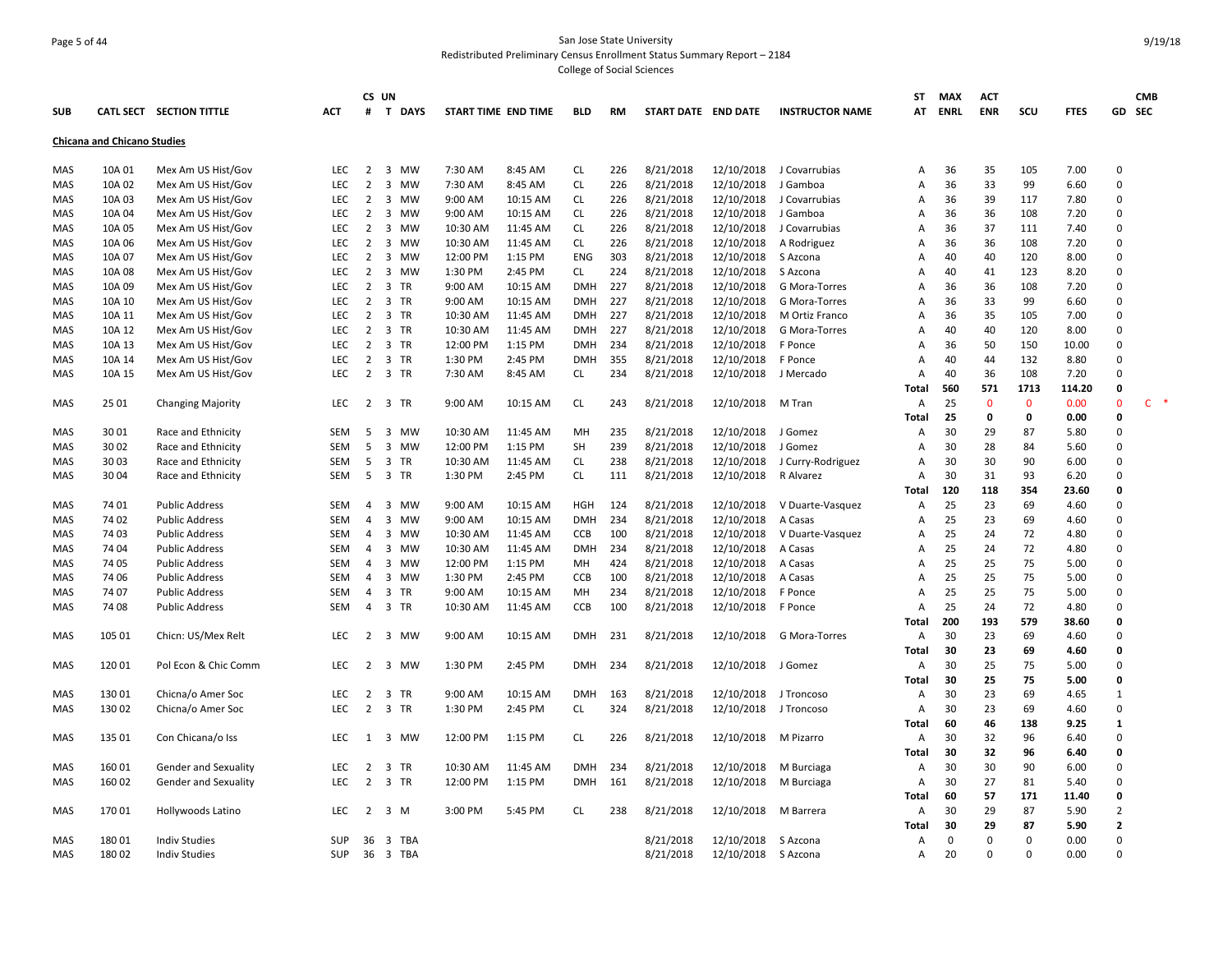## Page 6 of 44 San Jose State University Redistributed Preliminary Census Enrollment Status Summary Report – 2184 College of Social Sciences

| <b>SUB</b> | <b>CATL SECT</b> | <b>SECTION TITTLE</b>  | ACT        | CS UN<br># | <b>DAYS</b>    | START TIME END TIME |         | <b>BLD</b> | RM  | START DATE END DATE |                       | <b>INSTRUCTOR NAME</b>                   | ST<br>AT | <b>MAX</b><br><b>ENRL</b> | <b>ACT</b><br><b>ENR</b> | scu  | <b>FTES</b> |    | <b>CMB</b><br>GD SEC |
|------------|------------------|------------------------|------------|------------|----------------|---------------------|---------|------------|-----|---------------------|-----------------------|------------------------------------------|----------|---------------------------|--------------------------|------|-------------|----|----------------------|
| MAS        | 18003            | <b>Indiv Studies</b>   | SUP        | 36         | 1 TBA          |                     |         |            |     | 8/21/2018           | 12/10/2018            | M Colmenarez                             | A        | 35                        | 25                       | 25   | 1.67        | 0  |                      |
|            |                  |                        |            |            |                |                     |         |            |     |                     |                       |                                          | Total    | 55                        | 25                       | 25   | 1.67        | 0  |                      |
| MAS        | 200 01           | Ideology & Ch Exp      | SEM        | 5          | 3 W            | 6:00 PM             | 8:45 PM | <b>DMH</b> | 162 | 8/21/2018           | 12/10/2018            | M Barrera                                | A        | 15                        | 14                       | 42   | 3.45        | 13 |                      |
|            |                  |                        |            |            |                |                     |         |            |     |                     |                       |                                          | Total    | 15                        | 14                       | 42   | 3.45        | 13 |                      |
| MAS        | 205 01           | Chicana/o History      | SEM        | - 5        | 3 <sub>1</sub> | 6:00 PM             | 8:45 PM | <b>CL</b>  | 318 | 8/21/2018           | 12/10/2018            | G Mora-Torres                            | A        | 15                        | 14                       | 42   | 3.50        | 14 |                      |
|            |                  |                        |            |            |                |                     |         |            |     |                     |                       |                                          | Total    | 15                        | 14                       | 42   | 3.50        | 14 |                      |
| MAS        | 210 01           | Foundatns in Ch St     | SEM        |            | 5 3 S          | 10:30 AM            | 3:00 PM | <b>CL</b>  | 234 | 8/21/2018           | 12/10/2018            | J Curry-Rodriguez                        | A        | 15                        | 11                       | 33   | 2.75        | 11 |                      |
|            |                  |                        |            |            |                |                     |         |            |     |                     |                       |                                          | Total    | -15                       | 11                       | 33   | 2.75        | 11 |                      |
| MAS        | 230 01           | Policy Analysis        | SEM        | 5          | 3 R            | 6:00 PM             | 8:45 PM | <b>DMH</b> | 162 | 8/21/2018           | 12/10/2018 J Troncoso |                                          | A        | 15                        | 6                        | 18   | 1.50        | 6  |                      |
|            |                  |                        |            |            |                |                     |         |            |     |                     |                       |                                          | Total    | 15                        | -6                       | 18   | 1.50        | 6  |                      |
| MAS        | 240 01           | Applied CS Seminar     | SEM        | -5         | 3 M            | 6:00 PM             | 8:45 PM | CL         | 318 | 8/21/2018           | 12/10/2018            | M Pizarro                                | A        | 15                        | 9                        | 27   | 2.25        | 9  |                      |
|            |                  |                        |            |            |                |                     |         |            |     |                     |                       |                                          | Total    | 15                        |                          | 27   | 2.25        | 9  |                      |
| <b>MAS</b> | 298 01           | <b>Special Studies</b> | <b>SUP</b> | 25         | 6 TBA          |                     |         |            |     | 8/21/2018           | 12/10/2018            | S Azcona                                 | A        | 0                         | $\Omega$                 | 0    | 0.00        | 0  |                      |
| <b>MAS</b> | 298 02           | <b>Special Studies</b> | <b>SUP</b> | 25         | 3 TBA          |                     |         |            |     | 8/21/2018           | 12/10/2018            | S Azcona                                 | A        | 10                        |                          | 21   | 1.75        |    |                      |
|            |                  |                        |            |            |                |                     |         |            |     |                     |                       |                                          | Total    | 10                        |                          | 21   | 1.75        | 7  |                      |
| <b>MAS</b> | 299 01           | <b>MA Thesis</b>       | <b>SUP</b> | 25         | 6 TBA          |                     |         |            |     | 8/21/2018           | 12/10/2018            | S Azcona                                 | A        | 0                         | $\Omega$                 | 0    | 0.00        | 0  |                      |
| <b>MAS</b> | 299 02           | <b>MA Thesis</b>       | <b>SUP</b> | 25         | 3 TBA          |                     |         |            |     | 8/21/2018           | 12/10/2018            | S Azcona                                 | А        | 5                         | $\Omega$                 | 0    | 0.00        | 0  |                      |
|            |                  |                        |            |            |                |                     |         |            |     |                     |                       |                                          | Total    |                           | o                        | 0    | 0.00        | 0  |                      |
|            |                  |                        |            |            |                |                     |         |            |     |                     |                       | <b>Chicana and Chicano Studies Total</b> |          | 1290                      | 1180                     | 3490 | 235.82      | 63 |                      |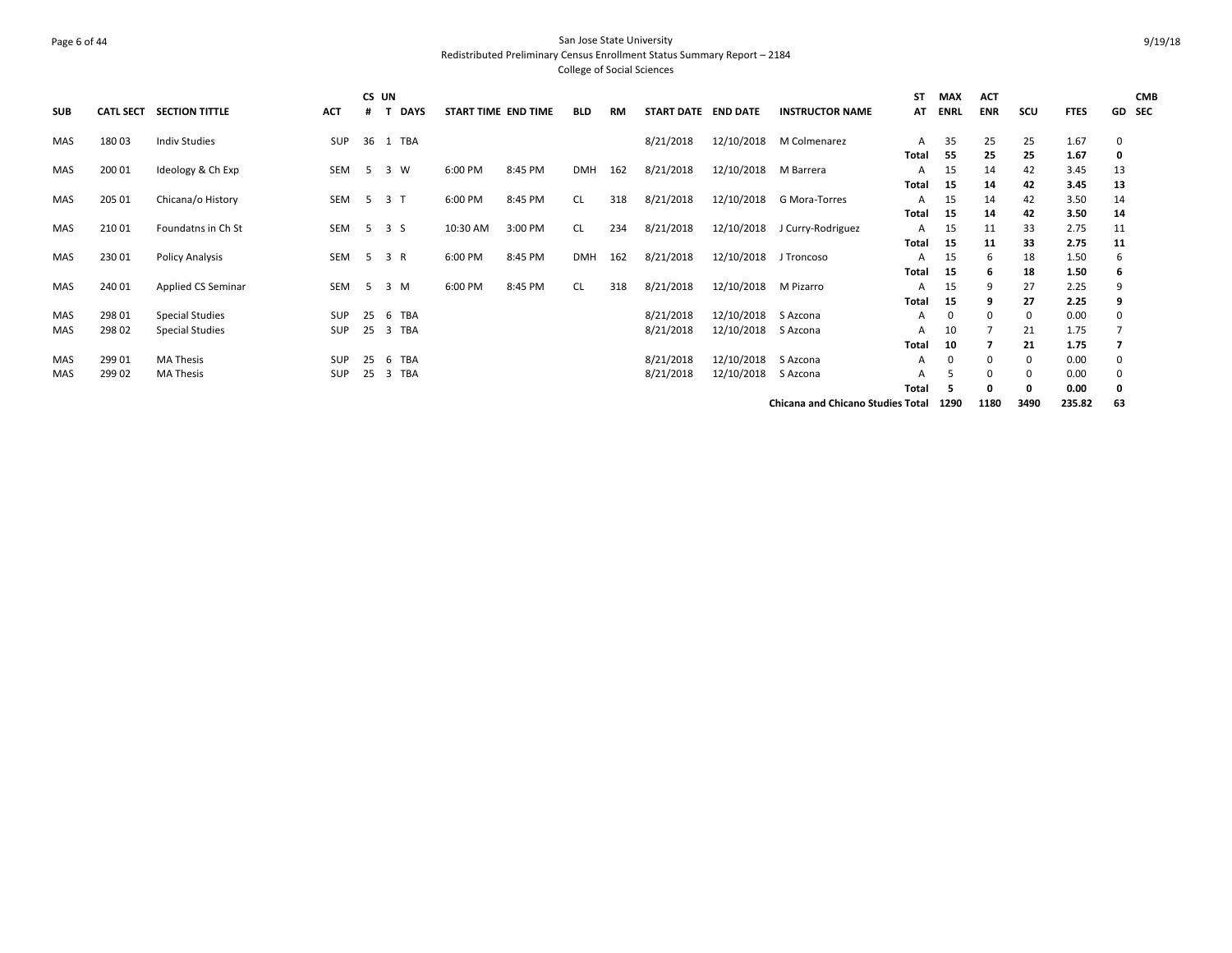## Page 7 of 44 San Jose State University Redistributed Preliminary Census Enrollment Status Summary Report – 2184

|                     |                              |                           |                   |                     | CS UN                 |                     |          |                          |      |                        |                          |                        | <b>ST</b>           | MAX      | <b>ACT</b> |          |              |                         | <b>CMB</b> |
|---------------------|------------------------------|---------------------------|-------------------|---------------------|-----------------------|---------------------|----------|--------------------------|------|------------------------|--------------------------|------------------------|---------------------|----------|------------|----------|--------------|-------------------------|------------|
| <b>SUB</b>          |                              | CATL SECT SECTION TITTLE  | <b>ACT</b>        | #                   | <b>T DAYS</b>         | START TIME END TIME |          | <b>BLD</b>               | RM   | START DATE END DATE    |                          | <b>INSTRUCTOR NAME</b> |                     | AT ENRL  | <b>ENR</b> | scu      | <b>FTES</b>  |                         | GD SEC     |
|                     | <b>Communication Studies</b> |                           |                   |                     |                       |                     |          |                          |      |                        |                          |                        |                     |          |            |          |              |                         |            |
| COMM                | 10 01                        | Comm and Relations        | LEC               | 1                   | 3 MW                  | 10:30 AM            | 11:45 AM | <b>CL</b>                | 318  | 8/21/2018              | 12/10/2018               | K Raiff                | Α                   | 25       | 25         | 75       | 5.00         | $\Omega$                |            |
| COMM                | 10 02                        | Comm and Relations        | LEC               | 1                   | 3 TBA                 |                     |          |                          |      | 8/21/2018              | 12/10/2018               |                        | Α                   | 27       | 22         | 66       | 4.40         | 0                       |            |
| COMM                | 10 99                        | <b>Comm and Relations</b> | <b>LEC</b>        | 1                   | 3 TBA                 |                     |          |                          |      | 8/21/2018              | 12/10/2018               | D Pozzi                | $\overline{A}$      | 27       | 27         | 81       | 5.40         | $\Omega$                |            |
|                     |                              |                           |                   |                     |                       |                     |          |                          |      |                        |                          |                        | Total               | 79       | 74         | 222      | 14.80        | 0                       |            |
| COMM                | 20 01                        | <b>Public Speaking</b>    | <b>LEC</b>        | $\overline{4}$      | 3 MW                  | 7:30 AM             | 8:45 AM  | <b>CL</b>                | 318  | 8/21/2018              | 12/10/2018               | K Raiff                | A                   | 25       | 25         | 75       | 5.00         | $\Omega$                |            |
| COMM                | 20 02                        | <b>Public Speaking</b>    | LEC               | $\overline{4}$      | 3 MW                  | 9:00 AM             | 10:15 AM | <b>CL</b>                | 318  | 8/21/2018              | 12/10/2018               | K Raiff                | Α                   | 25       | 25         | 75       | 5.00         | $\Omega$                |            |
| COMM                | 20 03                        | <b>Public Speaking</b>    | LEC               | 4                   | 3 TBA                 |                     |          |                          |      | 8/21/2018              | 12/10/2018               |                        | Α                   | 25       | 25         | 75       | 5.00         | $\Omega$                |            |
| <b>COMM</b>         | 20 04                        | <b>Public Speaking</b>    | <b>LEC</b>        | 4                   | 3 TBA                 |                     |          |                          |      | 8/21/2018              | 12/10/2018               |                        | A                   | 25       | 25         | 75       | 5.00         | $\Omega$                |            |
| COMM                | 20 05                        | <b>Public Speaking</b>    | <b>LEC</b>        | 4                   | 3<br>R                | 6:00 PM             | 8:45 PM  | <b>CL</b>                | 318  | 8/21/2018              | 12/10/2018               | K Sooter               | A                   | 25       | 24         | 72       | 4.80         | 0                       |            |
| COMM                | 20 06                        | <b>Public Speaking</b>    | <b>LEC</b>        | $\overline{4}$      | 3 MW                  | 7:30 AM             | 8:45 AM  | <b>HGH</b>               | 225  | 8/21/2018              | 12/10/2018               | L Walsh                | Α                   | 27       | 27         | 81       | 5.40         | $\Omega$                |            |
| <b>COMM</b>         | 20 07                        | <b>Public Speaking</b>    | LEC.              | $\overline{a}$      | 3<br>TBA              |                     |          |                          |      | 8/21/2018              | 12/10/2018               |                        | A                   | 27       | 26         | 78       | 5.20         | $\Omega$                |            |
| COMM                | 20 08                        | <b>Public Speaking</b>    | LEC               | $\overline{4}$      | 3 TBA                 |                     |          |                          |      | 8/21/2018              | 12/10/2018               |                        | A                   | 27       | 25         | 75       | 5.00         | 0                       |            |
| COMM                | 20 09                        | <b>Public Speaking</b>    | <b>LEC</b>        | $\overline{4}$      | 3 <sub>1</sub>        | 6:00 PM             | 8:45 PM  | <b>HGH</b>               | 225  | 8/21/2018              | 12/10/2018               | D Ramos                | A                   | 27       | 25         | 75       | 5.00         | 0                       |            |
| COMM                | 20 10                        | <b>Public Speaking</b>    | <b>LEC</b>        | 4                   | 3 R                   | 6:00 PM             | 8:45 PM  | <b>HGH</b>               | 225  | 8/21/2018              | 12/10/2018               | C Burks                | A                   | 27       | 25         | 75       | 5.00         | $\Omega$                |            |
| COMM                | 20 11                        | <b>Public Speaking</b>    | LEC               | $\overline{4}$      | 3 MW                  | 7:30 AM             | 8:45 AM  | BBC                      | 223  | 8/21/2018              | 12/10/2018               | Z Hasan                | A                   | 27       | 23         | 69       | 4.60         | $\Omega$                |            |
| <b>COMM</b>         | 20 12                        | <b>Public Speaking</b>    | <b>LEC</b>        | $\overline{a}$      | $\overline{3}$<br>TBA |                     |          |                          |      | 8/21/2018              | 12/10/2018               |                        | A                   | 27       | 27         | 81       | 5.40         | $\Omega$                |            |
| COMM                | 20 13                        | <b>Public Speaking</b>    | LEC               | 4                   | 3 TBA                 |                     |          |                          |      | 8/21/2018              | 12/10/2018               |                        | A                   | 27       | 28         | 84       | 5.60         | $\Omega$                |            |
| COMM                | 20 14                        | <b>Public Speaking</b>    | <b>LEC</b>        | 4                   | 3 MW                  | 12:00 PM            | 1:15 PM  | <b>BBC</b>               | 223  | 8/21/2018              | 12/10/2018               | A Buxi                 | A                   | 27       | 27         | 81       | 5.40         | 0                       |            |
| COMM                | 20 15                        | <b>Public Speaking</b>    | LEC.              | 4                   | 3 MW                  | 1:30 PM             | 2:45 PM  | BBC                      | 223  | 8/21/2018              | 12/10/2018               | A Buxi                 | A                   | 27       | 27         | 81       | 5.40         | $\Omega$                |            |
| COMM                | 20 16                        | <b>Public Speaking</b>    | <b>LEC</b>        | 4                   | 3 TBA                 |                     |          |                          |      | 8/21/2018              | 12/10/2018               |                        | A                   | 27       | 28         | 84       | 5.60         | $\Omega$                |            |
| COMM                | 20 17                        | <b>Public Speaking</b>    | <b>LEC</b>        | $\overline{4}$      | 3<br>TBA              |                     |          |                          |      | 8/21/2018              | 12/10/2018               |                        | Α                   | 27       | 28         | 84       | 5.60         | $\Omega$                |            |
| COMM                | 20 18                        | <b>Public Speaking</b>    | LEC               | $\overline{4}$      | 3 TBA                 |                     |          |                          |      | 8/21/2018              | 12/10/2018               |                        | Α                   | 27       | 27         | 81       | 5.40         | $\Omega$                |            |
| COMM                | 20 19                        | <b>Public Speaking</b>    | <b>LEC</b>        | 4                   | 3 MW                  | 7:30 AM             | 8:45 AM  | HGH                      | 231  | 8/21/2018              | 12/10/2018               | M Simoes Monteiro      | Α                   | 26       | 23         | 69       | 4.60         | $\Omega$                |            |
| COMM                | 20 20                        | <b>Public Speaking</b>    | LEC               | 4                   | $\mathbf{3}$<br>TR    | 7:30 AM             | 8:45 AM  | <b>HGH</b>               | 231  | 8/21/2018              | 12/10/2018               | P Bair                 | Α                   | 26       | 25         | 75       | 5.00         | $\Omega$                |            |
| COMM                | 20 21                        | <b>Public Speaking</b>    | <b>LEC</b>        | 4                   | 3 MW                  | 12:00 PM            | 1:15 PM  | HGH                      | 231  | 8/21/2018              | 12/10/2018               | R Cnudde               | A                   | 26       | 26         | 78       | 5.20         | $\Omega$                |            |
| COMM                | 20 22                        | <b>Public Speaking</b>    | <b>LEC</b>        | 4                   | 3 TBA                 |                     |          |                          |      | 8/21/2018              | 12/10/2018               |                        | $\overline{A}$      | 27       | 24         | 72       | 4.80         | $\Omega$                |            |
| COMM                | 20 23                        | <b>Public Speaking</b>    | LEC               | $\overline{4}$      | 3 TBA                 |                     |          |                          |      | 8/21/2018              | 12/10/2018               |                        | $\overline{A}$      | 27       | 27         | 81       | 5.40         | $\Omega$                |            |
| COMM                | 20 24                        | <b>Public Speaking</b>    | <b>LEC</b>        | $\overline{4}$      | 3<br>M                | 6:00 PM             | 8:45 PM  | <b>HGH</b>               | 223  | 8/21/2018              | 12/10/2018               | E McMurray             | Α                   | 27       | 26         | 78       | 5.20         | $\Omega$                |            |
| COMM                | 20 25                        | <b>Public Speaking</b>    | <b>LEC</b>        | $\overline{4}$      | 3 TBA                 |                     |          |                          |      | 8/21/2018              | 12/10/2018               |                        | $\overline{A}$      | 27       | 27         | 81       | 5.40         | $\Omega$                |            |
| COMM                | 20 26                        | <b>Public Speaking</b>    | LEC               | 4                   | 3 TBA                 |                     |          |                          |      | 8/21/2018              | 12/10/2018               |                        | A                   | 27       | 27         | 81       | 5.40         | 0                       |            |
| COMM                | 20 27                        | <b>Public Speaking</b>    | <b>LEC</b>        | $\overline{4}$      | 3 TBA                 |                     |          |                          |      | 8/21/2018              | 12/10/2018               |                        | $\overline{A}$      | 27       | 26         | 78       | 5.20         | $\Omega$                |            |
| COMM                | 20 59                        | <b>Public Speaking</b>    | LEC               | $\overline{4}$      | 3 W                   | 6:00 PM             | 8:45 PM  | <b>HGH</b>               | 223  | 8/21/2018              | 12/10/2018               | E McMurray             | $\overline{A}$      | 27       | 27         | 81       | 5.40         | $\Omega$                |            |
| COMM                | 20 60                        | <b>Public Speaking</b>    | <b>LEC</b>        | $\overline{4}$      | 3 F                   | 9:30 AM             | 12:15 PM | <b>HGH</b>               | 223  | 8/21/2018              | 12/10/2018               | A Mathews              | A                   | 27       | 27         | 81       | 5.40         | $\Omega$                |            |
| COMM                | 20 61                        | <b>Public Speaking</b>    | <b>LEC</b>        | $\overline{4}$      | 3 TR                  | 4:30 PM             | 5:45 PM  | <b>HGH</b>               | 229  | 8/21/2018              | 12/10/2018               | S McGaffey             | $\overline{A}$      | 26       | 25         | 75       | 5.00         | $\Omega$                |            |
| COMM                | 20 62                        | <b>Public Speaking</b>    | LEC               | 4                   | 3 TR                  | 9:00 AM             | 10:15 AM | <b>HGH</b>               | 229  | 8/21/2018              | 12/10/2018               | S McGaffey             | Α                   | 26       | 27         | 81       | 5.40         | 0                       |            |
| <b>COMM</b>         | 20 63                        | <b>Public Speaking</b>    | <b>LEC</b>        | $\overline{4}$      | 3 TBA                 |                     |          |                          |      | 8/21/2018              | 12/10/2018               |                        | Α                   | 26       | 26         | 78       | 5.20         | $\Omega$                |            |
| COMM                | 20 64                        | <b>Public Speaking</b>    | LEC               | 4                   | 3 TBA                 |                     |          |                          |      | 8/21/2018              | 12/10/2018               |                        | $\overline{A}$      | 26       | 26         | 78       | 5.20         | $\Omega$                |            |
| COMM                | 20 65                        | <b>Public Speaking</b>    | <b>LEC</b>        | $\overline{4}$      | 3 TBA                 |                     |          |                          |      | 8/21/2018              | 12/10/2018               |                        | $\overline{A}$      | 27       | 24         | 72       | 4.80         | $\Omega$                |            |
| COMM                | 20 66                        | <b>Public Speaking</b>    | LEC               | $\overline{4}$      | 3 TBA                 |                     |          |                          |      | 8/21/2018              | 12/10/2018               |                        | A                   | 26       | 24         | 72       | 4.80         | $\Omega$                |            |
| COMM                | 20 67                        | <b>Public Speaking</b>    | LEC               | 4                   | 3 F                   | 9:30 AM             | 12:15 PM | <b>HGH</b>               | 219  | 8/21/2018              | 12/10/2018               | <b>B</b> Puckett       | A                   | 26       | 26         | 78       | 5.20         | 0                       |            |
| COMM                | 20 68                        | <b>Public Speaking</b>    | <b>LEC</b>        | $\overline{4}$      | 3 M                   | 6:00 PM             | 8:45 PM  | <b>HGH</b>               | 225  | 8/21/2018              | 12/10/2018               | R Chelise              | Α                   | 27       | 26         | 78       | 5.20         | $\Omega$                |            |
| <b>COMM</b>         | 20 69                        | <b>Public Speaking</b>    | <b>LEC</b>        | 4                   | 3 MW                  | 7:30 AM             | 8:45 AM  | CL.                      | 243  | 8/21/2018              | 12/10/2018               | N Aitali               | $\overline{A}$      | 27<br>27 | 26         | 78<br>72 | 5.20         | $\Omega$<br>$\mathbf 0$ |            |
| COMM                | 2070                         | <b>Public Speaking</b>    | LEC<br><b>LEC</b> | 4<br>4              | 3 MW                  | 3:00 PM             | 4:15 PM  | <b>CL</b>                | 243  | 8/21/2018              | 12/10/2018               | L Rogers               | A                   |          | 24<br>26   |          | 4.80         | $\Omega$                |            |
| COMM                | 2071<br>2072                 | <b>Public Speaking</b>    | LEC               |                     | 3 MW<br>TR            | 4:30 PM<br>4:30 PM  | 5:45 PM  | <b>DMH</b><br><b>DMH</b> | 149A | 8/21/2018<br>8/21/2018 | 12/10/2018<br>12/10/2018 | R Pashtunyar           | $\overline{A}$      | 27<br>27 | 27         | 78       | 5.20         | 0                       |            |
| COMM                | 2073                         | <b>Public Speaking</b>    | LEC               | 4                   | 3<br>3 TBA            |                     | 5:45 PM  |                          | 347  | 8/21/2018              | 12/10/2018               | R Chelise              | A<br>$\overline{A}$ | 27       | 27         | 81<br>81 | 5.40<br>5.40 | 0                       |            |
| COMM<br><b>COMM</b> | 2074                         | <b>Public Speaking</b>    | LEC.              | 4<br>$\overline{4}$ | 3 TBA                 |                     |          |                          |      |                        | 12/10/2018               |                        | A                   | 27       | 29         | 87       | 5.80         | $\Omega$                |            |
| COMM                | 2075                         | <b>Public Speaking</b>    | <b>LEC</b>        | $\overline{4}$      | 3 TBA                 |                     |          |                          |      | 8/21/2018<br>8/21/2018 | 12/10/2018               |                        | $\overline{A}$      | 27       | 27         | 81       | 5.40         | $\Omega$                |            |
|                     |                              | <b>Public Speaking</b>    |                   |                     |                       |                     |          |                          |      |                        |                          |                        |                     |          |            |          |              |                         |            |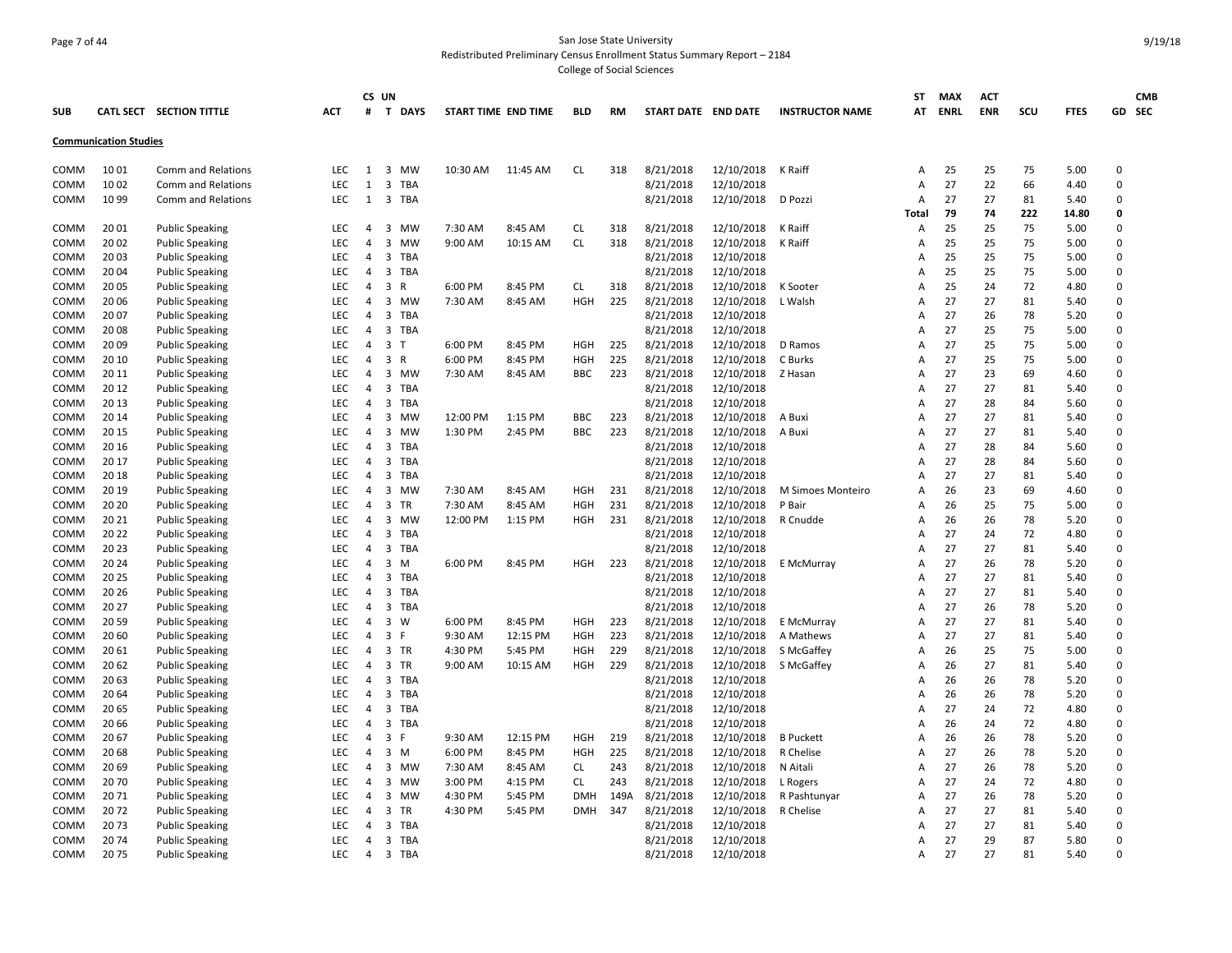#### Page 8 of 44 San Jose State University Redistributed Preliminary Census Enrollment Status Summary Report – 2184 College of Social Sciences

**SUB CATL SECT SECTION TITTLE ACT CS UN#T DAYS START TIME END TIME BLD RM START DATE END DATE INSTRUCTOR NAME STATMAX ENRLACT ENR SCU FTES GD CMB SEC**COMM 20 76 Public Speaking LEC 4 3 TBA 8/21/2018 12/10/2018 A 27 24 72 4.80 0 COMM 20 77 Public Speaking LEC 4 3 T 12:00 PM 1:15 PM DMH 347 8/21/2018 12/10/2018 K Johnson A 27 27 81 5.40 0 COMM 20 78 Public Speaking LEC 4 3 TBA 8/21/2018 12/10/2018 A 27 26 78 5.20 0 COMM 20 79 Public Speaking LEC 4 3 TR 4:30 PM 5:45 PM HGH 217 8/21/2018 12/10/2018 P Daley‐ Harms A 27 26 78 5.20 0 **Total 1277 1245 3735 249.00 0** COMM 20N 01 Pub Sp Nonn Spks LEC 2 3 M 3:00 PM 5:45 PM CL 318 8/21/2018 12/10/2018 X Tan A 25 22 66 4.40 0 COMM 20N 60 Pub Sp Nonn Spks LEC 2 3 TR 1:30 PM 2:45 PM CL 318 8/21/2018 12/10/2018 R Chelise A 25 25 75 5.00 0 COMM 20N 61 Pub Sp Nonn Spks LEC 2 3 W 3:00 PM 5:45 PM CL 318 8/21/2018 12/10/2018 X Tan A 25 16 48 3.20 0 **Total 75 63 189 12.60 0** COMM 21 01 Performing Culture and Society LEC 4 3 MW 9:00 AM 10:15 AM HGH 231 8/21/2018 12/10/2018 M Simoes Monteiro A 26 24 72 4.80 0 COMM 21 02 Performing Culture and Society LEC 4 3 TR 6:00 PM 7:15 PM HGH 231 8/21/2018 12/10/2018 S McGaffey A 26 20 60 4.00 0 **Total 52 44 132 8.80 0** COMM 40 01 Argmnt/Advocacy SEM 4 3 TR 7:30 AM 8:45 AM CL 318 8/21/2018 12/10/2018 S Sequeira A 25 20 60 4.00 0 COMM 40 02 Argmnt/Advocacy SEM 4 3 TR 9:00 AM 10:15 AM CL 318 8/21/2018 12/10/2018 S Sequeira A 25 24 72 4.80 0 COMM 40 03 Argmnt/Advocacy SEM 4 3 TR 1:30 PM 2:45 PM HGH 225 8/21/2018 12/10/2018 S Laczko A 27 26 78 5.20 0 COMM 40 04 Argmnt/Advocacy SEM 4 3 TR 10:30 AM 11:45 AM BBC 223 8/21/2018 12/10/2018 J Hawker A 27 27 81 5.40 0 COMM 40 05 Argmnt/Advocacy SEM 4 3 TR 12:00 PM 1:15 PM BBC 223 8/21/2018 12/10/2018 J Hawker A 27 28 84 5.60 0 COMM 40 06 Argmnt/Advocacy SEM 4 3 TR 1:30 PM 2:45 PM BBC 223 8/21/2018 12/10/2018 J Hawker A 27 24 72 4.80 0 COMM 40 07 Argmnt/Advocacy SEM 4 3 TR 7:30 AM 8:45 AM HGH 219 8/21/2018 12/10/2018 B Garcia A 26 26 78 5.20 0 COMM 40 08 Argmnt/Advocacy SEM 4 3 MW 12:00 PM 1:15 PM HGH 223 8/21/2018 12/10/2018 E Harris A 27 26 78 5.20 0 COMM 40 09 Argmnt/Advocacy SEM 4 3 T 6:00 PM 8:45 PM HGH 223 8/21/2018 12/10/2018 S Laczko A 27 25 75 5.00 0 COMM 40 10 Argmnt/Advocacy SEM 4 3 MW 7:30 AM 8:45 AM DMH 357 8/21/2018 12/10/2018 B Garcia A 27 27 81 5.40 0 COMM 40 11 Argmnt/Advocacy SEM 4 3 MW 3:00 PM 4:15 PM DMH 353 8/21/2018 12/10/2018 K Yee A 27 27 81 5.40 0 COMM 40 12 Argmnt/Advocacy SEM 4 3 MW 4:30 PM 5:45 PM HGH 116 8/21/2018 12/10/2018 K Yee A 27 26 78 5.20 0 **Total 319 306 918 61.20 0** COMM 41 01 Crit Dec Making SEM 4 3 TR 3:00 PM 4:15 PM CL 318 8/21/2018 12/10/2018 K Piet A 25 23 69 4.60 0 COMM 41 02 Crit Dec Making SEM 4 3 F 9:30 AM 12:15 PM HGH 225 8/21/2018 12/10/2018 M McKnight A 27 22 66 4.40 0 COMM 41 03 Crit Dec Making SEM 3 3 SEM 3 SEM 3 SEM SEM 3 SEM 3 SEM 3 SEM 3 SEM 3 SEM 3 SEM 5 SEM 5 SEM 5 SEM 5 SEM 5 SEM 5 SEM 5 SE COMM 41 04 Crit Dec Making SEM 4 3 MW 1:30 PM 2:45 PM HGH 223 8/21/2018 12/10/2018 L Rogers A 27 26 78 5.20 0 COMM 41 05 Crit Dec Making SEM 4 3 TBA 8/21/2018 12/10/2018 A 26 27 81 5.40 0 COMM 41 06 Crit Dec Making SEM 4 3 TBA 8/21/2018 12/10/2018 A 26 25 75 5.00 0 COMM 41 81 Crit Dec Making SEM 4 3 TBA 8/21/2018 12/10/2018 D Pozzi A 27 26 78 5.20 0 COMM 41 82 Crit Dec Making SEM 4 3 TBA 8/21/2018 12/10/2018 D Pozzi A 27 27 81 5.40 0 COMM 41 99 Crit Dec Making SEM 4 3 TBA 8/21/2018 12/10/2018 K Werking A 27 23 69 4.60 0 **Total 212 199 597 39.80 0** COMM 45 01 Media and Culture LEC 4 3 TBA 8/21/2018 12/10/2018 A 27 26 78 5.20 0 COMM 45 02 Media and Culture LEC 4 3 TBA 8/21/2018 12/10/2018 A 27 25 75 5.00 0 COMM 45 80 Media and Culture LEC 4 3 TBA 8/21/2018 12/10/2018 G Firenzi A 27 26 78 5.20 0 COMM 45 81 Media and Culture LEC 4 3 TBA 8/21/2018 12/10/2018 G Firenzi A 27 25 75 5.00 0 **Total 108 102 306 20.40 0** COMM 74Q 01 Fund Intrcult Comm SEM 5 3 TR 7:30 AM 8:45 AM HGH 225 8/21/2018 12/10/2018 S Gunner A 21 20 60 4.00 0 COMM 74Q 02 Fund Intrcult Comm SEM 5 3 MW 3:00 PM 4:15 PM HGH 116 8/21/2018 12/10/2018 A Mathews A 21 17 51 3.40 0 **Total 42 37 111 7.40 0** COMM 80 01 Communication Workshop ACT 12 1 TBA 8/21/2018 12/10/2018 R Cnudde A 45 44 44 2.93 0 COMM 80 02 Communication Workshop ACT 12 1 TBA 8/21/2018 12/10/2018 R Cnudde A 45 45 45 3.00 0 COMM 80 03 Communication Workshop ACT 12 1 TBA 8/21/2018 12/10/2018 S McGaffey A 45 46 46 3.07 0 COMM 80 04 Communication Workshop ACT 12 1 TBA 8/21/2018 12/10/2018 M Peck A 45 44 44 2.93 0 COMM 80 05 Communication Workshop ACT 12 1 TBA 8/21/2018 12/10/2018 S McGaffey A 45 46 46 3.07 0 COMM 80 06 Communication Workshop ACT 12 1 TBA 8/21/2018 12/10/2018 A Mathews A 45 43 43 2.88 1 **Total 270 268 268 17.88 1**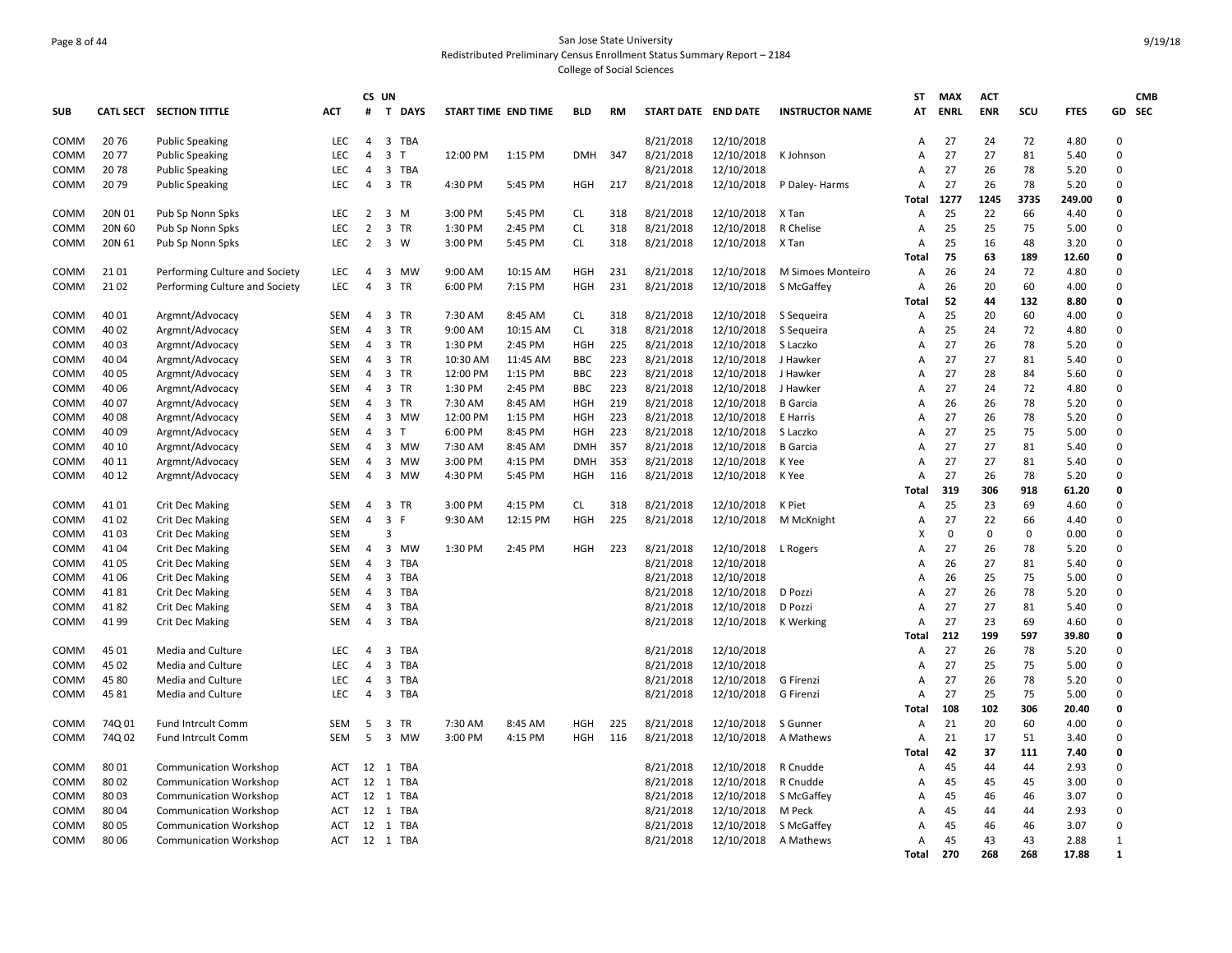## Page 9 of 44 San Jose State University Redistributed Preliminary Census Enrollment Status Summary Report – 2184 College of Social Sciences

|             |         |                          |            |                         | CS UN                 |         |                     |            |     |                     |                    |                        | <b>ST</b>      | <b>MAX</b>  | <b>ACT</b>  |             |               |              | <b>CMB</b> |
|-------------|---------|--------------------------|------------|-------------------------|-----------------------|---------|---------------------|------------|-----|---------------------|--------------------|------------------------|----------------|-------------|-------------|-------------|---------------|--------------|------------|
| <b>SUB</b>  |         | CATL SECT SECTION TITTLE | <b>ACT</b> | #                       | T DAYS                |         | START TIME END TIME | <b>BLD</b> | RM  | START DATE END DATE |                    | <b>INSTRUCTOR NAME</b> | AT             | <b>ENRL</b> | <b>ENR</b>  | SCU         | <b>FTES</b>   |              | GD SEC     |
| COMM        | 91A01   | Foren Act Debate         | <b>SUP</b> |                         | 36 1 TBA              |         |                     |            |     | 8/21/2018           | 12/10/2018 T Lim   |                        | Α              | 45          | 29          | 29          | 1.93          | $\Omega$     |            |
|             |         |                          |            |                         |                       |         |                     |            |     |                     |                    |                        | Total          | 45          | 29          | 29          | 1.93          | 0            |            |
| COMM        | 91J 01  | <b>Judge Training</b>    | ACT        |                         | 12 1 TBA              |         |                     |            |     | 8/21/2018           | 12/10/2018         | S Laczko               | Α              | 45          | 43          | 43          | 2.87          | 0            |            |
| <b>COMM</b> | 91J 02  | Judge Training           | <b>ACT</b> | 12                      | 1 TBA                 |         |                     |            |     | 8/21/2018           | 12/10/2018         | S Laczko               | $\overline{A}$ | 45          | 14          | 14          | 0.93          | $\Omega$     |            |
|             |         |                          |            |                         |                       |         |                     |            |     |                     |                    |                        | Total          | 90          | 57          | 57          | 3.80          | $\mathbf{0}$ |            |
| <b>COMM</b> | 100W 01 | <b>Writing Workshop</b>  | <b>SEM</b> | $\overline{4}$          | 3 TBA                 |         |                     |            |     | 8/21/2018           | 12/10/2018         |                        | A              | 25          | 25          | 75          | 5.00          | $\Omega$     |            |
| COMM        | 100W 02 | <b>Writing Workshop</b>  | SEM        | -4                      | 3<br>TBA              |         |                     |            |     | 8/21/2018           | 12/10/2018         |                        | А              | 25          | 25          | 75          | 5.00          | $\Omega$     |            |
| COMM        | 100W 03 | <b>Writing Workshop</b>  | SEM        | 4                       | 3<br>TR               | 4:30 PM | 5:45 PM             | <b>CL</b>  | 318 | 8/21/2018           | 12/10/2018         | K Sooter               | Α              | 25          | 25          | 75          | 5.00          | 0            |            |
| COMM        | 100W 04 | <b>Writing Workshop</b>  | <b>SEM</b> | $\overline{4}$          | 3<br>TBA              |         |                     |            |     | 8/21/2018           | 12/10/2018         |                        | A              | 25          | 24          | 72          | 4.80          | $\Omega$     |            |
| COMM        | 100W 05 | <b>Writing Workshop</b>  | SEM        | -4                      | 3 TBA                 |         |                     |            |     | 8/21/2018           | 12/10/2018         |                        | А              | 25          | 25          | 75          | 5.00          | $\Omega$     |            |
| COMM        | 100W 06 | <b>Writing Workshop</b>  | <b>SEM</b> | $\overline{4}$          | 3 TBA                 |         |                     |            |     | 8/21/2018           | 12/10/2018         |                        | A              | 25          | 25          | 75          | 5.00          | $\Omega$     |            |
| COMM        | 100W 07 | <b>Writing Workshop</b>  | SEM        | -4                      | 3<br>TBA              |         |                     |            |     | 8/21/2018           | 12/10/2018         |                        | Α              | 25          | 25          | 75          | 5.00          | $\Omega$     |            |
| COMM        | 100W 08 | <b>Writing Workshop</b>  | SEM        | $\overline{4}$          | 3<br>TBA              |         |                     |            |     | 8/21/2018           | 12/10/2018         |                        | Α              | 25          | 28          | 84          | 5.60          | 0            |            |
| COMM        | 100W 09 | <b>Writing Workshop</b>  | <b>SEM</b> | $\overline{4}$          | 3 TBA                 |         |                     |            |     | 8/21/2018           | 12/10/2018         |                        | A              | 25          | 25          | 75          | 5.00          | $\Omega$     |            |
| COMM        | 100W 10 | <b>Writing Workshop</b>  | SEM        | $\overline{4}$          | 3 TBA                 |         |                     |            |     | 8/21/2018           | 12/10/2018         |                        | Α              | 25          | 25          | 75          | 5.00          | $\Omega$     |            |
| <b>COMM</b> | 100W 11 | <b>Writing Workshop</b>  | <b>SEM</b> | $\overline{4}$          | 3 TR                  | 3:00 PM | 4:15 PM             | <b>BBC</b> | 223 | 8/21/2018           | 12/10/2018         | L Rogers               | A              | 25          | 25          | 75          | 5.00          | $\Omega$     |            |
| COMM        | 100W 12 | <b>Writing Workshop</b>  | SEM        | -4                      | 3<br>TR               | 4:30 PM | 5:45 PM             | <b>BBC</b> | 223 | 8/21/2018           | 12/10/2018         | L Rogers               | А              | 25          | 24          | 72          | 4.80          | $\mathbf 0$  |            |
| COMM        | 100W 13 | <b>Writing Workshop</b>  | SEM        | $\overline{4}$          | 3 TBA                 |         |                     |            |     | 8/21/2018           | 12/10/2018         |                        | A              | 25          | 25          | 75          | 5.00          | $\Omega$     |            |
| COMM        | 100W 14 | <b>Writing Workshop</b>  | <b>SEM</b> | 4                       | 3 TBA                 |         |                     |            |     | 8/21/2018           | 12/10/2018         |                        | А              | 25          | 26          | 78          | 5.20          | $\Omega$     |            |
| COMM        | 100W 15 | <b>Writing Workshop</b>  | SEM        | $\overline{4}$          | 3<br>TBA              |         |                     |            |     | 8/21/2018           | 12/10/2018         |                        | Α              | 25          | 26          | 78          | 5.20          | $\Omega$     |            |
| COMM        | 100W 16 | Writing Workshop         | <b>SEM</b> | $\overline{4}$          | 3<br>W                | 6:00 PM | 8:45 PM             | HGH        | 219 | 8/21/2018           | 12/10/2018         | F Gidney               | A              | 25          | 26          | 78          | 5.20          | $\Omega$     |            |
| COMM        | 100W 18 | <b>Writing Workshop</b>  | SEM        | -4                      | 3<br>TBA              |         |                     |            |     | 8/21/2018           | 12/10/2018         |                        | А              | 25          | 25          | 75          | 5.00          | 0            |            |
| COMM        | 100W 19 | <b>Writing Workshop</b>  | <b>SEM</b> | $\overline{4}$          | 3 TBA                 |         |                     |            |     | 8/21/2018           | 12/10/2018         |                        | $\overline{A}$ | 25          | 23          | 69          | 4.60          | $\Omega$     |            |
| COMM        | 100W 20 | <b>Writing Workshop</b>  | <b>SEM</b> | 4                       | 3<br>MW               | 4:30 PM | 5:45 PM             | HGH        | 229 | 8/21/2018           | 12/10/2018         | M Peck                 | A              | 25          | 25          | 75          | 5.00          | $\Omega$     |            |
| COMM        | 100W 80 | <b>Writing Workshop</b>  | SEM        | $\overline{4}$          | 3 TBA                 |         |                     |            |     | 8/21/2018           | 12/10/2018         | <b>B</b> Lawhorne      | Α              | 25          | 24          | 72          | 4.80          | $\Omega$     |            |
| COMM        | 100W 81 | <b>Writing Workshop</b>  | <b>SEM</b> | $\overline{4}$          | 3 TBA                 |         |                     |            |     | 8/21/2018           | 12/10/2018         | <b>B</b> Lawhorne      | A              | 25          | 25          | 75          | 5.00          | $\Omega$     |            |
|             |         |                          |            |                         |                       |         |                     |            |     |                     |                    |                        | Total          | 525         | 526         | 1578        | 105.20        | 0            |            |
| COMM        | 101C01  | Junior Seminar           | LEC        | $\overline{\mathbf{3}}$ | 4 TBA                 |         |                     |            |     | 8/21/2018           | 12/10/2018         |                        | Α              | 25          | 30          | 120         | 8.00          | $\Omega$     |            |
| COMM        | 101C02  | Junior Seminar           | <b>LEC</b> |                         | 4                     |         |                     |            |     |                     |                    |                        | Χ              | $\mathbf 0$ | $\Omega$    | $\mathbf 0$ | 0.00          | $\Omega$     |            |
| COMM        | 101C03  | Junior Seminar           | LEC        | 3                       | $\overline{4}$<br>TBA |         |                     |            |     | 8/21/2018           | 12/10/2018         |                        | Α              | 25          | 25          | 100         | 6.67          | $\Omega$     |            |
| COMM        | 101C04  | Junior Seminar           | <b>LEC</b> | 3                       | 4 TBA                 |         |                     |            |     | 8/21/2018           | 12/10/2018         |                        | A              | 25          | 25          | 100         | 6.67          | $\Omega$     |            |
| COMM        | 101C05  | Junior Seminar           | LEC        |                         | 4                     |         |                     |            |     |                     |                    |                        | X              | $\mathbf 0$ | $\mathbf 0$ | $\mathbf 0$ | 0.00          | 0            |            |
| COMM        | 101C06  | Junior Seminar           | LEC.       | $\overline{\mathbf{3}}$ | $\overline{4}$<br>TBA |         |                     |            |     | 8/21/2018           | 12/10/2018         |                        | A              | 25          | 28          | 112         | 7.47          | $\Omega$     |            |
| COMM        | 101C 07 | Junior Seminar           | <b>LEC</b> | $\overline{3}$          | TBA<br>4              |         |                     |            |     | 8/21/2018           | 12/10/2018         |                        | Α              | 25          | 26          | 104         | 6.93          | $\Omega$     |            |
| COMM        | 101C 80 | Junior Seminar           | LEC        | 3                       | TBA<br>4              |         |                     |            |     | 8/21/2018           | 12/10/2018         | J Morrison             | Α              | 25          | 23          | 92          | 6.13          | 0            |            |
| COMM        | 101C 81 | Junior Seminar           | <b>LEC</b> | 3                       | 4<br>TBA              |         |                     |            |     | 8/21/2018           | 12/10/2018         | J Morrison             | A              | 25          | 25          | 100         | 6.67          | $\Omega$     |            |
| COMM        | 101C82  | Junior Seminar           | LEC        | 3                       | TBA<br>4              |         |                     |            |     | 8/21/2018           | 12/10/2018         | M Holopainen           | Α              | 25          | 25          | 100         | 6.67          | 0            |            |
| COMM        | 101C 83 | Junior Seminar           | LEC.       | $\overline{3}$          | 4 TBA                 |         |                     |            |     | 8/21/2018           | 12/10/2018         | M Holopainen           | Α              | 25          | 23          | 92          | 6.13          | $\Omega$     |            |
|             |         |                          |            |                         |                       |         |                     |            |     |                     |                    |                        | Total          | 225         | 230         | 920         | 61.33         | $\mathbf{0}$ |            |
| COMM        | 105P01  | Comm Self & Soc          | <b>SEM</b> |                         | $\Delta$              |         |                     |            |     |                     |                    |                        | х              | $\Omega$    | $\Omega$    | $\Omega$    | 0.00          | $\Omega$     |            |
| COMM        | 105P80  | Comm Self & Soc          | SEM        | 3                       | 4 TBA                 |         |                     |            |     | 8/21/2018           | 12/10/2018 C Perez |                        | Α              | 25          | 25          | 100         | 6.67          | $\Omega$     |            |
|             |         |                          |            |                         |                       |         |                     |            |     |                     |                    |                        | Total          | 25          | 25          | 100         | 6.67          | 0            |            |
| <b>COMM</b> | 110F 01 | Interpersonal Comm       | <b>SEM</b> | 3                       | 4<br>TBA              |         |                     |            |     | 8/21/2018           | 12/10/2018         |                        | Α              | 25          | 31          | 124         | 8.27          | $\Omega$     |            |
|             | 110F 80 |                          | SEM        | $\overline{\mathbf{3}}$ | $\overline{4}$<br>TBA |         |                     |            |     | 8/21/2018           | 12/10/2018         |                        |                | 25          | 25          | 100         |               | $\Omega$     |            |
| COMM        |         | Interpersonal Comm       |            |                         |                       |         |                     |            |     |                     |                    | K Werking              | Α<br>Total     | 50          | 56          | 224         | 6.67<br>14.93 | 0            |            |
|             |         |                          |            |                         |                       |         |                     |            |     |                     |                    |                        |                |             |             |             |               | $\Omega$     |            |
| COMM        | 114P 01 | Bus & Prof Spking        | <b>LEC</b> | 3                       | 4 TBA                 |         |                     |            |     | 8/21/2018           | 12/10/2018         |                        | Α              | 25          | 25          | 100         | 6.67          |              |            |
|             |         |                          |            |                         |                       |         |                     |            |     |                     |                    |                        | Total          | 25          | 25          | 100         | 6.67          | 0            |            |
| <b>COMM</b> | 115P 01 | <b>Comm and Conflict</b> | <b>LEC</b> | 3                       | TBA<br>4              |         |                     |            |     | 8/21/2018           | 12/10/2018         |                        | А              | 25          | 27          | 108         | 7.20          | $\Omega$     |            |
| COMM        | 115P80  | Comm and Conflict        | <b>LEC</b> | $\overline{\mathbf{3}}$ | 4 TBA                 |         |                     |            |     | 8/21/2018           | 12/10/2018         | C Perez                | А              | 25          | 24          | 96          | 6.47          | 1            |            |
|             |         |                          |            |                         |                       |         |                     |            |     |                     |                    |                        | Total          | 50          | 51          | 204         | 13.67         | 1            |            |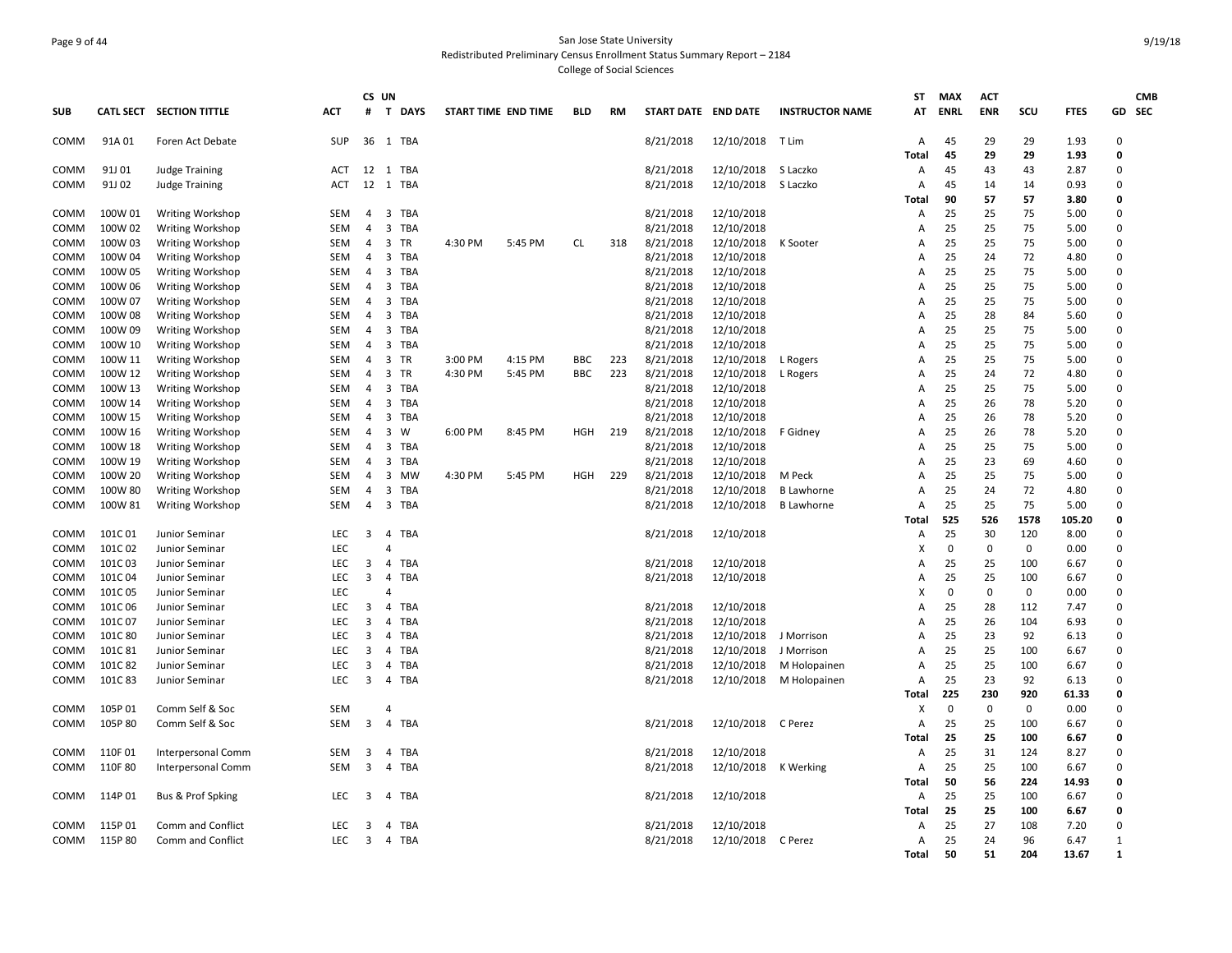## Page 10 of 44 San Jose State University Redistributed Preliminary Census Enrollment Status Summary Report – 2184 College of Social Sciences

| <b>SUB</b>   |                  | CATL SECT SECTION TITTLE                             | <b>ACT</b>         | CS UN<br>#              | <b>T DAYS</b>  | START TIME END TIME |         | <b>BLD</b> | RM  | START DATE END DATE    |                          | <b>INSTRUCTOR NAME</b> | <b>ST</b><br>AT | <b>MAX</b><br><b>ENRL</b> | <b>ACT</b><br><b>ENR</b> | SCU         | <b>FTES</b>  | GD                          | <b>CMB</b><br><b>SEC</b> |
|--------------|------------------|------------------------------------------------------|--------------------|-------------------------|----------------|---------------------|---------|------------|-----|------------------------|--------------------------|------------------------|-----------------|---------------------------|--------------------------|-------------|--------------|-----------------------------|--------------------------|
| COMM         | 116P01           | Mediation                                            | <b>LEC</b>         | $\overline{\mathbf{3}}$ | 4 TBA          |                     |         |            |     | 8/21/2018              | 12/10/2018               |                        | A               | 25                        | 28                       | 112         | 7.47         | $\Omega$                    |                          |
| COMM         | 119180           | <b>Researching Games</b>                             | LEC                | $\overline{\mathbf{3}}$ | 4 TBA          |                     |         |            |     | 8/21/2018              | 12/10/2018               | S Coopman              | Total<br>Α      | 25<br>25                  | 28<br>26                 | 112<br>104  | 7.47<br>6.93 | $\mathbf{0}$<br>$\mathbf 0$ |                          |
|              |                  |                                                      |                    |                         |                |                     |         |            |     |                        |                          |                        | Total           | 25                        | 26                       | 104         | 6.93         | 0                           |                          |
| COMM         | 121P01           | Perf as Practice                                     | LEC.               | 3                       | 4 TBA          |                     |         |            |     | 8/21/2018              | 12/10/2018               |                        | A               | 25                        | 25                       | 100         | 6.67         | $\Omega$                    |                          |
| COMM         | 122F01           | <b>Perform Studies</b>                               | <b>LEC</b>         | 3                       | 4<br>TBA       |                     |         |            |     | 8/21/2018              | 12/10/2018               |                        | Total<br>Α      | 25<br>25                  | 25<br>28                 | 100<br>112  | 6.67<br>7.47 | 0<br>$\mathbf 0$            |                          |
|              |                  |                                                      |                    |                         |                |                     |         |            |     |                        |                          |                        | Total           | 25                        | 28                       | 112         | 7.47         | 0                           |                          |
| COMM         | 123101           | Performance Ethno                                    | <b>SEM</b>         | 3                       | 4 TBA          |                     |         |            |     | 8/21/2018              | 12/10/2018               |                        | Α               | 25                        | 23                       | 92          | 6.13         | $\Omega$                    |                          |
|              |                  |                                                      |                    |                         |                |                     |         |            |     |                        |                          |                        | Total           | 25                        | 23                       | 92          | 6.13         | $\mathbf 0$                 |                          |
| COMM         | 124P 01          | Comm Training & Dev                                  | <b>LEC</b>         | $\overline{\mathbf{3}}$ | 4 TBA          |                     |         |            |     | 8/21/2018              | 12/10/2018               |                        | Α               | 25                        | 26                       | 104         | 6.93         | $\Omega$                    |                          |
| COMM         | 124P 02          | Comm Training & Dev                                  | LEC                | 3                       | 4 TBA          |                     |         |            |     | 8/21/2018              | 12/10/2018               |                        | Α               | 25                        | 28                       | 112         | 7.47         | $\mathbf 0$                 |                          |
|              |                  |                                                      | LEC.               |                         |                |                     |         |            |     |                        |                          |                        | Total           | 50                        | 54                       | 216<br>92   | 14.40        | $\mathbf{0}$<br>$\Omega$    |                          |
| COMM         | 130F 80          | Activism/Action                                      |                    | 3                       | 4 TBA          |                     |         |            |     | 8/21/2018              | 12/10/2018               | T Coopman              | А<br>Total      | 25<br>25                  | 23<br>23                 | 92          | 6.13<br>6.13 | $\mathbf 0$                 |                          |
| COMM         | 131P80           | New/You Media                                        | LEC.               | $\overline{4}$          | 4 TBA          |                     |         |            |     | 8/21/2018              | 12/10/2018               | C Perez                | $\mathsf{A}$    | 25                        | 24                       | 96          | 6.47         | $\mathbf{1}$                |                          |
|              |                  |                                                      |                    |                         |                |                     |         |            |     |                        |                          |                        | Total           | 25                        | 24                       | 96          | 6.47         | 1                           |                          |
| COMM         | 133F01           | <b>Ethical Prob Comm</b>                             | LEC                | 3                       | 4 TBA          |                     |         |            |     | 8/21/2018              | 12/10/2018               |                        | Α               | 25                        | 25                       | 100         | 6.67         | $\mathbf 0$                 |                          |
| COMM         | 133F80           | <b>Ethical Prob Comm</b>                             | LEC.               | $\overline{\mathbf{3}}$ | 4 TBA          |                     |         |            |     | 8/21/2018              | 12/10/2018               | S Hinerman             | A               | 25                        | 24                       | 96          | 6.40         | $\Omega$                    |                          |
|              |                  |                                                      |                    |                         |                |                     |         |            |     |                        |                          |                        | Total           | 50                        | 49                       | 196         | 13.07        | $\mathbf{0}$                |                          |
| COMM         | 140P 01          | Argument & Debate                                    | <b>LEC</b>         | $\overline{\mathbf{3}}$ | 4 TBA          |                     |         |            |     | 8/21/2018              | 12/10/2018               |                        | Α               | 25                        | 28                       | 112         | 7.47         | $\mathbf 0$                 |                          |
|              |                  |                                                      |                    |                         |                |                     |         |            |     |                        |                          |                        | Total           | 25                        | 28                       | 112         | 7.47         | 0                           |                          |
| COMM         | 141P01           | Small Group Comm                                     | LEC                | 3                       | 4 TBA          |                     |         |            |     | 8/21/2018              | 12/10/2018               |                        | Α               | 25                        | 22                       | 88          | 5.87         | $\Omega$                    |                          |
|              |                  |                                                      |                    |                         |                |                     |         |            |     |                        |                          |                        | Total           | 25                        | 22                       | 88          | 5.87         | $\mathbf{0}$                |                          |
| COMM         | 144F 01          | Org Comm                                             | LEC.               | 3                       | 4 TBA          |                     |         |            |     | 8/21/2018              | 12/10/2018               |                        | A               | 25                        | 25                       | 100         | 6.67         | $\Omega$                    |                          |
| COMM         | 144F02           | Org Comm                                             | <b>LEC</b>         | 3                       | 4 TBA          |                     |         |            |     | 8/21/2018              | 12/10/2018               |                        | A               | 25                        | 26                       | 104         | 6.93         | $\mathbf 0$                 |                          |
|              |                  |                                                      |                    |                         |                |                     |         |            |     |                        |                          |                        | Total           | 50                        | 51                       | 204         | 13.60        | $\mathbf{0}$<br>$\Omega$    |                          |
| COMM<br>COMM | 145101<br>145180 | <b>Rhet Criticism</b><br><b>Rhet Criticism</b>       | LEC.<br><b>LEC</b> | 3<br>$\overline{3}$     | 4 TBA<br>4 TBA |                     |         |            |     | 8/21/2018<br>8/21/2018 | 12/10/2018<br>12/10/2018 | G Firenzi              | Α<br>Α          | 25<br>25                  | 25<br>25                 | 100<br>100  | 6.67<br>6.67 | $\mathbf 0$                 |                          |
|              |                  |                                                      |                    |                         |                |                     |         |            |     |                        |                          |                        | Total           | 50                        | 50                       | 200         | 13.33        | 0                           |                          |
| COMM         | 147P 80          | Arg & Pers Crts Law                                  | <b>LEC</b>         | $\overline{\mathbf{3}}$ | 4 TBA          |                     |         |            |     | 8/21/2018              | 12/10/2018               | G Firenzi              | A               | 25                        | 25                       | 100         | 6.67         | $\mathbf 0$                 |                          |
|              |                  |                                                      |                    |                         |                |                     |         |            |     |                        |                          |                        | Total           | 25                        | 25                       | 100         | 6.67         | 0                           |                          |
| COMM         | 149F 01          | <b>Rhet Public Life</b>                              | <b>LEC</b>         | 3                       | 4 TBA          |                     |         |            |     | 8/21/2018              | 12/10/2018               |                        | Α               | 25                        | 28                       | 112         | 7.47         | $\Omega$                    |                          |
|              |                  |                                                      |                    |                         |                |                     |         |            |     |                        |                          |                        | Total           | 25                        | 28                       | 112         | 7.47         | 0                           |                          |
| COMM         | 150101           | Org Com Inquiry                                      | LEC                | 3                       | 4 TBA          |                     |         |            |     | 8/21/2018              | 12/10/2018               |                        | Α               | 25                        | 25                       | 100         | 6.67         | $\mathbf 0$                 |                          |
|              |                  |                                                      |                    |                         |                |                     |         |            |     |                        |                          |                        | Total           | 25                        | 25                       | 100         | 6.67         | 0                           |                          |
| COMM         | 151180           | New Media/Methods                                    | LEC                | $\overline{4}$          | 4 TBA          |                     |         |            |     | 8/21/2018              | 12/10/2018               | T Coopman              | Α               | 25                        | 24                       | 96          | 6.40         | $\mathbf 0$                 |                          |
|              |                  |                                                      |                    |                         |                |                     |         |            |     |                        |                          |                        | Total           | 25                        | 24                       | 96          | 6.40         | 0                           |                          |
| COMM         | 152180           | Comm in Wrld Cultr                                   | <b>LEC</b>         | $\overline{\mathbf{3}}$ | 4 TBA          |                     |         |            |     | 8/21/2018              | 12/10/2018 J Morrison    |                        | A               | 25                        | 25                       | 100         | 6.67         | $\Omega$                    |                          |
|              | 155101           |                                                      | LEC                | $\overline{3}$          | 4 TBA          |                     |         |            |     |                        |                          |                        | Total           | 25<br>25                  | 25<br>27                 | 100<br>108  | 6.67<br>7.20 | 0<br>$\mathbf 0$            |                          |
| COMM<br>COMM | 155180           | <b>Quantitative Comm</b><br><b>Quantitative Comm</b> | <b>LEC</b>         | $\overline{\mathbf{3}}$ | 4 TBA          |                     |         |            |     | 8/21/2018<br>8/21/2018 | 12/10/2018<br>12/10/2018 | G Gao                  | Α<br>Α          | 25                        | 25                       | 100         | 6.67         | $\Omega$                    |                          |
|              |                  |                                                      |                    |                         |                |                     |         |            |     |                        |                          |                        | Total           | 50                        | 52                       | 208         | 13.87        | $\mathbf 0$                 |                          |
| COMM         | 156180           | Observe/Interview                                    | <b>LEC</b>         | $\overline{3}$          | 4 TBA          |                     |         |            |     | 8/21/2018              | 12/10/2018               | K Werking              | A               | 25                        | 25                       | 100         | 6.67         | $\Omega$                    |                          |
|              |                  |                                                      |                    |                         |                |                     |         |            |     |                        |                          |                        | Total           | 25                        | 25                       | 100         | 6.67         | 0                           |                          |
| COMM         | 157SL 01         | Comm Action & Serv                                   | LEC                | $\overline{2}$          | 3 <sub>1</sub> | 3:00 PM             | 5:45 PM | <b>HGH</b> | 225 | 8/21/2018              | 12/10/2018               | P Raman                | Α               | 27                        | 30                       | 90          | 6.00         | $\mathbf 0$                 | C                        |
| EDUC         | 157SL 01         | Comm Action & Serv                                   | <b>LEC</b>         | $\overline{2}$          | 3 <sub>1</sub> | 3:00 PM             | 5:45 PM | <b>HGH</b> | 225 | 8/21/2018              | 12/10/2018               | P Raman                | A               | $\Omega$                  | 0                        | $\Omega$    | 0.00         | $\Omega$                    | $\mathsf{C}$             |
| ENGR         | 157SL 01         | Comm Action & Serv                                   | LEC                | $\overline{2}$          | 3 <sub>7</sub> | 3:00 PM             | 5:45 PM | HGH        | 225 | 8/21/2018              | 12/10/2018               | P Raman                | A               | 0                         | $\mathbf 0$              | 0           | 0.00         | $\mathbf 0$                 | $\mathsf{C}$             |
| НA           | 157SL 01         | Comm Action & Serv                                   | <b>LEC</b>         | $\overline{2}$          | 3 <sub>1</sub> | 3:00 PM             | 5:45 PM | <b>HGH</b> | 225 | 8/21/2018              | 12/10/2018               | P Raman                | А               | $\Omega$                  | $\Omega$                 | $\Omega$    | 0.00         | $\Omega$                    | $\mathsf{C}$             |
| SCI          | 157SL 01         | Comm Action & Serv                                   | LEC.               |                         | 2 3 T          | 3:00 PM             | 5:45 PM | HGH        | 225 | 8/21/2018              | 12/10/2018               | P Raman                | А               | $\Omega$                  | $\Omega$                 | $\mathbf 0$ | 0.00         | $\Omega$                    | C.                       |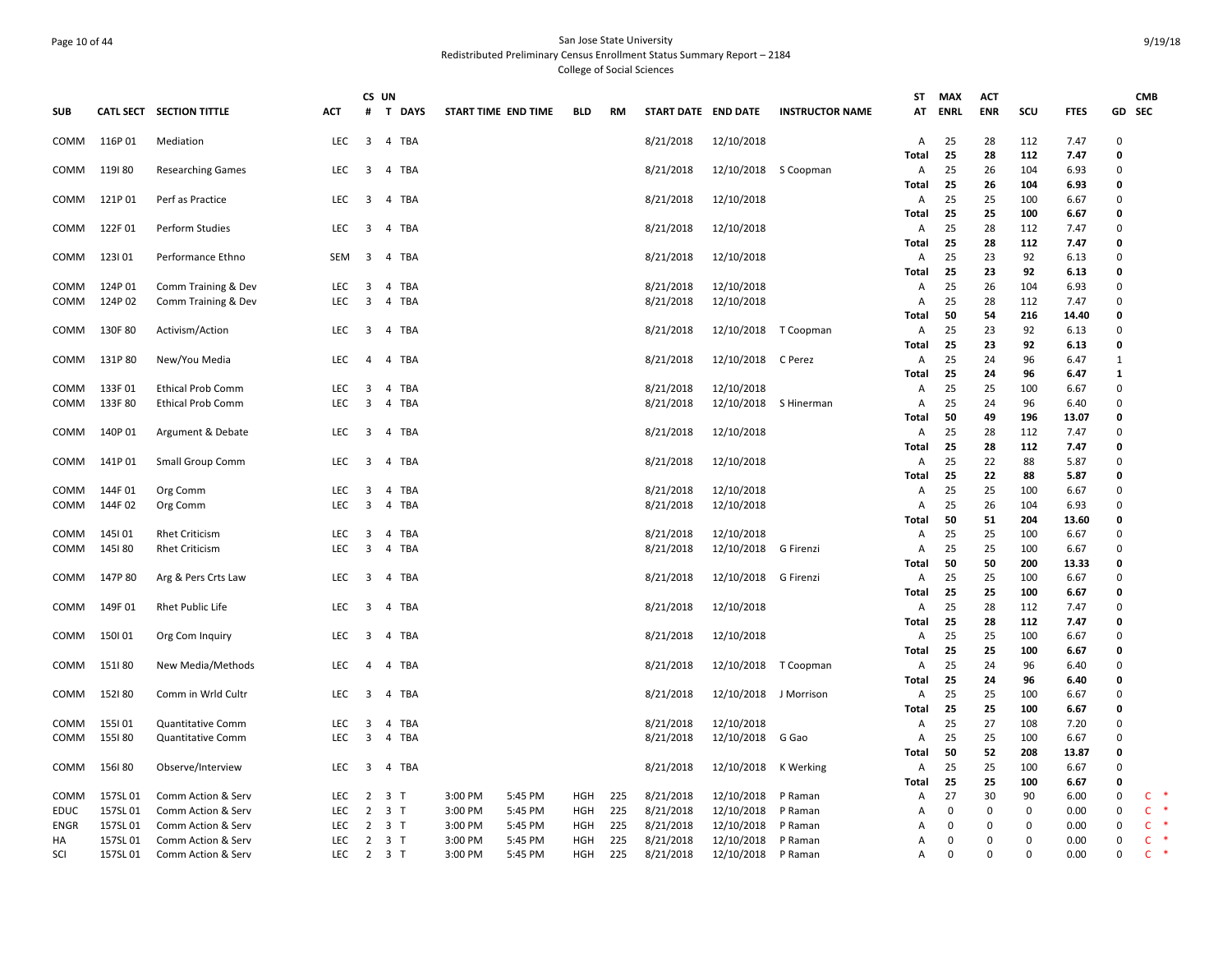## Page 11 of 44 San Jose State University Redistributed Preliminary Census Enrollment Status Summary Report – 2184 College of Social Sciences

| <b>SUB</b>  |          | CATL SECT SECTION TITTLE    | <b>ACT</b> | #                       | CS UN<br><b>T DAYS</b> |         | START TIME END TIME | <b>BLD</b> | RM   | START DATE END DATE |                        | <b>INSTRUCTOR NAME</b> | ST<br>AT       | <b>MAX</b><br><b>ENRL</b> | <b>ACT</b><br><b>ENR</b> | SCU            | <b>FTES</b> | GD             | <b>CMB</b><br>SEC |        |
|-------------|----------|-----------------------------|------------|-------------------------|------------------------|---------|---------------------|------------|------|---------------------|------------------------|------------------------|----------------|---------------------------|--------------------------|----------------|-------------|----------------|-------------------|--------|
| COMM        | 157SL 02 | Comm Action & Serv          | <b>LEC</b> |                         | 2 3 W                  | 3:00 PM | 5:45 PM             | <b>DMH</b> | 227  | 8/21/2018           | 12/10/2018             | <b>B</b> Brockmann     | Α              | 27                        | 31                       | 93             | 6.20        | 0              | $\mathsf{C}$      |        |
| EDUC        | 157SL 02 | Comm Action & Serv          | <b>LEC</b> | 2                       | 3 W                    | 3:00 PM | 5:45 PM             | <b>DMH</b> | 227  | 8/21/2018           | 12/10/2018             | <b>B</b> Brockmann     | Α              | 0                         | 0                        | 0              | 0.00        | $\Omega$       | $\mathsf{C}$      |        |
| <b>ENGR</b> | 157SL 02 | Comm Action & Serv          | <b>LEC</b> | $\overline{2}$          | 3 W                    | 3:00 PM | 5:45 PM             | <b>DMH</b> | 227  | 8/21/2018           | 12/10/2018             | <b>B</b> Brockmann     | Α              | $\Omega$                  | $\mathbf 0$              | $\Omega$       | 0.00        | $\Omega$       | $\mathsf{C}$      |        |
| НA          | 157SL 02 | Comm Action & Serv          | LEC        | $\overline{2}$          | 3 W                    | 3:00 PM | 5:45 PM             | <b>DMH</b> | 227  | 8/21/2018           | 12/10/2018             | <b>B</b> Brockmann     | Α              | 0                         | $\Omega$                 | $\Omega$       | 0.00        | $\Omega$       | $\mathsf{C}$      |        |
| SCI         | 157SL 02 | Comm Action & Serv          | <b>LEC</b> | 2                       | 3 W                    | 3:00 PM | 5:45 PM             | <b>DMH</b> | -227 | 8/21/2018           | 12/10/2018             | <b>B</b> Brockmann     | A              | $\Omega$                  | $\Omega$                 | 0              | 0.00        | $\Omega$       | $\mathsf{C}$      |        |
|             |          |                             |            |                         |                        |         |                     |            |      |                     |                        |                        | Total          | 54                        | 61                       | 183            | 12.20       | $\Omega$       |                   |        |
| COMM        | 160F 80  | Lang, Meaning, Cul          | <b>LEC</b> | $\overline{\mathbf{3}}$ | 4 TBA                  |         |                     |            |      | 8/21/2018           | 12/10/2018             | R Halualani            | Α              | 25                        | 32                       | 128            | 8.73        | 3              |                   |        |
|             |          |                             |            |                         |                        |         |                     |            |      |                     |                        |                        | Total          | 25                        | 32                       | 128            | 8.73        | 3              |                   |        |
| COMM        | 161F01   | Comm & Culture              | LEC        | 3                       | 4 TBA                  |         |                     |            |      | 8/21/2018           | 12/10/2018             |                        | Α              | 25                        | 25                       | 100            | 6.67        | $\Omega$       |                   |        |
| COMM        | 161F 80  | Comm & Culture              | LEC        | $\overline{\mathbf{3}}$ | 4 TBA                  |         |                     |            |      | 8/21/2018           | 12/10/2018             | S Hinerman             | Α              | 25                        | 23                       | 92             | 6.13        | $\Omega$       |                   |        |
|             |          |                             |            |                         |                        |         |                     |            |      |                     |                        |                        | Total          | 50                        | 48                       | 192            | 12.80       | $\Omega$       |                   |        |
| <b>COMM</b> | 165P 01  | Comm&Philanthropy           | LEC        | 2                       | 4 TBA                  |         |                     |            |      | 8/21/2018           | 12/10/2018             |                        | A              | 25                        | 26                       | 104            | 7.00        | 1              |                   |        |
|             |          |                             |            |                         |                        |         |                     |            |      |                     |                        |                        | Total          | 25                        | 26                       | 104            | 7.00        | $\mathbf{1}$   |                   |        |
| COMM        | 168A01   | Global Climate Change I     | LEC.       | 1                       | 6 TBA                  |         |                     |            |      | 8/21/2018           | 12/10/2018             |                        | Α              | 40                        | 16                       | 96             | 6.40        | $\Omega$       | <b>C</b>          |        |
| COMM        | 168A02   | Global Climate Change I     | LEC        | 1                       | 6 TBA                  |         |                     |            |      | 8/21/2018           | 12/10/2018             |                        | Α              | 40                        | 12                       | 72             | 4.80        | $\mathbf{0}$   | $\mathsf{C}$      |        |
| COMM        | 168A03   | Global Climate Change I     | LEC        | 1                       | 6 TBA                  |         |                     |            |      | 8/21/2018           | 12/10/2018             |                        | Α              | 40                        | $\overline{\mathbf{3}}$  | 18             | 1.20        | $\mathbf{0}$   | $\mathsf{C}$      | $\ast$ |
|             |          |                             |            |                         |                        |         |                     |            |      |                     |                        |                        | Total          | 120                       | 31                       | 186            | 12.40       | $\Omega$       |                   |        |
| COMM        | 169180   | Media Respns Crit           | LEC.       | $\overline{\mathbf{3}}$ | 4 TBA                  |         |                     |            |      | 8/21/2018           |                        | 12/10/2018 S Hinerman  | Α              | 25                        | 25                       | 100            | 6.67        | $\Omega$       |                   |        |
|             |          |                             |            |                         |                        |         |                     |            |      |                     |                        |                        | Total          | 25                        | 25                       | 100            | 6.67        | 0              |                   |        |
| COMM        | 170F 80  | Persuasion                  | LEC        | 3                       | 4 TBA                  |         |                     |            |      | 8/21/2018           | 12/10/2018             | S Coopman              | Α              | 25                        | 26                       | 104            | 6.93        | $\Omega$       |                   |        |
|             |          |                             |            |                         |                        |         |                     |            |      |                     |                        |                        | Total          | 25                        | 26                       | 104            | 6.93        | O              |                   |        |
| COMM        | 172F01   | <b>Multicultural Comm</b>   | LEC        | $\overline{\mathbf{3}}$ | 4 TBA                  |         |                     |            |      | 8/21/2018           | 12/10/2018             |                        | Α              | 25                        | 29                       | 116            | 7.73        | $\Omega$       |                   |        |
|             |          |                             |            |                         |                        |         |                     |            |      |                     |                        |                        | Total          | 25                        | 29                       | 116            | 7.73        | 0              |                   |        |
| COMM        | 173F01   | Comm & Global Understanding | LEC        | $\overline{\mathbf{3}}$ | 4 TBA                  |         |                     |            |      | 8/21/2018           | 12/10/2018             |                        | Α              | 25                        | 24                       | 96             | 6.40        | $\Omega$       |                   |        |
| COMM        | 173F 80  | Comm & Global Understanding | LEC.       | $\overline{3}$          | 4 TBA                  |         |                     |            |      | 8/21/2018           | 12/10/2018             | G Gao                  | Α              | 25                        | 27                       | 108            | 7.33        | $\overline{2}$ |                   |        |
|             |          |                             |            |                         |                        |         |                     |            |      |                     |                        |                        | Total          | 50                        | 51                       | 204            | 13.73       | $\overline{2}$ |                   |        |
| COMM        | 174 01   | Intercult & Inequal         | LEC        | 4                       | 3 TBA                  |         |                     |            |      | 8/21/2018           | 12/10/2018             |                        | Α              | 25                        | 17                       | 51             | 3.45        | $\mathbf{1}$   |                   |        |
| COMM        | 17480    | Intercult & Inequal         | <b>LEC</b> | 4                       | 3 TBA                  |         |                     |            |      | 8/21/2018           | 12/10/2018             | R Halualani            | Α              | 25                        | 26                       | 78             | 5.20        | $\Omega$       |                   |        |
| COMM        | 17481    | Intercult & Inequal         | <b>LEC</b> | 4                       | 3 TBA                  |         |                     |            |      | 8/21/2018           | 12/10/2018             | R Halualani            | Α              | 25                        | 26                       | 78             | 5.20        | $\Omega$       |                   |        |
| COMM        | 17482    | Intercult & Inequal         | <b>LEC</b> |                         | 3                      |         |                     |            |      |                     |                        |                        | X              | 0                         | $\mathbf 0$              | 0              | 0.00        | $\Omega$       |                   |        |
|             |          |                             |            |                         |                        |         |                     |            |      |                     |                        |                        | Total          | 75                        | 69                       | 207            | 13.85       | $\mathbf{1}$   |                   |        |
| COMM        | 175F 80  | Nonverbal Comm              | LEC.       | $\overline{3}$          | 4 TBA                  |         |                     |            |      | 8/21/2018           | 12/10/2018             | G Gao                  | Α              | 25                        | 23                       | 92             | 6.13        | $\Omega$       |                   |        |
|             |          |                             |            |                         |                        |         |                     |            |      |                     |                        |                        | Total          | 25                        | 23                       | 92             | 6.13        | 0              |                   |        |
| COMM        | 176P80   | Comm & Gender               | LEC        | $\overline{\mathbf{3}}$ | 4 TBA                  |         |                     |            |      | 8/21/2018           | 12/10/2018 R Halualani |                        | Α              | 25                        | 33                       | 132            | 8.80        | $\Omega$       |                   |        |
|             |          |                             |            |                         |                        |         |                     |            |      |                     |                        |                        | Total          | 25                        | 33                       | 132            | 8.80        | $\Omega$       |                   |        |
| COMM        | 17980    | Media & Resistance          | LEC        | 4                       | 3 TBA                  |         |                     |            |      | 8/21/2018           | 12/10/2018             | S Hinerman             | Α              | 25                        | 25                       | 75             | 5.00        | $\Omega$       |                   |        |
| COMM        | 17981    | Media & Resistance          | LEC        | 4                       | 3 TBA                  |         |                     |            |      | 8/21/2018           | 12/10/2018             | T Coopman              | Α              | 25                        | 25                       | 75             | 5.00        | $\Omega$       |                   |        |
| COMM        | 17982    | Media & Resistance          | LEC        | 4                       | 3 TBA                  |         |                     |            |      | 8/21/2018           | 12/10/2018             | C Perez                | Α              | 25                        | 25                       | 75             | 5.00        | $\Omega$       |                   |        |
|             |          |                             |            |                         |                        |         |                     |            |      |                     |                        |                        | Total          | 75                        | 75                       | 225            | 15.00       | 0              |                   |        |
| COMM        | 18001    | Individual Study            | SUP        | 36                      | 1 TBA                  |         |                     |            |      | 8/21/2018           | 12/10/2018             | T Coopman              | $\overline{A}$ | 5                         | 1                        | 1              | 0.07        | $\Omega$       |                   |        |
| COMM        | 18002    | Individual Study            | SUP        | 36                      | 2 TBA                  |         |                     |            |      | 8/21/2018           | 12/10/2018             |                        | Α              | 3                         | $\Omega$                 | $\Omega$       | 0.00        | $\Omega$       |                   |        |
| COMM        | 18003    | Individual Study            | <b>SUP</b> | 36                      | 3 TBA                  |         |                     |            |      | 8/21/2018           | 12/10/2018             | M Byrd                 | A              | 5                         | 1                        | 3              | 0.20        | $\Omega$       |                   |        |
| COMM        | 18004    | Individual Study            | SUP        | 36                      | 3 TBA                  |         |                     |            |      | 8/21/2018           | 12/10/2018             |                        | $\overline{A}$ | $\mathbf{1}$              | $\mathbf 0$              | $\Omega$       | 0.00        | $\Omega$       |                   |        |
| COMM        | 18005    | Individual Study            | SUP        |                         | 36 1 TBA               |         |                     |            |      | 8/21/2018           | 12/10/2018             | O Hatton               | $\overline{A}$ | 5                         | 3                        | 3              | 0.20        | $\Omega$       |                   |        |
|             |          |                             |            |                         |                        |         |                     |            |      |                     |                        |                        | Total          | 19                        | 5                        | $\overline{7}$ | 0.47        | $\Omega$       |                   |        |
| <b>COMM</b> | 18401    | <b>Directed Reading</b>     | <b>SUP</b> | 36                      | 1 TBA                  |         |                     |            |      | 8/21/2018           | 12/10/2018             |                        | A              | 5                         | $\Omega$                 | $\Omega$       | 0.00        | $\Omega$       |                   |        |
| COMM        | 184 02   | <b>Directed Reading</b>     | SUP        |                         | 36 2 TBA               |         |                     |            |      | 8/21/2018           | 12/10/2018             |                        | $\overline{A}$ | 5                         | $\mathbf 0$              | $\Omega$       | 0.00        | $\Omega$       |                   |        |
|             |          |                             |            |                         |                        |         |                     |            |      |                     |                        |                        | Total          | 10                        | 0                        | $\Omega$       | 0.00        | $\Omega$       |                   |        |
| COMM        | 190 01   | Act Proj in Speech          | SUP        |                         | 36 1 TBA               |         |                     |            |      | 8/21/2018           | 12/10/2018             | T Hart                 | A              | 5                         | 4                        | 4              | 0.27        | $\Omega$       |                   |        |
| COMM        | 190 02   | Act Proj in Speech          | SUP        |                         | 36 2 TBA               |         |                     |            |      | 8/21/2018           | 12/10/2018 T Hart      |                        | Α              | 5                         | $\Omega$                 | $\Omega$       | 0.00        | $\Omega$       |                   |        |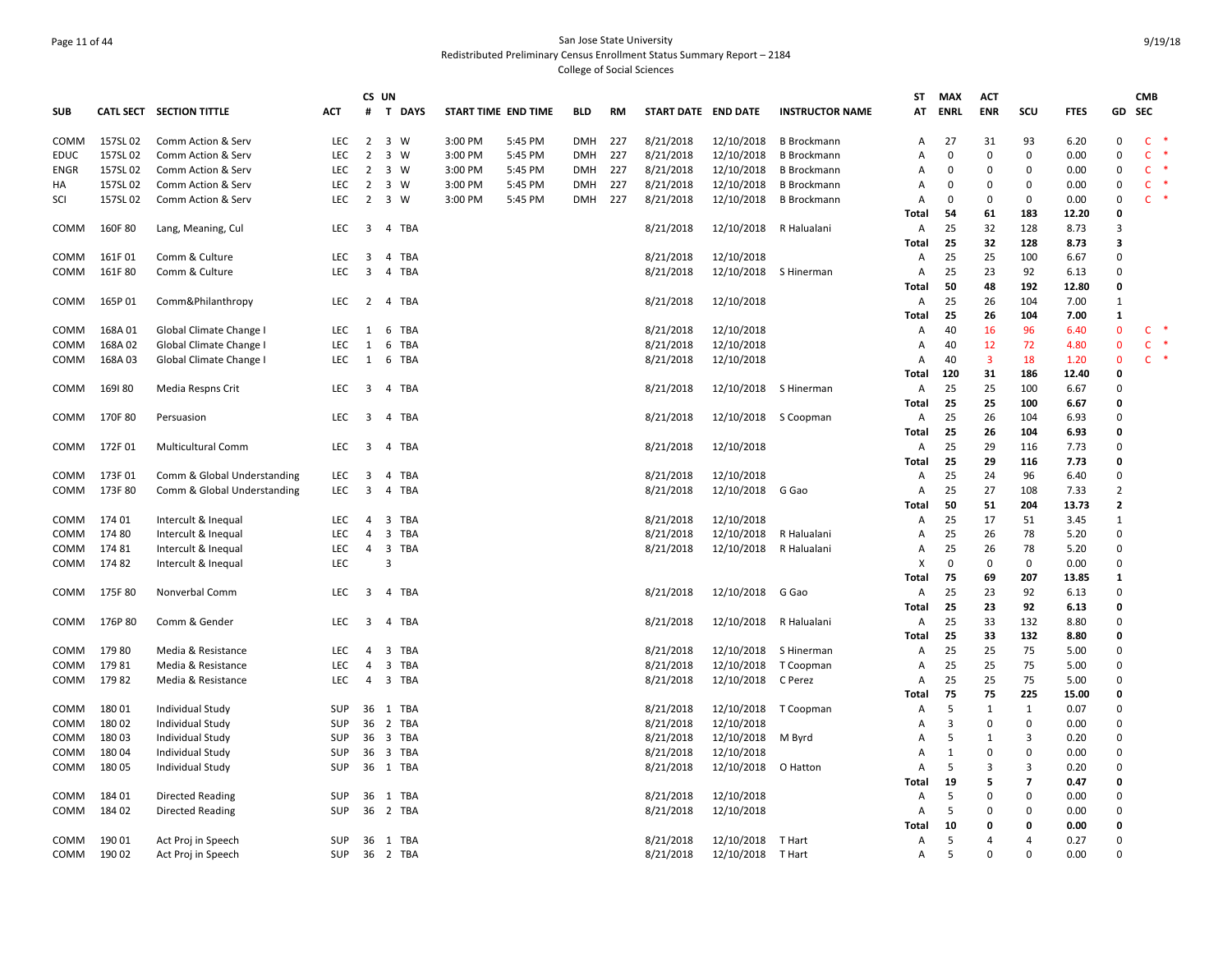## Page 12 of 44 San Jose State University Redistributed Preliminary Census Enrollment Status Summary Report – 2184 College of Social Sciences

|             |         |                              |            | CS UN                   |                |          |                     |            |     |                     |                      |                        | <b>ST</b>      | MAX          | <b>ACT</b>     |                |              |                         | <b>CMB</b> |
|-------------|---------|------------------------------|------------|-------------------------|----------------|----------|---------------------|------------|-----|---------------------|----------------------|------------------------|----------------|--------------|----------------|----------------|--------------|-------------------------|------------|
| <b>SUB</b>  |         | CATL SECT SECTION TITTLE     | <b>ACT</b> | #                       | T DAYS         |          | START TIME END TIME | <b>BLD</b> | RM  | START DATE END DATE |                      | <b>INSTRUCTOR NAME</b> | AT             | <b>ENRL</b>  | <b>ENR</b>     | SCU            | <b>FTES</b>  | GD SEC                  |            |
| COMM        | 190 03  | Act Proj in Speech           | <b>SUP</b> | 36                      | 3 TBA          |          |                     |            |     | 8/21/2018           | 12/10/2018 T Hart    |                        | A              | -5           | 1              | 3              | 0.20         | $\Omega$                |            |
| COMM        | 190 04  | Act Proj in Speech           | <b>SUP</b> | 36                      | TBA<br>4       |          |                     |            |     | 8/21/2018           | 12/10/2018           | T Hart                 | Α              | 5            | $\overline{2}$ | 8              | 0.53         | $\Omega$                |            |
| COMM        | 190 05  | Act Proj in Speech           | <b>SUP</b> | 36                      | 5 TBA          |          |                     |            |     | 8/21/2018           | 12/10/2018           | T Hart                 | Α              | 5            | $\Omega$       | 0              | 0.00         | 0                       |            |
| COMM        | 190 06  | Act Proj in Speech           | <b>SUP</b> | 36                      | 6 TBA          |          |                     |            |     | 8/21/2018           | 12/10/2018           | T Hart                 | $\mathsf{A}$   | .5           | $\Omega$       | $\Omega$       | 0.00         | $\Omega$                |            |
|             |         |                              |            |                         |                |          |                     |            |     |                     |                      |                        | Total          | 30           | 7              | 15             | 1.00         | $\mathbf{0}$            |            |
| <b>COMM</b> | 191A 01 | Foren Act Debate             | <b>SUP</b> |                         | 36 1 TBA       |          |                     |            |     | 8/21/2018           | 12/10/2018 M Sunseri |                        | Α              | 45           | 46             | 46             | 3.07         | $\Omega$                |            |
|             |         |                              |            |                         |                |          |                     |            |     |                     |                      |                        | Total          | 45           | 46             | 46             | 3.07         | 0                       |            |
| COMM        | 191B01  | Ind Evnts Plat Spk           | SUP        |                         | 36 1 TBA       |          |                     |            |     | 8/21/2018           | 12/10/2018 T Lim     |                        | Α              | 45           | 44             | 44             | 2.93         | 0                       |            |
|             |         |                              |            |                         |                |          |                     |            |     |                     |                      |                        | Total          | 45           | 44             | 44             | 2.93         | 0                       |            |
| COMM        | 191C01  | Ind Evnts Oral Int           | SUP        | 36                      | 1 TBA          |          |                     |            |     | 8/21/2018           | 12/10/2018 T Lim     |                        | Α              | 30           | 30             | 30             | 2.00         | $\Omega$                |            |
|             |         |                              |            |                         |                |          |                     |            |     |                     |                      |                        | Total          | 30           | 30             | 30             | 2.00         | $\Omega$                |            |
| COMM        | 191J 01 | Speech Judging               | SUP        | 36                      | 1 TBA          |          |                     |            |     | 8/21/2018           | 12/10/2018           | M Sunseri              | A              | 45           | 39             | 39             | 2.60         | $\Omega$                |            |
|             |         |                              |            |                         |                |          |                     |            |     |                     |                      |                        | Total          | 45           | 39             | 39             | 2.60         | 0                       |            |
| COMM        | 191M 80 | Moot Court                   | <b>SUP</b> | 36                      | 1 TBA          |          |                     |            |     | 8/21/2018           | 12/10/2018 G Firenzi |                        | A              | 15           | 12             | 12             | 0.80         | $\Omega$                |            |
|             |         |                              |            |                         |                |          |                     |            |     |                     |                      |                        | Total          | 15           | 12             | 12             | 0.80         | $\mathbf{0}$            |            |
| COMM        | 195 01  | <b>Special Topics</b>        | SEM        |                         | 4 3 TR         | 10:30 AM | 11:45 AM            | <b>HGH</b> | 231 | 8/21/2018           | 12/10/2018           | O Hatton               | Α              | 25           | 16             | 48             | 3.20         | $\Omega$                |            |
|             |         |                              |            |                         |                |          |                     |            |     |                     |                      |                        | <b>Total</b>   | 25           | 16             | 48             | 3.20         | 0                       |            |
| COMM        | 198 01  | Comm Applied Activity        | <b>SUP</b> | 36                      | 1 TBA          |          |                     |            |     | 8/21/2018           | 12/10/2018 R Cnudde  |                        | Α              | 30           | 19             | 19             | 1.27         | $\Omega$                |            |
| COMM        | 198 02  | <b>Comm Applied Activity</b> | <b>SUP</b> | 36                      | 2 TBA          |          |                     |            |     | 8/21/2018           | 12/10/2018           | R Cnudde               | Α              | 10           | 4              | 8              | 0.53         | $\Omega$                |            |
| COMM        | 198 03  | <b>Comm Applied Activity</b> | SUP        | 36                      | 1 TBA          |          |                     |            |     | 8/21/2018           | 12/10/2018           | T Hart                 | Α              | 30           | 6              | 6              | 0.40         | $\Omega$                |            |
| COMM        | 198 04  | Comm Applied Activity        | <b>SUP</b> |                         | 36 2 TBA       |          |                     |            |     | 8/21/2018           | 12/10/2018           | T Hart                 | $\mathsf{A}$   | 10           | 12             | 24             | 1.60         | $\Omega$                |            |
| COMM        | 198 05  | <b>Comm Applied Activity</b> | SUP        | 36                      | 1 TBA          |          |                     |            |     | 8/21/2018           | 12/10/2018           | T Coopman              | A              | 15           | 29             | 29             | 1.95         | $\mathbf{1}$            |            |
| COMM        | 198 06  | Comm Applied Activity        | <b>SUP</b> | 36                      | 2 TBA          |          |                     |            |     | 8/21/2018           | 12/10/2018           | T Coopman              | $\mathsf{A}$   | 5            | 1              | $\overline{2}$ | 0.13         | $\Omega$                |            |
| COMM        | 198 07  | Comm Applied Activity        | <b>SUP</b> | 36                      | 1 TBA          |          |                     |            |     | 8/21/2018           | 12/10/2018           | T Lim                  | А              | 5            | 1              | $\mathbf{1}$   | 0.07         | $\Omega$                |            |
| <b>COMM</b> | 19808   | Comm Applied Activity        | SUP        |                         | 36 2 TBA       |          |                     |            |     | 8/21/2018           | 12/10/2018 T Lim     |                        | Α              | 5            | 3              | 6              | 0.40         | $\Omega$                |            |
|             |         |                              |            |                         |                |          |                     |            |     |                     |                      |                        | Total          | 110          | 75             | 95             | 6.35         | 1                       |            |
| COMM        | 199C01  | Senior Seminar               | LEC        |                         | 4              |          |                     |            |     |                     |                      |                        | X              | $\mathbf 0$  | $\mathbf 0$    | 0              | 0.00         | 0                       |            |
| COMM        | 199C02  | Senior Seminar               | <b>LEC</b> | $\overline{3}$          | 4 TBA          |          |                     |            |     | 8/21/2018           | 12/10/2018           |                        | $\overline{A}$ | 25           | 17             | 68             | 4.53         | $\Omega$                |            |
| COMM        | 199C03  | Senior Seminar               | <b>LEC</b> | 3                       | TBA<br>4       |          |                     |            |     | 8/21/2018           | 12/10/2018           |                        | Α              | 25           | 19             | 76             | 5.07         | $\Omega$                |            |
| COMM        | 199C04  | Senior Seminar               | LEC        |                         | $\overline{4}$ |          |                     |            |     |                     |                      |                        | X              | $\mathbf 0$  | 0              | 0              | 0.00         | $\Omega$                |            |
| COMM        | 199C 05 | Senior Seminar               | <b>LEC</b> |                         | $\overline{4}$ |          |                     |            |     |                     |                      |                        | X              | $\mathbf 0$  | 0              | 0              | 0.00         | $\Omega$<br>$\mathbf 0$ |            |
| COMM        | 199C 80 | Senior Seminar               | LEC        | $\overline{\mathbf{3}}$ | TBA<br>4       |          |                     |            |     | 8/21/2018           | 12/10/2018 K Werking |                        | Α              | 25<br>75     | 28             | 112<br>256     | 7.47         | $\mathbf{0}$            |            |
|             |         |                              |            |                         |                |          |                     |            |     | 8/21/2018           | 12/10/2018           |                        | Total          |              | 64<br>17       |                | 17.07        | 17                      |            |
| COMM        | 200R 01 | Grad Study in Comm           | SEM        | 5                       | 4 TBA          |          |                     |            |     |                     |                      |                        | Α<br>Total     | 15<br>15     | 17             | 68<br>68       | 5.67<br>5.67 | 17                      |            |
| COMM        | 231R01  | <b>Present Aesthetics</b>    | SEM        |                         | 4              |          |                     |            |     |                     |                      |                        | Χ              | $\mathbf{0}$ | $\Omega$       | $\Omega$       | 0.00         | $\Omega$                |            |
| TA          | 231R01  | <b>Present Aesthetics</b>    | <b>SEM</b> |                         | $\overline{4}$ |          |                     |            |     |                     |                      |                        | X              | $\mathbf 0$  | $\Omega$       | 0              | 0.00         | 0                       |            |
|             |         |                              |            |                         |                |          |                     |            |     |                     |                      |                        | Total          | 0            | 0              | 0              | 0.00         | $\mathbf{0}$            |            |
| COMM        | 244R80  | Sem in Org Comm              | SEM        | 5                       | 4 TBA          |          |                     |            |     | 8/21/2018           | 12/10/2018 S Coopman |                        | А              | 15           | 13             | 52             | 4.20         | 11                      |            |
|             |         |                              |            |                         |                |          |                     |            |     |                     |                      |                        | Total          | 15           | 13             | 52             | 4.20         | 11                      |            |
| COMM        | 245R 01 | Sem Comm Crit                | SEM        | 5                       | 4 TBA          |          |                     |            |     | 8/21/2018           | 12/10/2018           |                        | Α              | 15           | 21             | 84             | 6.87         | 19                      |            |
|             |         |                              |            |                         |                |          |                     |            |     |                     |                      |                        | Total          | 15           | 21             | 84             | 6.87         | 19                      |            |
| COMM        | 28001   | Independent Study            | <b>SUP</b> | 25                      | 1 TBA          |          |                     |            |     | 8/21/2018           | 12/10/2018           |                        | Α              | -5           | $\Omega$       | 0              | 0.00         | $\Omega$                |            |
| COMM        | 280 02  | Independent Study            | SUP        | 25                      | 2 TBA          |          |                     |            |     | 8/21/2018           | 12/10/2018           | O Hatton               | Α              | 3            | 1              | $\overline{2}$ | 0.17         | $\mathbf{1}$            |            |
| <b>COMM</b> | 28003   | Independent Study            | <b>SUP</b> | 25                      | 3 TBA          |          |                     |            |     | 8/21/2018           | 12/10/2018           | M Spangler             | $\overline{A}$ | 5            | 1              | 3              | 0.25         | $\mathbf{1}$            |            |
| COMM        | 280 04  | Independent Study            | <b>SUP</b> | 25                      | 2 TBA          |          |                     |            |     | 8/21/2018           | 12/10/2018           | T Coopman              | Α              | 1            | 1              | $\overline{2}$ | 0.17         | 1                       |            |
| COMM        | 280 05  | Independent Study            | SUP        | 25                      | 1 TBA          |          |                     |            |     | 8/21/2018           | 12/10/2018           |                        | Α              | 1            | $\Omega$       | 0              | 0.00         | 0                       |            |
|             |         |                              |            |                         |                |          |                     |            |     |                     |                      |                        | Total          | 15           | 3              | $\overline{7}$ | 0.58         | 3                       |            |
| COMM        | 285A01  | TA Practicum I               | SUP        |                         | 25 2 TBA       |          |                     |            |     | 8/21/2018           | 12/10/2018           | D Fassett              | Α              | 10           | 6              | 12             | 1.00         | 6                       |            |
|             |         |                              |            |                         |                |          |                     |            |     |                     |                      |                        | Total          | 10           | 6              | 12             | 1.00         | 6                       |            |
|             |         |                              |            |                         |                |          |                     |            |     |                     |                      |                        |                |              |                |                |              |                         |            |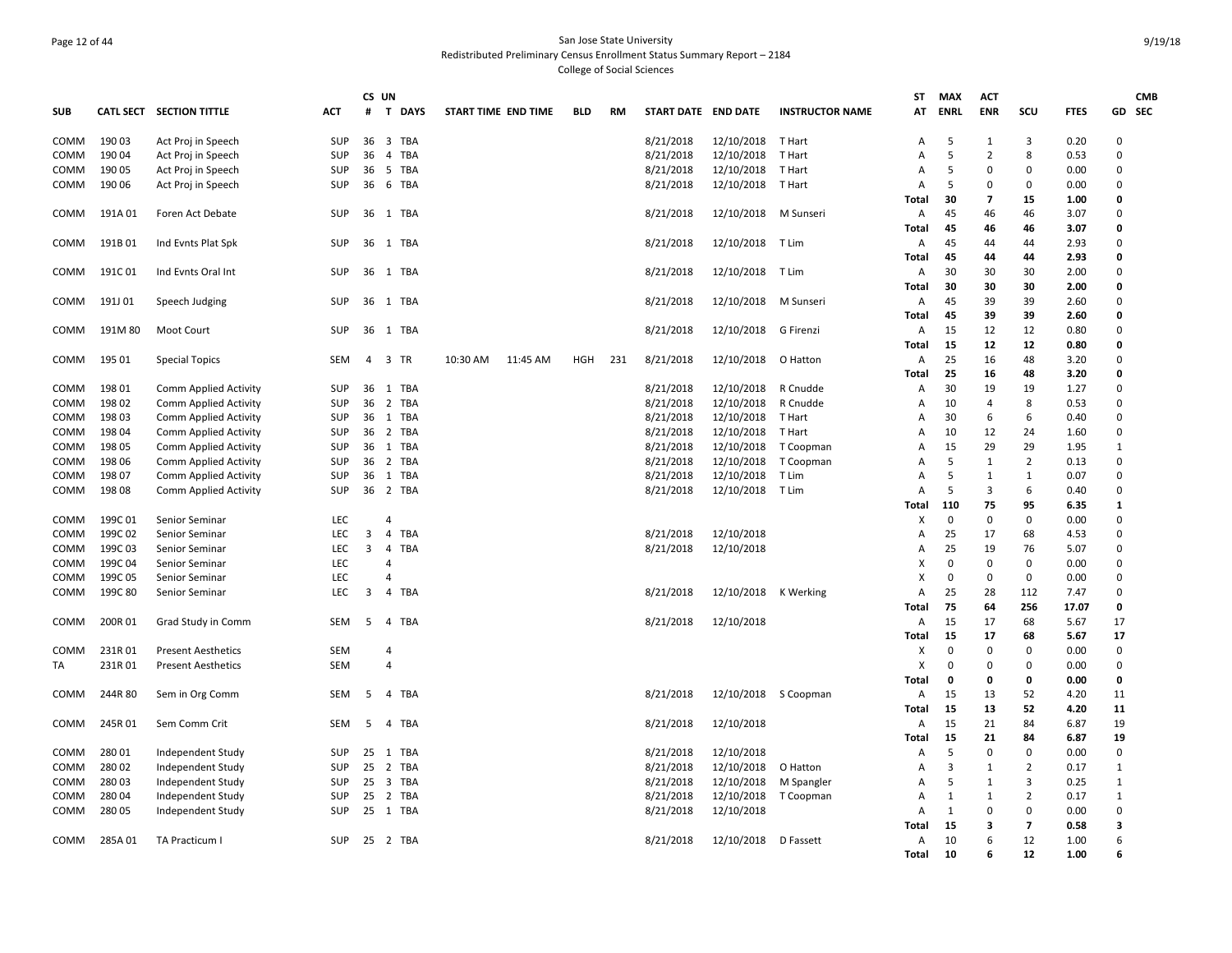## Page 13 of 44 San Jose State University Redistributed Preliminary Census Enrollment Status Summary Report – 2184 College of Social Sciences

| <b>SUB</b> | <b>CATL SECT</b> | <b>SECTION TITTLE</b> | <b>ACT</b> | #  | CS UN<br>$\mathbf{T}$ | <b>DAYS</b> | START TIME END TIME |         | <b>BLD</b> | <b>RM</b> | START DATE END DATE |            | <b>INSTRUCTOR NAME</b>             | <b>ST</b><br>AT | <b>MAX</b><br>ENRL | <b>ACT</b><br><b>ENR</b> | scu      | <b>FTES</b> |              | <b>CMB</b><br>GD SEC |
|------------|------------------|-----------------------|------------|----|-----------------------|-------------|---------------------|---------|------------|-----------|---------------------|------------|------------------------------------|-----------------|--------------------|--------------------------|----------|-------------|--------------|----------------------|
| COMM       | 285B01           | TA Practicum II       | SUP        |    |                       | 25 1 TBA    |                     |         |            |           | 8/21/2018           | 12/10/2018 | D Fassett                          | A               | -5                 | 0                        | 0        | 0.00        | 0            |                      |
|            |                  |                       |            |    |                       |             |                     |         |            |           |                     |            |                                    | <b>Total</b>    | 5                  | 0                        | 0        | 0.00        | 0            |                      |
| COMM       | 29101            | Grad Internship       | <b>SUP</b> | 25 | 1                     | TBA         |                     |         |            |           | 8/21/2018           | 12/10/2018 | T Hart                             | А               | -5                 | 0                        | 0        | 0.00        | 0            |                      |
| COMM       | 291 02           | Grad Internship       | SUP        | 25 |                       | 2 TBA       |                     |         |            |           | 8/21/2018           | 12/10/2018 | T Hart                             | A               | -5                 | 1                        | 2        | 0.17        | 1            |                      |
| COMM       | 29103            | Grad Internship       | SUP        | 25 | $\overline{3}$        | TBA         |                     |         |            |           | 8/21/2018           | 12/10/2018 | T Hart                             | А               | .5                 | 0                        | 0        | 0.00        | 0            |                      |
| COMM       | 29104            | Grad Internship       | SUP        | 25 |                       | 4 TBA       |                     |         |            |           | 8/21/2018           | 12/10/2018 | T Hart                             | А               | -5                 | 1                        | 4        | 0.33        | 1            |                      |
|            |                  |                       |            |    |                       |             |                     |         |            |           |                     |            |                                    | <b>Total</b>    | 20                 | 2                        | 6        | 0.50        | $\mathbf{2}$ |                      |
| COMM       | 295R01           | Top in Comm Studie    | LEC        | 3  |                       | 4 TBA       |                     |         |            |           | 8/21/2018           | 12/10/2018 |                                    | A               | 15                 | 17                       | 68       | 5.53        | 15           |                      |
|            |                  |                       |            |    |                       |             |                     |         |            |           |                     |            |                                    | <b>Total</b>    | 15                 | 17                       | 68       | 5.53        | 15           |                      |
| COMM       | 29701            | Adv Writing Workshop  | SEM        | 5  | 2 <sub>T</sub>        |             | 6:00 PM             | 8:45 PM | <b>HGH</b> | 219       | 8/21/2018           | 12/10/2018 | A Todd                             | A               | 15                 | 17                       | 34       | 2.83        | 17           |                      |
|            |                  |                       |            |    |                       |             |                     |         |            |           |                     |            |                                    | <b>Total</b>    | 15                 | 17                       | 34       | 2.83        | 17           |                      |
| COMM       | 298 01           | Master's Project      | SUP        | 25 |                       | 1 TBA       |                     |         |            |           | 8/21/2018           | 12/10/2018 |                                    | A               | .5                 | 0                        | 0        | 0.00        | 0            |                      |
| COMM       | 298 02           | Master's Project      | <b>SUP</b> | 25 | 2                     | TBA         |                     |         |            |           | 8/21/2018           | 12/10/2018 | M Spangler                         | A               | 3                  | 1                        | 2        | 0.17        | 1            |                      |
| COMM       | 298 03           | Master's Project      | SUP        | 25 |                       | 3 TBA       |                     |         |            |           | 8/21/2018           | 12/10/2018 |                                    | A               | 3                  | 0                        | 0        | 0.00        | 0            |                      |
| COMM       | 298 04           | Master's Project      | <b>SUP</b> |    |                       | 25 4 TBA    |                     |         |            |           | 8/21/2018           | 12/10/2018 |                                    | А               | -5                 | 0                        | 0        | 0.00        | 0            |                      |
|            |                  |                       |            |    |                       |             |                     |         |            |           |                     |            |                                    | <b>Total</b>    | 16                 | 1                        | 2        | 0.17        | $\mathbf{1}$ |                      |
| COMM       | 299 01           | Master's Thesis       | SUP        | 25 |                       | 1 TBA       |                     |         |            |           | 8/21/2018           | 12/10/2018 |                                    | A               | .5                 | 0                        | 0        | 0.00        | 0            |                      |
| COMM       | 299 02           | Master's Thesis       | SUP        | 25 | 2                     | TBA         |                     |         |            |           | 8/21/2018           | 12/10/2018 |                                    | А               | -5                 | 0                        | 0        | 0.00        | $\Omega$     |                      |
| COMM       | 299 03           | Master's Thesis       | <b>SUP</b> | 25 | $\overline{3}$        | TBA         |                     |         |            |           | 8/21/2018           | 12/10/2018 |                                    |                 | $\overline{2}$     | 0                        | 0        | 0.00        | 0            |                      |
| COMM       | 299 04           | Master's Thesis       | SUP        | 25 |                       | 4 TBA       |                     |         |            |           | 8/21/2018           | 12/10/2018 |                                    | A               | .5                 | 0                        | 0        | 0.00        | 0            |                      |
| COMM       | 299 05           | Master's Thesis       | <b>SUP</b> | 25 | 5                     | TBA         |                     |         |            |           | 8/21/2018           | 12/10/2018 |                                    | А               | 3                  | 0                        | 0        | 0.00        | 0            |                      |
| COMM       | 299 06           | Master's Thesis       | SUP        | 25 | - 6                   | TBA         |                     |         |            |           | 8/21/2018           | 12/10/2018 |                                    | А               | .5                 | 0                        | 0        | 0.00        | 0            |                      |
|            |                  |                       |            |    |                       |             |                     |         |            |           |                     |            |                                    | <b>Total</b>    | 25                 | 0                        | 0        | 0.00        | 0            |                      |
| SPED       | 184Y 01          | Stdt Tchg II          | SUP        | 25 | 6                     | TBA         |                     |         |            |           | 8/21/2018           | 12/10/2018 |                                    | A               | 0                  | 0                        | 0        | 0.00        | 0            |                      |
| SPED       | 184Z01           | Stdt Tchg II          | <b>SUP</b> | 25 | - 6                   | <b>TBA</b>  |                     |         |            |           | 8/21/2018           | 12/10/2018 |                                    | A               | $\Omega$           | 0                        | $\Omega$ | 0.00        | $\Omega$     |                      |
|            |                  |                       |            |    |                       |             |                     |         |            |           |                     |            |                                    | Total           | 0                  | 0                        | 0        | 0.00        | 0            |                      |
| SPED       | 242C01           | Educ Internship       | SUP        | 25 | 6                     | TBA         |                     |         |            |           | 8/21/2018           | 12/10/2018 |                                    | A               | 0                  | 0                        | 0        | 0.00        | 0            |                      |
|            |                  |                       |            |    |                       |             |                     |         |            |           |                     |            |                                    | Total           | 0                  | 0                        | 0        | 0.00        | 0            |                      |
|            |                  |                       |            |    |                       |             |                     |         |            |           |                     |            | <b>Communication Studies Total</b> |                 | 5308               | 4936                     | 15128    | 1014.30     | 102          |                      |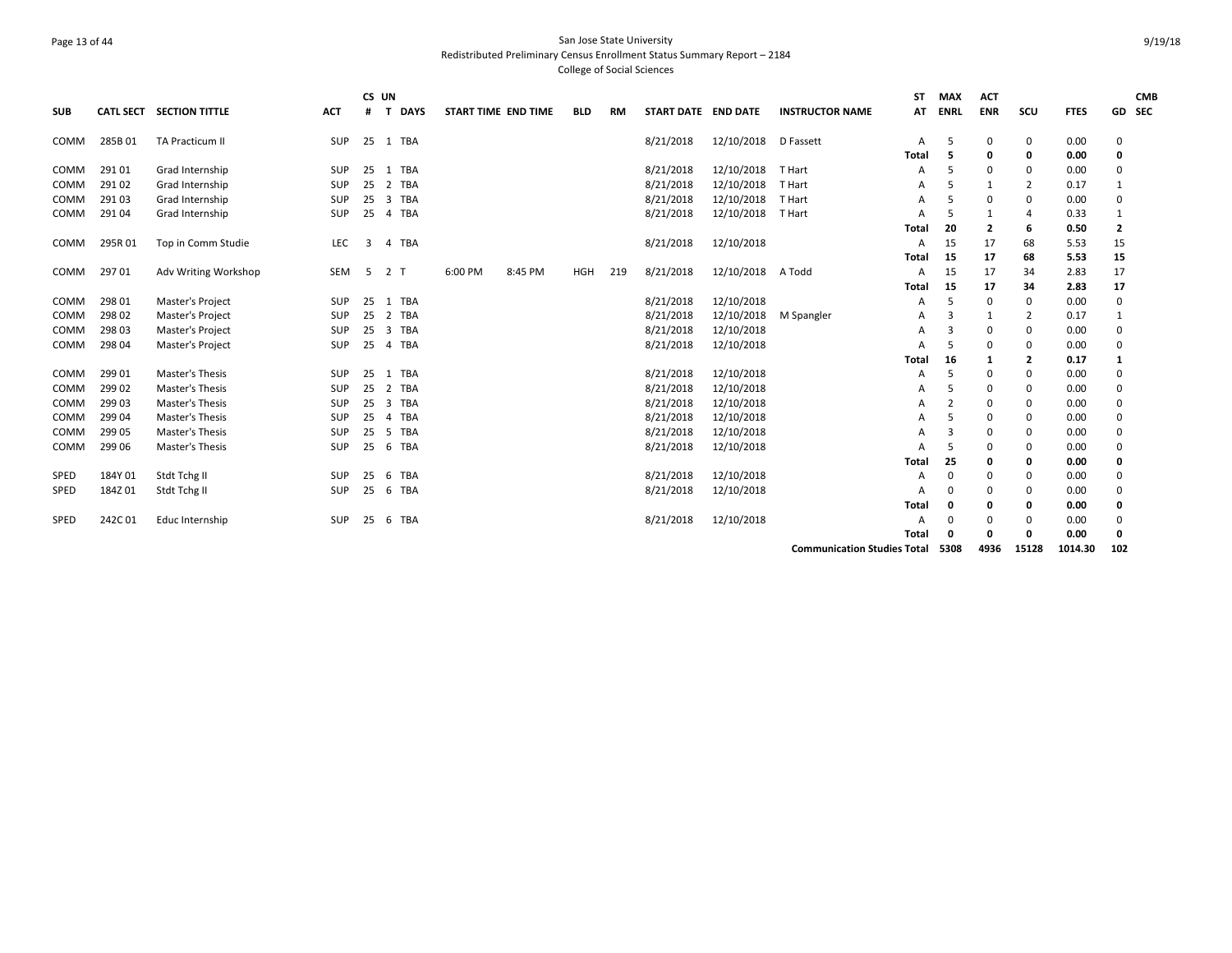## Page 14 of 44 San Jose State University Redistributed Preliminary Census Enrollment Status Summary Report – 2184

|                            |                |                              |                          | CS UN               |                                |                     |         |            |     |                        |                          |                        | ST     | MAX       | <b>ACT</b>         |             |              |                         | <b>CMB</b>     |
|----------------------------|----------------|------------------------------|--------------------------|---------------------|--------------------------------|---------------------|---------|------------|-----|------------------------|--------------------------|------------------------|--------|-----------|--------------------|-------------|--------------|-------------------------|----------------|
| <b>SUB</b>                 |                | CATL SECT SECTION TITTLE     | <b>ACT</b>               |                     | # T DAYS                       | START TIME END TIME |         | <b>BLD</b> | RM  | START DATE END DATE    |                          | <b>INSTRUCTOR NAME</b> | AT     | ENRL      | <b>ENR</b>         | scu         | <b>FTES</b>  | GD SEC                  |                |
| <b>Economics</b>           |                |                              |                          |                     |                                |                     |         |            |     |                        |                          |                        |        |           |                    |             |              |                         |                |
|                            |                |                              |                          |                     |                                |                     |         |            |     |                        |                          |                        |        |           |                    |             |              |                         |                |
| <b>ECON</b>                | 1A 01          | Prin of Econ                 | <b>LEC</b>               | $\overline{2}$      | 4 TBA                          |                     |         |            |     | 8/21/2018              | 12/10/2018               |                        | A      | 45        | 48                 | 192         | 12.80        | $\mathbf 0$             |                |
| <b>ECON</b>                | 1A 02          | Prin of Econ                 | LEC                      | $\overline{2}$      | <b>TBA</b><br>$\overline{4}$   |                     |         |            |     | 8/21/2018              | 12/10/2018               |                        | A      | 45        | 43                 | 172         | 11.47        | $\mathbf 0$             |                |
| <b>ECON</b>                | 1A 03          | Prin of Econ                 | <b>LEC</b>               | $\overline{2}$      | 4 TBA                          |                     |         |            |     | 8/21/2018              | 12/10/2018               |                        | A      | 45        | 48                 | 192         | 12.80        | $\mathbf 0$             |                |
| <b>ECON</b>                | 1A 04          | Prin of Econ                 | LEC                      | $\overline{2}$      | 4 TBA                          |                     |         |            |     | 8/21/2018              | 12/10/2018               |                        | A      | 50        | 63                 | 252         | 16.80        | $\mathbf 0$             |                |
| <b>ECON</b>                | 1A 05          | Prin of Econ                 | LEC                      | $\overline{2}$      | TBA<br>4                       |                     |         |            |     | 8/21/2018              | 12/10/2018               |                        | A      | 50        | 53                 | 212         | 14.13        | $\mathbf 0$             |                |
| ECON                       | 1A 60          | Prin of Econ                 | <b>LEC</b>               | $\overline{2}$      | 4 TBA                          |                     |         |            |     | 8/21/2018              | 12/10/2018               |                        | A      | 45        | 47                 | 188         | 12.53        | $\mathbf 0$             |                |
| <b>ECON</b>                | 1A 61          | Prin of Econ                 | <b>LEC</b>               | $\overline{2}$      | 4 TBA                          |                     |         |            |     | 8/21/2018              | 12/10/2018               |                        | A      | 45        | 44                 | 176         | 11.73        | $\Omega$                |                |
| <b>ECON</b>                | 1A 62          | Prin of Econ                 | <b>LEC</b>               | 2<br>$\overline{2}$ | $\overline{4}$<br>TBA<br>4 TBA |                     |         |            |     | 8/21/2018              | 12/10/2018               |                        | A      | 119<br>30 | 113<br>$\mathbf 0$ | 452<br>0    | 30.13        | $\mathbf 0$<br>$\Omega$ |                |
| <b>ECON</b><br><b>ECON</b> | 1A 63<br>1A 64 | Prin of Econ                 | <b>LEC</b><br><b>LEC</b> | $\overline{2}$      | 4 TBA                          |                     |         |            |     | 8/21/2018<br>8/21/2018 | 12/10/2018<br>12/10/2018 |                        | Α<br>А | 45        | 34                 | 136         | 0.00<br>9.07 | $\mathbf 0$             |                |
| <b>ECON</b>                | 1B 01          | Prin of Econ                 | <b>LEC</b>               | $\overline{2}$      | 4 TBA                          |                     |         |            |     | 8/21/2018              | 12/10/2018               |                        | A      | 40        | 38                 | 152         | 10.13        | $\mathbf 0$             |                |
| ECON                       | 1B 02          | Prin of Econ<br>Prin of Econ | <b>LEC</b>               | 2                   | 4 TBA                          |                     |         |            |     | 8/21/2018              | 12/10/2018               |                        | А      | 40        | 42                 | 168         | 11.20        | $\mathbf 0$             |                |
| <b>ECON</b>                | 1B03           | Prin of Econ                 | <b>LEC</b>               | $\overline{2}$      | 4 TBA                          |                     |         |            |     | 8/21/2018              | 12/10/2018               |                        | A      | 40        | 46                 | 184         | 12.27        | $\mathbf 0$             |                |
| ECON                       | 1B 04          | Prin of Econ                 | <b>LEC</b>               | 2                   | 4 TBA                          |                     |         |            |     | 8/21/2018              | 12/10/2018               |                        | A      | 40        | 46                 | 184         | 12.27        | $\Omega$                |                |
| <b>ECON</b>                | 1B 05          | Prin of Econ                 | LEC                      | $\overline{2}$      | 4 TBA                          |                     |         |            |     | 8/21/2018              | 12/10/2018               |                        | A      | 40        | 35                 | 140         | 9.33         | $\mathbf 0$             |                |
| <b>ECON</b>                | 1B 06          | Prin of Econ                 | <b>LEC</b>               | $\overline{2}$      | 4 TBA                          |                     |         |            |     | 8/21/2018              | 12/10/2018               |                        | A      | 40        | 40                 | 160         | 10.67        | $\Omega$                |                |
| <b>ECON</b>                | 1B 60          | Prin of Econ                 | LEC                      | $\overline{2}$      | 4 TBA                          |                     |         |            |     | 8/21/2018              | 12/10/2018               |                        | А      | 120       | 115                | 460         | 30.67        | $\mathbf 0$             |                |
| <b>ECON</b>                | 1B 61          | Prin of Econ                 | <b>LEC</b>               | $\overline{2}$      | $\overline{4}$<br>TBA          |                     |         |            |     | 8/21/2018              | 12/10/2018               |                        | A      | 40        | 32                 | 128         | 8.53         | $\Omega$                |                |
| ECON                       | 1B 62          | Prin of Econ                 | LEC                      | 2                   | 4 TBA                          |                     |         |            |     | 8/21/2018              | 12/10/2018               |                        | A      | 40        | 37                 | 148         | 9.87         | $\mathbf 0$             |                |
| <b>ECON</b>                | 1B 63          | Prin of Econ                 | <b>LEC</b>               | $\overline{2}$      | 4 TBA                          |                     |         |            |     | 8/21/2018              | 12/10/2018               |                        | A      | 30        | $\mathbf 0$        | $\mathbf 0$ | 0.00         | $\mathbf 0$             |                |
| ECON                       | 1B 64          | Prin of Econ                 | <b>LEC</b>               | $\overline{2}$      | 4 TBA                          |                     |         |            |     | 8/21/2018              | 12/10/2018               |                        | A      | 35        | 40                 | 160         | 10.67        | $\Omega$                |                |
| <b>ECON</b>                | 1B 98          | Prin of Econ                 | <b>LEC</b>               | $\overline{2}$      | 4 TBA                          |                     |         |            |     | 8/21/2018              | 12/10/2018               | N Norton               | Α      | 40        | 41                 | 164         | 10.93        | $\Omega$                |                |
| <b>ECON</b>                | 1B 99          | Prin of Econ                 | <b>LEC</b>               | $\overline{2}$      | 4 TBA                          |                     |         |            |     | 8/21/2018              | 12/10/2018               | N Norton               | A      | 40        | 39                 | 156         | 10.40        | $\Omega$                |                |
|                            |                |                              |                          |                     |                                |                     |         |            |     |                        |                          |                        | Total  | 1104      | 1044               | 4176        | 278.40       | $\mathbf 0$             |                |
| <b>ECON</b>                | 2A 80          | Macro Online Lab             | <b>ACT</b>               | 8                   | 1 TBA                          |                     |         |            |     | 8/21/2018              | 12/10/2018               | J Estill               | Α      | 50        | 55                 | 55          | 3.67         | $\mathbf 0$             |                |
|                            |                |                              |                          |                     |                                |                     |         |            |     |                        |                          |                        | Total  | 50        | 55                 | 55          | 3.67         | $\mathbf 0$             |                |
| <b>ECON</b>                | 2B 80          | Micro Online Lab             | <b>ACT</b>               |                     | 8 1 TBA                        |                     |         |            |     | 8/21/2018              | 12/10/2018               | J Estill               | Α      | 50        | 52                 | 52          | 3.47         | $\Omega$                |                |
|                            |                |                              |                          |                     |                                |                     |         |            |     |                        |                          |                        | Total  | 50        | 52                 | 52          | 3.47         | $\mathbf 0$             |                |
| <b>ECON</b>                | 2C 80          | Stats Lab                    | LAB                      |                     | 15 1 TBA                       |                     |         |            |     | 8/21/2018              | 12/10/2018               | M Holian               | A      | 30        | 21                 | 21          | 1.40         | $\Omega$                |                |
|                            |                |                              |                          |                     |                                |                     |         |            |     |                        |                          |                        | Total  | 30        | 21                 | 21          | 1.40         | $\mathbf 0$             |                |
| <b>ECON</b>                | 301            | <b>Econ Statistics</b>       | SEM                      | 5                   | 4 T                            | 6:30 PM             | 9:15 PM | <b>DMH</b> | 166 | 8/21/2018              | 12/10/2018               | G Hanle                | A      | 40        | 32                 | 96          | 8.53         | $\Omega$                |                |
| ECON                       | 302            | <b>Econ Statistics</b>       | LAB                      |                     | 15 0 TBA                       |                     |         |            |     | 8/21/2018              | 12/10/2018               | G Hanle                | Α      | 40        | 32                 | 32          | 0.00         | $\Omega$                |                |
|                            |                |                              |                          |                     |                                |                     |         |            |     |                        |                          |                        | Total  | 80        | 64                 | 128         | 8.53         | 0                       |                |
| <b>ECON</b>                | 100W 01        | Wrtg Wsh/Econ Reps           | SEM                      | $\overline{4}$      | 4 TBA                          |                     |         |            |     | 8/21/2018              | 12/10/2018               |                        | A      | 25        | 25                 | 100         | 6.67         | $\Omega$                |                |
| ECON                       | 100W 02        | Wrtg Wsh/Econ Reps           | SEM                      | 4                   | TBA<br>4                       |                     |         |            |     | 8/21/2018              | 12/10/2018               |                        | Α      | 25        | 20                 | 80          | 5.33         | $\mathbf 0$             |                |
| <b>ECON</b>                | 100W 03        | Wrtg Wsh/Econ Reps           | SEM                      | $\overline{4}$      | 4 TBA                          |                     |         |            |     | 8/21/2018              | 12/10/2018               |                        | A      | 25        | 19                 | 76          | 5.07         | $\Omega$                |                |
|                            |                |                              |                          |                     |                                |                     |         |            |     |                        |                          |                        | Total  | 75        | 64                 | 256         | 17.07        | $\mathbf{0}$            |                |
| ECON                       | 101 01         | Micr-Econ Analysis           | <b>SEM</b>               | -5                  | 4<br>TBA                       |                     |         |            |     | 8/21/2018              | 12/10/2018               |                        | Α      | 50        | 57                 | 228         | 15.20        | $\mathbf 0$             |                |
| <b>ECON</b>                | 101 02         | Micr-Econ Analysis           | SEM                      | 5                   | 4 TBA                          |                     |         |            |     | 8/21/2018              | 12/10/2018               |                        | Α      | 40        | 33                 | 132         | 8.87         | 1                       |                |
|                            |                |                              |                          |                     |                                |                     |         |            |     |                        |                          |                        | Total  | 90        | 90                 | 360         | 24.07        | 1                       |                |
| <b>ECON</b>                | 102 01         | <b>Macr-Econ Analysis</b>    | SEM                      | 5                   | 4 TBA                          |                     |         |            |     | 8/21/2018              | 12/10/2018               |                        | Α      | 50        | 56                 | 224         | 15.00        | 1                       |                |
|                            |                |                              |                          |                     |                                |                     |         |            |     |                        |                          |                        | Total  | 50        | 56                 | 224         | 15.00        | 1                       |                |
| <b>ECON</b>                | 103 01         | Intro Econometrics           | SEM                      | 4                   | 4 MW                           | 1:30 PM             | 2:45 PM | <b>DMH</b> | 348 | 8/21/2018              | 12/10/2018               | R Liu                  | Α      | 45        | 47                 | 141         | 12.53        | $\mathbf 0$             |                |
| ECON                       | 103 82         | Intro Econometrics           | <b>ACT</b>               |                     | 13 0 TBA                       |                     |         |            |     | 8/21/2018              | 12/10/2018               | R Liu                  | A      | 45        | 47                 | 47          | 0.00         | $\Omega$                |                |
|                            |                |                              |                          |                     |                                |                     |         |            |     |                        |                          |                        | Total  | 90        | 94                 | 188         | 12.53        | $\mathbf 0$             |                |
| <b>ECON</b>                | 104 01         | Math Meth for Econ           | SEM                      | -5                  | 4 TBA                          |                     |         |            |     | 8/21/2018              | 12/10/2018               |                        | A      | 45        | 50                 | 200         | 13.73        | 6                       |                |
|                            |                |                              |                          |                     |                                |                     |         |            |     |                        |                          |                        | Total  | 45        | 50                 | 200         | 13.73        | 6                       |                |
| <b>ECON</b>                | 108 01         | Cost-Benefit Analy           |                          |                     | SEM 5 4 TBA                    |                     |         |            |     | 8/21/2018              | 12/10/2018               |                        | Α      | 40        | 35                 | 140         | 9.40         | $\mathbf{1}$            | $\mathsf{C}^-$ |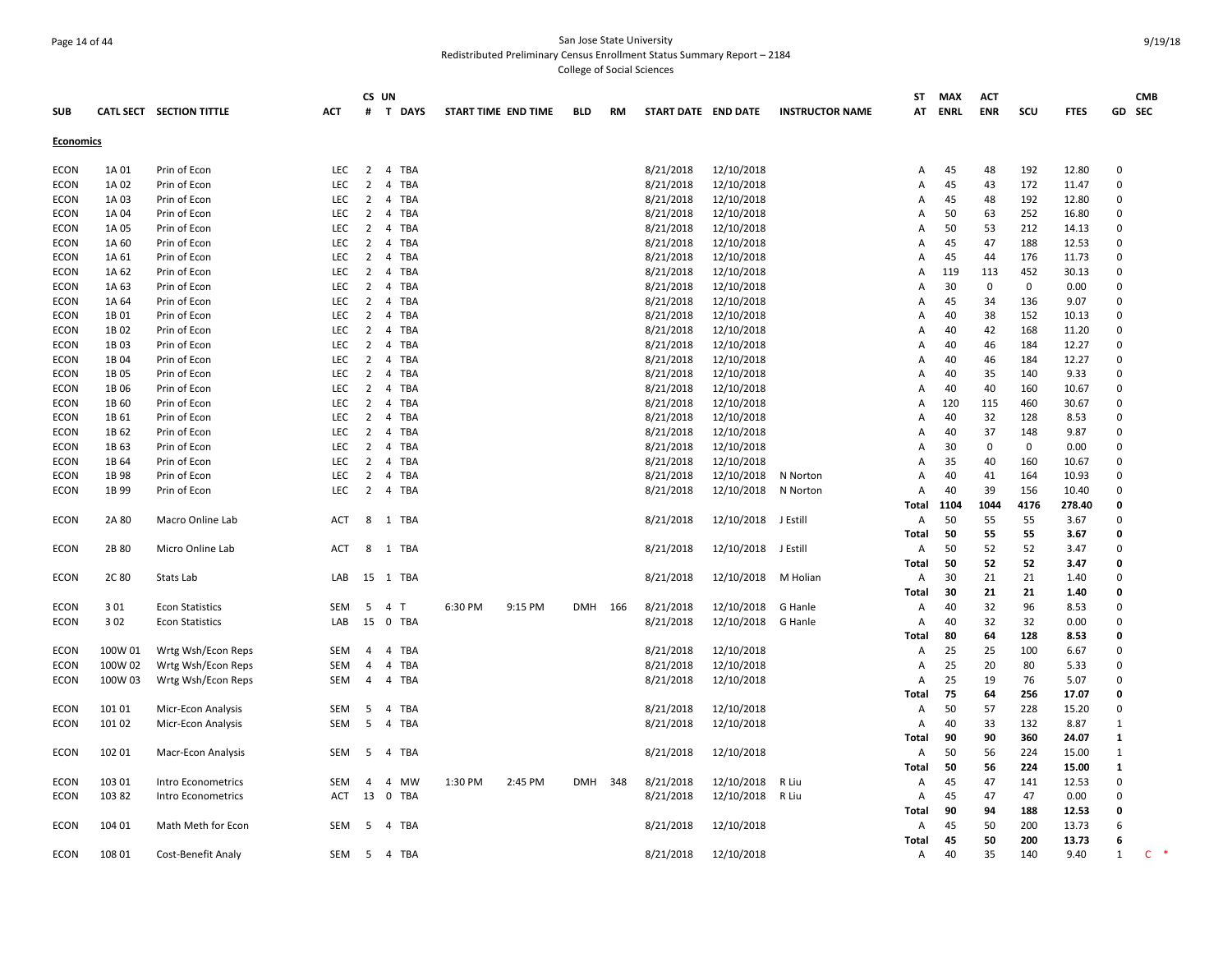## Page 15 of 44 San Jose State University Redistributed Preliminary Census Enrollment Status Summary Report – 2184 College of Social Sciences

|                     |                |                                              |                          | CS UN |                             |                     |         |            |     |                        |                          |                        | ST             | <b>MAX</b>              | <b>ACT</b>       |                |                |                            | СМВ   |        |
|---------------------|----------------|----------------------------------------------|--------------------------|-------|-----------------------------|---------------------|---------|------------|-----|------------------------|--------------------------|------------------------|----------------|-------------------------|------------------|----------------|----------------|----------------------------|-------|--------|
| <b>SUB</b>          |                | CATL SECT SECTION TITTLE                     | <b>ACT</b>               | #     | <b>DAYS</b><br>$\mathbf{T}$ | START TIME END TIME |         | <b>BLD</b> | RM  | START DATE END DATE    |                          | <b>INSTRUCTOR NAME</b> | AT             | ENRL                    | <b>ENR</b>       | scu            | <b>FTES</b>    | GD                         | SEC   |        |
| <b>ENVS</b>         | 108 01         | Cost-Benefit Analy                           | SEM                      | - 5   | 4 TBA                       |                     |         |            |     | 8/21/2018              | 12/10/2018               |                        | Α              | 0                       | 0                | 0              | 0.00           | $\mathsf 0$                | $C$ * |        |
| <b>ECON</b>         | 11201          | Econ Development                             | SEM                      | - 5   | 4 TBA                       |                     |         |            |     | 8/21/2018              | 12/10/2018               |                        | Total<br>A     | 40<br>45                | 35<br>43         | 140<br>172     | 9.40<br>11.47  | 1<br>$\mathbf 0$           |       |        |
|                     |                |                                              |                          |       |                             |                     |         |            |     |                        |                          |                        | Total          | 45                      | 43               | 172            | 11.47          | 0                          |       |        |
| <b>ECON</b>         | 113B01         | Econ Hist Europe                             | SEM                      | 5     | 4 TBA                       |                     |         |            |     | 8/21/2018              | 12/10/2018               |                        | A              | 40                      | 42               | 168            | 11.20          | $\mathbf 0$                | C     | $\ast$ |
| HIST                | 113B 01        | Econ Hist Europe                             | SEM                      | 5     | 4 TBA                       |                     |         |            |     | 8/21/2018              | 12/10/2018               |                        | A              | $\Omega$                | 0                | $\mathbf 0$    | 0.00           | 0                          | $C$ * |        |
|                     |                |                                              |                          |       |                             |                     |         |            |     |                        |                          |                        | Total          | 40                      | 42               | 168            | 11.20          | $\mathbf 0$                |       |        |
| ECON                | 12101          | Indus Organization                           | SEM                      | - 5   | 4 TBA                       |                     |         |            |     | 8/21/2018              | 12/10/2018               |                        | Α              | 50                      | 50               | 200            | 13.33          | $\mathbf 0$                |       |        |
|                     |                |                                              |                          |       |                             |                     |         |            |     |                        |                          |                        | Total          | 50                      | 50               | 200            | 13.33          | 0                          |       |        |
| ECON                | 13201          | <b>Public Finance</b>                        | SEM                      | -5    | 4 TBA                       |                     |         |            |     | 8/21/2018              | 12/10/2018               |                        | A              | 40                      | 41               | 164            | 10.93          | $\Omega$                   |       |        |
|                     |                |                                              |                          |       |                             |                     |         |            |     |                        |                          |                        | Total          | 40                      | 41               | 164            | 10.93          | $\Omega$                   |       |        |
| <b>ECON</b>         | 135 01         | Money & Banking                              | <b>SEM</b>               | -5    | 4 TBA                       |                     |         |            |     | 8/21/2018              | 12/10/2018               |                        | $\overline{A}$ | 50                      | 51               | 204            | 13.60          | $\Omega$<br>$\mathbf{0}$   |       |        |
| <b>ECON</b>         | 13601          | Internatl Econ                               | <b>SEM</b>               | -5    | 4 TBA                       |                     |         |            |     | 8/21/2018              | 12/10/2018               |                        | Total<br>A     | 50<br>50                | 51<br>52         | 204<br>208     | 13.60<br>13.87 | $\Omega$                   |       |        |
| ECON                | 136 02         | Internatl Econ                               | SEM                      | -5    | 4 TBA                       |                     |         |            |     | 8/21/2018              | 12/10/2018               |                        | $\overline{A}$ | 50                      | 53               | 212            | 14.13          | $\Omega$                   |       |        |
|                     |                |                                              |                          |       |                             |                     |         |            |     |                        |                          |                        | Total          | 100                     | 105              | 420            | 28.00          | $\mathbf{0}$               |       |        |
| ECON                | 137A 01        | <b>Fund Corp Finance</b>                     | <b>SEM</b>               | -5    | 4 TBA                       |                     |         |            |     | 8/21/2018              | 12/10/2018               |                        | Α              | 45                      | 45               | 180            | 12.07          | $\mathbf{1}$               |       |        |
|                     |                |                                              |                          |       |                             |                     |         |            |     |                        |                          |                        | Total          | 45                      | 45               | 180            | 12.07          | 1                          |       |        |
| <b>ECON</b>         | 15101          | Labor Econ                                   | SEM                      | - 5   | 4 TBA                       |                     |         |            |     | 8/21/2018              | 12/10/2018               |                        | A              | 45                      | 28               | 112            | 7.60           | $\overline{2}$             |       |        |
|                     |                |                                              |                          |       |                             |                     |         |            |     |                        |                          |                        | Total          | 45                      | 28               | 112            | 7.60           | $\overline{\mathbf{2}}$    |       |        |
| <b>ECON</b>         | 166 01         | Urban Economics                              | <b>SEM</b>               | -5    | 4 TBA                       |                     |         |            |     | 8/21/2018              | 12/10/2018               |                        | A              | 50                      | 55               | 220            | 14.80          | 2                          |       |        |
|                     |                |                                              |                          |       |                             |                     |         |            |     |                        |                          |                        | Total          | 50                      | 55               | 220            | 14.80          | $\overline{2}$             |       |        |
| <b>ECON</b>         | 18001          | <b>Indiv Studies</b>                         | <b>SUP</b>               |       | 36 1 TBA                    |                     |         |            |     | 8/21/2018              | 12/10/2018               | J Rietz                | Α              | 3<br>6                  | $\overline{2}$   | $\overline{2}$ | 0.13           | $\pmb{0}$                  |       |        |
| ECON<br><b>ECON</b> | 18002<br>18003 | <b>Indiv Studies</b><br><b>Indiv Studies</b> | <b>SUP</b><br><b>SUP</b> | 36    | 1 TBA<br>36 1 TBA           |                     |         |            |     | 8/21/2018<br>8/21/2018 | 12/10/2018<br>12/10/2018 | C Haight<br>M Brady    | A<br>A         | 3                       | 4<br>$\mathbf 0$ | 4<br>0         | 0.27<br>0.00   | $\mathbf 0$<br>$\mathbf 0$ |       |        |
| ECON                | 18004          | <b>Indiv Studies</b>                         | <b>SUP</b>               |       | 36 3 TBA                    |                     |         |            |     | 8/21/2018              | 12/10/2018               | J Rietz                | $\overline{A}$ | 3                       | 1                | 0              | 0.20           | $\Omega$                   |       |        |
|                     |                |                                              |                          |       |                             |                     |         |            |     |                        |                          |                        | Total          | 15                      | $\overline{7}$   | 6              | 0.60           | $\mathbf 0$                |       |        |
| <b>ECON</b>         | 185 01         | Appld Econ Intrn                             | SUP                      |       | 36 3 TBA                    |                     |         |            |     | 8/21/2018              | 12/10/2018 J Rietz       |                        | Α              | $\overline{2}$          | 0                | 0              | 0.00           | $\mathbf 0$                |       |        |
|                     |                |                                              |                          |       |                             |                     |         |            |     |                        |                          |                        | Total          | $\overline{2}$          | 0                | 0              | 0.00           | $\mathbf 0$                |       |        |
| <b>ECON</b>         | 190 01         | Hist Econ Thought                            | SEM                      | - 5   | 4 TBA                       |                     |         |            |     | 8/21/2018              | 12/10/2018               |                        | A              | 45                      | 46               | 184            | 12.27          | $\mathbf 0$                |       |        |
|                     |                |                                              |                          |       |                             |                     |         |            |     |                        |                          |                        | Total          | 45                      | 46               | 184            | 12.27          | 0                          |       |        |
| ECON                | 201 01         | Sem Micro-Econ Ana                           | SEM                      | 5     | 3 M                         | 6:30 PM             | 9:15 PM | <b>DMH</b> | 166 | 8/21/2018              | 12/10/2018               | A Hajikhameneh         | A              | 18                      | 18               | 54             | 4.50           | 18                         |       |        |
|                     |                |                                              |                          |       |                             |                     |         |            |     |                        |                          |                        | Total          | 18                      | 18               | 54             | 4.50           | 18                         |       |        |
| ECON                | 202 01         | <b>Macro Analysis</b>                        | SEM                      | 5     | 3 R                         | 6:30 PM             | 9:15 PM | <b>DMH</b> | 358 | 8/21/2018              | 12/10/2018 J Rietz       |                        | Α              | 18                      | 14               | 42             | 3.50           | 14                         |       |        |
| ECON                | 203A 01        | Econ Res Meth                                | SEM                      | 5     | 3 T                         | 6:30 PM             | 9:15 PM | CCB        | 100 | 8/21/2018              | 12/10/2018               | M Holian               | Total<br>Α     | 18<br>18                | 14<br>15         | 42<br>45       | 3.50<br>3.75   | 14<br>15                   |       |        |
|                     |                |                                              |                          |       |                             |                     |         |            |     |                        |                          |                        | Total          | 18                      | 15               | 45             | 3.75           | 15                         |       |        |
| <b>ECON</b>         | 23201          | Sem Pub Finance                              | <b>SEM</b>               | - 5   | 3 W                         | 6:30 PM             | 9:15 PM | <b>DMH</b> | 166 | 8/21/2018              | 12/10/2018 F Foldvary    |                        | A              | 15                      | 8                | 24             | 2.00           | 8                          |       |        |
|                     |                |                                              |                          |       |                             |                     |         |            |     |                        |                          |                        | Total          | 15                      | 8                | 24             | 2.00           | 8                          |       |        |
| <b>ECON</b>         | 241 01         | Sem Law and Econ                             | SEM                      |       | $\overline{3}$              |                     |         |            |     |                        |                          |                        | Χ              | $\Omega$                | $\Omega$         | $\Omega$       | 0.00           | $\Omega$                   |       |        |
|                     |                |                                              |                          |       |                             |                     |         |            |     |                        |                          |                        | Total          | $\mathbf 0$             | 0                | 0              | 0.00           | $\mathbf 0$                |       |        |
| ECON                | 28101          | Adv Econ Topics                              | SEM                      | 5     | 3 W                         | 6:30 PM             | 9:15 PM | <b>DMH</b> | 358 | 8/21/2018              | 12/10/2018               | R Liu                  | A              | 15                      | 11               | 33             | 2.75           | 11                         |       |        |
|                     |                |                                              |                          |       |                             |                     |         |            |     |                        |                          |                        | <b>Total</b>   | 15                      | 11               | 33             | 2.75           | 11                         |       |        |
| <b>ECON</b>         | 285 01         | Applied Econ Intrn                           | SUP                      |       | 25 4 TBA                    |                     |         |            |     | 8/21/2018              | 12/10/2018 C Haight      |                        | A              | 3                       | 1                | $\Omega$       | 0.33           | 1                          |       |        |
|                     |                |                                              |                          |       |                             |                     |         |            |     |                        |                          |                        | Total          | 3<br>3                  | $\mathbf{1}$     | 0<br>q         | 0.33           | $\mathbf{1}$               |       |        |
| ECON                | 298 01         | Spec Study                                   | SUP                      |       | 25 3 TBA                    |                     |         |            |     | 8/21/2018              | 12/10/2018               | F Foldvary             | Α<br>Total     | $\overline{\mathbf{3}}$ | 3<br>3           | q              | 0.75<br>0.75   | 3<br>3                     |       |        |
| ECON                | 298E01         | Comp Exam                                    | SUP                      |       | 25 1 TBA                    |                     |         |            |     | 8/21/2018              | 12/10/2018               | R Liu                  | A              | 30                      | 9                | 9              | 0.75           | 9                          |       |        |
|                     |                |                                              |                          |       |                             |                     |         |            |     |                        |                          |                        | Total          | 30                      | q                | q              | 0.75           | q                          |       |        |
| <b>ECON</b>         | 299 02         | <b>MA Thesis Project</b>                     | SUP                      |       | 25 6 TBA                    |                     |         |            |     | 8/21/2018              | 12/10/2018               |                        | A              | 1                       | 0                | $\Omega$       | 0.00           | $\Omega$                   |       |        |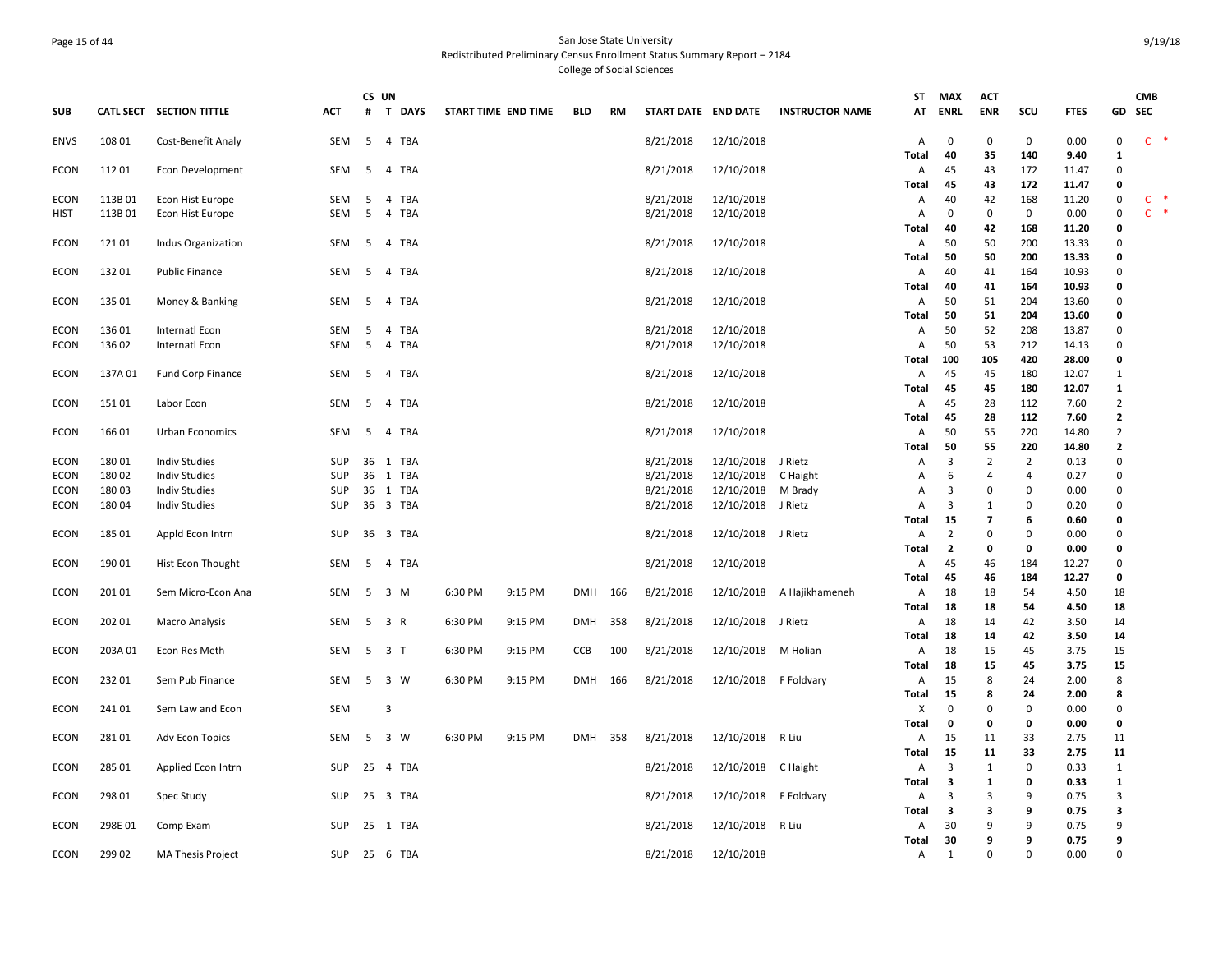## Page 16 of 44 San Jose State University Redistributed Preliminary Census Enrollment Status Summary Report – 2184

|            |                          |            | CS UN |      |                     |        |                     |                        | ST MAX  | ACT          |                         |             |               | <b>CMB</b> |
|------------|--------------------------|------------|-------|------|---------------------|--------|---------------------|------------------------|---------|--------------|-------------------------|-------------|---------------|------------|
| <b>SUB</b> | CATL SECT SECTION TITTLE | <b>ACT</b> | # 1   | DAYS | START TIME END TIME | BLD RM | START DATE END DATE | <b>INSTRUCTOR NAME</b> | AT ENRL | ENR          | scu                     | <b>FTES</b> | <b>GD</b> SEC |            |
|            |                          |            |       |      |                     |        |                     | Total 1                |         | $\mathbf{0}$ | $\overline{\mathbf{0}}$ | 0.00        | - 0           |            |
|            |                          |            |       |      |                     |        |                     | Economics Total 2352   |         | 2217         | 8046                    | 541.47      | 93            |            |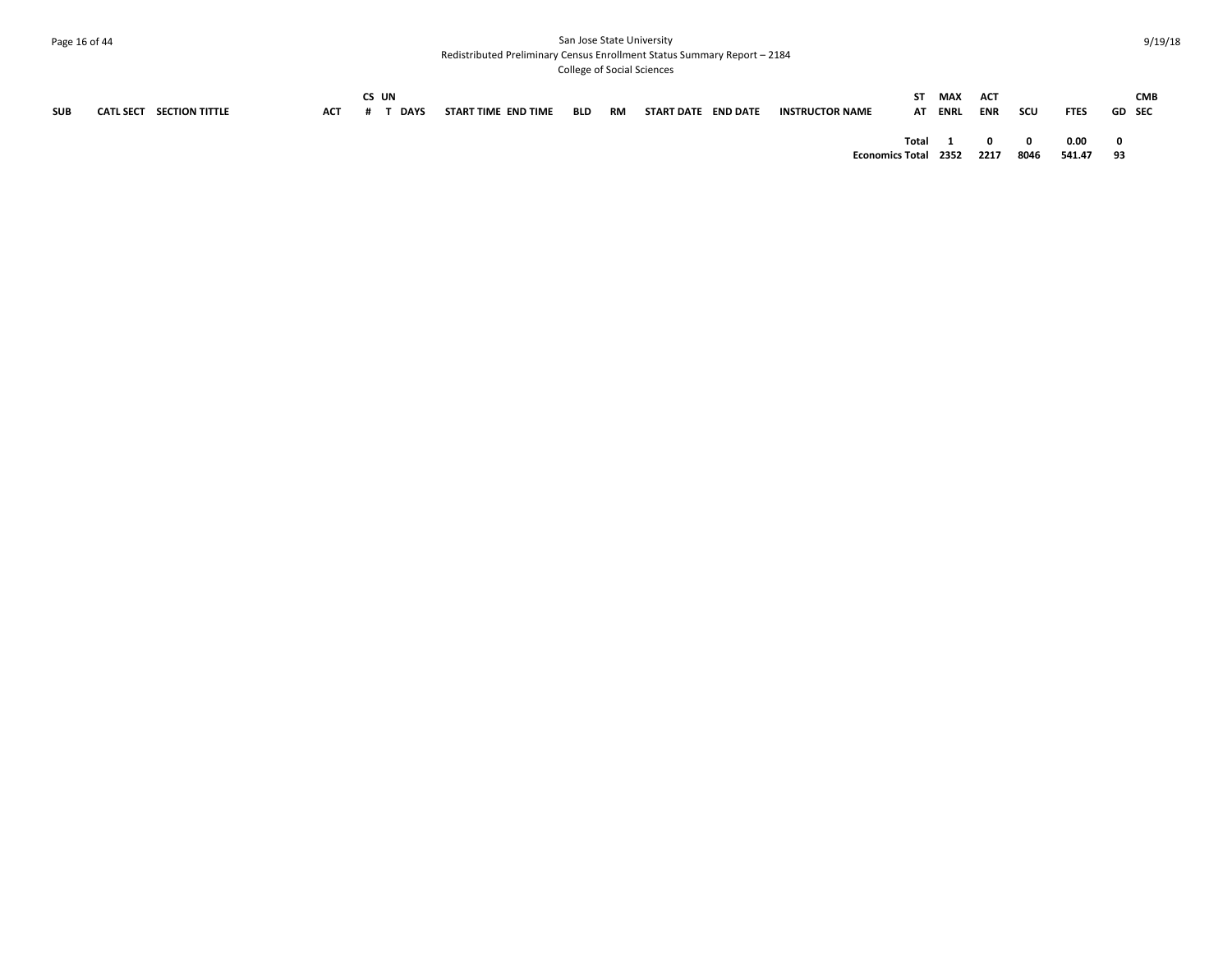## Page 17 of 44 San Jose State University Redistributed Preliminary Census Enrollment Status Summary Report – 2184

|             |                              |                              |            | CS UN          |          |                     |          |            |     |                     |                   |                        | <b>ST</b>    | <b>MAX</b>  | <b>ACT</b>  |             |             |                | <b>CMB</b>   |       |
|-------------|------------------------------|------------------------------|------------|----------------|----------|---------------------|----------|------------|-----|---------------------|-------------------|------------------------|--------------|-------------|-------------|-------------|-------------|----------------|--------------|-------|
| <b>SUB</b>  |                              | CATL SECT SECTION TITTLE     | <b>ACT</b> | #              | T DAYS   | START TIME END TIME |          | <b>BLD</b> | RM  | START DATE END DATE |                   | <b>INSTRUCTOR NAME</b> | AT           | ENRL        | <b>ENR</b>  | scu         | <b>FTES</b> | GD             | SEC          |       |
|             | <b>Environmental Studies</b> |                              |            |                |          |                     |          |            |     |                     |                   |                        |              |             |             |             |             |                |              |       |
| <b>ENVS</b> | 101                          | <b>Intro Environ Iss</b>     | LEC.       | 1              | 3 TR     | 9:00 AM             | 10:15 AM | <b>DMH</b> | 165 | 8/21/2018           | 12/10/2018        | C Prado                | А            | 40          | 39          | 117         | 7.80        | $\Omega$       |              |       |
| <b>ENVS</b> | 102                          | Intro Environ Iss            | <b>LEC</b> | $\mathbf{1}$   | 3 TR     | 10:30 AM            | 11:45 AM | CL         | 226 | 8/21/2018           | 12/10/2018        | C Prado                | А            | 40          | 40          | 120         | 8.00        | $\Omega$       |              |       |
| <b>ENVS</b> | 180                          | Intro Environ Iss            | <b>LEC</b> | 1              | 3 TBA    |                     |          |            |     | 8/21/2018           | 12/10/2018        | <b>B Olszewski</b>     | A            | 35          | 35          | 105         | 7.00        | $\Omega$       |              |       |
|             |                              |                              |            |                |          |                     |          |            |     |                     |                   |                        | Total        | 115         | 114         | 342         | 22.80       | $\Omega$       |              |       |
| <b>ENVS</b> | 10 02                        | Life Chang Planet            | <b>LEC</b> | 1              | 3 MW     | 9:00 AM             | 10:15 AM | <b>CL</b>  | 303 | 8/21/2018           | 12/10/2018        | C Siegel               | А            | 40          | 39          | 117         | 7.80        | $\Omega$       |              |       |
| <b>ENVS</b> | 10 03                        | Life Chang Planet            | <b>LEC</b> |                | 3        |                     |          |            |     |                     |                   |                        | X            | 0           | 0           | 0           | 0.00        | $\Omega$       |              |       |
| <b>ENVS</b> | 10 04                        | Life Chang Planet            | <b>LEC</b> | 1              | 3 TR     | 1:30 PM             | 2:45 PM  | <b>DMH</b> | 356 | 8/21/2018           | 12/10/2018        | R Lazzeri-Aerts        | A            | 40          | 36          | 108         | 7.20        | $\Omega$       |              |       |
| <b>ENVS</b> | 10 05                        | Life Chang Planet            | LEC.       | 1              | 3 MW     | 12:00 PM            | 1:15 PM  | <b>BBC</b> | 105 | 8/21/2018           | 12/10/2018        | C Low                  | A            | 50          | 49          | 147         | 9.80        | $\Omega$       |              |       |
| <b>ENVS</b> | 10 06                        | Life Chang Planet            | <b>LEC</b> | 1              | 3 TR     | 9:00 AM             | 10:15 AM | <b>DMH</b> | 357 | 8/21/2018           | 12/10/2018        | R Lazzeri-Aerts        | А            | 40          | 28          | 84          | 5.60        | $\Omega$       |              |       |
|             |                              |                              |            |                |          |                     |          |            |     |                     |                   |                        | Total        | 170         | 152         | 456         | 30.40       | $\Omega$       |              |       |
| <b>ENVS</b> | 100W 01                      | Env Res and Writ             | <b>SEM</b> |                | 3        |                     |          |            |     |                     |                   |                        | X            | $\mathbf 0$ | $\mathbf 0$ | $\mathbf 0$ | 0.00        | $\Omega$       |              |       |
| <b>ENVS</b> | 100W 02                      | Env Res and Writ             | <b>SEM</b> | $\overline{4}$ | 3 TR     | 9:00 AM             | 10:15 AM | <b>DMH</b> | 234 | 8/21/2018           | 12/10/2018 S Bane |                        | A            | 24          | 27          | 81          | 5.40        | $\Omega$       |              |       |
|             |                              |                              |            |                |          |                     |          |            |     |                     |                   |                        | Total        | 24          | 27          | 81          | 5.40        | $\Omega$       |              |       |
| <b>ECON</b> | 10701                        | Env Econ & Policy            | LEC        | 1              | 3 TR     | 9:00 AM             | 10:15 AM | <b>DMH</b> | 164 | 8/21/2018           | 12/10/2018        | C Su                   | А            | 0           | 0           | $\mathbf 0$ | 0.00        | $\Omega$       | $\mathsf{C}$ |       |
| <b>ENVS</b> | 10701                        | Env Econ & Policy            | LEC        | 1              | 3 TR     | 9:00 AM             | 10:15 AM | <b>DMH</b> | 164 | 8/21/2018           | 12/10/2018        | C Su                   | А            | 35          | 32          | 96          | 6.40        | $\Omega$       | $\mathsf{C}$ |       |
| ECON        | 10702                        | Env Econ & Policy            | <b>LEC</b> | 1              | 3 TR     | 10:30 AM            | 11:45 AM | <b>DMH</b> | 164 | 8/21/2018           | 12/10/2018        | C Su                   | A            | 0           | 0           | 0           | 0.00        | $\Omega$       | $\mathsf{C}$ |       |
| <b>ENVS</b> | 107 02                       | Env Econ & Policy            | <b>LEC</b> | 1              | 3 TR     | 10:30 AM            | 11:45 AM | <b>DMH</b> | 164 | 8/21/2018           | 12/10/2018        | C Su                   | A            | 35          | 34          | 102         | 6.85        | $\mathbf{1}$   | C.           |       |
|             |                              |                              |            |                |          |                     |          |            |     |                     |                   |                        | Total        | 70          | 66          | 198         | 13.25       | 1              |              |       |
| <b>ENVS</b> | 11001                        | <b>Resource Analysis</b>     | LEC        |                | 4        |                     |          |            |     |                     |                   |                        | x            | 0           | 0           | 0           | 0.00        | $\Omega$       |              |       |
| <b>ENVS</b> | 110 02                       | <b>Resource Analysis</b>     | LEC        | $\overline{2}$ | 4 M      | 3:00 PM             | 5:45 PM  | <b>CL</b>  | 226 | 8/21/2018           | 12/10/2018        | R Lazzeri-Aerts        | А            | 60          | 34          | 102         | 9.27        | $\overline{3}$ |              |       |
| <b>ENVS</b> | 110 10                       | <b>Resource Analysis</b>     | LAB        |                | $\Omega$ |                     |          |            |     |                     |                   |                        | X            | $\Omega$    | 0           | 0           | 0.00        | $\Omega$       |              |       |
| <b>ENVS</b> | 110 11                       | <b>Resource Analysis</b>     | LAB        |                | $\Omega$ |                     |          |            |     |                     |                   |                        | X            | $\Omega$    | 0           | $\Omega$    | 0.00        | $\Omega$       |              |       |
| <b>ENVS</b> | 110 14                       | <b>Resource Analysis</b>     | LAB        |                | $\Omega$ |                     |          |            |     |                     |                   |                        | X            | 0           | 0           | $\Omega$    | 0.00        | $\Omega$       |              |       |
| <b>ENVS</b> | 110 15                       | <b>Resource Analysis</b>     | LAB        | 16             | 0 TR     | 10:30 AM            | 11:45 AM | <b>WSQ</b> | 113 | 8/21/2018           | 12/10/2018        | R Lazzeri-Aerts        | A            | 20          | 13          | 13          | 0.00        | $\Omega$       |              |       |
| <b>ENVS</b> | 110 16                       | <b>Resource Analysis</b>     | LAB        | 16             | $0 \, M$ | 12:00 PM            | 2:45 PM  | <b>WSQ</b> | 113 | 8/21/2018           | 12/10/2018        | R Lazzeri-Aerts        | А            | 20          | 21          | 21          | 0.00        | $\overline{3}$ |              |       |
|             |                              |                              |            |                |          |                     |          |            |     |                     |                   |                        | <b>Total</b> | 100         | 68          | 136         | 9.27        | 6              |              |       |
| <b>ENVS</b> | 116 01                       | Solar Energy Analysis        | LEC        | $\overline{2}$ | 3 TR     | 12:00 PM            | 1:15 PM  | <b>CL</b>  | 238 | 8/21/2018           | 12/10/2018        | D Mulvaney             | Α            | 25          | 25          | 75          | 5.05        | $\mathbf{1}$   | c            |       |
| <b>DSIT</b> | 116 01                       | <b>Solar Energy Analysis</b> | <b>LEC</b> | $\overline{2}$ | 3 TR     | 12:00 PM            | 1:15 PM  | CL         | 238 | 8/21/2018           | 12/10/2018        | D Mulvaney             | A            | $\mathbf 0$ | 0           | $\Omega$    | 0.00        | $\Omega$       |              | $C$ * |
|             |                              |                              |            |                |          |                     |          |            |     |                     |                   |                        | <b>Total</b> | 25          | 25          | 75          | 5.05        | $\mathbf{1}$   |              |       |
| <b>ENVS</b> | 11701                        | Human Ecology                | <b>SEM</b> | -5             | 3 TR     | 9:00 AM             | 10:15 AM | <b>CL</b>  | 306 | 8/21/2018           | 12/10/2018        | M Davis                | A            | 25          | 23          | 69          | 4.65        | $\mathbf{1}$   |              |       |
| <b>ENVS</b> | 11702                        | Human Ecology                | SEM        | 5              | 3 F      | 8:00 AM             | 10:45 AM | <b>WSQ</b> | 111 | 8/21/2018           | 12/10/2018        | G Klee                 | А            | 20          | 14          | 42          | 2.85        | $\mathbf{1}$   |              |       |
|             |                              |                              |            |                |          |                     |          |            |     |                     |                   |                        | Total        | 45          | 37          | 111         | 7.50        | $\overline{2}$ |              |       |
| <b>ENVS</b> | 11901                        | Energy & Environ             | <b>LEC</b> | $\overline{2}$ | 3 TR     | 9:00 AM             | 10:15 AM | <b>CL</b>  | 224 | 8/21/2018           | 12/10/2018        | D Mulvaney             | A            | 40          | 38          | 114         | 7.60        | $\Omega$       | C.           |       |
| ENGR        | 119 01                       | Energy & Environ             | <b>LEC</b> | $\overline{2}$ | 3 TR     | 9:00 AM             | 10:15 AM | CL         | 224 | 8/21/2018           | 12/10/2018        | D Mulvaney             | Α            | 0           | $\mathbf 0$ | 0           | 0.00        | $\Omega$       | $\mathsf{C}$ |       |
| <b>ENVS</b> | 119 02                       | Energy & Environ             | LEC.       | $\overline{2}$ | 3 TR     | 1:30 PM             | 2:45 PM  | <b>CL</b>  | 224 | 8/21/2018           | 12/10/2018        | D Mulvaney             | A            | 40          | 42          | 126         | 8.40        | $\Omega$       | $\mathsf{C}$ |       |
| ENGR        | 119 02                       | Energy & Environ             | LEC        | $\overline{2}$ | 3 TR     | 1:30 PM             | 2:45 PM  | CL         | 224 | 8/21/2018           | 12/10/2018        | D Mulvaney             | А            | $\mathbf 0$ | 0           | $\mathbf 0$ | 0.00        | $\Omega$       | $\mathsf{C}$ |       |
| <b>ENVS</b> | 11903                        | Energy & Environ             | <b>LEC</b> | 2              | 3 MW     | 9:00 AM             | 10:15 AM | <b>DMH</b> | 164 | 8/21/2018           | 12/10/2018        | <b>B</b> Delaveau      | А            | 40          | 24          | 72          | 4.85        | $\mathbf{1}$   | $\mathsf{C}$ |       |
| <b>ENGR</b> | 119 03                       | Energy & Environ             | LEC        | $\overline{2}$ | 3 MW     | 9:00 AM             | 10:15 AM | <b>DMH</b> | 164 | 8/21/2018           | 12/10/2018        | <b>B</b> Delaveau      | А            | 0           | 0           | $\Omega$    | 0.00        | $\Omega$       | $\mathsf{C}$ |       |
| <b>ENVS</b> | 11904                        | Energy & Environ             | <b>LEC</b> | $\overline{2}$ | 3 MW     | 10:30 AM            | 11:45 AM | <b>DMH</b> | 164 | 8/21/2018           | 12/10/2018        | <b>B</b> Delaveau      | А            | 40          | 33          | 99          | 6.60        | $\Omega$       | $\mathsf{C}$ |       |
| <b>ENGR</b> | 119 04                       | Energy & Environ             | <b>LEC</b> | $\overline{2}$ | 3 MW     | 10:30 AM            | 11:45 AM | <b>DMH</b> | 164 | 8/21/2018           | 12/10/2018        | <b>B</b> Delaveau      | A            | $\mathbf 0$ | $\Omega$    | $\Omega$    | 0.00        | $\Omega$       | $\mathsf{C}$ |       |
|             |                              |                              |            |                |          |                     |          |            |     |                     |                   |                        | Total        | 160         | 137         | 411         | 27.45       | 1              |              |       |
| <b>ENVS</b> | 124 01                       | Intro Env Law                | <b>LEC</b> | 1              | 3<br>MW  | 1:30 PM             | 2:45 PM  | <b>DMH</b> | 359 | 8/21/2018           | 12/10/2018        | T Trumbull             | А            | 33          | 32          | 96          | 6.40        | $\Omega$       | C            |       |
| <b>POLS</b> | 124 01                       | Intro Env Law                | <b>LEC</b> | $\mathbf{1}$   | 3 MW     | 1:30 PM             | 2:45 PM  | <b>DMH</b> | 359 | 8/21/2018           | 12/10/2018        | T Trumbull             | Α            | $\mathbf 0$ | 0           | $\mathbf 0$ | 0.00        | $\Omega$       | $\mathsf{C}$ |       |
| <b>ENVS</b> | 124 02                       | Intro Env Law                | LEC        | 1              | 3 W      | 3:00 PM             | 5:45 PM  | <b>CL</b>  | 226 | 8/21/2018           | 12/10/2018        | T Trumbull             | А            | 40          | 21          | 63          | 4.35        | 3              | $\mathsf{C}$ |       |
| <b>POLS</b> | 124 02                       | Intro Env Law                | LEC        | 1              | 3 W      | 3:00 PM             | 5:45 PM  | <b>CL</b>  | 226 | 8/21/2018           | 12/10/2018        | T Trumbull             | A            | $\mathbf 0$ | 0           | $\mathbf 0$ | 0.00        | $\Omega$       | $\mathsf{C}$ |       |
|             |                              |                              |            |                |          |                     |          |            |     |                     |                   |                        | Total        | 73          | 53          | 159         | 10.75       | 3              |              |       |
| <b>ENVS</b> | 128 01                       | Water Res Mgt                | <b>LEC</b> | 2              | 3 MW     | 10:30 AM            | 11:45 AM | <b>CL</b>  | 224 | 8/21/2018           | 12/10/2018        | P Ferraro              | А            | 25          | 14          | 42          | 2.85        | $\mathbf{1}$   |              |       |
|             |                              |                              |            |                |          |                     |          |            |     |                     |                   |                        | <b>Total</b> | 25          | 14          | 42          | 2.85        | $\mathbf{1}$   |              |       |
|             |                              |                              |            |                |          |                     |          |            |     |                     |                   |                        |              |             |             |             |             |                |              |       |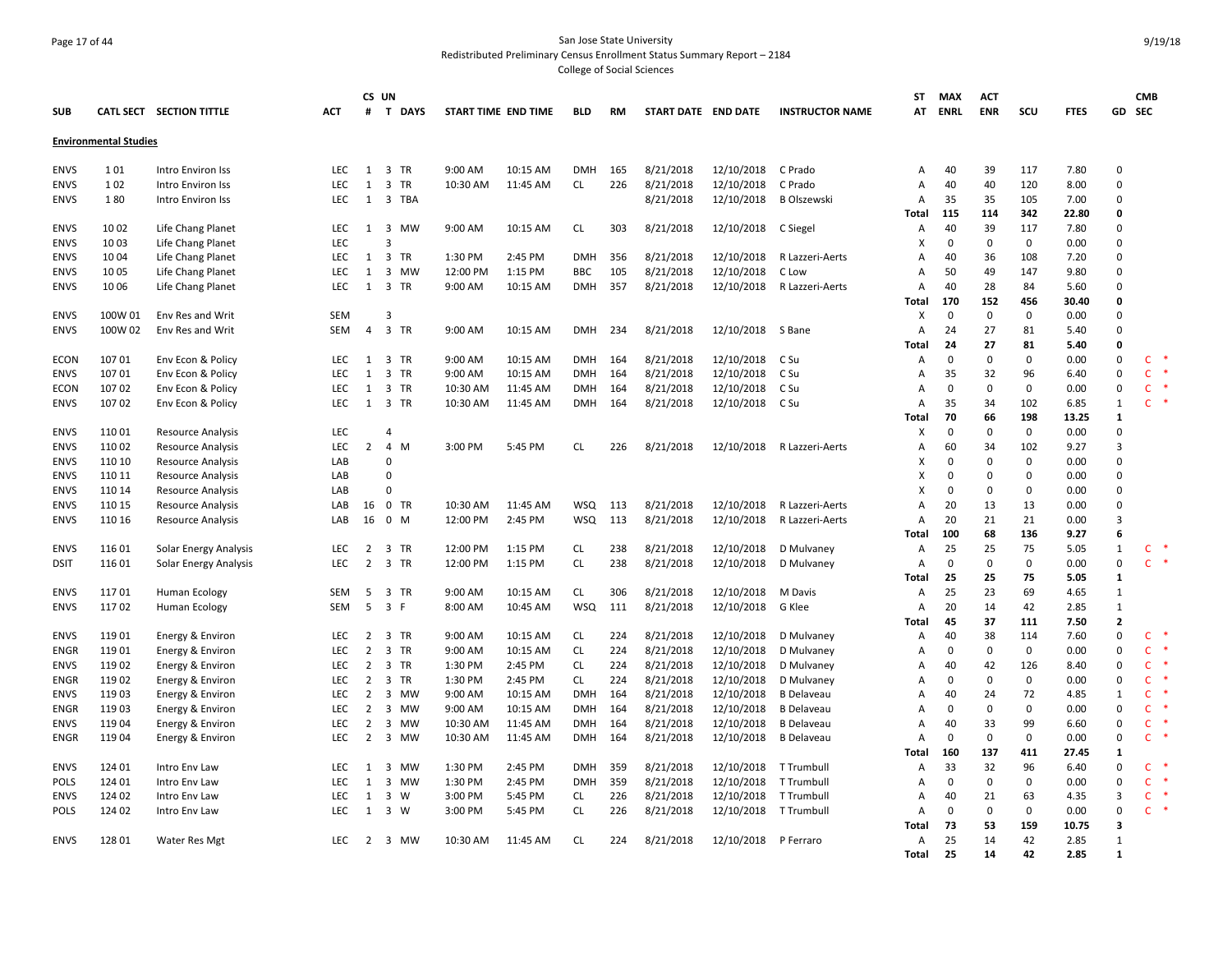## Page 18 of 44 San Jose State University Redistributed Preliminary Census Enrollment Status Summary Report – 2184 College of Social Sciences

|             |         |                                |                   |                                  | CS UN                                   |                     |          |            |                         |                     |            |                        | <b>ST</b>      | MAX                     | <b>ACT</b>                    |                    |               |                          | <b>CMB</b>                   |           |
|-------------|---------|--------------------------------|-------------------|----------------------------------|-----------------------------------------|---------------------|----------|------------|-------------------------|---------------------|------------|------------------------|----------------|-------------------------|-------------------------------|--------------------|---------------|--------------------------|------------------------------|-----------|
| <b>SUB</b>  |         | CATL SECT SECTION TITTLE       | <b>ACT</b>        | #                                | $\mathbf{T}$<br><b>DAYS</b>             | START TIME END TIME |          | BLD        | RM                      | START DATE END DATE |            | <b>INSTRUCTOR NAME</b> | AT             | ENRL                    | <b>ENR</b>                    | scu                | <b>FTES</b>   | GD                       | <b>SEC</b>                   |           |
| <b>ENVS</b> | 129 01  | Water Policy in the West       | <b>LEC</b>        |                                  | 3                                       |                     |          |            |                         |                     |            |                        | х              | $\mathbf 0$             | $\mathbf 0$                   | $\mathbf 0$        | 0.00          | $\Omega$                 |                              |           |
| <b>ENVS</b> | 129 02  | Water Policy in the West       | LEC               | $\overline{2}$                   | 3 TR                                    | 3:00 PM             | 4:15 PM  | <b>DMH</b> | 357                     | 8/21/2018           | 12/10/2018 | C Rampini              | Α<br>Total     | 30<br>30                | 20<br>20                      | 60<br>60           | 4.00<br>4.00  | $\Omega$<br>$\Omega$     |                              |           |
| <b>ENVS</b> | 13001   | <b>Energy Policy Anal</b>      | <b>LEC</b>        | $\overline{3}$                   | 3 M                                     | 3:00 PM             | 5:45 PM  | DMH        | 359                     | 8/21/2018           | 12/10/2018 | T Trumbull             | Α              | 26                      | 26                            | 78                 | 5.20          | $\Omega$                 |                              |           |
|             |         |                                |                   |                                  |                                         |                     |          |            |                         |                     |            |                        | <b>Total</b>   | 26                      | 26                            | 78                 | 5.20          | $\Omega$                 |                              |           |
| <b>ENVS</b> | 13101   | Air Poll Meteorol              | <b>LEC</b>        | 2                                | 3 T                                     | 6:00 PM             | 8:45 PM  | <b>BBC</b> | 104                     | 8/21/2018           | 12/10/2018 | D Wagner               | A<br>Total     | $\Omega$<br>0           | $\mathbf{0}$<br>$\mathbf 0$   | $\mathbf{0}$<br>0  | 0.00<br>0.00  | $\Omega$<br>$\Omega$     | C                            | $\ast$    |
| <b>ENVS</b> | 13201   | Solar Home Design              | <b>LEC</b>        | $\overline{2}$                   | 3 W                                     | 1:30 PM             | 4:15 PM  | <b>DMH</b> | 164                     | 8/21/2018           | 12/10/2018 | <b>B</b> Delaveau      | Α              | 20                      | 11                            | 33                 | 2.20          | $\mathbf 0$              | $\mathsf{C}$                 |           |
| dsit        | 132 01  | Solar Home Design              | <b>LEC</b>        | $\overline{2}$                   | 3 W                                     | 1:30 PM             | 4:15 PM  | <b>DMH</b> | 164                     | 8/21/2018           | 12/10/2018 | <b>B</b> Delaveau      | $\overline{A}$ | $\mathbf 0$             | $\mathbf 0$                   | 0                  | 0.00          | $\Omega$                 | Ċ                            |           |
|             |         |                                |                   |                                  |                                         |                     |          |            |                         |                     |            |                        | <b>Total</b>   | 20                      | 11                            | 33                 | 2.20          | $\Omega$                 |                              |           |
| <b>ENVS</b> | 15001   | Intro Env Thought              | SEM               | 5                                | 3 M                                     | 3:00 PM             | 5:45 PM  | <b>DMH</b> | 347                     | 8/21/2018           | 12/10/2018 | M Davis                | Α              | 25                      | 16                            | 48                 | 3.20          | $\Omega$                 |                              |           |
| <b>ENVS</b> | 150 02  | Intro Env Thought              | <b>SEM</b>        | 5                                | $\overline{\mathbf{3}}$<br>$\mathsf{T}$ | 3:00 PM             | 5:45 PM  | <b>BBC</b> | 21                      | 8/21/2018           | 12/10/2018 | M Davis                | Α              | 25                      | 21                            | 63                 | 4.20          | $\Omega$                 |                              |           |
| <b>ENVS</b> | 150 03  | Intro Env Thought              | <b>SEM</b>        |                                  | 3                                       |                     |          |            |                         |                     |            |                        | X              | $\Omega$                | $\mathbf 0$                   | 0                  | 0.00          | $\Omega$                 |                              |           |
| <b>ENVS</b> | 15004   | Intro Env Thought              | SEM               |                                  | 3                                       |                     |          |            |                         |                     |            |                        | X              | $\Omega$                | $\Omega$                      | $\Omega$           | 0.00          | $\Omega$                 |                              |           |
|             |         |                                |                   |                                  |                                         |                     |          |            |                         |                     |            |                        | Total          | 50                      | 37                            | 111                | 7.40          | 0                        |                              |           |
| <b>ENVS</b> | 152 80  | <b>Global Environment</b>      | LEC<br><b>LEC</b> | $\overline{2}$<br>$\overline{2}$ | 3 TBA                                   |                     |          |            |                         | 8/21/2018           | 12/10/2018 | <b>B Olszewski</b>     | Α              | 35                      | 42                            | 126                | 8.40          | $\pmb{0}$<br>$\Omega$    | $\mathsf{C}$<br>$\mathsf{C}$ | $\;$ $\;$ |
| PKG         | 152 80  | <b>Global Environment</b>      |                   |                                  | $\overline{\mathbf{3}}$<br>TBA          |                     |          |            |                         | 8/21/2018           | 12/10/2018 | <b>B Olszewski</b>     | Α              | 0<br>35                 | $\mathbf 0$<br>42             | $\mathbf 0$<br>126 | 0.00          | 0                        |                              |           |
| <b>ENVS</b> | 154 01  | Sustainable Agriculture        | <b>LEC</b>        | 3                                | 4 TR                                    | 1:30 PM             | 2:45 PM  | <b>DMH</b> | 357                     | 8/21/2018           | 12/10/2018 | R O'Malley             | Total<br>Α     | 20                      | 21                            | 63                 | 8.40<br>5.67  | 1                        |                              |           |
| <b>ENVS</b> | 154 10  | Sustainable Agriculture        | <b>ACT</b>        | $\overline{7}$                   | 0 R                                     | 3:00 PM             | 5:45 PM  | <b>WSQ</b> | 115                     | 8/21/2018           | 12/10/2018 | R O'Malley             | Α              | 20                      | 21                            | 21                 | 0.00          | 1                        |                              |           |
|             |         |                                |                   |                                  |                                         |                     |          |            |                         |                     |            |                        | <b>Total</b>   | 40                      | 42                            | 84                 | 5.67          | $\overline{2}$           |                              |           |
| <b>ENVS</b> | 158 01  | <b>Environmental Education</b> | <b>LEC</b>        |                                  | 3                                       |                     |          |            |                         |                     |            |                        | х              | 0                       | $\Omega$                      | 0                  | 0.00          | $\Omega$                 |                              |           |
| <b>ENVS</b> | 158 02  | <b>Environmental Education</b> | <b>LEC</b>        | $\overline{2}$                   | 3 MW                                    | 1:30 PM             | 2:45 PM  | <b>DMH</b> | 166                     | 8/21/2018           | 12/10/2018 | T Grudin               | Α              | 25                      | 20                            | 60                 | 4.00          | $\Omega$                 |                              |           |
| <b>ENVS</b> | 158 03  | <b>Environmental Education</b> | LEC.              | 2                                | $\overline{\mathbf{3}}$<br><b>TR</b>    | 3:00 PM             | 4:15 PM  | <b>DMH</b> | 166                     | 8/21/2018           | 12/10/2018 | R Lazzeri-Aerts        | A              | 25                      | 27                            | 81                 | 5.40          | $\Omega$                 |                              |           |
| <b>ENVS</b> | 158 04  | <b>Environmental Education</b> | <b>LEC</b>        |                                  | 3                                       |                     |          |            |                         |                     |            |                        | X              | $\Omega$                | $\mathbf 0$                   | $\mathbf 0$        | 0.00          | $\Omega$                 |                              |           |
| <b>ENVS</b> | 158 05  | <b>Environmental Education</b> | <b>LEC</b>        | $\overline{2}$                   | 3 MW                                    | 12:00 PM            | 1:15 PM  | BBC        | $\overline{\mathbf{3}}$ | 8/21/2018           | 12/10/2018 | T Grudin               | Α              | 25                      | 25                            | 75                 | 5.05          | $\mathbf{1}$             |                              |           |
|             |         |                                |                   |                                  |                                         |                     |          |            |                         |                     |            |                        | Total          | 75                      | 72                            | 216                | 14.45         | 1                        |                              |           |
| <b>ENVS</b> | 16101   | California Wildlands           | <b>SEM</b>        | 5                                | 4 F                                     | 1:00 PM             | 2:45 PM  | WSQ        | 111                     | 8/21/2018           | 12/10/2018 | G Klee                 | Α              | 20                      | 11                            | 33                 | 2.93          | $\mathbf 0$              |                              |           |
| <b>ENVS</b> | 161 10  | California Wildlands           | <b>ACT</b>        | 8                                | 0 TBA                                   |                     |          |            |                         | 8/21/2018           | 12/10/2018 | G Klee                 | Α              | 20                      | 11                            | 11                 | 0.00          | $\Omega$                 |                              |           |
|             |         |                                |                   |                                  |                                         |                     |          |            |                         |                     |            |                        | Total          | 40                      | 22                            | 44                 | 2.93          | $\Omega$                 |                              |           |
| <b>ENVS</b> | 166 01  | Nature Photography             | <b>LEC</b>        | $\overline{2}$                   | 4 F                                     | 11:00 AM            | 12:45 PM | WSQ        | 111                     | 8/21/2018           | 12/10/2018 | G Klee                 | Α              | 20                      | 15                            | 30                 | 4.13          | $\overline{2}$           |                              |           |
| <b>ENVS</b> | 166 10  | Nature Photography             | <b>ACT</b>        | 13                               | $\mathbf 0$<br>TBA                      |                     |          |            |                         | 8/21/2018           | 12/10/2018 | G Klee                 | Α              | 20                      | 15                            | 30                 | 0.00          | $\overline{2}$           |                              |           |
|             |         |                                |                   |                                  |                                         |                     |          |            |                         |                     |            |                        | Total          | 40                      | 30                            | 60                 | 4.13          | 4                        |                              | $\ast$    |
| <b>ENVS</b> | 168A 01 | Global Climate Change I        | <b>LEC</b>        | 1                                | 6 TBA                                   |                     |          |            |                         | 8/21/2018           | 12/10/2018 |                        | A              | $\Omega$                | 16                            | 96                 | 6.40          | $\Omega$                 | $\mathsf{C}$                 |           |
| <b>ENVS</b> | 168A02  | Global Climate Change I        | LEC<br>LEC        | 1                                | 6<br>TBA                                |                     |          |            |                         | 8/21/2018           | 12/10/2018 |                        | Α              | $\mathbf 0$<br>$\Omega$ | 11<br>$\overline{\mathbf{3}}$ | 66<br>18           | 4.40          | $\mathbf{0}$<br>$\Omega$ | $\mathsf{C}$                 | $C$ *     |
| <b>ENVS</b> | 168A03  | Global Climate Change I        |                   | 1                                | 6 TBA                                   |                     |          |            |                         | 8/21/2018           | 12/10/2018 |                        | Α<br>Total     | $\mathbf 0$             | 30                            | 180                | 1.20<br>12.00 | 0                        |                              |           |
| <b>ENVS</b> | 173 01  | <b>Forest Ecol</b>             | LEC               | $\overline{2}$                   | 4<br>-F                                 | 10:30 AM            | 1:15 PM  | <b>DMH</b> | 162                     | 8/21/2018           | 12/10/2018 | W Russell              | Α              | 20                      | 21                            | 63                 | 5.73          | $\overline{2}$           |                              |           |
| <b>ENVS</b> | 173 10  | Forest Ecol                    | <b>ACT</b>        | $\overline{7}$                   | 0 F                                     | 1:30 PM             | 4:15 PM  | <b>WSQ</b> | 115                     | 8/21/2018           | 12/10/2018 | W Russell              | A              | 20                      | 21                            | 21                 | 0.00          | $\overline{2}$           |                              |           |
|             |         |                                |                   |                                  |                                         |                     |          |            |                         |                     |            |                        | Total          | 40                      | 42                            | 84                 | 5.73          | 4                        |                              |           |
| <b>ENVS</b> | 18101   | <b>Envir Res Center</b>        | <b>SUP</b>        | 25                               | 1 TR                                    | 12:00 PM            | 1:15 PM  | <b>WSQ</b> | 111                     | 8/21/2018           | 12/10/2018 | W Russell              | A              | 10                      | 5                             | 5                  | 0.33          | $\Omega$                 |                              |           |
| <b>ENVS</b> | 18102   | <b>Envir Res Center</b>        | <b>SUP</b>        | 25                               | 2 TR                                    | 12:00 PM            | 1:15 PM  | <b>WSQ</b> | 111                     | 8/21/2018           | 12/10/2018 | W Russell              | A              | 10                      | $\overline{\mathbf{3}}$       | 6                  | 0.40          | $\Omega$                 |                              |           |
| <b>ENVS</b> | 18103   | <b>Envir Res Center</b>        | <b>SUP</b>        | 25                               | 3 TR                                    | 12:00 PM            | 1:15 PM  | <b>WSQ</b> | 111                     | 8/21/2018           | 12/10/2018 | W Russell              | A              | 10                      | 9                             | 27                 | 1.80          | $\Omega$                 |                              |           |
|             |         |                                |                   |                                  |                                         |                     |          |            |                         |                     |            |                        | <b>Total</b>   | 30                      | 17                            | 38                 | 2.53          | $\mathbf 0$              |                              |           |
| <b>ENVS</b> | 185 01  | Envir Impact Anal              | LEC.              | $\overline{2}$                   | 4 TR                                    | 12:00 PM            | 1:15 PM  | <b>DMH</b> | 164                     | 8/21/2018           | 12/10/2018 | A Marquez              | Α              | 22                      | 20                            | 60                 | 5.40          | $\mathbf{1}$             | C                            |           |
| URBP        | 185 01  | Envir Impact Anal              | <b>LEC</b>        | $\overline{2}$                   | 4 TR                                    | 12:00 PM            | 1:15 PM  | <b>DMH</b> | 164                     | 8/21/2018           | 12/10/2018 | A Marguez              | A              | $\Omega$                | $\mathbf 0$                   | 0                  | 0.00          | $\Omega$                 | $\mathsf{C}$                 |           |
| <b>ENVS</b> | 185 02  | Envir Impact Anal              | <b>LEC</b>        | $\overline{2}$                   | 4 TR                                    | 1:30 PM             | 2:45 PM  | <b>DMH</b> | 164                     | 8/21/2018           | 12/10/2018 | A Marquez              | A              | 22                      | 23                            | 69                 | 6.13          | $\Omega$                 | C                            |           |
| <b>URBP</b> | 185 02  | Envir Impact Anal              | <b>LEC</b>        | $\overline{2}$                   | 4 TR                                    | 1:30 PM             | 2:45 PM  | <b>DMH</b> | 164                     | 8/21/2018           | 12/10/2018 | A Marquez              | Α              | $\Omega$                | $\mathbf 0$                   | 0                  | 0.00          | $\Omega$                 | C                            |           |
| <b>ENVS</b> | 185 03  | Envir Impact Anal              | <b>LEC</b>        | $\overline{2}$                   | 4 F                                     | 10:00 AM            | 12:45 PM | <b>DMH</b> | 164                     | 8/21/2018           | 12/10/2018 | A Marquez              | Α              | 22                      | 14                            | 42                 | 4.00          | 4                        | C                            |           |
| URBP        | 185 03  | Envir Impact Anal              | <b>LEC</b>        | $\overline{2}$                   | 4 F                                     | 10:00 AM            | 12:45 PM | <b>DMH</b> | 164                     | 8/21/2018           | 12/10/2018 | A Marquez              | $\overline{A}$ | $\Omega$                | $\Omega$                      | $\Omega$           | 0.00          | $\Omega$                 | $\mathsf{C}$                 |           |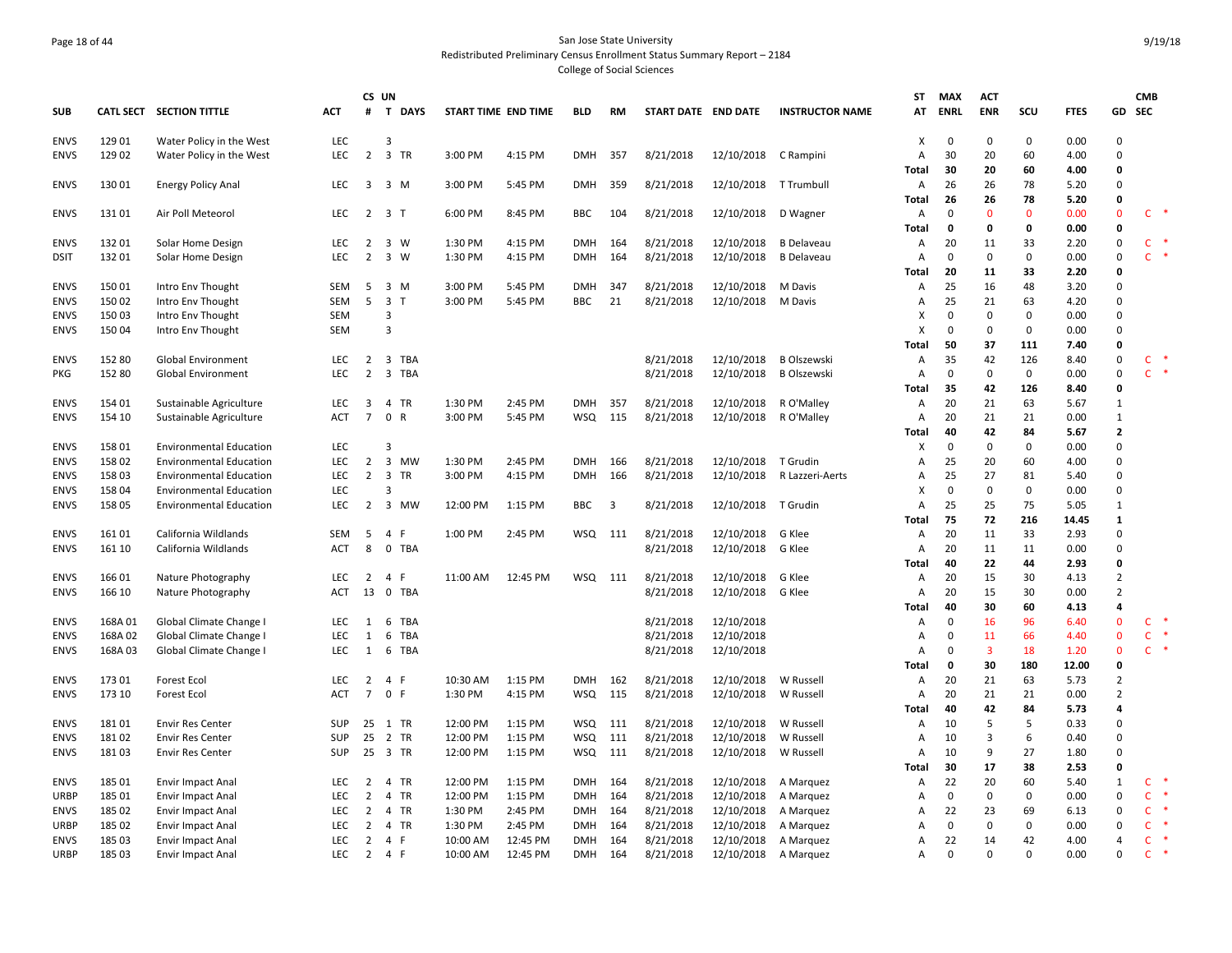## Page 19 of 44 San Jose State University Redistributed Preliminary Census Enrollment Status Summary Report – 2184 College of Social Sciences

|             |                  |                           |            |                | CS UN              |                     |         |            |     |                     |            |                        | ST    | <b>MAX</b>  | <b>ACT</b>     |                |             |                | <b>CMB</b>   |  |
|-------------|------------------|---------------------------|------------|----------------|--------------------|---------------------|---------|------------|-----|---------------------|------------|------------------------|-------|-------------|----------------|----------------|-------------|----------------|--------------|--|
| SUB         | <b>CATL SECT</b> | <b>SECTION TITTLE</b>     | <b>ACT</b> | #              | T DAYS             | START TIME END TIME |         | BLD        | RM  | START DATE END DATE |            | <b>INSTRUCTOR NAME</b> | AT    | <b>ENRL</b> | <b>ENR</b>     | SCU            | <b>FTES</b> | GD             | <b>SEC</b>   |  |
| <b>ENVS</b> | 185 10           | Envir Impact Anal         | <b>ACT</b> | 13             | 0 TBA              |                     |         |            |     | 8/21/2018           | 12/10/2018 | A Marquez              | А     | 22          | 22             | 22             | 0.00        | $\mathbf{1}$   | $\mathsf{C}$ |  |
| URBP        | 185 10           | Envir Impact Anal         | <b>ACT</b> | 13             | 0<br>TBA           |                     |         |            |     | 8/21/2018           | 12/10/2018 | A Marquez              | А     | 0           | $\mathbf 0$    | 0              | 0.00        | $\mathbf 0$    | $\mathsf{C}$ |  |
| <b>ENVS</b> | 185 11           | Envir Impact Anal         | <b>ACT</b> | 13             | 0 TBA              |                     |         |            |     | 8/21/2018           | 12/10/2018 | A Marquez              | A     | 22          | 22             | 22             | 0.00        | 1              | $\mathsf{C}$ |  |
| URBP        | 185 11           | Envir Impact Anal         | <b>ACT</b> | 13             | $\mathbf 0$<br>TBA |                     |         |            |     | 8/21/2018           | 12/10/2018 | A Marquez              | A     | 0           | 0              | $\mathbf 0$    | 0.00        | $\mathbf 0$    | C            |  |
| <b>ENVS</b> | 185 12           | Envir Impact Anal         | ACT        | 13             | 0 TBA              |                     |         |            |     | 8/21/2018           | 12/10/2018 | A Marguez              | А     | 22          | 13             | 13             | 0.00        | 3              | C.           |  |
| URBP        | 185 12           | Envir Impact Anal         | ACT        | 13             | 0 TBA              |                     |         |            |     | 8/21/2018           | 12/10/2018 | A Marquez              | A     | $\mathbf 0$ | $\mathbf 0$    | $\mathbf 0$    | 0.00        | $\mathbf 0$    | Ċ            |  |
|             |                  |                           |            |                |                    |                     |         |            |     |                     |            |                        | Total | 132         | 114            | 228            | 15.53       | 10             |              |  |
| <b>ENVS</b> | 18701            | <b>Environ Restor</b>     | LEC        | $\overline{2}$ | 4 MW               | 12:00 PM            | 1:15 PM | <b>SH</b>  | 315 | 8/21/2018           | 12/10/2018 | C Siegel               | A     | 20          | 22             | 66             | 5.87        | $\mathbf 0$    |              |  |
| <b>ENVS</b> | 187 10           | <b>Environ Restor</b>     | <b>ACT</b> | 13             | $0$ M              | 1:30 PM             | 4:15 PM | <b>WSQ</b> | 115 | 8/21/2018           | 12/10/2018 | C Siegel               | Α     | 20          | 22             | 22             | 0.00        | $\Omega$       |              |  |
|             |                  |                           |            |                |                    |                     |         |            |     |                     |            |                        | Total | 40          | 44             | 88             | 5.87        | $\mathbf 0$    |              |  |
| <b>ENVS</b> | 193 01           | Supr Proj & Res           | SUP        | 36             | 1 W                | 7:30 AM             | 8:45 AM | <b>WSQ</b> | 115 | 8/21/2018           | 12/10/2018 | <b>B</b> Olszewski     | A     | 5           | 3              | 3              | 0.20        | $\Omega$       |              |  |
| <b>ENVS</b> | 193 02           | Supr Proj & Res           | SUP        | 36             | 2 W                | 7:30 AM             | 8:45 AM | <b>WSQ</b> | 115 | 8/21/2018           | 12/10/2018 | <b>B Olszewski</b>     | А     | 5           | 3              | 6              | 0.40        | $\mathbf 0$    |              |  |
| <b>ENVS</b> | 193 03           | Supr Proj & Res           | <b>SUP</b> | 36             | 3 W                | 7:30 AM             | 8:45 AM | <b>WSQ</b> | 115 | 8/21/2018           | 12/10/2018 | <b>B Olszewski</b>     | А     | 5           | 8              | 24             | 1.60        | $\Omega$       |              |  |
| <b>ENVS</b> | 193 04           | Supr Proj & Res           | <b>SUP</b> | 36             | 4 W                | 7:30 AM             | 8:45 AM | <b>WSQ</b> | 115 | 8/21/2018           | 12/10/2018 | <b>B</b> Olszewski     | A     | 5           | 6              | 24             | 1.60        | $\mathbf 0$    |              |  |
|             | 193 05           |                           | <b>SUP</b> | 36             | 5 W                | 7:30 AM             | 8:45 AM | <b>WSQ</b> | 115 | 8/21/2018           | 12/10/2018 | <b>B Olszewski</b>     | А     | 5           | 1              | 5              | 0.33        | $\Omega$       |              |  |
| <b>ENVS</b> |                  | Supr Proj & Res           | SUP        | 36             | 6 W                | 7:30 AM             |         |            | 115 |                     |            |                        |       | 5           | $\overline{2}$ | 12             | 0.80        | $\mathbf 0$    |              |  |
| <b>ENVS</b> | 193 06           | Supr Proj & Res           |            |                |                    |                     | 8:45 AM | <b>WSQ</b> |     | 8/21/2018           | 12/10/2018 | <b>B Olszewski</b>     | A     |             |                |                |             |                |              |  |
|             |                  |                           |            |                |                    |                     |         |            |     |                     |            |                        | Total | 30          | 23             | 74             | 4.93        | 0              |              |  |
| <b>ENVS</b> | 194 01           | Environment Intern        | SUP        |                | 36 1 F             | 3:00 PM             | 4:00 PM | <b>WSQ</b> | 111 | 8/21/2018           | 12/10/2018 | G Klee                 | A     | 5           | 6              | 6              | 0.40        | $\mathbf 0$    |              |  |
| <b>ENVS</b> | 194 02           | Environment Intern        | <b>SUP</b> | 36             | 2 F                | 3:00 PM             | 4:00 PM | <b>WSQ</b> | 111 | 8/21/2018           | 12/10/2018 | G Klee                 | А     | 5           | 5              | 10             | 0.67        | $\Omega$       |              |  |
| <b>ENVS</b> | 194 03           | <b>Environment Intern</b> | <b>SUP</b> | 36             | 3 F                | 3:00 PM             | 4:00 PM | <b>WSQ</b> | 111 | 8/21/2018           | 12/10/2018 | G Klee                 | A     | 5           | 6              | 18             | 1.20        | $\mathbf 0$    |              |  |
| <b>ENVS</b> | 194 04           | <b>Environment Intern</b> | SUP        |                | 36 4 F             | 3:00 PM             | 4:00 PM | <b>WSQ</b> | 111 | 8/21/2018           | 12/10/2018 | G Klee                 | А     | 5           | 4              | 16             | 1.07        | $\Omega$       |              |  |
| <b>ENVS</b> | 194 05           | <b>Environment Intern</b> | SUP        | 36             | 5 F                | 3:00 PM             | 4:00 PM | <b>WSQ</b> | 111 | 8/21/2018           | 12/10/2018 | G Klee                 | А     | 5           | $\overline{2}$ | 10             | 0.67        | $\mathbf 0$    |              |  |
| <b>ENVS</b> | 194 06           | <b>Environment Intern</b> | <b>SUP</b> | 36             | 6 T                | 7:30 AM             | 8:45 AM | <b>WSQ</b> | 111 | 8/21/2018           | 12/10/2018 | D Mulvaney             | А     | 6           | 6              | 36             | 2.40        | $\Omega$       |              |  |
| <b>ENVS</b> | 194 07           | <b>Environment Intern</b> | SUP        | 36             | 7 T                | 7:30 AM             | 8:45 AM | <b>WSQ</b> | 111 | 8/21/2018           | 12/10/2018 | D Mulvaney             | A     | 6           | 1              | $\overline{7}$ | 0.47        | $\mathbf 0$    |              |  |
| <b>ENVS</b> | 194 08           | Environment Intern        | <b>SUP</b> | 36             | 8 T                | 7:30 AM             | 8:45 AM | <b>WSQ</b> | 111 | 8/21/2018           | 12/10/2018 | D Mulvaney             | A     | 6           | 1              | 8              | 0.53        | $\Omega$       |              |  |
| <b>ENVS</b> | 194 09           | Environment Intern        | SUP        |                | 36 9 T             | 7:30 AM             | 8:45 AM | <b>WSQ</b> | 111 | 8/21/2018           | 12/10/2018 | D Mulvaney             | A     | 6           | $\mathbf 0$    | 0              | 0.00        | $\mathbf 0$    |              |  |
|             |                  |                           |            |                |                    |                     |         |            |     |                     |            |                        | Total | 49          | 31             | 111            | 7.40        | 0              |              |  |
| <b>ENVS</b> | 195 01           | Inst Asst Env Stud        | SUP        |                | 36 3 TBA           |                     |         |            |     | 8/21/2018           | 12/10/2018 | W Russell              | A     | 5           | 1              | 3              | 0.20        | $\mathbf 0$    |              |  |
|             |                  |                           |            |                |                    |                     |         |            |     |                     |            |                        | Total | -5          | 1              | 3              | 0.20        | $\mathbf{0}$   |              |  |
| <b>ENVS</b> | 198 01           | Sr Sem                    | SEM        | 5              | 3 <sub>1</sub>     | 3:00 PM             | 5:45 PM | <b>WSQ</b> | 113 | 8/21/2018           | 12/10/2018 | R O'Malley             | Α     | 15          | 15             | 45             | 3.00        | $\Omega$       |              |  |
| <b>ENVS</b> | 198 02           | Sr Sem                    | <b>SEM</b> |                | 3                  |                     |         |            |     |                     |            |                        | x     | $\Omega$    | $\mathbf 0$    | $\mathbf 0$    | 0.00        | $\Omega$       |              |  |
| <b>ENVS</b> | 198 03           | Sr Sem                    | <b>SEM</b> | 5              | 3 <sub>1</sub>     | 6:00 PM             | 8:45 PM | <b>CL</b>  | 205 | 8/21/2018           | 12/10/2018 | R O'Malley             | A     | 15          | 13             | 39             | 2.60        | $\Omega$       |              |  |
|             |                  |                           |            |                |                    |                     |         |            |     |                     |            |                        | Total | 30          | 28             | 84             | 5.60        | $\mathbf{0}$   |              |  |
| <b>ENVS</b> | 210 01           | <b>Environ Topics</b>     | <b>SUP</b> | 25             | 1 W                | 1:30 PM             | 2:45 PM | WSQ        | 111 | 8/21/2018           | 12/10/2018 | W Russell              | A     | 4           | 1              | 1              | 0.08        | 1              |              |  |
| <b>ENVS</b> | 21002            | <b>Environ Topics</b>     | <b>SUP</b> | 25             | 2 W                | 1:30 PM             | 2:45 PM | <b>WSQ</b> | 111 | 8/21/2018           | 12/10/2018 | W Russell              | A     | 4           | $\overline{2}$ | 4              | 0.33        | $\overline{2}$ |              |  |
| <b>ENVS</b> | 21003            | <b>Environ Topics</b>     | SUP        | 25             | 3 W                | 1:30 PM             | 2:45 PM | WSQ        | 111 | 8/21/2018           | 12/10/2018 | W Russell              | A     | 4           | 5              | 15             | 1.25        | 5              |              |  |
| <b>ENVS</b> | 21004            | <b>Environ Topics</b>     | SUP        | 25             | 1 W                | 1:30 PM             | 3:45 PM |            |     | 8/21/2018           | 12/10/2018 | R O'Malley             | A     | 20          | 3              | 3              | 0.20        | $\Omega$       |              |  |
|             |                  |                           |            |                |                    |                     |         |            |     |                     |            |                        | Total | 32          | 11             | 23             | 1.87        | 8              |              |  |
| <b>ENVS</b> | 250 01           | <b>Environ Thought</b>    | <b>SEM</b> | 5              | 3                  |                     |         |            |     | 8/21/2018           | 12/10/2018 |                        | x     | $\mathbf 0$ | $\mathbf 0$    | $\mathbf 0$    | 0.00        | $\mathbf 0$    |              |  |
| <b>ENVS</b> | 250 02           | <b>Environ Thought</b>    | <b>SEM</b> | 5              | 3 W                | 6:00 PM             | 8:45 PM | <b>WSQ</b> | 111 | 8/21/2018           | 12/10/2018 | C Prado                | A     | 15          | 12             | 36             | 3.00        | 12             |              |  |
|             |                  |                           |            |                |                    |                     |         |            |     |                     |            |                        | Total | 15          | 12             | 36             | 3.00        | 12             |              |  |
| <b>ENVS</b> | 27001            | <b>Field Studies Watr</b> | <b>SEM</b> |                | 4                  |                     |         |            |     |                     |            |                        | x     | $\Omega$    | 0              | 0              | 0.00        | $\mathbf 0$    |              |  |
| <b>ENVS</b> | 27002            | <b>Field Studies Watr</b> | <b>ACT</b> |                | $\mathbf 0$        |                     |         |            |     |                     |            |                        | x     | $\Omega$    | $\Omega$       | $\mathbf 0$    | 0.00        | $\Omega$       |              |  |
|             |                  |                           |            |                |                    |                     |         |            |     |                     |            |                        | Total | 0           | 0              | 0              | 0.00        | $\mathbf 0$    |              |  |
| <b>ENVS</b> | 285 03           | Grad Internship           | <b>SUP</b> |                | 25 3 TBA           |                     |         |            |     | 8/21/2018           | 12/10/2018 | W Russell              | A     | 15          | 5              | 15             | 1.25        | 5              |              |  |
|             |                  |                           |            |                |                    |                     |         |            |     |                     |            |                        | Total | 15          | 5              | 15             | 1.25        | 5              |              |  |
| <b>ENVS</b> | 295 01           | Grad Teach Asst           | <b>SUP</b> | 25             | 3 TBA              |                     |         |            |     | 8/21/2018           | 12/10/2018 | W Russell              | A     | 5           | $\overline{2}$ | 6              | 0.50        | $\overline{2}$ |              |  |
|             |                  |                           |            |                |                    |                     |         |            |     |                     |            |                        | Total | -5          | $\overline{2}$ | 6              | 0.50        | $\overline{2}$ |              |  |
| <b>ENVS</b> | 29701            |                           | <b>SEM</b> | -5             | 3 W                | 10:30 AM            | 1:15 PM | WSQ        |     |                     | 12/10/2018 | W Russell              | A     | 15          | 10             | 30             | 2.40        | 8              |              |  |
|             |                  | Research & Proposals      |            |                |                    |                     |         |            | 111 | 8/21/2018           |            |                        |       | 15          | 10             | 30             | 2.40        | 8              |              |  |
|             |                  |                           |            |                |                    |                     |         |            |     |                     |            |                        | Total |             |                |                |             |                |              |  |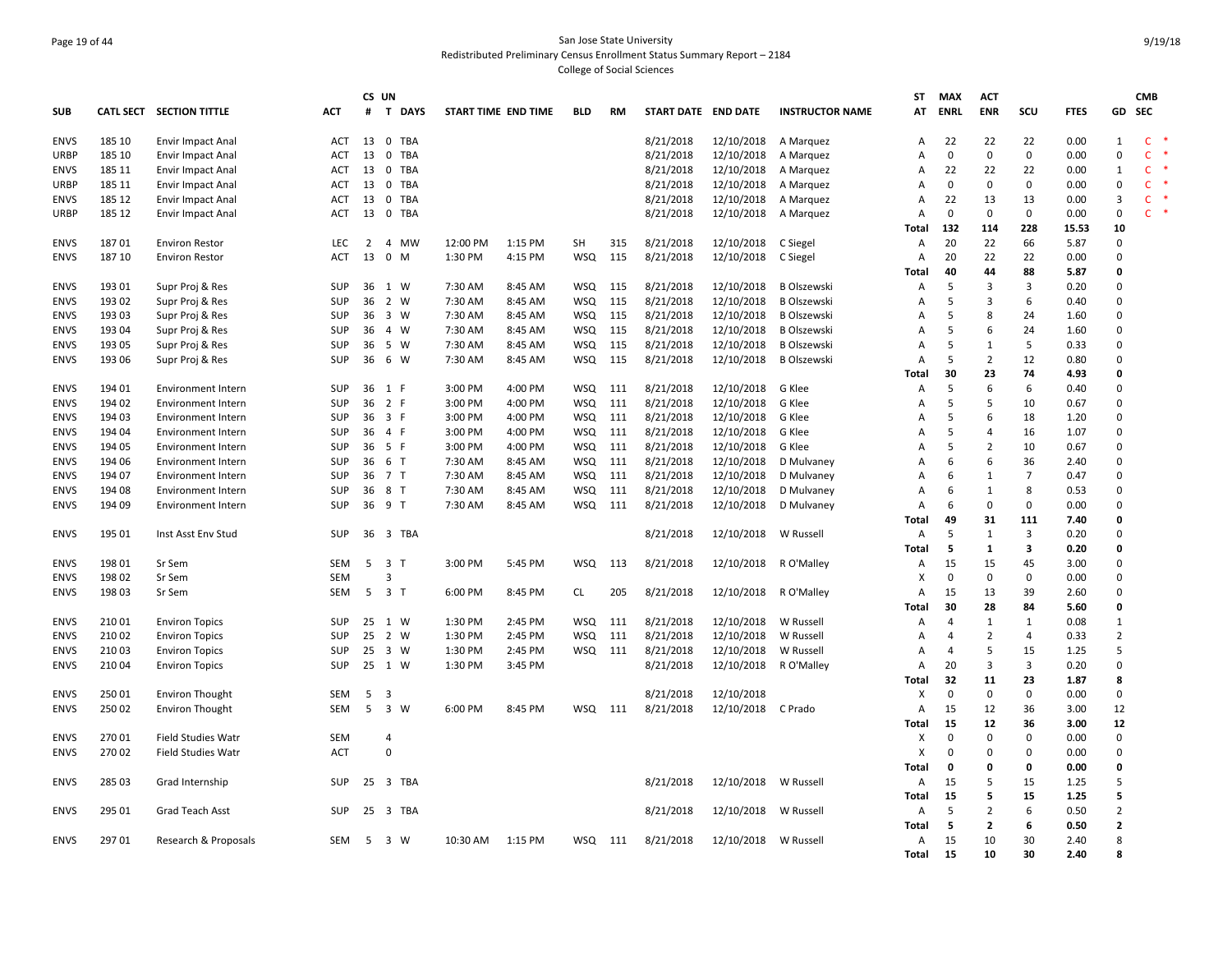## Page 20 of 44 San Jose State University Redistributed Preliminary Census Enrollment Status Summary Report – 2184 College of Social Sciences

| <b>SUB</b>  | <b>CATL SECT</b> | <b>SECTION TITTLE</b>    | ACT        | CS UN | <b>DAYS</b> | START TIME END TIME | <b>BLD</b> | <b>RM</b> | <b>START DATE</b> | <b>END DATE</b>      | <b>INSTRUCTOR NAME</b>             | <b>ST</b><br>AT | MAX<br>ENRL  | <b>ACT</b><br><b>ENR</b> | scu      | <b>FTES</b> | GD SEC      | <b>CMB</b> |
|-------------|------------------|--------------------------|------------|-------|-------------|---------------------|------------|-----------|-------------------|----------------------|------------------------------------|-----------------|--------------|--------------------------|----------|-------------|-------------|------------|
| <b>ENVS</b> | 299 01           | MS Thesis/Project        | SUP        |       | 25 1 TBA    |                     |            |           | 8/21/2018         | 12/10/2018           | W Russell                          | A               | -3           | $\Omega$                 | 0        | 0.00        | $\mathbf 0$ |            |
| <b>ENVS</b> | 299 02           | MS Thesis/Project        | SUP        |       | 25 2 TBA    |                     |            |           | 8/21/2018         | 12/10/2018           | W Russell                          | $\mathsf{A}$    | -3           | $\Omega$                 | $\Omega$ | 0.00        | $\mathbf 0$ |            |
| <b>ENVS</b> | 299 03           | MS Thesis/Project        | SUP        |       | 25 3 TBA    |                     |            |           | 8/21/2018         | 12/10/2018 W Russell |                                    | A               | 3            |                          | 6        | 0.50        |             |            |
| <b>ENVS</b> | 299 04           | MS Thesis/Project        | SUP        |       | 25 4 TBA    |                     |            |           | 8/21/2018         | 12/10/2018           | W Russell                          | A               | -3           | $\Omega$                 | $\Omega$ | 0.00        | 0           |            |
| <b>ENVS</b> | 299 05           | MS Thesis/Project        | SUP        |       | 25 5 TBA    |                     |            |           | 8/21/2018         | 12/10/2018           | W Russell                          |                 | $A \quad 3$  | $\Omega$                 | $\Omega$ | 0.00        | 0           |            |
| <b>ENVS</b> | 299 06           | MS Thesis/Project        | <b>SUP</b> |       | 25 6 TBA    |                     |            |           | 8/21/2018         | 12/10/2018           | W Russell                          | A               | -3           | 3                        | 18       | 1.50        |             |            |
|             |                  |                          |            |       |             |                     |            |           |                   |                      |                                    | Total           | 18           |                          | 24       | 2.00        |             |            |
| ENVS        | 1290R 01         | <b>Culm Exp Supervis</b> | <b>SUP</b> |       |             |                     |            |           |                   |                      |                                    |                 | $\Omega$     | $\Omega$                 | $\Omega$ | 0.00        | $\mathbf 0$ |            |
|             |                  |                          |            |       |             |                     |            |           |                   |                      |                                    | Total           | $\mathbf{0}$ | $\Omega$                 | 0        | 0.00        | $\mathbf 0$ |            |
|             |                  |                          |            |       |             |                     |            |           |                   |                      | <b>Environmental Studies Total</b> |                 | 1619         | 1370                     | 3847     | 259.92      | 76          |            |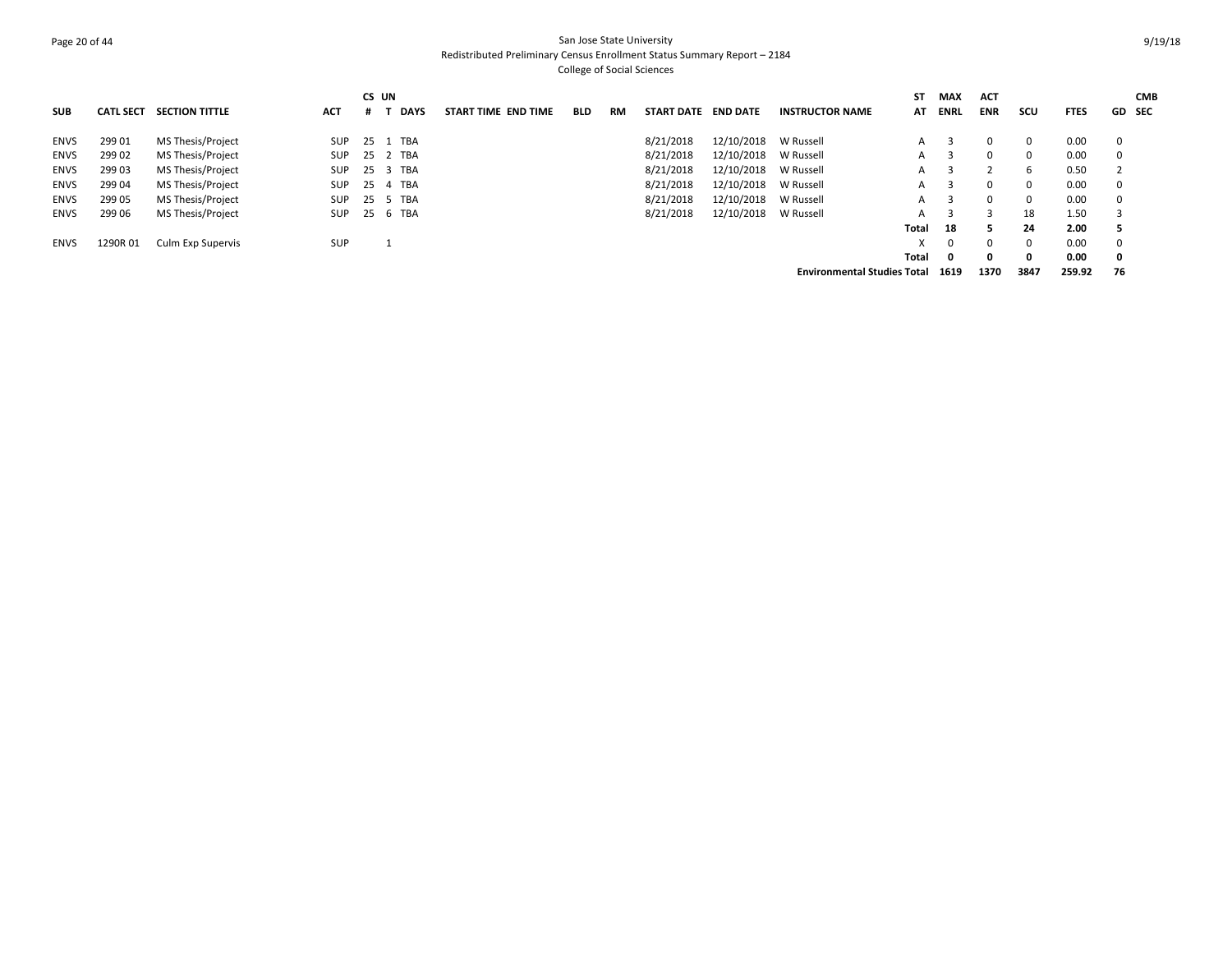## Page 21 of 44 San Jose State University Redistributed Preliminary Census Enrollment Status Summary Report – 2184

|            |         |                           |            | CS UN          |                |                     |          |            |      |                     |            |                        | <b>ST</b> | <b>MAX</b>  | ACT            |              |             |                | <b>CMB</b> |  |
|------------|---------|---------------------------|------------|----------------|----------------|---------------------|----------|------------|------|---------------------|------------|------------------------|-----------|-------------|----------------|--------------|-------------|----------------|------------|--|
| <b>SUB</b> |         | CATL SECT SECTION TITTLE  | <b>ACT</b> | #              | T DAYS         | START TIME END TIME |          | <b>BLD</b> | RM   | START DATE END DATE |            | <b>INSTRUCTOR NAME</b> | AT        | <b>ENRL</b> | <b>ENR</b>     | scu          | <b>FTES</b> | GD.            | SEC        |  |
| Geography  |         |                           |            |                |                |                     |          |            |      |                     |            |                        |           |             |                |              |             |                |            |  |
| GEOG       | 101     | Geog Natural Env          | LEC        |                | 3              |                     |          |            |      |                     |            |                        | x         | 0           | 0              | $\mathbf 0$  | 0.00        | $\mathbf 0$    |            |  |
| GEOG       | 102     | Geog Natural Env          | <b>LEC</b> |                | 3              |                     |          |            |      |                     |            |                        | X         | $\Omega$    | $\mathbf 0$    | 0            | 0.00        | $\Omega$       |            |  |
| GEOG       | 180     | Geog Natural Env          | <b>LEC</b> | $\overline{2}$ | 3 TBA          |                     |          |            |      | 8/21/2018           | 12/10/2018 | G Pereira              | A         | 30          | 29             | 87           | 5.80        | $\Omega$       |            |  |
| GEOG       | 181     | Geog Natural Env          | LEC        | 2              | 3 TBA          |                     |          |            |      | 8/21/2018           | 12/10/2018 | G Pereira              | A         | 30          | 30             | 90           | 6.00        | $\Omega$       |            |  |
| GEOG       | 182     | Geog Natural Env          | <b>LEC</b> | $\overline{2}$ | 3 TBA          |                     |          |            |      | 8/21/2018           | 12/10/2018 | E Pena                 | A         | 30          | 28             | 84           | 5.60        | $\Omega$       |            |  |
|            |         |                           |            |                |                |                     |          |            |      |                     |            |                        | Total     | 90          | 87             | 261          | 17.40       | 0              |            |  |
| GEOG       | 1080    | <b>Cultural Geography</b> | <b>LEC</b> | $\overline{2}$ | 3 TBA          |                     |          |            |      | 8/21/2018           | 12/10/2018 | E Pena                 | A         | 30          | 30             | 90           | 6.05        | $\mathbf{1}$   |            |  |
| GEOG       | 1081    | <b>Cultural Geography</b> | LEC        | $\overline{2}$ | 3 TBA          |                     |          |            |      | 8/21/2018           | 12/10/2018 | K Richardson           | Α         | 30          | 26             | 78           | 5.20        | $\mathbf 0$    |            |  |
|            |         |                           |            |                |                |                     |          |            |      |                     |            |                        | Total     | 60          | 56             | 168          | 11.25       | 1              |            |  |
| GEOG       | 1201    | Global Geography          | <b>LEC</b> | 1              | 3 TR           | 10:30 AM            | 11:45 AM | <b>CL</b>  | 224  | 8/21/2018           | 12/10/2018 | J Hasty                | A         | 40          | 37             | 111          | 7.40        | $\Omega$       |            |  |
| GEOG       | 12 02   | Global Geography          | <b>LEC</b> | 1              | 3<br>TR        | 12:00 PM            | 1:15 PM  | <b>CL</b>  | 224  | 8/21/2018           | 12/10/2018 | J Hasty                | A         | 40          | 36             | 108          | 7.20        | $\Omega$       |            |  |
| GEOG       | 12 80   | Global Geography          | <b>LEC</b> | 1              | 3 TBA          |                     |          |            |      | 8/21/2018           | 12/10/2018 | G Pereira              | A         | 30          | 29             | 87           | 5.80        | $\Omega$       |            |  |
|            |         |                           |            |                |                |                     |          |            |      |                     |            |                        | Total     | 110         | 102            | 306          | 20.40       | 0              |            |  |
| GEOG       | 100W 01 | <b>Writing Workshop</b>   | <b>SEM</b> | 5              | 3 TR           | 3:00 PM             | 4:15 PM  | <b>CL</b>  | 303  | 8/21/2018           | 12/10/2018 | A Rohatgi              | A         | 24          | $\mathbf{0}$   | $\mathbf{0}$ | 0.00        | $\mathbf 0$    | $C$ *      |  |
|            |         |                           |            |                |                |                     |          |            |      |                     |            |                        | Total     | 24          | $\mathbf 0$    | 0            | 0.00        | $\mathbf{0}$   |            |  |
| GEOG       | 105 01  | Urban Geog                | <b>LEC</b> |                | $\overline{3}$ |                     |          |            |      |                     |            |                        | Х         | $\mathbf 0$ | $\mathbf 0$    | $\Omega$     | 0.00        | $\Omega$       |            |  |
| GEOG       | 105 02  | Urban Geog                | <b>LEC</b> | $\overline{2}$ | 3 TBA          |                     |          |            |      | 8/21/2018           | 12/10/2018 |                        | A         | 30          | 18             | 54           | 3.60        | $\Omega$       |            |  |
|            |         |                           |            |                |                |                     |          |            |      |                     |            |                        | Total     | 30          | 18             | 54           | 3.60        | $\mathbf 0$    |            |  |
| GEOG       | 10780   | Mapping the World         | <b>LEC</b> | 2              | 3 TBA          |                     |          |            |      | 8/21/2018           | 12/10/2018 | K Rohrmeier            | Α         | 35          | 21             | 63           | 4.20        | $\Omega$       |            |  |
|            |         |                           |            |                |                |                     |          |            |      |                     |            |                        | Total     | 35          | 21             | 63           | 4.20        | 0              |            |  |
| GEOG       | 11201   | Nat Cult Terr Disp        | LEC        | 2              | 3<br>MW        | 12:00 PM            | 1:15 PM  | <b>CL</b>  | 224  | 8/21/2018           | 12/10/2018 | M Kelley               | A         | 40          | 41             | 123          | 8.20        | $\Omega$       |            |  |
| GEOG       | 11202   | Nat Cult Terr Disp        | <b>LEC</b> | $\overline{2}$ | 3 MW           | 3:00 PM             | 4:15 PM  | <b>CL</b>  | 224  | 8/21/2018           | 12/10/2018 | M Kelley               | A         | 40          | 35             | 105          | 7.00        | $\Omega$       |            |  |
| GEOG       | 11280   | Nat Cult Terr Disp        | <b>LEC</b> | $\overline{2}$ | 3<br>TBA       |                     |          |            |      | 8/21/2018           | 12/10/2018 | K Rohrmeier            | A         | 30          | 28             | 84           | 5.60        | $\Omega$       |            |  |
| GEOG       | 11281   | Nat Cult Terr Disp        | LEC        | 2              | 3 TBA          |                     |          |            |      | 8/21/2018           | 12/10/2018 | K Rohrmeier            | A         | 30          | 28             | 84           | 5.60        | $\mathbf 0$    |            |  |
| GEOG       | 11282   | Nat Cult Terr Disp        | LEC        | $\overline{2}$ | 3 TBA          |                     |          |            |      | 8/21/2018           | 12/10/2018 | K Rohrmeier            | A         | 30          | 30             | 90           | 6.00        | $\Omega$       |            |  |
|            |         |                           |            |                |                |                     |          |            |      |                     |            |                        | Total     | 170         | 162            | 486          | 32.40       | 0              |            |  |
| GEOG       | 12080   | Food Suppl Agr Sys        | LEC        |                | 2 3 TBA        |                     |          |            |      | 8/21/2018           | 12/10/2018 | G Pereira              | A         | 30          | 11             | 33           | 2.20        | $\Omega$       |            |  |
|            |         |                           |            |                |                |                     |          |            |      |                     |            |                        | Total     | 30          | 11             | 33           | 2.20        | $\mathbf{0}$   |            |  |
| GEOG       | 123 01  | Geog K-12 Teachers        | LEC        |                | 3              |                     |          |            |      |                     |            |                        | х         | $\Omega$    | $\Omega$       | $\mathbf 0$  | 0.00        | $\Omega$       |            |  |
| GEOG       | 123 02  | Geog K-12 Teachers        | LEC        |                | 3              |                     |          |            |      |                     |            |                        | X         | $\Omega$    | $\Omega$       | $\Omega$     | 0.00        | $\Omega$       |            |  |
|            |         |                           |            |                |                |                     |          |            |      |                     |            |                        | Total     | 0           | 0              | 0            | 0.00        | 0              |            |  |
| GEOG       | 124 80  | <b>Topics Physcl Geog</b> | <b>LEC</b> | 2              | 3 TBA          |                     |          |            |      | 8/21/2018           | 12/10/2018 | K Rohrmeier            | A         | 35          | 17             | 51           | 3.40        | $\Omega$       |            |  |
|            |         |                           |            |                |                |                     |          |            |      |                     |            |                        | Total     | 35          | 17             | 51           | 3.40        | $\mathbf{0}$   |            |  |
| GEOG       | 17001   | Intro Map & GIS           | <b>LEC</b> | 2              | 3 R            | 5:00 PM             | 6:45 PM  | WSQ        | 113  | 8/21/2018           | 12/10/2018 | W Harmon               | A         | 19          | 17             | 34           | 3.50        | $\overline{2}$ |            |  |
| GEOG       | 170 02  | Intro Map & GIS           | LAB        | 15             | 0 R            | 7:00 PM             | 9:45 PM  | <b>WSQ</b> | 113  | 8/21/2018           | 12/10/2018 | W Harmon               | Α         | 19          | 17             | 17           | 0.00        | $\overline{2}$ |            |  |
|            |         |                           |            |                |                |                     |          |            |      |                     |            |                        | Total     | 38          | 34             | 51           | 3.50        | 4              |            |  |
| GEOG       | 18001   | <b>Indiv Studies</b>      | <b>SUP</b> | 36             | 3 TBA          |                     |          |            |      | 8/21/2018           | 12/10/2018 | K Rohrmeier            | A         | 2           | 0              | $\mathbf 0$  | 0.00        | $\Omega$       |            |  |
| GEOG       | 18002   | <b>Indiv Studies</b>      | SUP        | 36             | 4 TBA          |                     |          |            |      | 8/21/2018           | 12/10/2018 | K Rohrmeier            | Α         | 1           | $\Omega$       | $\Omega$     | 0.00        | $\Omega$       |            |  |
|            |         |                           |            |                |                |                     |          |            |      |                     |            |                        | Total     | 3           | 0              | 0            | 0.00        | 0              |            |  |
| GEOG       | 195 01  | <b>Spatial Analysis</b>   | LEC        | 2              | 3 M            | 5:00 PM             | 7:45 PM  | <b>WSQ</b> | 113  | 8/21/2018           | 12/10/2018 | M Kelley               | Α         | 20          | $\overline{7}$ | 21           | 1.40        | $\Omega$       |            |  |
|            |         |                           |            |                |                |                     |          |            |      |                     |            |                        | Total     | 20          | $\overline{7}$ | 21           | 1.40        | 0              |            |  |
| GEOG       | 19701   | Geog Internship           | <b>SUP</b> | 36             | 1<br>TBA       |                     |          |            |      | 8/21/2018           | 12/10/2018 | K Rohrmeier            | A         | 1           | $\Omega$       | $\Omega$     | 0.00        | $\Omega$       |            |  |
| GEOG       | 19702   | Geog Internship           | SUP        | 36             | 2 TBA          |                     |          |            |      | 8/21/2018           | 12/10/2018 | K Rohrmeier            | A         | 1           | $\mathbf 0$    | $\mathbf 0$  | 0.00        | $\mathbf 0$    |            |  |
| GEOG       | 19703   | Geog Internship           | <b>SUP</b> |                | 36 3 TBA       |                     |          |            |      | 8/21/2018           | 12/10/2018 | K Rohrmeier            | A         | 1           | $\Omega$       | $\Omega$     | 0.00        | $\Omega$       |            |  |
|            |         |                           |            |                |                |                     |          |            |      |                     |            |                        | Total     | 3           | 0              | 0            | 0.00        | 0              |            |  |
| GEOG       | 19901   | Senior Seminar            | SEM        | 5              | 3 <sub>1</sub> | 6:00 PM             | 8:45 PM  | WSQ        | -111 | 8/21/2018           | 12/10/2018 | K Richardson           | Α         | 20          | 9              | 27           | 1.80        | $\mathbf 0$    |            |  |
|            |         |                           |            |                |                |                     |          |            |      |                     |            |                        | Total     | 20          | 9              | 27           | 1.80        | 0              |            |  |
| GEOG       | 239 01  | Sem: Geog Info Tech       | SEM        | -5             | 3 M            | 5:00 PM             | 7:45 PM  | <b>WSQ</b> | 113  | 8/21/2018           | 12/10/2018 | M Kelley               | Α         | 15          | $\overline{2}$ | 6            | 0.45        | 1              |            |  |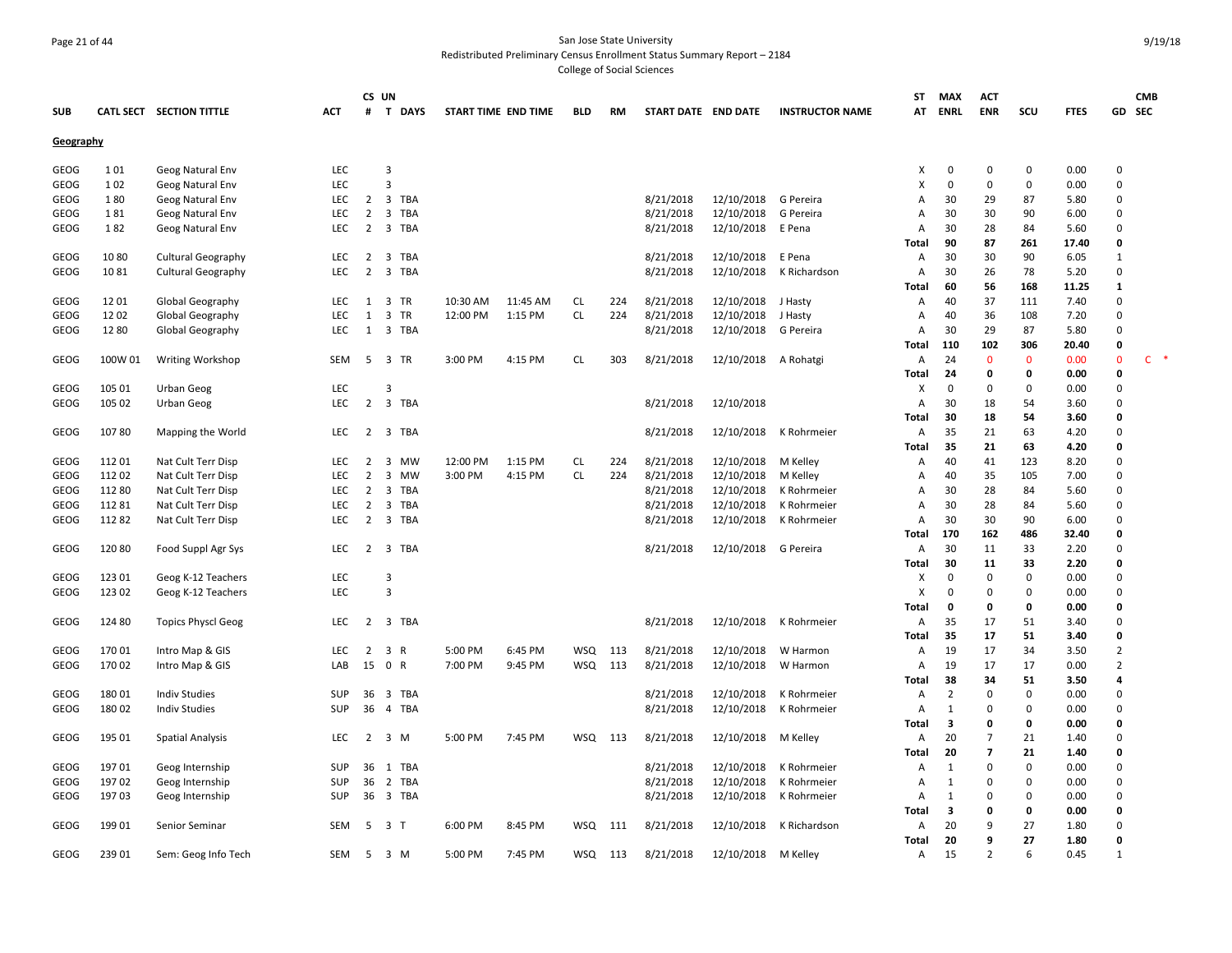## Page 22 of 44 San Jose State University Redistributed Preliminary Census Enrollment Status Summary Report – 2184

| <b>SUB</b> | <b>CATL SECT</b> | <b>SECTION TITTLE</b>    | <b>ACT</b> | CS UN<br>.# | DAYS     | START TIME END TIME | <b>BLD</b> | RM | START DATE END DATE |            | <b>INSTRUCTOR NAME</b> | SΤ<br>AT               | MAX<br><b>ENRL</b> | <b>ACT</b><br><b>ENR</b> | scu          | <b>FTES</b> |              | <b>CMB</b><br><b>GD</b> SEC |
|------------|------------------|--------------------------|------------|-------------|----------|---------------------|------------|----|---------------------|------------|------------------------|------------------------|--------------------|--------------------------|--------------|-------------|--------------|-----------------------------|
|            |                  |                          |            |             |          |                     |            |    |                     |            |                        | Total                  | 15                 |                          | 6            | 0.45        | -1           |                             |
| GEOG       | 240 01           | Qual Res Meth            | <b>SEM</b> |             | 3        |                     |            |    |                     |            |                        |                        | $\Omega$           | $\Omega$                 | $\Omega$     | 0.00        | $\mathbf{0}$ |                             |
|            |                  |                          |            |             |          |                     |            |    |                     |            |                        | Total                  | 0                  | 0                        | $\mathbf{0}$ | 0.00        | 0            |                             |
| GEOG       | 290 01           | Sem: Res Design GIS      | SEM        |             | 3        |                     |            |    |                     |            |                        |                        | 0                  | $\Omega$                 | $\Omega$     | 0.00        | $^{\circ}$   |                             |
|            |                  |                          |            |             |          |                     |            |    |                     |            |                        | Total                  | 0                  | $\mathbf{0}$             | $\mathbf{0}$ | 0.00        | 0            |                             |
| GEOG       | 298 01           | Special Study            | <b>SUP</b> |             | 25 3 TBA |                     |            |    | 8/21/2018           | 12/10/2018 | K Richardson           | A                      |                    | 3                        | 9            | 0.75        | 3            |                             |
| GEOG       | 298 02           | Special Study            | SUP        |             | 25 4 TBA |                     |            |    | 8/21/2018           | 12/10/2018 | K Richardson           | A                      |                    | $\Omega$                 | $\Omega$     | 0.00        | $\mathbf{0}$ |                             |
|            |                  |                          |            |             |          |                     |            |    |                     |            |                        | Total                  | $\overline{2}$     | 3                        | q            | 0.75        | 3            |                             |
| GEOG       | 299 01           | <b>MA Thesis/Project</b> | SUP        |             | 25 3 TBA |                     |            |    | 8/21/2018           | 12/10/2018 | K Richardson           | A                      |                    |                          | 3            | 0.25        |              |                             |
| GEOG       | 299 02           | <b>MA Thesis/Project</b> | SUP        |             | 25 6 TBA |                     |            |    | 8/21/2018           | 12/10/2018 | K Richardson           | А                      |                    | $\Omega$                 | $\Omega$     | 0.00        | $\mathbf{0}$ |                             |
|            |                  |                          |            |             |          |                     |            |    |                     |            |                        | Total                  | -4                 |                          | 3            | 0.25        | -1           |                             |
|            |                  |                          |            |             |          |                     |            |    |                     |            |                        | <b>Geography Total</b> | 689                | 530                      | 1539         | 103.00      | 10           |                             |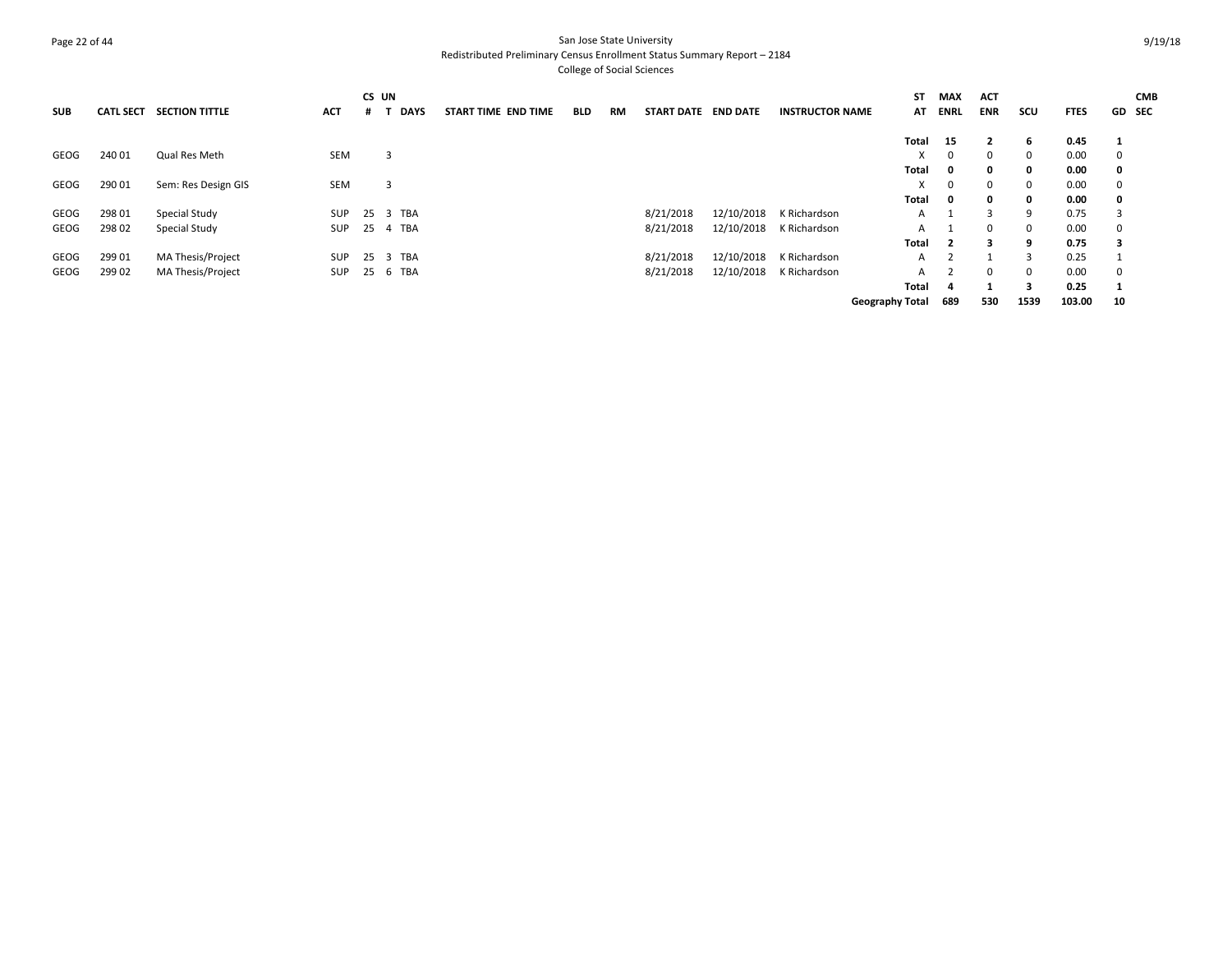## Page 23 of 44 San Jose State University Redistributed Preliminary Census Enrollment Status Summary Report – 2184

|                |                    |                                      |                          |                                  | CS UN                         |                      |                    |            |      |                        |                          |                        | ST             | <b>MAX</b>        | <b>ACT</b>     |                    |                |                                | <b>CMB</b>    |
|----------------|--------------------|--------------------------------------|--------------------------|----------------------------------|-------------------------------|----------------------|--------------------|------------|------|------------------------|--------------------------|------------------------|----------------|-------------------|----------------|--------------------|----------------|--------------------------------|---------------|
| <b>SUB</b>     |                    | CATL SECT SECTION TITTLE             | <b>ACT</b>               | Ħ                                | T DAYS                        | START TIME END TIME  |                    | <b>BLD</b> | RM   | START DATE END DATE    |                          | <b>INSTRUCTOR NAME</b> | AT             | ENRL              | ENR            | scu                | <b>FTES</b>    | GD SEC                         |               |
| <b>History</b> |                    |                                      |                          |                                  |                               |                      |                    |            |      |                        |                          |                        |                |                   |                |                    |                |                                |               |
| <b>HIST</b>    | 1A 01              | World History to 1500                | LEC                      | 2                                | 3 MW                          | 1:30 PM              | 2:45 PM            | <b>DMH</b> | 165  | 8/21/2018              | 12/10/2018               | A Katsev               | A<br>Total     | 25<br>25          | 25<br>25       | 75<br>75           | 5.00<br>5.00   | $\Omega$<br>$\mathbf 0$        |               |
| <b>HIST</b>    | 1B 01              | World History from 1500              | <b>LEC</b>               | 2                                | 3 MW                          | 10:30 AM             | 11:45 AM           | <b>DMH</b> | 163  | 8/21/2018              | 12/10/2018               | M Wilson               | A              | 25                | 13             | 39                 | 2.60           | $\Omega$                       |               |
|                |                    |                                      |                          |                                  |                               |                      |                    |            |      |                        |                          |                        | Total          | 25                | 13             | 39                 | 2.60           | $\mathbf 0$                    |               |
| <b>HIST</b>    | 10A 01             | Western Civilizatn                   | <b>LEC</b>               | 2                                | 3 MW                          | 10:30 AM             | 11:45 AM           | <b>DMH</b> | 165  | 8/21/2018              | 12/10/2018               | A Katsev               | Α              | 25                | 26             | 78                 | 5.20           | $\mathbf 0$                    |               |
| <b>HIST</b>    | 10A 02             | Western Civilizatn                   | <b>LEC</b>               | $\overline{2}$                   | 3 TR                          | 10:30 AM             | 11:45 AM           | <b>DMH</b> | 163  | 8/21/2018              | 12/10/2018               | M Wilson               | A              | 25                | 22             | 66                 | 4.40           | $\mathbf 0$                    |               |
| HIST           | 10B01              | Western Civilizatn                   | <b>LEC</b>               | $\overline{2}$                   | 3 TR                          | 1:30 PM              | 2:45 PM            | DMH        | 231  | 8/21/2018              | 12/10/2018               | R Cirivilleri          | A              | 25                | 19             | 57                 | 3.80           | $\Omega$                       |               |
|                |                    |                                      |                          |                                  |                               |                      |                    |            |      |                        |                          |                        | Total          | 75                | 67             | 201                | 13.40          | $\mathbf{0}$                   |               |
| <b>HIST</b>    | 15 01              | <b>Esntl US History</b>              | <b>LEC</b>               | 1                                | 3 MW                          | 3:00 PM              | 4:15 PM            | SH         | 100  | 8/21/2018              | 12/10/2018               | M McBane               | A              | 125               | 126            | 378                | 25.20          | $\Omega$                       |               |
| <b>HIST</b>    | 15 02              | Esntl US History                     | LEC                      | 1                                | 3 TR                          | 3:00 PM              | 4:15 PM            | WSQ        | 207  | 8/21/2018              | 12/10/2018               | R Cirivilleri          | A              | 125               | 122            | 366                | 24.40          | $\Omega$                       |               |
| HIST           | 15 03              | Esntl US History                     | <b>LEC</b>               | 1                                | 3 TR                          | 7:30 AM              | 8:45 AM            | <b>DMH</b> | 150  | 8/21/2018              | 12/10/2018               | R Cirivilleri          | A              | 48                | 47             | 141                | 9.40           | $\mathbf 0$                    |               |
| HIST           | 15 04              | Esntl US History                     | <b>LEC</b>               | 1                                | 3 TR                          | 9:00 AM              | 10:15 AM           | <b>DMH</b> | 150  | 8/21/2018              | 12/10/2018               | R Cirivilleri          | A              | 48                | 49             | 147                | 9.80           | $\Omega$                       |               |
| <b>HIST</b>    | 15 05              | Esntl US History                     | <b>LEC</b>               | 1                                | 3 TR                          | 10:30 AM             | 11:45 AM           | <b>DMH</b> | 150  | 8/21/2018              | 12/10/2018               | R Buyco                | Α              | 48                | 53             | 159                | 10.60          | $\mathbf 0$                    |               |
| <b>HIST</b>    | 15 06              | Esntl US History                     | <b>LEC</b>               | $\mathbf{1}$                     | 3 TR                          | 12:00 PM             | 1:15 PM            | <b>DMH</b> | 150  | 8/21/2018              | 12/10/2018               | R Buyco                | A              | 48                | 53             | 159                | 10.60          | $\Omega$                       |               |
| <b>HIST</b>    | 15 07              | Esntl US History                     | <b>LEC</b>               | 1                                | 3 TR                          | 1:30 PM              | 2:45 PM            | <b>DMH</b> | 150  | 8/21/2018              | 12/10/2018               | R Buyco                | A              | 48                | 53             | 159                | 10.60          | $\Omega$<br>$\mathbf 0$        |               |
| HIST<br>HIST   | 15 08<br>15 09     | Esntl US History<br>Esntl US History | <b>LEC</b><br><b>LEC</b> | 1<br>1                           | 3 TR<br>3 TBA                 | 4:30 PM              | 5:45 PM            | <b>DMH</b> | 150  | 8/21/2018<br>8/21/2018 | 12/10/2018<br>12/10/2018 | R Buyco                | A<br>A         | 48<br>48          | 58<br>50       | 174<br>150         | 11.60<br>10.00 | $\Omega$                       |               |
| HIST           | 15 10              | Esntl US History                     | <b>LEC</b>               | 1                                | 3 T                           | 6:00 PM              | 8:45 PM            | <b>BBC</b> | 107  | 8/21/2018              | 12/10/2018               | G Vasquez              | A              | 48                | 43             | 129                | 8.60           | $\mathbf 0$                    |               |
| <b>HIST</b>    | 15 11              | Esntl US History                     | LEC                      | 1                                | 3 MW                          | 4:30 PM              | 5:45 PM            | <b>DH</b>  | 250  | 8/21/2018              | 12/10/2018               | M McBane               | $\overline{A}$ | 48                | 47             | 141                | 9.40           | $\Omega$                       |               |
| HIST           | 1580               | Esntl US History                     | LEC                      | 1                                | 3 TBA                         |                      |                    |            |      | 8/21/2018              | 12/10/2018               | L Guardino             | Α              | 48                | 48             | 144                | 9.60           | $\mathbf 0$                    |               |
|                |                    |                                      |                          |                                  |                               |                      |                    |            |      |                        |                          |                        | Total          | 730               | 749            | 2247               | 149.80         | $\mathbf 0$                    |               |
| <b>HIST</b>    | 20A 01             | Hist of Amer Peopl                   | LEC                      | 2                                | $\overline{\mathbf{3}}$<br>TR | 12:00 PM             | 1:15 PM            | <b>DMH</b> | 165  | 8/21/2018              | 12/10/2018               | M Wilson               | A              | 25                | 27             | 81                 | 5.40           | $\mathbf 0$                    |               |
| HIST           | 20B 80             | Hist of Amer Peopl                   | <b>LEC</b>               | $\overline{2}$                   | 3 TBA                         |                      |                    |            |      | 8/21/2018              | 12/10/2018               | L Guardino             | Α              | 25                | 25             | 75                 | 5.00           | $\Omega$                       |               |
|                |                    |                                      |                          |                                  |                               |                      |                    |            |      |                        |                          |                        | Total          | 50                | 52             | 156                | 10.40          | $\mathbf{0}$                   |               |
| HIST           | 5001               | <b>Historical Process</b>            | <b>SEM</b>               | $\overline{4}$                   | 3 W                           | 6:00 PM              | 8:45 PM            | <b>DMH</b> | 167  | 8/21/2018              | 12/10/2018               | E Narveson             | A              | 25                | 24             | 72                 | 4.80           | $\Omega$                       |               |
|                |                    |                                      |                          |                                  |                               |                      |                    |            |      |                        |                          |                        | Total          | 25                | 24             | 72                 | 4.80           | $\mathbf{0}$                   |               |
| <b>HIST</b>    | 99 01              | <b>History Fundamentals</b>          | SEM                      |                                  | 3                             |                      |                    |            |      |                        |                          |                        | х              | 0                 | 0              | $\pmb{0}$          | 0.00           | $\mathbf 0$                    |               |
| HIST           | 99 02              | <b>History Fundamentals</b>          | <b>SEM</b>               | 5                                | 3 TBA                         |                      |                    |            |      | 8/21/2018              | 12/10/2018               |                        | A              | 25                | 29             | 87                 | 5.80           | $\Omega$                       |               |
|                |                    |                                      |                          |                                  |                               |                      |                    |            |      |                        |                          |                        | Total          | 25                | 29             | 87                 | 5.80           | $\mathbf 0$                    |               |
| <b>HIST</b>    | 100W 01            | History Writers' Workshop            | SEM                      | $\overline{a}$                   | 3 MW                          | 12:00 PM             | 1:15 PM            | <b>DMH</b> | 163  | 8/21/2018              | 12/10/2018               | M Wilson               | A              | 25                | 23             | 69                 | 4.60           | $\Omega$                       |               |
|                |                    |                                      |                          |                                  |                               |                      |                    |            |      |                        |                          |                        | Total          | 25                | 23             | 69                 | 4.60           | $\mathbf 0$                    |               |
| <b>HIST</b>    | 102 01             | Historiography                       | <b>LEC</b>               | 2                                | TBA<br>$\overline{4}$         |                      |                    |            |      | 8/21/2018              | 12/10/2018               |                        | Α              | 25                | 18             | 72                 | 4.93           | $\overline{2}$                 |               |
|                |                    |                                      |                          |                                  |                               |                      |                    |            |      |                        |                          |                        | Total          | 25                | 18             | 72                 | 4.93           | $\mathbf{2}$<br>$\overline{2}$ | $\rightarrow$ |
| HIST           | 109A 01<br>109A 01 | Hist China to 1800                   | <b>LEC</b><br><b>LEC</b> | $\overline{2}$<br>$\overline{2}$ | 4 TR<br>4 TR                  | 12:00 PM<br>12:00 PM | 1:15 PM<br>1:15 PM | <b>DMH</b> | 167  | 8/21/2018              | 12/10/2018<br>12/10/2018 | X Hou<br>X Hou         | Α<br>A         | 25<br>$\mathbf 0$ | 26<br>$\Omega$ | 104<br>$\mathbf 0$ | 7.07<br>0.00   | $\Omega$                       | C<br>$C$ *    |
| <b>ASIA</b>    |                    | Hist China to 1800                   |                          |                                  |                               |                      |                    | <b>DMH</b> | 167  | 8/21/2018              |                          |                        | Total          | 25                | 26             | 104                | 7.07           | $\mathbf{2}$                   |               |
| <b>HIST</b>    | 110B 01            | Hist Japan Fr 1750                   | <b>LEC</b>               | 2                                | 4 TR                          | 10:30 AM             | 11:45 AM           | <b>DMH</b> | 167  | 8/21/2018              | 12/10/2018               | X Hou                  | Α              | 25                | 24             | 96                 | 6.40           | $\mathbf 0$                    | $\mathsf{C}$  |
| <b>ASIA</b>    | 110B 01            | Hist Japan Fr 1750                   | <b>LEC</b>               | $\overline{2}$                   | 4 TR                          | 10:30 AM             | 11:45 AM           | <b>DMH</b> | 167  | 8/21/2018              | 12/10/2018               | X Hou                  | Α              | $\mathbf 0$       | $\mathbf 0$    | 0                  | 0.00           | $\mathbf 0$                    | $\mathsf{C}$  |
|                |                    |                                      |                          |                                  |                               |                      |                    |            |      |                        |                          |                        | Total          | 25                | 24             | 96                 | 6.40           | $\mathbf{0}$                   |               |
| <b>HIST</b>    | 11201              | <b>Ancient West</b>                  | LEC                      | $\overline{2}$                   | 4 TBA                         |                      |                    |            |      | 8/21/2018              | 12/10/2018               |                        | Α              | 25                | 21             | 84                 | 5.60           | $\Omega$                       |               |
|                |                    |                                      |                          |                                  |                               |                      |                    |            |      |                        |                          |                        | Total          | 25                | 21             | 84                 | 5.60           | 0                              |               |
| <b>HIST</b>    | 121B 01            | Med. Worlds 11-15c                   | <b>LEC</b>               | 2                                | 4 M                           | 3:00 PM              | 5:45 PM            | <b>DMH</b> | 226A | 8/21/2018              | 12/10/2018               | K Olson                | A              | 25                | 24             | 96                 | 6.53           | $\overline{2}$                 |               |
|                |                    |                                      |                          |                                  |                               |                      |                    |            |      |                        |                          |                        | Total          | 25                | 24             | 96                 | 6.53           | $\overline{2}$                 |               |
| <b>HIST</b>    | 124 01             | Early Modern Europe                  | <b>LEC</b>               | 2                                | $\overline{4}$<br><b>MW</b>   | 12:00 PM             | 1:15 PM            | <b>DMH</b> | 226A | 8/21/2018              | 12/10/2018               | K Olson                | A              | 25                | 27             | 108                | 7.20           | $\Omega$                       |               |
|                |                    |                                      |                          |                                  |                               |                      |                    |            |      |                        |                          |                        | Total          | 25                | 27             | 108                | 7.20           | $\mathbf 0$                    |               |
| <b>HIST</b>    | 13201              | Adv Top World Hist                   | <b>LEC</b>               | 2                                | $\overline{4}$<br>TBA         |                      |                    |            |      | 8/21/2018              | 12/10/2018               |                        | A              | 25                | 25             | 100                | 6.67           | $\Omega$                       |               |
| <b>HIST</b>    | 132 02             | Adv Top World Hist                   | LEC                      | $\overline{2}$                   | 4 TBA                         |                      |                    |            |      | 8/21/2018              | 12/10/2018               |                        | Α              | 25                | 17             | 68                 | 4.60           | $\mathbf{1}$                   |               |
|                |                    |                                      |                          |                                  |                               |                      |                    |            |      |                        |                          |                        | Total          | 50                | 42             | 168                | 11.27          | $\mathbf{1}$                   |               |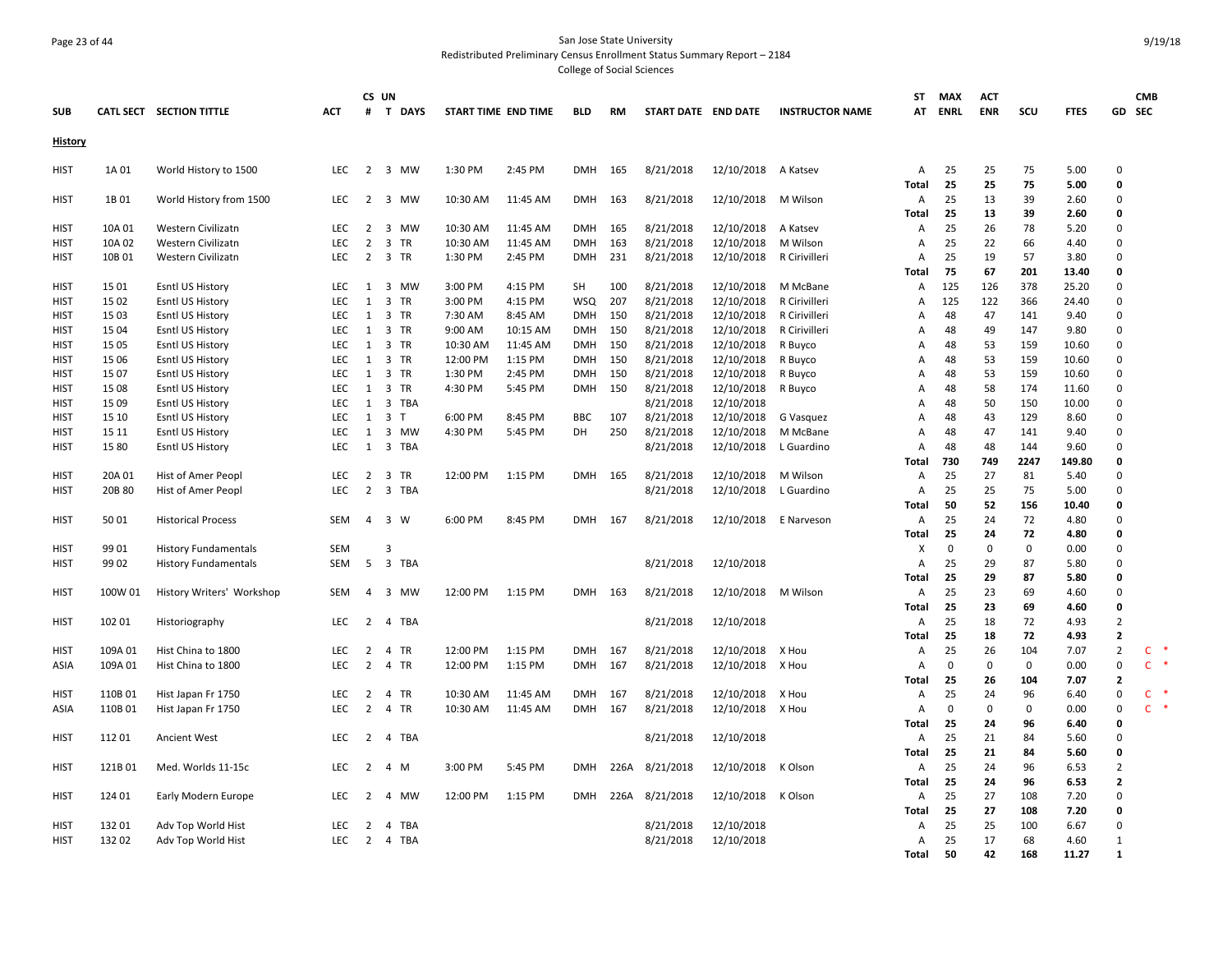## Page 24 of 44 San Jose State University Redistributed Preliminary Census Enrollment Status Summary Report – 2184 College of Social Sciences

| <b>SUB</b>  |         | CATL SECT SECTION TITTLE | <b>ACT</b> | CS UN<br>#     | T DAYS         | <b>START TIME END TIME</b> |          | <b>BLD</b> | RM         | START DATE END DATE |                        | <b>INSTRUCTOR NAME</b> | ST<br>AT           | <b>MAX</b><br><b>ENRL</b> | <b>ACT</b><br><b>ENR</b> | SCU       | <b>FTES</b>   |                | <b>CMB</b><br>GD SEC |
|-------------|---------|--------------------------|------------|----------------|----------------|----------------------------|----------|------------|------------|---------------------|------------------------|------------------------|--------------------|---------------------------|--------------------------|-----------|---------------|----------------|----------------------|
| HIST        | 143 01  | Europe, 1750-1900        | LEC        | $\overline{2}$ | 4 TR           | 1:30 PM                    | 2:45 PM  | <b>DMH</b> | 165        | 8/21/2018           | 12/10/2018 M Pickering |                        | A                  | 25                        | 18                       | 72        | 4.80          | $\Omega$       |                      |
|             |         |                          |            |                |                |                            |          |            |            |                     |                        |                        | Total              | 25                        | 18                       | 72        | 4.80          | 0              |                      |
| HIST        | 146 01  | Adv Topic Euro Hist      | <b>LEC</b> |                | $\overline{4}$ |                            |          |            |            |                     |                        |                        | X                  | $\mathbf 0$               | 0                        | 0         | 0.00          | 0              |                      |
| HIST        | 146 02  | Adv Topic Euro Hist      | <b>LEC</b> |                | $\overline{4}$ |                            |          |            |            |                     |                        |                        | X                  | 0                         | $\Omega$                 | 0         | 0.00          | $\Omega$       |                      |
|             |         |                          |            |                |                |                            |          |            |            |                     |                        |                        | <b>Total</b>       | 0                         | 0                        | 0         | 0.00          | 0              |                      |
| HIST        | 155 01  | 20th Century World       | <b>LEC</b> | 2              | 3 MW           | 9:00 AM                    | 10:15 AM | <b>DMH</b> | 165        | 8/21/2018           | 12/10/2018             | A Katsev               | A                  | 25                        | 27                       | 81        | 5.40          | $\mathbf 0$    |                      |
| <b>HIST</b> | 155 02  | 20th Century World       | <b>LEC</b> | 2              | 3 MW           | 3:00 PM                    | 4:15 PM  | <b>DMH</b> | 165        | 8/21/2018           | 12/10/2018             | A Katsev               | A                  | 25                        | 24                       | 72        | 4.85          | $\mathbf{1}$   |                      |
|             |         |                          |            |                |                |                            |          |            |            |                     |                        |                        | <b>Total</b>       | 50                        | 51                       | 153       | 10.25         | 1              |                      |
| HIST        | 167 01  | Topics Lat Am Hist       | <b>LEC</b> | 2              | 4 MW           | 10:30 AM                   | 11:45 AM | <b>DMH</b> | 167        | 8/21/2018           | 12/10/2018             | A Garcia               | A                  | 25                        | 20                       | 80        | 5.33          | 0              |                      |
|             |         |                          |            |                |                |                            |          |            |            |                     |                        |                        | <b>Total</b>       | 25                        | 20                       | 80        | 5.33          | 0              |                      |
| HIST        | 17001   | <b>Topics Amer Hist</b>  | <b>LEC</b> | 2              | 3 MW           | 12:00 PM                   | 1:15 PM  | <b>DMH</b> | 166        | 8/21/2018           | 12/10/2018             | M McBane               | $\overline{A}$     | 28                        | 25                       | 75        | 5.00          | $\Omega$       |                      |
| HIST        | 17080   | <b>Topics Amer Hist</b>  | LEC.       | $\overline{2}$ | 3 TBA          |                            |          |            |            | 8/21/2018           | 12/10/2018             | R Chopra               | Α                  | 28                        | 27                       | 81        | 5.40          | 0              |                      |
|             |         |                          |            |                |                |                            |          |            |            |                     |                        |                        | <b>Total</b>       | 56                        | 52                       | 156       | 10.40         | $\mathbf{0}$   |                      |
| HIST        | 170S 01 | <b>Topics Am History</b> | <b>LEC</b> |                | 3              |                            |          |            |            |                     |                        |                        | х                  | 0                         | 0                        | 0         | 0.00          | 0              |                      |
| HIST        | 170S 02 | <b>Topics Am History</b> | <b>LEC</b> | $\overline{3}$ | 3 TR           | 1:30 PM                    | 2:45 PM  | <b>DMH</b> | 163        | 8/21/2018           | 12/10/2018             | P Hill                 | A                  | 28                        | 29                       | 87        | 5.80          | $\Omega$       |                      |
| HIST        | 170S 80 | <b>Topics Am History</b> | <b>LEC</b> | 3              | 3 TBA          |                            |          |            |            | 8/21/2018           | 12/10/2018             | K Chilton              | Α                  | 28                        | 28                       | 84        | 5.60          | 0              |                      |
| HIST        | 170S 81 | <b>Topics Am History</b> | <b>LEC</b> | 3              | 3 TBA          |                            |          |            |            | 8/21/2018           | 12/10/2018 K Chilton   |                        | A                  | 28                        | 27                       | 81        | 5.40          | $\Omega$       |                      |
|             |         |                          |            |                |                |                            |          |            |            |                     |                        |                        | Total              | 84                        | 84                       | 252       | 16.80         | 0              |                      |
| HIST        | 174 80  | Col & Rev America        | <b>LEC</b> | $\overline{2}$ | 4 TBA          |                            |          |            |            | 8/21/2018           | 12/10/2018 R Chopra    |                        | Α                  | 25                        | 17                       | 68        | 4.67          | $\overline{2}$ |                      |
|             |         |                          |            |                |                |                            |          |            |            |                     |                        |                        | Total              | 25                        | 17                       | 68        | 4.67          | $\overline{2}$ |                      |
| HIST        | 175 01  | Invent America 1800-1860 | LEC.       | 2              | 4 TBA          |                            |          |            |            | 8/21/2018           | 12/10/2018             |                        | A                  | 25                        | 11                       | 44        | 2.93          | $\Omega$       |                      |
|             |         |                          | <b>LEC</b> |                |                | 1:30 PM                    |          |            |            |                     |                        |                        | Total              | 25<br>25                  | 11                       | 44        | 2.93          | 0<br>$\Omega$  |                      |
| HIST        | 18101   | Adv Topics Am Hist       | <b>LEC</b> | $\overline{2}$ | 4 MW           |                            | 2:45 PM  | <b>DMH</b> | 167<br>163 | 8/21/2018           | 12/10/2018             | A Garcia               | Α                  | 25                        | 22<br>20                 | 88        | 5.87          | $\overline{2}$ |                      |
| HIST        | 18102   | Adv Topics Am Hist       |            | $\overline{2}$ | 4 TR           | 12:00 PM                   | 1:15 PM  | DMH        |            | 8/21/2018           | 12/10/2018             | P Hill                 | Α<br><b>Total</b>  | 50                        | 42                       | 80<br>168 | 5.47<br>11.33 | $\overline{2}$ |                      |
| HIST        | 18801   | Hist Women in U.S.       | <b>LEC</b> | 2              | 3<br>TBA       |                            |          |            |            | 8/21/2018           | 12/10/2018             |                        | A                  | 25                        | 14                       | 42        | 2.80          | 0              |                      |
|             |         |                          |            |                |                |                            |          |            |            |                     |                        |                        | Total              | 25                        | 14                       | 42        | 2.80          | $\mathbf{0}$   |                      |
| HIST        | 189A 01 | Ca Hist to 1900          | <b>LEC</b> | $\overline{2}$ | 4 TBA          |                            |          |            |            | 8/21/2018           | 12/10/2018             |                        | A                  | 25                        | 26                       | 104       | 7.00          | $\mathbf{1}$   |                      |
|             |         |                          |            |                |                |                            |          |            |            |                     |                        |                        | <b>Total</b>       | 25                        | 26                       | 104       | 7.00          | 1              |                      |
| HIST        | 210A 01 | Colloq Colon Am          | SEM        | 5              | 4 T            | 6:00 PM                    | 8:45 PM  | DMH        | 165        | 8/21/2018           | 12/10/2018             | R Chopra               | Α                  | 15                        | 10                       | 40        | 3.33          | 10             |                      |
|             |         |                          |            |                |                |                            |          |            |            |                     |                        |                        | <b>Total</b>       | 15                        | 10                       | 40        | 3.33          | 10             |                      |
| HIST        | 220 01  | Collog World Hist        | SEM        | -5             | 4 M            | 6:00 PM                    | 8:45 PM  | <b>DMH</b> | 163        | 8/21/2018           | 12/10/2018             | J Roth                 | Α                  | 15                        | 9                        | 36        | 3.00          | 9              |                      |
|             |         |                          |            |                |                |                            |          |            |            |                     |                        |                        | <b>Total</b>       | 15                        | 9                        | 36        | 3.00          | 9              |                      |
| HIST        | 240 01  | Sem Pre 20C Europe       | SEM        | 5              | 4 R            | 6:00 PM                    | 8:45 PM  | <b>DMH</b> | 167        | 8/21/2018           | 12/10/2018 M Pickering |                        | Α                  | 15                        | 11                       | 44        | 3.67          | 11             |                      |
|             |         |                          |            |                |                |                            |          |            |            |                     |                        |                        | Total              | 15                        | 11                       | 44        | 3.67          | 11             |                      |
| HIST        | 274 01  | US Soc/Cul Seminar       | SEM        | 5              | 4 W            | 6:00 PM                    | 8:45 PM  | DMH        | 165        | 8/21/2018           | 12/10/2018             | L Hilde                | A                  | 15                        | 13                       | 52        | 4.33          | 13             |                      |
|             |         |                          |            |                |                |                            |          |            |            |                     |                        |                        | <b>Total</b>       | 15                        | 13                       | 52        | 4.33          | 13             |                      |
| HIST        | 298 01  | <b>Spec Studies</b>      | <b>SUP</b> | 25             | 2 M            | 6:00 PM                    | 8:45 PM  |            |            | 8/21/2018           | 12/10/2018             | L Hilde                | Α                  | 15                        | 11                       | 22        | 1.83          | 11             |                      |
| HIST        | 298 02  | <b>Spec Studies</b>      | <b>SUP</b> | 25             | 1 TBA          |                            |          |            |            | 8/21/2018           | 12/10/2018             | L Hilde                | Α                  | $\mathbf{1}$              | 1                        | 1         | 0.08          | 1              |                      |
| HIST        | 298 03  | <b>Spec Studies</b>      | <b>SUP</b> |                | 25 2 TBA       |                            |          |            |            | 8/21/2018           | 12/10/2018 K Olson     |                        | $\mathsf{A}$       | 1                         | 1                        | 0         | 0.17          | $\mathbf{1}$   |                      |
|             |         |                          |            |                |                |                            |          |            |            |                     |                        |                        | Total              | 17                        | 13                       | 23        | 2.08          | 13             |                      |
|             |         |                          |            |                |                |                            |          |            |            |                     |                        |                        | History Total 1647 |                           | 1555                     | 5008      | 338.13        | 69             |                      |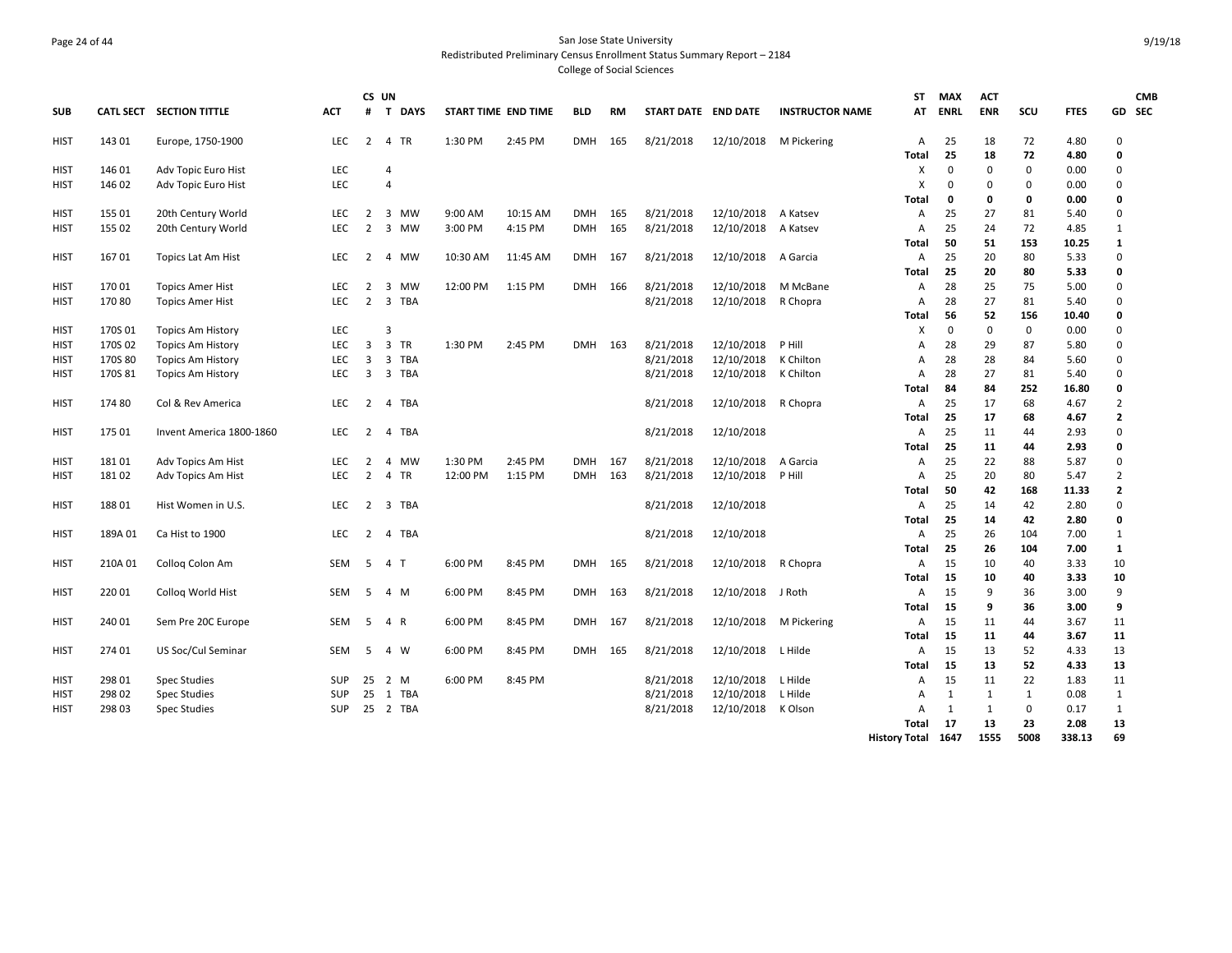## Page 25 of 44 San Jose State University Redistributed Preliminary Census Enrollment Status Summary Report – 2184

|             |                                          |                           |            |                | CS UN                          |          |                     |            |      |                     |            |                        | <b>ST</b>      | <b>MAX</b>     | ACT         |             |             |              | <b>CMB</b>   |  |
|-------------|------------------------------------------|---------------------------|------------|----------------|--------------------------------|----------|---------------------|------------|------|---------------------|------------|------------------------|----------------|----------------|-------------|-------------|-------------|--------------|--------------|--|
| <b>SUB</b>  |                                          | CATL SECT SECTION TITTLE  | <b>ACT</b> | #              | <b>T DAYS</b>                  |          | START TIME END TIME | <b>BLD</b> | RM   | START DATE END DATE |            | <b>INSTRUCTOR NAME</b> | AT             | <b>ENRL</b>    | <b>ENR</b>  | scu         | <b>FTES</b> | GD           | <b>SEC</b>   |  |
|             | <b>Interdisciplinary Social Sciences</b> |                           |            |                |                                |          |                     |            |      |                     |            |                        |                |                |             |             |             |              |              |  |
| AAS         | 20 01                                    | Wom of Color in US        | <b>LEC</b> | 2              | 3 MW                           | 12:00 PM | 1:15 PM             | DMH        | 162  | 8/21/2018           | 12/10/2018 | S Gerami               | Α              | $\Omega$       | $\Omega$    | $\mathbf 0$ | 0.00        | $\Omega$     | $\mathsf{C}$ |  |
| <b>WOMS</b> | 20 01                                    | Wom of Color in US        | <b>LEC</b> | $\overline{2}$ | 3 MW                           | 12:00 PM | 1:15 PM             | <b>DMH</b> | 162  | 8/21/2018           | 12/10/2018 | S Gerami               | Α              | 33             | 34          | 102         | 6.80        | $\mathbf 0$  | $\mathsf{C}$ |  |
| AAS         | 20 02                                    | Wom of Color in US        | <b>LEC</b> | $\overline{2}$ | 3 TR                           | 9:00 AM  | 10:15 AM            | <b>DMH</b> | 167  | 8/21/2018           | 12/10/2018 | S Gallardo             | Α              | $\Omega$       | $\Omega$    | 0           | 0.00        | $\Omega$     | $\mathsf{C}$ |  |
| <b>WOMS</b> | 20 02                                    | Wom of Color in US        | <b>LEC</b> | $\overline{2}$ | 3 TR                           | 9:00 AM  | 10:15 AM            | <b>DMH</b> | 167  | 8/21/2018           | 12/10/2018 | S Gallardo             | Α              | 33             | 36          | 108         | 7.20        | $\Omega$     | $\mathsf{C}$ |  |
|             |                                          |                           |            |                |                                |          |                     |            |      |                     |            |                        | Total          | 66             | 70          | 210         | 14.00       | $\Omega$     |              |  |
| AAS         | 25 01                                    | <b>Changing Majority</b>  | <b>LEC</b> | 2              | 3 TR                           | 9:00 AM  | 10:15 AM            | <b>CL</b>  | 243  | 8/21/2018           | 12/10/2018 | M Tran                 | $\overline{A}$ | $\Omega$       | $\Omega$    | $\mathbf 0$ | 0.00        | $\Omega$     | $\mathsf{C}$ |  |
|             |                                          |                           |            |                |                                |          |                     |            |      |                     |            |                        | Total          | 0              | 0           | $\mathbf 0$ | 0.00        | $\mathbf{0}$ |              |  |
| AAS         | 33A 01                                   | AAS History I             | <b>LEC</b> | 1              | 3 MW                           | 9:00 AM  | 10:15 AM            | <b>ENG</b> | 343  | 8/21/2018           | 12/10/2018 | H Do                   | A              | 40             | 40          | 120         | 8.00        | $\Omega$     |              |  |
| AAS         | 33A 02                                   | <b>AAS History I</b>      | LEC        | 1              | 3 MW                           | 9:00 AM  | 10:15 AM            | <b>ENG</b> | 343  | 8/21/2018           | 12/10/2018 | J Franks               | A              | 40             | 40          | 120         | 8.00        | $\Omega$     |              |  |
| AAS         | 33A 03                                   | AAS History I             | <b>LEC</b> | 1              | 3 MW                           | 10:30 AM | 11:45 AM            | <b>DMH</b> | 358  | 8/21/2018           | 12/10/2018 | A Yamato               | $\overline{A}$ | 40             | 38          | 114         | 7.60        | $\Omega$     |              |  |
| AAS         | 33A 04                                   | AAS History I             | <b>LEC</b> | 1              | 3 MW                           | 12:00 PM | 1:15 PM             | <b>DMH</b> | 358  | 8/21/2018           | 12/10/2018 | J Rondilla             | Α              | 40             | 40          | 120         | 8.00        | $\Omega$     |              |  |
| AAS         | 33A 05                                   | AAS History I             | <b>LEC</b> | 1              | 3 MW                           | 1:30 PM  | 2:45 PM             | <b>DMH</b> | 358  | 8/21/2018           | 12/10/2018 | A Yamato               | Α              | 40             | 40          | 120         | 8.00        | $\Omega$     |              |  |
| AAS         | 33A 06                                   | AAS History I             | LEC        | 1              | 3 MW                           | 3:00 PM  | 4:15 PM             | <b>DMH</b> | 358  | 8/21/2018           | 12/10/2018 | J Rondilla             | A              | 40             | 39          | 117         | 7.80        | $\Omega$     |              |  |
| AAS         | 33A 07                                   | <b>AAS History I</b>      | LEC        | 1              | 3 MW                           | 4:30 PM  | 5:45 PM             | <b>DMH</b> | 234  | 8/21/2018           | 12/10/2018 | J Rondilla             | A              | 40             | 40          | 120         | 8.00        | $\Omega$     |              |  |
| AAS         | 33A 08                                   | AAS History I             | LEC        | 1              | 3 MW                           | 10:30 AM | 11:45 AM            | <b>CL</b>  | 234  | 8/21/2018           | 12/10/2018 | Y Kwan                 | Α              | 40             | 40          | 120         | 8.00        | $\Omega$     |              |  |
| AAS         | 33A 09                                   | AAS History I             | <b>LEC</b> | 1              | 3 MW                           | 4:30 PM  | 5:45 PM             | <b>CL</b>  | 234  | 8/21/2018           | 12/10/2018 | S Choi                 | Α              | 40             | 43          | 129         | 8.60        | $\Omega$     |              |  |
| AAS         | 33A 10                                   | AAS History I             | <b>LEC</b> | 1              | 3 TR                           | 9:00 AM  | 10:15 AM            | <b>ENG</b> | 343  | 8/21/2018           | 12/10/2018 | H Do                   | $\overline{A}$ | 40             | 41          | 123         | 8.20        | $\Omega$     |              |  |
| AAS         | 33A 11                                   | AAS History I             | <b>LEC</b> | 1              | 3 TR                           | 9:00 AM  | 10:15 AM            | <b>ENG</b> | 343  | 8/21/2018           | 12/10/2018 | J Franks               | A              | 40             | 40          | 120         | 8.00        | $\Omega$     |              |  |
| AAS         | 33A 12                                   | <b>AAS History I</b>      | <b>LEC</b> | 1              | 3 TR                           | 10:30 AM | 11:45 AM            | <b>DMH</b> | 358  | 8/21/2018           | 12/10/2018 | H Do                   | Α              | 40             | 40          | 120         | 8.00        | $\Omega$     |              |  |
| AAS         | 33A 13                                   | AAS History I             | <b>LEC</b> | 1              | 3 TR                           | 12:00 PM | 1:15 PM             | <b>DMH</b> | 358  | 8/21/2018           | 12/10/2018 | A Berney               | A              | 40             | 40          | 120         | 8.00        | $\Omega$     |              |  |
| AAS         | 33A 14                                   | AAS History I             | <b>LEC</b> | 1              | 3 TR                           | 1:30 PM  | 2:45 PM             | <b>DMH</b> | 358  | 8/21/2018           | 12/10/2018 | H Do                   | Α              | 40             | 40          | 120         | 8.00        | $\Omega$     |              |  |
| AAS         | 33A 15                                   | AAS History I             | <b>LEC</b> | 1              | 3 TR                           | 3:00 PM  | 4:15 PM             | <b>DMH</b> | 358  | 8/21/2018           | 12/10/2018 | A Berney               | Α              | 40             | 40          | 120         | 8.00        | $\Omega$     |              |  |
| AAS         | 33A 16                                   | AAS History I             | <b>LEC</b> | 1              | 3 TR                           | 12:00 PM | 1:15 PM             | <b>HGH</b> | 122  | 8/21/2018           | 12/10/2018 | S Choi                 | А              | 40             | 41          | 123         | 8.20        | $\Omega$     |              |  |
| AAS         | 33A 17                                   | <b>AAS History I</b>      | <b>LEC</b> | 1              | 3 TR                           | 4:30 PM  | 5:45 PM             | <b>DMH</b> | 149A | 8/21/2018           | 12/10/2018 | A Berney               | Α              | 40             | 41          | 123         | 8.20        | $\Omega$     |              |  |
| AAS         | 33A 18                                   | <b>AAS History I</b>      | <b>LEC</b> | 1              | 3 MW                           | 1:30 PM  | 2:45 PM             | <b>HGH</b> | 122  | 8/21/2018           | 12/10/2018 | J Franks               | A              | 40             | 41          | 123         | 8.20        | $\Omega$     |              |  |
| AAS         | 33A 19                                   | AAS History I             | <b>LEC</b> | 1              | 3 F                            | 1:30 PM  | 4:15 PM             | CL.        | 234  | 8/21/2018           | 12/10/2018 | S Choi                 | $\overline{A}$ | 40             | 37          | 111         | 7.40        | $\Omega$     |              |  |
|             |                                          |                           |            |                |                                |          |                     |            |      |                     |            |                        | Total          | 760            | 761         | 2283        | 152.20      | 0            |              |  |
| AAS         | 33B01                                    | AAS History II            | LEC        | 1              | 3 MW                           | 3:00 PM  | 4:15 PM             | <b>HGH</b> | 122  | 8/21/2018           | 12/10/2018 | S Choi                 | A              | 40             | 38          | 114         | 7.60        | $\Omega$     |              |  |
| AAS         | 33B02                                    | <b>AAS History II</b>     | <b>LEC</b> | 1              | 3 TR                           | 4:30 PM  | 5:45 PM             | <b>DMH</b> | 226A | 8/21/2018           | 12/10/2018 | S Choi                 | $\overline{A}$ | 36             | 26          | 78          | 5.20        | $\Omega$     |              |  |
|             |                                          |                           |            |                |                                |          |                     |            |      |                     |            |                        | Total          | 76             | 64          | 192         | 12.80       | $\mathbf 0$  |              |  |
| AAS         | 170 01                                   | Spec Topics As Am         | <b>LEC</b> | 2              | 3 MW                           | 1:30 PM  | 2:45 PM             | <b>DMH</b> | 150  | 8/21/2018           | 12/10/2018 | Y Kwan                 | A              | 40             | 10          | 30          | 2.00        | $\Omega$     |              |  |
|             |                                          |                           |            |                |                                |          |                     |            |      |                     |            |                        | Total          | 40             | 10          | 30          | 2.00        | 0            |              |  |
| AAS         | 18001                                    | <b>Individual Studies</b> | <b>SUP</b> | 36             | TBA<br>4                       |          |                     |            |      | 8/21/2018           | 12/10/2018 |                        | A              | $\Omega$       | $\Omega$    | $\mathbf 0$ | 0.00        | $\Omega$     |              |  |
| AAS         | 180 11                                   | Individual Studies        | SUP        | 36             | 1<br>TBA                       |          |                     |            |      | 8/21/2018           | 12/10/2018 |                        | А              | 3              | $\Omega$    | $\Omega$    | 0.00        | $\Omega$     |              |  |
| AAS         | 180 12                                   | <b>Individual Studies</b> | <b>SUP</b> | 36             | 1 TBA                          |          |                     |            |      | 8/21/2018           | 12/10/2018 |                        | A              | $\overline{3}$ | $\Omega$    | $\Omega$    | 0.00        | $\Omega$     |              |  |
| AAS         | 180 21                                   | <b>Individual Studies</b> | SUP        | 36             | 2 TBA                          |          |                     |            |      | 8/21/2018           | 12/10/2018 |                        | A              | $\overline{3}$ | $\Omega$    | $\Omega$    | 0.00        | $\Omega$     |              |  |
| AAS         | 180 31                                   | Individual Studies        | <b>SUP</b> | 36             | 3 TBA                          |          |                     |            |      | 8/21/2018           | 12/10/2018 |                        | A              | 3              | $\Omega$    | $\Omega$    | 0.00        | $\Omega$     |              |  |
| AAS         | 180 32                                   | Individual Studies        | SUP        | 36             | $\overline{\mathbf{3}}$<br>TBA |          |                     |            |      | 8/21/2018           | 12/10/2018 |                        | A              | $\overline{3}$ | $\mathbf 0$ | $\mathbf 0$ | 0.00        | $\mathbf 0$  |              |  |
| AAS         | 180 41                                   | Individual Studies        | <b>SUP</b> |                | 36 4 TBA                       |          |                     |            |      | 8/21/2018           | 12/10/2018 |                        | A              | 3              | $\Omega$    | $\Omega$    | 0.00        | $\Omega$     |              |  |
|             |                                          |                           |            |                |                                |          |                     |            |      |                     |            |                        | <b>Total</b>   | 18             | $\mathbf 0$ | $\Omega$    | 0.00        | $\Omega$     |              |  |
| SOCS        | 13701                                    | CA Hist Soc Sci Pers      | <b>LEC</b> | $\overline{2}$ | 3 TR                           | 9:00 AM  | 10:15 AM            | <b>HGH</b> | 122  | 8/21/2018           | 12/10/2018 | W Rouse                | A              | 35             | 32          | 96          | 6.40        | $\Omega$     | C            |  |
| <b>ANTH</b> | 13701                                    | CA Hist Soc Sci Pers      | LEC        | $\overline{2}$ | 3 TR                           | 9:00 AM  | 10:15 AM            | <b>HGH</b> | 122  | 8/21/2018           | 12/10/2018 | W Rouse                | Α              | $\Omega$       | $\Omega$    | $\Omega$    | 0.00        | $\Omega$     | $\mathsf{C}$ |  |
| GEOG        | 13701                                    | CA Hist Soc Sci Pers      | LEC        | 2              | 3 TR                           | 9:00 AM  | 10:15 AM            | <b>HGH</b> | 122  | 8/21/2018           | 12/10/2018 | W Rouse                | A              | $\Omega$       | $\Omega$    | 0           | 0.00        | $\Omega$     | $\mathsf{C}$ |  |
| <b>HIST</b> | 13701                                    | CA Hist Soc Sci Pers      | LEC        | $\overline{2}$ | 3 TR                           | 9:00 AM  | 10:15 AM            | <b>HGH</b> | 122  | 8/21/2018           | 12/10/2018 | W Rouse                | Α              | $\Omega$       | $\Omega$    | $\mathbf 0$ | 0.00        | $\Omega$     | $\mathsf{C}$ |  |
| SOCS        | 13702                                    | CA Hist Soc Sci Pers      | LEC        | $\overline{2}$ | 3 TR                           | 10:30 AM | 11:45 AM            | <b>HGH</b> | 122  | 8/21/2018           | 12/10/2018 | W Rouse                | A              | 35             | 32          | 96          | 6.40        | $\Omega$     | $\mathsf{C}$ |  |
| <b>ANTH</b> | 13702                                    | CA Hist Soc Sci Pers      | <b>LEC</b> | 2              | 3 TR                           | 10:30 AM | 11:45 AM            | <b>HGH</b> | 122  | 8/21/2018           | 12/10/2018 | W Rouse                | A              | $\mathbf 0$    | $\Omega$    | $\mathbf 0$ | 0.00        | $\Omega$     | $\mathsf{C}$ |  |
| GEOG        | 13702                                    | CA Hist Soc Sci Pers      | <b>LEC</b> | $\overline{2}$ | 3 TR                           | 10:30 AM | 11:45 AM            | <b>HGH</b> | 122  | 8/21/2018           | 12/10/2018 | W Rouse                | A              | $\Omega$       | $\Omega$    | $\Omega$    | 0.00        | $\Omega$     | $\mathsf{C}$ |  |
| <b>HIST</b> | 13702                                    | CA Hist Soc Sci Pers      | <b>LEC</b> | 2              | 3 TR                           | 10:30 AM | 11:45 AM            | <b>HGH</b> | 122  | 8/21/2018           | 12/10/2018 | W Rouse                | A              | $\Omega$       | $\Omega$    | $\Omega$    | 0.00        | $\Omega$     | $\mathsf{C}$ |  |
|             |                                          |                           |            |                |                                |          |                     |            |      |                     |            |                        |                |                |             |             |             |              |              |  |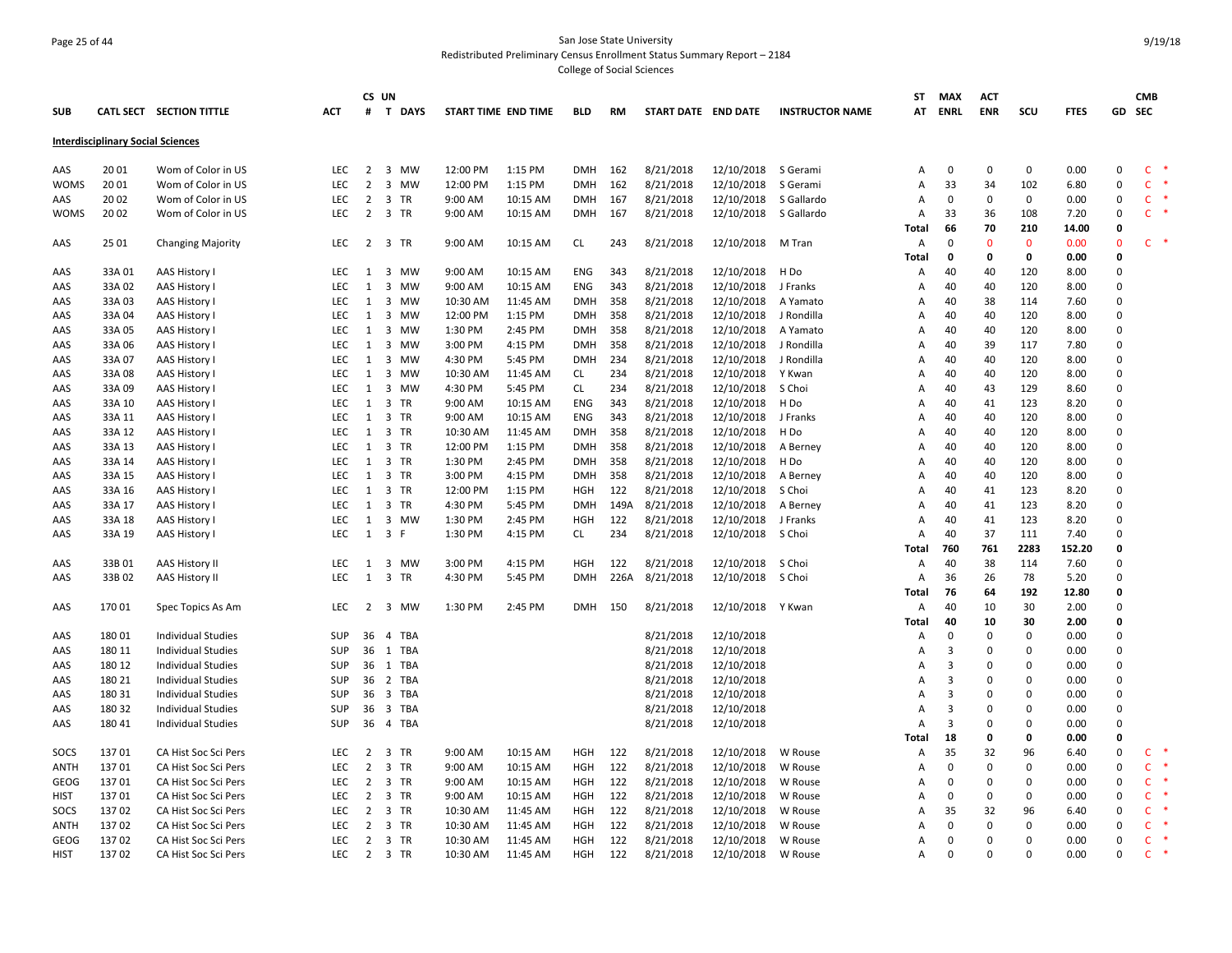# Page 26 of 44 San Jose State University Redistributed Preliminary Census Enrollment Status Summary Report – 2184

|             |        |                             |            |                         | CS UN                          |          |                            |            |      |                     |            |                                              | ST           | <b>MAX</b>              | <b>ACT</b> |              |             |              | <b>CMB</b>   |       |
|-------------|--------|-----------------------------|------------|-------------------------|--------------------------------|----------|----------------------------|------------|------|---------------------|------------|----------------------------------------------|--------------|-------------------------|------------|--------------|-------------|--------------|--------------|-------|
| <b>SUB</b>  |        | CATL SECT SECTION TITTLE    | <b>ACT</b> | #                       | <b>T DAYS</b>                  |          | <b>START TIME END TIME</b> | <b>BLD</b> | RM   | START DATE END DATE |            | <b>INSTRUCTOR NAME</b>                       | AT           | <b>ENRL</b>             | <b>ENR</b> | SCU          | <b>FTES</b> | GD           | <b>SEC</b>   |       |
|             |        |                             |            |                         |                                |          |                            |            |      |                     |            |                                              | Total        | -70                     | 64         | 192          | 12.80       | 0            |              |       |
| SOCS        | 13801  | US Hist Soc Sci Pers        | <b>LEC</b> |                         | 2 3 T                          | 4:30 PM  | 7:15 PM                    | <b>DMH</b> | 356  | 8/21/2018           | 12/10/2018 | W Thowdis                                    | А            | 35                      | 19         | 57           | 3.80        | $\mathbf 0$  | $\mathsf{C}$ | 慢     |
| <b>ANTH</b> | 13801  | US Hist Soc Sci Pers        | LEC        | $2^{\circ}$             | 3 <sub>1</sub>                 | 4:30 PM  | 7:15 PM                    | <b>DMH</b> | 356  | 8/21/2018           | 12/10/2018 | W Thowdis                                    | А            | $\Omega$                | $\Omega$   | $\mathbf 0$  | 0.00        | $\Omega$     | $\mathsf{C}$ |       |
| GEOG        | 13801  | US Hist Soc Sci Pers        | <b>LEC</b> | $\overline{2}$          | 3 <sub>T</sub>                 | 4:30 PM  | 7:15 PM                    | <b>DMH</b> | 356  | 8/21/2018           | 12/10/2018 | W Thowdis                                    | А            | 0                       | 0          | 0            | 0.00        | $\Omega$     | $\mathsf{C}$ |       |
| HIST        | 138 01 | US Hist Soc Sci Pers        | LEC.       | 2                       | 3 <sub>T</sub>                 | 4:30 PM  | 7:15 PM                    | <b>DMH</b> | 356  | 8/21/2018           | 12/10/2018 | W Thowdis                                    | А            | $\Omega$                | 0          | $\mathbf 0$  | 0.00        | $\Omega$     | $\mathsf{C}$ |       |
|             |        |                             |            |                         |                                |          |                            |            |      |                     |            |                                              | Total        | 35                      | 19         | 57           | 3.80        | $\mathbf{0}$ |              |       |
| SOCS        | 139 01 | World History for Teachers  | <b>LEC</b> | $\overline{\mathbf{3}}$ | 3 R                            | 4:30 PM  | 7:15 PM                    | <b>DMH</b> | 357  | 8/21/2018           | 12/10/2018 | J Narveson                                   | А            | 35                      | 40         | 120          | 8.00        | $\Omega$     | $\mathsf{C}$ |       |
| ANTH        | 139 01 | World History for Teachers  | <b>LEC</b> | 3                       | 3 R                            | 4:30 PM  | 7:15 PM                    | <b>DMH</b> | 357  | 8/21/2018           | 12/10/2018 | J Narveson                                   | А            | $\Omega$                | 0          | $\mathbf 0$  | 0.00        | $\Omega$     | $\mathsf{C}$ |       |
| GEOG        | 139 01 | World History for Teachers  | <b>LEC</b> | 3                       | 3 R                            | 4:30 PM  | 7:15 PM                    | <b>DMH</b> | 357  | 8/21/2018           | 12/10/2018 | J Narveson                                   | Α            | 0                       | 0          | $\mathbf 0$  | 0.00        | $\Omega$     | $\mathsf{C}$ |       |
| HIST        | 139 01 | World History for Teachers  | LEC.       |                         | 3 3 R                          | 4:30 PM  | 7:15 PM                    | <b>DMH</b> | 357  | 8/21/2018           | 12/10/2018 | J Narveson                                   | А            | $\Omega$                | 0          | $\mathbf{0}$ | 0.00        | $\Omega$     | $\mathsf{C}$ |       |
|             |        |                             |            |                         |                                |          |                            |            |      |                     |            |                                              | Total        | 35                      | 40         | 120          | 8.00        | $\Omega$     |              |       |
| SOCS        | 17701  | Soci Education              | <b>LEC</b> | $\overline{2}$          | 3 TR                           | 10:30 AM | 11:45 AM                   | <b>CL</b>  | 234  | 8/21/2018           | 12/10/2018 | M Alaniz                                     | А            | 37                      | 39         | 117          | 7.85        | $\mathbf{1}$ | $\mathsf{C}$ | 慢     |
| SOCS        | 17702  | Soci Education              | <b>LEC</b> | 2                       | 3 TR                           | 1:30 PM  | 2:45 PM                    | <b>DMH</b> | 227  | 8/21/2018           | 12/10/2018 | M Alaniz                                     | А            | 36                      | 36         | 108          | 7.20        | $\mathbf 0$  | $\mathsf{C}$ |       |
|             |        |                             |            |                         |                                |          |                            |            |      |                     |            |                                              | Total        | 73                      | 75         | 225          | 15.05       | 1            |              |       |
| SOCS        | 18001  | <b>Indiv Studies</b>        | <b>SUP</b> | 36                      | TBA<br>$\overline{4}$          |          |                            |            |      | 8/21/2018           | 12/10/2018 |                                              | А            | $\Omega$                | $\Omega$   | $\mathbf{0}$ | 0.00        | $\Omega$     |              |       |
| SOCS        | 180 11 | <b>Indiv Studies</b>        | SUP        | 36                      | 1 TBA                          |          |                            |            |      | 8/21/2018           | 12/10/2018 |                                              | А            | $\overline{3}$          | 0          | $\mathbf 0$  | 0.00        | $\Omega$     |              |       |
| SOCS        | 180 12 | <b>Indiv Studies</b>        | <b>SUP</b> | 36                      | 1 TBA                          |          |                            |            |      | 8/21/2018           | 12/10/2018 |                                              | А            | 3                       | 0          | $\mathbf 0$  | 0.00        | $\Omega$     |              |       |
| SOCS        | 180 21 | <b>Indiv Studies</b>        | <b>SUP</b> | 36                      | 2 TBA                          |          |                            |            |      | 8/21/2018           | 12/10/2018 |                                              | А            | 3                       | 0          | 0            | 0.00        | $\Omega$     |              |       |
| SOCS        | 180 31 | <b>Indiv Studies</b>        | <b>SUP</b> | 36                      | 3 TBA                          |          |                            |            |      | 8/21/2018           | 12/10/2018 |                                              | А            | 3                       | $\Omega$   | 0            | 0.00        | $\Omega$     |              |       |
| SOCS        | 180 32 | <b>Indiv Studies</b>        | <b>SUP</b> | 36                      | $\overline{\mathbf{3}}$<br>TBA |          |                            |            |      | 8/21/2018           | 12/10/2018 |                                              | А            | $\overline{\mathbf{3}}$ | $\Omega$   | $\mathbf 0$  | 0.00        | $\Omega$     |              |       |
| SOCS        | 180 41 | <b>Indiv Studies</b>        | <b>SUP</b> | 36                      | 4 TBA                          |          |                            |            |      | 8/21/2018           | 12/10/2018 |                                              | А            | $\overline{3}$          | 0          | $\mathbf 0$  | 0.00        | $\Omega$     |              |       |
|             |        |                             |            |                         |                                |          |                            |            |      |                     |            |                                              | Total        | 18                      | 0          | 0            | 0.00        | 0            |              |       |
| SOCS        | 195 01 | Social Science Teacher Prep | <b>SEM</b> | - 5                     | 3 TR                           | 1:30 PM  | 2:45 PM                    | <b>DMH</b> | 226A | 8/21/2018           | 12/10/2018 | W Rouse                                      | A            | 35                      | 9          | 27           | 1.80        | $\Omega$     |              |       |
|             |        |                             |            |                         |                                |          |                            |            |      |                     |            |                                              | <b>Total</b> | 35                      | 9          | 27           | 1.80        | $\Omega$     |              |       |
| <b>WOMS</b> | 10 01  | Women, Gender &Sex          | <b>LEC</b> | 2                       | 3 MW                           | 10:30 AM | 11:45 AM                   | <b>DMH</b> | 162  | 8/21/2018           | 12/10/2018 | S Gerami                                     | А            | 33                      | 32         | 96           | 6.40        | $\Omega$     |              |       |
| WOMS        | 10 02  | Women, Gender & Sex         | <b>LEC</b> | $\overline{2}$          | 3 MW                           | 3:00 PM  | 4:15 PM                    | <b>DMH</b> | 162  | 8/21/2018           | 12/10/2018 | S Gallardo                                   | А            | 33                      | 34         | 102          | 6.80        | $\mathbf 0$  |              |       |
| WOMS        | 10 03  | Women, Gender & Sex         | <b>LEC</b> |                         | 3                              |          |                            |            |      |                     |            |                                              | X            | $\Omega$                | 0          | $\mathbf 0$  | 0.00        | $\Omega$     |              |       |
|             |        |                             |            |                         |                                |          |                            |            |      |                     |            |                                              | <b>Total</b> | 66                      | 66         | 198          | 13.20       | $\Omega$     |              |       |
| <b>WOMS</b> | 101 01 | Study of Women              | LEC.       | 2                       | 3 MW                           | 9:00 AM  | 10:15 AM                   | HGH        | 122  | 8/21/2018           | 12/10/2018 | S Gallardo                                   | Α            | 35                      | 17         | 51           | 3.40        | $\Omega$     |              |       |
| <b>WOMS</b> | 101 02 | Study of Women              | <b>LEC</b> | 2                       | 3 TR                           | 10:30 AM | 11:45 AM                   | <b>DMH</b> | 356  | 8/21/2018           | 12/10/2018 | S Gallardo                                   | А            | 35                      | 34         | 102          | 6.85        | 1            |              |       |
|             |        |                             |            |                         |                                |          |                            |            |      |                     |            |                                              | Total        | -70                     | 51         | 153          | 10.25       | $\mathbf{1}$ |              |       |
| <b>WOMS</b> | 102 01 | Global Women                | <b>LEC</b> | $\overline{2}$          | 3 MW                           | 10:30 AM | 11:45 AM                   | <b>HGH</b> | 116  | 8/21/2018           | 12/10/2018 | S Gallardo                                   | А            | 35                      | 34         | 102          | 6.80        | $\Omega$     |              |       |
| WOMS        | 102 02 | Global Women                | LEC        | $\overline{2}$          | 3 M                            | 6:00 PM  | 8:45 PM                    | <b>DMH</b> | 226A | 8/21/2018           | 12/10/2018 | A Castillo                                   | А            | 35                      | 28         | 84           | 5.60        | $\mathbf 0$  |              |       |
| <b>WOMS</b> | 102 80 | Global Women                | <b>LEC</b> | 2                       | 3 TBA                          |          |                            |            |      | 8/21/2018           | 12/10/2018 | T Bakhru                                     | Α            | 35                      | 35         | 105          | 7.05        | 1            |              |       |
|             |        |                             |            |                         |                                |          |                            |            |      |                     |            |                                              | Total        | 105                     | 97         | 291          | 19.45       | 1            |              |       |
| <b>WOMS</b> | 169 01 | Sexuality Body              | <b>LEC</b> | 2                       | 3 TR                           | 1:30 PM  | 2:45 PM                    | <b>CL</b>  | 234  | 8/21/2018           | 12/10/2018 | T Bakhru                                     | А            | 35                      | 27         | 81           | 5.40        | $\Omega$     |              |       |
|             |        |                             |            |                         |                                |          |                            |            |      |                     |            |                                              | Total        | 35                      | 27         | 81           | 5.40        | $\mathbf{0}$ |              |       |
| <b>WOMS</b> | 175 01 | Soc of Mas & Fem            | LEC        | 2                       | 3 MW                           | 9:00 AM  | 10:15 AM                   | <b>CL</b>  | 234  | 8/21/2018           | 12/10/2018 | S de Bourbon                                 | А            | $\Omega$                | 0          | 0            | 0.00        | $\mathbf 0$  |              | $C^*$ |
| <b>WOMS</b> | 175 02 | Soc of Mas & Fem            | LEC.       | 2                       | 3 MW                           | 3:00 PM  | 4:15 PM                    | <b>DMH</b> | 357  | 8/21/2018           | 12/10/2018 | S de Bourbon                                 | A            | $\mathbf 0$             | 0          | $\mathbf 0$  | 0.00        | $\Omega$     | $\mathsf{C}$ | 一味    |
|             |        |                             |            |                         |                                |          |                            |            |      |                     |            |                                              | <b>Total</b> | $\Omega$                | $\Omega$   | $\mathbf{0}$ | 0.00        | $\Omega$     |              |       |
|             |        |                             |            |                         |                                |          |                            |            |      |                     |            | Interdisciplinary Social Sciences Total 1502 |              |                         | 1353       | 4059         | 270.75      | 3            |              |       |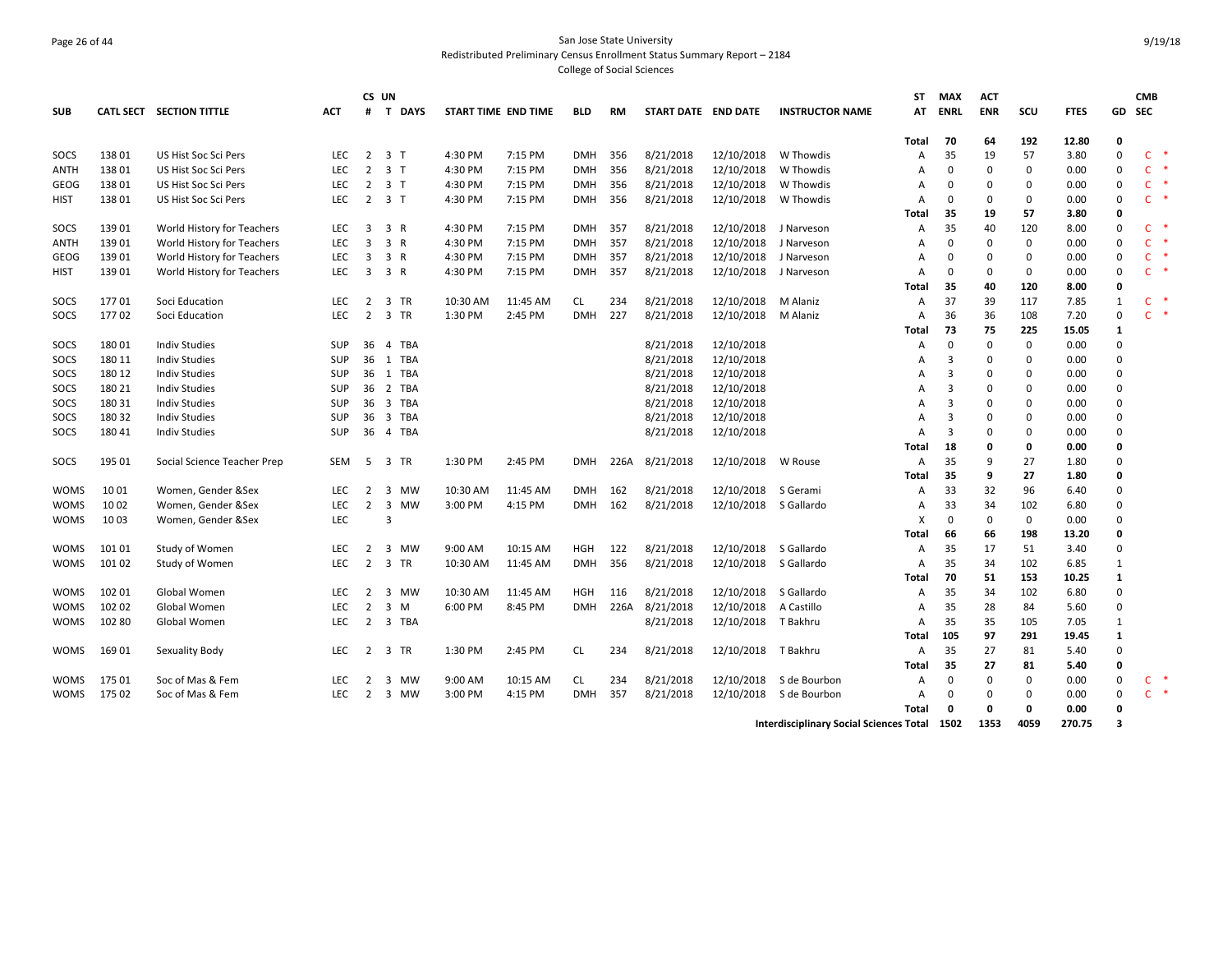# Page 27 of 44 San Jose State University Redistributed Preliminary Census Enrollment Status Summary Report – 2184

| <b>SUB</b>  | <b>CATL SECT</b>     | <b>SECTION TITTLE</b>     | <b>ACT</b> | CS UN          | <b>DAYS</b> | START TIME END TIME |          | <b>BLD</b> | RM  | <b>START DATE</b> | <b>END DATE</b> | <b>INSTRUCTOR NAME</b>     | ST<br>AT   | <b>MAX</b><br>ENRL  | <b>ACT</b><br><b>ENR</b> | scu        | <b>FTES</b>   | <b>GD</b> SEC    | <b>CMB</b> |  |
|-------------|----------------------|---------------------------|------------|----------------|-------------|---------------------|----------|------------|-----|-------------------|-----------------|----------------------------|------------|---------------------|--------------------------|------------|---------------|------------------|------------|--|
|             | Int'l Global Studies |                           |            |                |             |                     |          |            |     |                   |                 |                            |            |                     |                          |            |               |                  |            |  |
| <b>GLST</b> | 1A 01                | Intro to Global Studies   | <b>LEC</b> | $\mathbf{3}$   | 3 TR        | 10:30 AM            | 11:45 AM | ENG        | 401 | 8/21/2018         | 12/10/2018      | C Cox                      | A          | 40<br>40            | 32                       | 96<br>96   | 6.40<br>6.40  | $\mathbf 0$      |            |  |
| <b>GLST</b> | 143 01               | Gender, Power, Intnl Dev  | <b>LEC</b> | $\overline{2}$ | 3 TR        | 4:30 PM             | 5:45 PM  | <b>CL</b>  | 303 | 8/21/2018         | 12/10/2018      | T Bakhru                   | Total<br>A | 35                  | 32<br>40                 | 120        | 8.00          | 0<br>$\Omega$    |            |  |
| <b>GLST</b> | 16701                | <b>Changing Ecologies</b> | LEC        | 4              | 3 TR        | 12:00 PM            | 1:15 PM  | DMH        | 160 | 8/21/2018         | 12/10/2018      | M Davis                    | Total<br>A | 35<br>35            | 40<br>34                 | 120<br>102 | 8.00<br>6.80  | 0<br>0           |            |  |
| <b>GLST</b> | 100W 01              | <b>Writing Workshop</b>   | <b>SEM</b> | 5              | 3 TR        | 3:00 PM             | 4:15 PM  | <b>CL</b>  | 303 | 8/21/2018         | 12/10/2018      | A Rohatgi                  | Total<br>A | 35                  | 34<br>24                 | 102<br>72  | 6.80<br>4.80  | $\mathbf 0$<br>0 | $C^*$      |  |
|             |                      |                           |            |                |             |                     |          |            |     |                   |                 | Int'l Global Studies Total | Total      | $\mathbf{0}$<br>110 | 24<br>130                | 72<br>390  | 4.80<br>26.00 | 0<br>0           |            |  |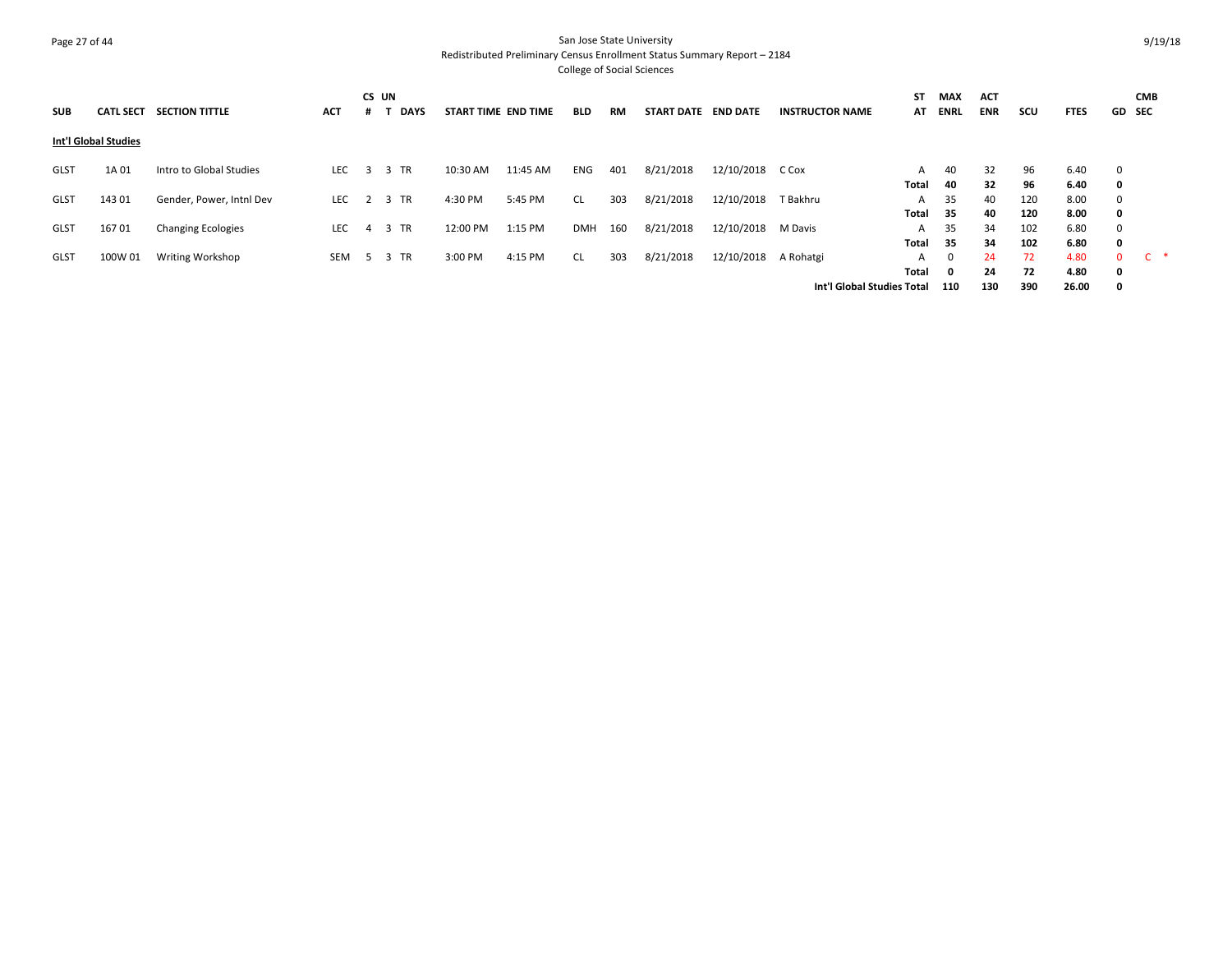## Page 28 of 44 San Jose State University Redistributed Preliminary Census Enrollment Status Summary Report – 2184

|                          |            |                          |                   |                         | CS UN                                 |                      |                     |            |                |                     |            |                        | ST             | <b>MAX</b>  | <b>ACT</b> |            |              |                         | <b>CMB</b>   |
|--------------------------|------------|--------------------------|-------------------|-------------------------|---------------------------------------|----------------------|---------------------|------------|----------------|---------------------|------------|------------------------|----------------|-------------|------------|------------|--------------|-------------------------|--------------|
| <b>SUB</b>               |            | CATL SECT SECTION TITTLE | <b>ACT</b>        | #                       | <b>T DAYS</b>                         | START TIME END TIME  |                     | <b>BLD</b> | RM             | START DATE END DATE |            | <b>INSTRUCTOR NAME</b> | AT             | <b>ENRL</b> | ENR        | SCU        | <b>FTES</b>  | GD                      | <b>SEC</b>   |
| <b>Political Science</b> |            |                          |                   |                         |                                       |                      |                     |            |                |                     |            |                        |                |             |            |            |              |                         |              |
| <b>POLS</b>              | 160        | Amer Govt                | LEC               | $\overline{2}$          | 3 TBA                                 |                      |                     |            |                | 8/21/2018           | 12/10/2018 | G Percival             | Α              | 40          | 35         | 105        | 7.00         | $\mathbf 0$             |              |
|                          |            |                          |                   |                         |                                       |                      |                     |            |                |                     |            |                        | Total          | 40          | 35         | 105        | 7.00         | 0                       |              |
| <b>POLS</b>              | 201        | Intro Comp Pol           | <b>LEC</b>        | 2                       | 3 TR                                  | 10:30 AM             | 11:45 AM            | <b>DMH</b> | 149A           | 8/21/2018           | 12/10/2018 | R Ovetz                | A              | 45          | 43         | 129        | 8.60         | $\Omega$                |              |
| <b>POLS</b>              | 280        | Intro Comp Pol           | LEC               | $\overline{2}$          | 3 TBA                                 |                      |                     |            |                | 8/21/2018           | 12/10/2018 | S Bejar Lopez          | Α              | 45          | 37         | 111        | 7.40         | $\mathbf 0$             |              |
|                          |            |                          |                   |                         |                                       |                      |                     |            |                |                     |            |                        | Total          | 90          | 80         | 240        | 16.00        | 0                       |              |
| POLS                     | 301        | Intro Pol Thought        | <b>LEC</b><br>LEC | $\overline{3}$          | 3 TR<br>3 TR                          | 7:30 AM              | 8:45 AM             | <b>DMH</b> | 160            | 8/21/2018           | 12/10/2018 | L Quill                | A              | 45          | 36<br>44   | 108        | 7.20         | $\Omega$<br>$\mathbf 0$ |              |
| POLS<br>POLS             | 302<br>303 | Intro Pol Thought        | <b>LEC</b>        | 3<br>3                  | 3 MW                                  | 10:30 AM<br>12:00 PM | 11:45 AM<br>1:15 PM | <b>DMH</b> | 160<br>160     | 8/21/2018           | 12/10/2018 | L Quill                | A              | 45<br>45    | 44         | 132<br>132 | 8.80<br>8.80 | $\Omega$                |              |
|                          |            | Intro Pol Thought        |                   |                         |                                       |                      |                     | <b>DMH</b> |                | 8/21/2018           | 12/10/2018 | A Schendan             | A<br>Total     | 135         | 124        | 372        | 24.80        | $\mathbf{0}$            |              |
| POLS                     | 401        | Intro Intl Rel           | <b>LEC</b>        | 2                       | 3 MW                                  | 1:30 PM              | 2:45 PM             | <b>DMH</b> | 160            | 8/21/2018           | 12/10/2018 | S Pinnell              | $\overline{A}$ | 45          | 43         | 129        | 8.60         | $\mathbf 0$             |              |
| POLS                     | 402        | Intro Intl Rel           | <b>LEC</b>        | 2                       | 3 TR                                  | 1:30 PM              | 2:45 PM             | <b>DMH</b> | 149A           | 8/21/2018           | 12/10/2018 | L Lira                 | A              | 45          | 39         | 117        | 7.80         | $\Omega$                |              |
|                          |            |                          |                   |                         |                                       |                      |                     |            |                |                     |            |                        | Total          | 90          | 82         | 246        | 16.40        | $\mathbf{0}$            |              |
| POLS                     | 15 01      | US & CA Government       | <b>LEC</b>        | 3                       | 3 MW                                  | 10:30 AM             | 11:45 AM            | <b>WSQ</b> | 207            | 8/21/2018           | 12/10/2018 | A Schendan             | A              | 120         | 123        | 369        | 24.60        | $\Omega$                |              |
| <b>POLS</b>              | 15 02      | US & CA Government       | <b>LEC</b>        | $\overline{3}$          | $\overline{3}$<br><b>TR</b>           | 9:00 AM              | 10:15 AM            | <b>WSQ</b> | 207            | 8/21/2018           | 12/10/2018 | J Abrams               | A              | 120         | 118        | 354        | 23.60        | $\Omega$                |              |
| <b>POLS</b>              | 15 03      | US & CA Government       | <b>LEC</b>        | $\overline{\mathbf{3}}$ | $\overline{3}$<br>TR                  | 12:00 PM             | 1:15 PM             | WSQ        | 207            | 8/21/2018           | 12/10/2018 | R Ovetz                | A              | 120         | 124        | 372        | 24.80        | $\Omega$                |              |
| POLS                     | 15 04      | US & CA Government       | <b>LEC</b>        | 3                       | 3 MW                                  | 9:00 AM              | 10:15 AM            | <b>BBC</b> | $\overline{4}$ | 8/21/2018           | 12/10/2018 | S Pinnell              | A              | 110         | 106        | 318        | 21.20        | $\Omega$                |              |
| POLS                     | 1507       | US & CA Government       | <b>LEC</b>        | $\overline{3}$          | 3 MW                                  | 3:00 PM              | 4:15 PM             | <b>DMH</b> | 160            | 8/21/2018           | 12/10/2018 | M Record               | A              | 45          | 45         | 135        | 9.00         | $\Omega$                |              |
| POLS                     | 15 08      | US & CA Government       | <b>LEC</b>        | 3                       | $3 \, M$                              | 6:00 PM              | 8:45 PM             | <b>WSQ</b> | 207            | 8/21/2018           | 12/10/2018 | M Jackson              | A              | 120         | 120        | 360        | 24.05        | 1                       |              |
| POLS                     | 15 09      | US & CA Government       | <b>LEC</b>        | 3                       | 3 TR                                  | 3:00 PM              | 4:15 PM             | <b>HGH</b> | 116            | 8/21/2018           | 12/10/2018 | M Currin-Percival      | A              | 45          | 45         | 135        | 9.00         | $\Omega$                |              |
| POLS                     | 15 10      | US & CA Government       | <b>LEC</b>        | $\overline{3}$          | 3 MW                                  | 1:30 PM              | 2:45 PM             | <b>HGH</b> | 225            | 8/21/2018           | 12/10/2018 | A Schendan             | A              | 42          | 42         | 126        | 8.40         | $\Omega$                |              |
| POLS                     | 15 11      | US & CA Government       | <b>LEC</b>        | 3                       | 3 <sub>1</sub>                        | 6:00 PM              | 8:45 PM             | SCI        | 253            | 8/21/2018           | 12/10/2018 | <b>B</b> Field         | A              | 45          | 40         | 120        | 8.00         | $\mathbf 0$             |              |
| POLS                     | 15 12      | US & CA Government       | <b>LEC</b>        | 3                       | 3 MW                                  | 1:30 PM              | 2:45 PM             | CL.        | 303            | 8/21/2018           | 12/10/2018 | L Sokoloff             | A              | 45          | 29         | 87         | 5.80         | $\Omega$                |              |
| POLS                     | 15 80      | US & CA Government       | <b>LEC</b>        | $\overline{3}$          | 3 TBA                                 |                      |                     |            |                | 8/21/2018           | 12/10/2018 | J Brent                | A              | 45          | 43         | 129        | 8.60         | $\Omega$                |              |
| POLS                     | 1582       | US & CA Government       | <b>LEC</b>        | 3                       | 3 TBA                                 |                      |                     |            |                | 8/21/2018           | 12/10/2018 | J Abrams               | A              | 45          | 45         | 135        | 9.00         | $\mathbf 0$             |              |
| POLS                     | 1583       | US & CA Government       | <b>LEC</b>        | 3                       | 3<br>TBA                              |                      |                     |            |                | 8/21/2018           | 12/10/2018 | J Abrams               | A              | 45          | 44         | 132        | 8.80         | $\Omega$                |              |
| POLS                     | 15 99      | US & CA Government       | LEC               | 3                       | 3 TBA                                 |                      |                     |            |                | 8/21/2018           | 12/10/2018 | J Brent                | A              | 45          | 42         | 126        | 8.40         | $\Omega$                |              |
|                          |            |                          |                   |                         |                                       |                      |                     |            |                |                     |            |                        | Total          | 992         | 966        | 2898       | 193.25       | 1                       |              |
| POLS                     | 20 01      | Controv Legal Iss        | <b>LEC</b>        | 3                       | $\overline{\mathbf{3}}$<br>MW<br>3 MW | 7:30 AM              | 8:45 AM             | <b>DMH</b> | 149A           | 8/21/2018           | 12/10/2018 | S Benson               | A              | 25<br>25    | 24         | 72<br>75   | 4.80         | $\Omega$<br>$\mathbf 0$ |              |
| <b>POLS</b>              | 20 02      | Controv Legal Iss        | LEC               | 3                       |                                       | 9:00 AM              | 10:15 AM            | <b>DMH</b> | 149A           | 8/21/2018           | 12/10/2018 | S Benson               | Α<br>Total     | 50          | 25<br>49   | 147        | 5.00<br>9.80 | 0                       |              |
| POLS                     | 100W 01    | <b>Writing Workshop</b>  | <b>SEM</b>        | $\overline{4}$          | 3<br>TR                               | 1:30 PM              | 2:45 PM             | <b>DMH</b> | 160            | 8/21/2018           | 12/10/2018 | L Quill                | A              | 25          | 23         | 69         | 4.60         | $\Omega$                |              |
| <b>POLS</b>              | 100W 02    | <b>Writing Workshop</b>  | SEM               | 4                       | 3 MW                                  | 12:00 PM             | 1:15 PM             | <b>DMH</b> | 149A           | 8/21/2018           | 12/10/2018 | S Benson               | A              | 25          | 25         | 75         | 5.00         | $\mathbf 0$             |              |
|                          |            |                          |                   |                         |                                       |                      |                     |            |                |                     |            |                        | Total          | 50          | 48         | 144        | 9.60         | 0                       |              |
| <b>POLS</b>              | 101 01     | Teaching US Govt.        | <b>LEC</b>        | 3                       | 3 M                                   | 6:00 PM              | 8:45 PM             | <b>HGH</b> | 116            | 8/21/2018           | 12/10/2018 | C Fowler               | A              | 35          | 18         | 54         | 3.60         | $\Omega$                |              |
|                          |            |                          |                   |                         |                                       |                      |                     |            |                |                     |            |                        | Total          | 35          | 18         | 54         | 3.60         | $\mathbf{0}$            |              |
| <b>POLS</b>              | 102 01     | <b>State Politics</b>    | LEC.              | 2                       | 4 TBA                                 |                      |                     |            |                | 8/21/2018           | 12/10/2018 |                        | A              | 40          | 41         | 164        | 11.00        | $\mathbf{1}$            |              |
|                          |            |                          |                   |                         |                                       |                      |                     |            |                |                     |            |                        | Total          | 40          | 41         | 164        | 11.00        | 1                       |              |
| <b>POLS</b>              | 103 01     | <b>Local Politics</b>    | LEC               | $\overline{2}$          | TBA<br>4                              |                      |                     |            |                | 8/21/2018           | 12/10/2018 |                        | A              | 40          | 38         | 152        | 10.13        | $\mathbf 0$             | $\mathsf{C}$ |
| <b>URBP</b>              | 103 01     | <b>Local Politics</b>    | <b>LEC</b>        | 2                       | 4 TBA                                 |                      |                     |            |                | 8/21/2018           | 12/10/2018 |                        | A              | $\Omega$    | 0          | 0          | 0.00         | $\Omega$                | $C$ $*$      |
|                          |            |                          |                   |                         |                                       |                      |                     |            |                |                     |            |                        | Total          | 40          | 38         | 152        | 10.13        | $\mathbf{0}$            |              |
| POLS                     | 108 01     | Poli Participation       | <b>LEC</b>        | 2                       | 4 TBA                                 |                      |                     |            |                | 8/21/2018           | 12/10/2018 |                        | Α              | 40          | 22         | 88         | 5.87         | $\mathbf 0$             |              |
|                          |            |                          |                   |                         |                                       |                      |                     |            |                |                     |            |                        | Total          | 40          | 22         | 88         | 5.87         | 0                       |              |
| <b>POLS</b>              | 114 01     | Intro Pub Admin          | <b>LEC</b>        | $\overline{2}$          | 4 TBA                                 |                      |                     |            |                | 8/21/2018           | 12/10/2018 |                        | Α              | 40          | 23         | 92         | 6.13         | $\Omega$                |              |
|                          |            |                          |                   |                         |                                       |                      |                     |            |                |                     |            |                        | Total          | 40          | 23         | 92         | 6.13         | 0                       |              |
| <b>POLS</b>              | 12001      | U S Law and Society      | <b>LEC</b>        | 2                       | 3 MW                                  | 1:30 PM              | 2:45 PM             | <b>DMH</b> | 149A           | 8/21/2018           | 12/10/2018 | S Benson               | A              | 40          | 41         | 123        | 8.20         | $\Omega$                |              |
|                          |            |                          |                   |                         |                                       |                      |                     |            |                |                     |            |                        | Total          | 40          | 41         | 123        | 8.20         | $\mathbf 0$             |              |
| <b>POLS</b>              | 12201      | Judicial Politics        | LEC.              | 2                       | 4 TBA                                 |                      |                     |            |                | 8/21/2018           | 12/10/2018 |                        | A              | 40          | 31<br>31   | 124        | 8.27         | $\Omega$<br>$\Omega$    |              |
|                          |            |                          |                   |                         |                                       |                      |                     |            |                |                     |            |                        | Total          | 40          |            | 124        | 8.27         |                         |              |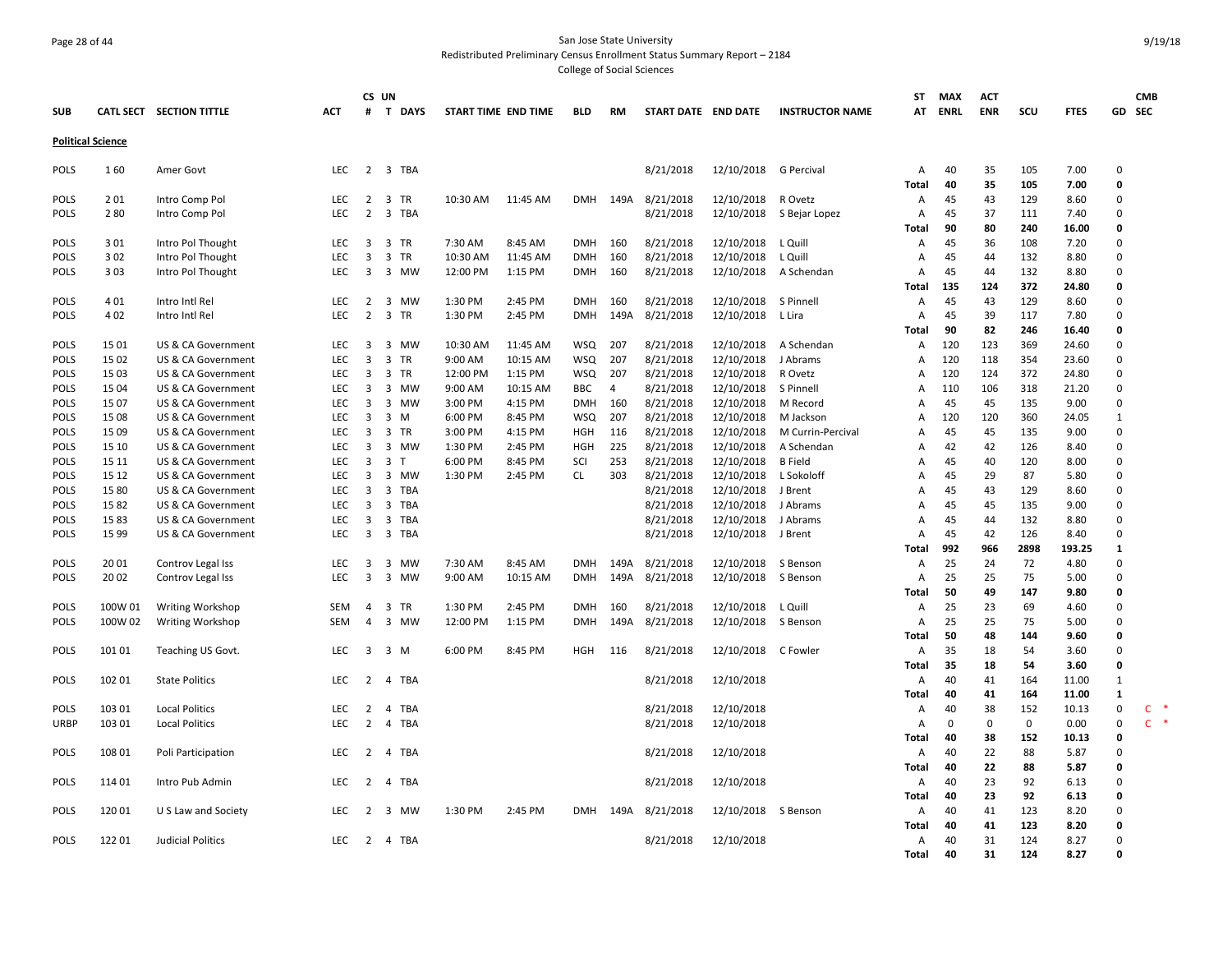## Page 29 of 44 San Jose State University Redistributed Preliminary Census Enrollment Status Summary Report – 2184 College of Social Sciences

| <b>SUB</b>                 |         | CATL SECT SECTION TITTLE               | <b>ACT</b> | CS UN<br>#              | <b>T DAYS</b>  | START TIME END TIME |          | <b>BLD</b> | RM   | START DATE END DATE    |                       | <b>INSTRUCTOR NAME</b> | <b>ST</b><br>AT | <b>MAX</b><br><b>ENRL</b> | <b>ACT</b><br><b>ENR</b> | scu            | <b>FTES</b>  | GD                      | <b>CMB</b><br><b>SEC</b> |
|----------------------------|---------|----------------------------------------|------------|-------------------------|----------------|---------------------|----------|------------|------|------------------------|-----------------------|------------------------|-----------------|---------------------------|--------------------------|----------------|--------------|-------------------------|--------------------------|
| POLS                       | 140 01  | European Union                         | LEC        |                         | 2 4 TBA        |                     |          |            |      | 8/21/2018              | 12/10/2018            |                        | Α               | 40                        | 38                       | 152            | 10.13        | $\Omega$                |                          |
|                            |         |                                        |            |                         |                |                     |          |            |      |                        |                       |                        | Total           | 40                        | 38                       | 152            | 10.13        | $\mathbf 0$             |                          |
| ASIA                       | 145 01  | <b>Asian Politics</b>                  | LEC.       | 2                       | 4 TBA          |                     |          |            |      | 8/21/2018              | 12/10/2018            |                        | А               | 0                         | $\mathbf 0$              | 0              | 0.00         | $\Omega$                | $\mathsf{C}$             |
| POLS                       | 145 01  | <b>Asian Politics</b>                  | <b>LEC</b> | $\overline{2}$          | 4 TBA          |                     |          |            |      | 8/21/2018              | 12/10/2018            |                        | A               | 40                        | 35                       | 140            | 9.33         | $\Omega$                | $\mathsf{C}$             |
|                            |         |                                        |            |                         |                |                     |          |            |      |                        |                       |                        | Total           | 40                        | 35                       | 140            | 9.33         | $\Omega$                |                          |
| <b>POLS</b>                | 150 01  | War and Peace                          | LEC        | $\overline{2}$          | 3 TR           | 12:00 PM            | 1:15 PM  | DMH        | 149A | 8/21/2018              | 12/10/2018            | J Abrams               | А               | 40                        | 42                       | 126            | 8.40         | $\Omega$                |                          |
|                            |         |                                        |            |                         |                |                     |          |            |      |                        |                       |                        | Total           | 40                        | 42                       | 126            | 8.40         | $\Omega$                |                          |
| <b>POLS</b>                | 152A 01 | Int'l Organizations/NGOs               | <b>LEC</b> | 2                       | 4 TBA          |                     |          |            |      | 8/21/2018              | 12/10/2018            |                        | А               | 40                        | 37                       | 148            | 9.87         | $\Omega$                |                          |
|                            |         |                                        |            |                         |                |                     |          |            |      |                        |                       |                        | Total           | 40                        | 37                       | 148            | 9.87         | $\Omega$                |                          |
| <b>POLS</b>                | 154 01  | <b>US Foreign Policy</b>               | <b>LEC</b> | $\overline{2}$          | 4 TBA          |                     |          |            |      | 8/21/2018              | 12/10/2018            |                        | А               | 40                        | 44                       | 176            | 11.73        | $\Omega$                |                          |
|                            |         |                                        | LEC.       | 3                       |                |                     |          | <b>DMH</b> |      |                        |                       |                        | <b>Total</b>    | 40                        | 44                       | 176<br>93      | 11.73        | $\Omega$<br>$\Omega$    |                          |
| <b>POLS</b>                | 160A 01 | Class Pol Thought                      |            |                         | 3 MW           | 10:30 AM            | 11:45 AM |            | 160  | 8/21/2018              | 12/10/2018            | K Peter                | Α<br>Total      | 40<br>40                  | 31<br>31                 | 93             | 6.20<br>6.20 | $\Omega$                |                          |
| <b>POLS</b>                | 160C01  | Recent Pol Thought                     | <b>LEC</b> | 3                       | 3 TR           | 9:00 AM             | 10:15 AM | <b>DMH</b> | 160  | 8/21/2018              | 12/10/2018            | L Quill                | Α               | 40                        | 37                       | 111            | 7.40         | $\Omega$                |                          |
|                            |         |                                        |            |                         |                |                     |          |            |      |                        |                       |                        | Total           | 40                        | 37                       | 111            | 7.40         | $\Omega$                |                          |
| <b>POLS</b>                | 170V 02 | Amer Pol Global                        | SEM        | $\overline{\mathbf{3}}$ | 3 TR           | 9:00 AM             | 10:15 AM | <b>DMH</b> | 149A | 8/21/2018              | 12/10/2018            | R Ovetz                | Α               | 35                        | 34                       | 102            | 6.80         | $\Omega$                |                          |
| <b>POLS</b>                | 170V 03 | Amer Pol Global                        | <b>SEM</b> | 3                       | 3 MW           | 3:00 PM             | 4:15 PM  | <b>DMH</b> | 163  | 8/21/2018              | 12/10/2018            | S Pinnell              | Α               | 35                        | 37                       | 111            | 7.40         | $\Omega$                |                          |
|                            |         |                                        |            |                         |                |                     |          |            |      |                        |                       |                        | Total           | 70                        | 71                       | 213            | 14.20        | 0                       |                          |
| POLS                       | 18101   | Internships                            | SEM        | 6                       | 4 TBA          |                     |          |            |      | 8/21/2018              | 12/10/2018            |                        | A               | 20                        | 10                       | 40             | 2.67         | $\Omega$                |                          |
|                            |         |                                        |            |                         |                |                     |          |            |      |                        |                       |                        | Total           | 20                        | 10                       | 40             | 2.67         | 0                       |                          |
| <b>POLS</b>                | 190 01  | Senior Seminar                         | SEM        | -5                      | 4 TBA          |                     |          |            |      | 8/21/2018              | 12/10/2018            |                        | А               | 20                        | 16                       | 64             | 4.27         | $\Omega$                |                          |
| <b>POLS</b>                | 190 02  | Senior Seminar                         | <b>SEM</b> | -5                      | 4<br>TBA       |                     |          |            |      | 8/21/2018              | 12/10/2018            |                        | Α               | 20                        | 14                       | 56             | 3.73         | $\Omega$                |                          |
|                            |         |                                        |            |                         |                |                     |          |            |      |                        |                       |                        | Total           | 40                        | 30                       | 120            | 8.00         | $\mathbf 0$             |                          |
| <b>POLS</b>                | 190H 01 | <b>Honors Thesis</b>                   | <b>SUP</b> | 25                      | 1 TBA          |                     |          |            |      | 8/21/2018              | 12/10/2018            | K Sasikumar            | Α               | 10                        | 1                        | 1              | 0.07         | $\Omega$                |                          |
| <b>POLS</b>                | 190H 02 | <b>Honors Thesis</b>                   | <b>SUP</b> |                         | 25 1 TBA       |                     |          |            |      | 8/21/2018              | 12/10/2018            | S Bejar Lopez          | Α               | 10                        | $\overline{2}$           | $\overline{2}$ | 0.13         | $\Omega$                |                          |
|                            | 195A 01 |                                        | LEC        | $\overline{2}$          | TBA<br>4       |                     |          |            |      |                        | 12/10/2018            |                        | Total           | 20<br>35                  | 3<br>34                  | 3<br>136       | 0.20<br>9.07 | $\mathbf 0$<br>$\Omega$ |                          |
| <b>POLS</b><br><b>POLS</b> | 195A 02 | Political Inquiry<br>Political Inquiry | LEC.       | 2                       | 4 TBA          |                     |          |            |      | 8/21/2018<br>8/21/2018 | 12/10/2018            |                        | A<br>A          | 35                        | 30                       | 120            | 8.00         | $\Omega$                |                          |
|                            |         |                                        |            |                         |                |                     |          |            |      |                        |                       |                        | Total           | 70                        | 64                       | 256            | 17.07        | 0                       |                          |
| PADM                       | 21001   | Intro Pub Admin                        | SEM        | 5                       | 3 <sub>1</sub> | 6:00 PM             | 8:45 PM  | CL         | 306  | 8/21/2018              | 12/10/2018            | F Edwards              | Α               | 20                        | 19                       | 57             | 4.75         | 19                      |                          |
|                            |         |                                        |            |                         |                |                     |          |            |      |                        |                       |                        | Total           | 20                        | 19                       | 57             | 4.75         | 19                      |                          |
| PADM                       | 21201   | Admin Research                         | SEM        | 5                       | 3 M            | 6:00 PM             | 8:45 PM  | <b>DMH</b> | 149A | 8/21/2018              | 12/10/2018            | M Record               | A               | 20                        | 20                       | 60             | 5.00         | 20                      |                          |
|                            |         |                                        |            |                         |                |                     |          |            |      |                        |                       |                        | Total           | 20                        | 20                       | 60             | 5.00         | 20                      |                          |
| PADM                       | 21301   | Pol Analysis & Eval                    | SEM        | 5                       | 3 W            | 6:00 PM             | 8:45 PM  | <b>DMH</b> | 149A | 8/21/2018              | 12/10/2018            | M Record               | Α               | 20                        | 16                       | 48             | 4.00         | 16                      |                          |
|                            |         |                                        |            |                         |                |                     |          |            |      |                        |                       |                        | <b>Total</b>    | 20                        | 16                       | 48             | 4.00         | 16                      |                          |
| <b>PADM</b>                | 214 01  | Intro to Public Management             | SEM        | 5                       | 3 R            | 6:00 PM             | 8:45 PM  | CL         | 306  | 8/21/2018              | 12/10/2018            | L Lira                 | Α               | 20                        | 20                       | 60             | 5.00         | 20                      | C                        |
| URBP                       | 214 01  | Intro to Public Management             | <b>SEM</b> | 5                       | 3 R            | 6:00 PM             | 8:45 PM  | <b>CL</b>  | 306  | 8/21/2018              | 12/10/2018            | L Lira                 | Α               | $\mathbf 0$               | $\mathbf{0}$             | $\Omega$       | 0.00         | $\mathbf{0}$            | $C$ *                    |
|                            |         |                                        |            |                         |                |                     |          |            |      |                        |                       |                        | Total           | 20                        | 20                       | 60             | 5.00         | 20                      |                          |
| PADM                       | 215 01  | <b>Public Pers Admin</b>               | SEM        | 5                       | 3 R            | 6:00 PM             | 8:45 PM  | <b>DMH</b> | 149A | 8/21/2018              | 12/10/2018            | E Ramones              | Α<br>Total      | 20<br>20                  | 22<br>22                 | 66<br>66       | 5.50<br>5.50 | 22<br>22                |                          |
| PADM                       | 21801   | <b>Public Budgeting</b>                | <b>SEM</b> |                         | 5 3 T          | 6:00 PM             | 8:45 PM  | DMH        | 149A | 8/21/2018              | 12/10/2018            | L Lira                 | А               | 20                        | 9                        | 27             | 2.25         | 9                       |                          |
|                            |         |                                        |            |                         |                |                     |          |            |      |                        |                       |                        | <b>Total</b>    | 20                        | 9                        | 27             | 2.25         | 9                       |                          |
| PADM                       | 28101   | Pub Adm Internship                     | <b>SUP</b> |                         | 25 3 TBA       |                     |          | HGH        | 116  | 8/21/2018              | 12/10/2018 G Percival |                        | A               | 5                         | $\overline{7}$           | 21             | 1.75         | $\overline{7}$          |                          |
|                            |         |                                        |            |                         |                |                     |          |            |      |                        |                       |                        | Total           | 5                         | $\overline{\mathbf{z}}$  | 21             | 1.75         | $\overline{\mathbf{z}}$ |                          |
| PADM                       | 284 01  | <b>Directed Reading</b>                | <b>SUP</b> |                         | 25 3 TBA       |                     |          |            |      | 8/21/2018              | 12/10/2018            | F Edwards              | Α               | 10                        | 3                        | 9              | 0.75         | 3                       |                          |
|                            |         |                                        |            |                         |                |                     |          |            |      |                        |                       |                        | Total           | 10                        | 3                        | 9              | 0.75         | 3                       |                          |
| PADM                       | 295 01  | Topics Public Admn                     | SEM        | 5                       | $3 \quad W$    | 6:00 PM             | 8:45 PM  | <b>CL</b>  | 306  | 8/21/2018              | 12/10/2018            | F Edwards              | Α               | 20                        | 19                       | 57             | 4.75         | 19                      |                          |
|                            |         |                                        |            |                         |                |                     |          |            |      |                        |                       |                        | Total           | 20                        | 19                       | 57             | 4.75         | 19                      |                          |
| PADM                       | 29701   | <b>Advanced Seminar</b>                | <b>SEM</b> | -5                      | 3 M            | 6:00 PM             | 8:45 PM  | CL.        | 306  | 8/21/2018              | 12/10/2018            | F Edwards              | Α               | 20                        | 20                       | 60             | 5.00         | 20                      |                          |
|                            |         |                                        |            |                         |                |                     |          |            |      |                        |                       |                        | <b>Total</b>    | 20                        | 20                       | 60             | 5.00         | 20                      |                          |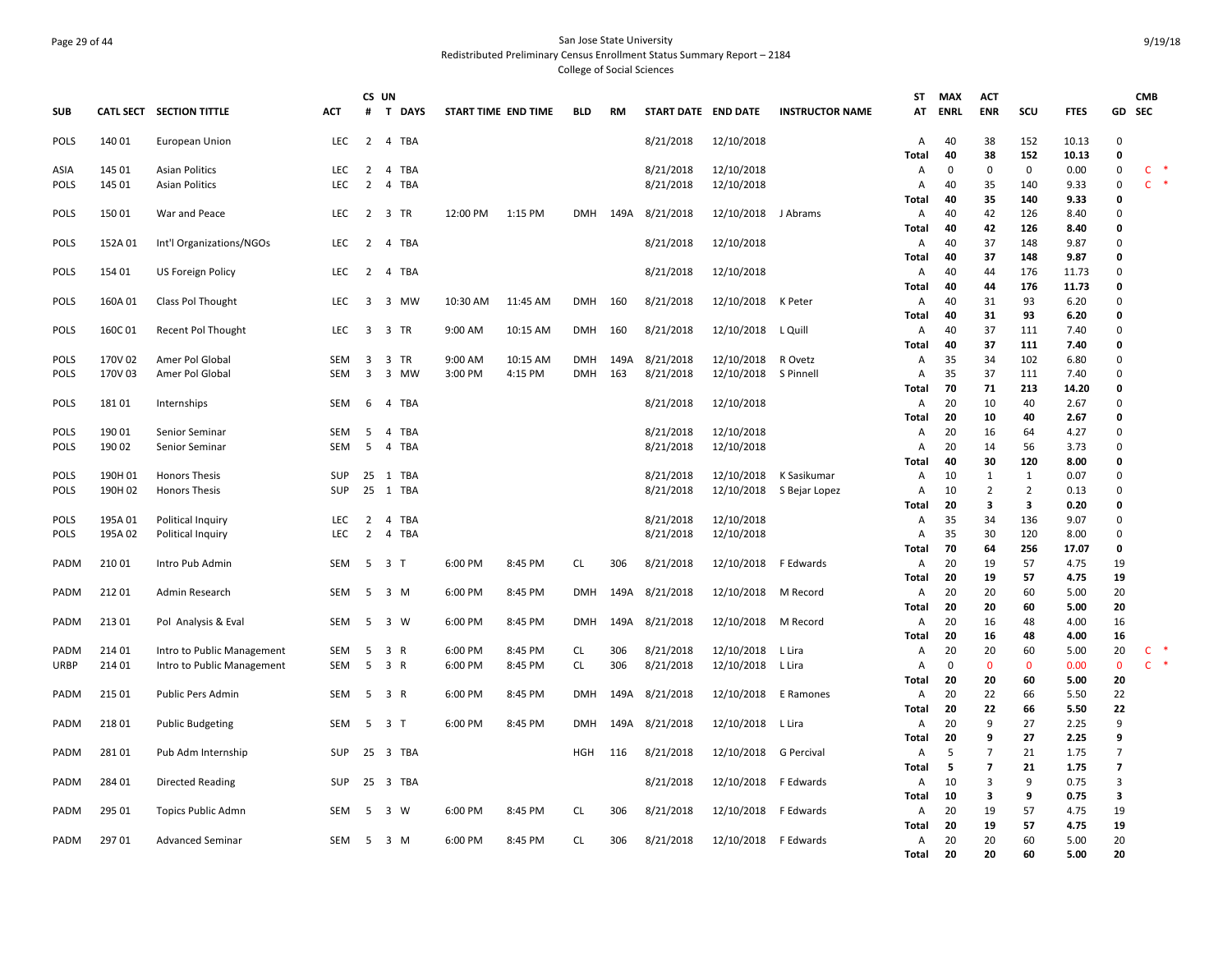## Page 30 of 44 San Jose State University Redistributed Preliminary Census Enrollment Status Summary Report – 2184

|            |                                           |            | CS UN |                     |            |           |                     |                              | ST | MAX  | ACT  |      |             | <b>CMB</b>    |  |
|------------|-------------------------------------------|------------|-------|---------------------|------------|-----------|---------------------|------------------------------|----|------|------|------|-------------|---------------|--|
| <b>SUB</b> | <b>CATL SECT</b><br><b>SECTION TITTLE</b> | <b>ACT</b> | DAYS  | START TIME END TIME | <b>BLD</b> | <b>RM</b> | START DATE END DATE | <b>INSTRUCTOR NAME</b>       | AT | ENRL | ENR  | scu  | <b>FTES</b> | <b>GD</b> SEC |  |
|            |                                           |            |       |                     |            |           |                     | Political Science Total 2397 |    |      | 2195 | 6992 | 474.00      | 157           |  |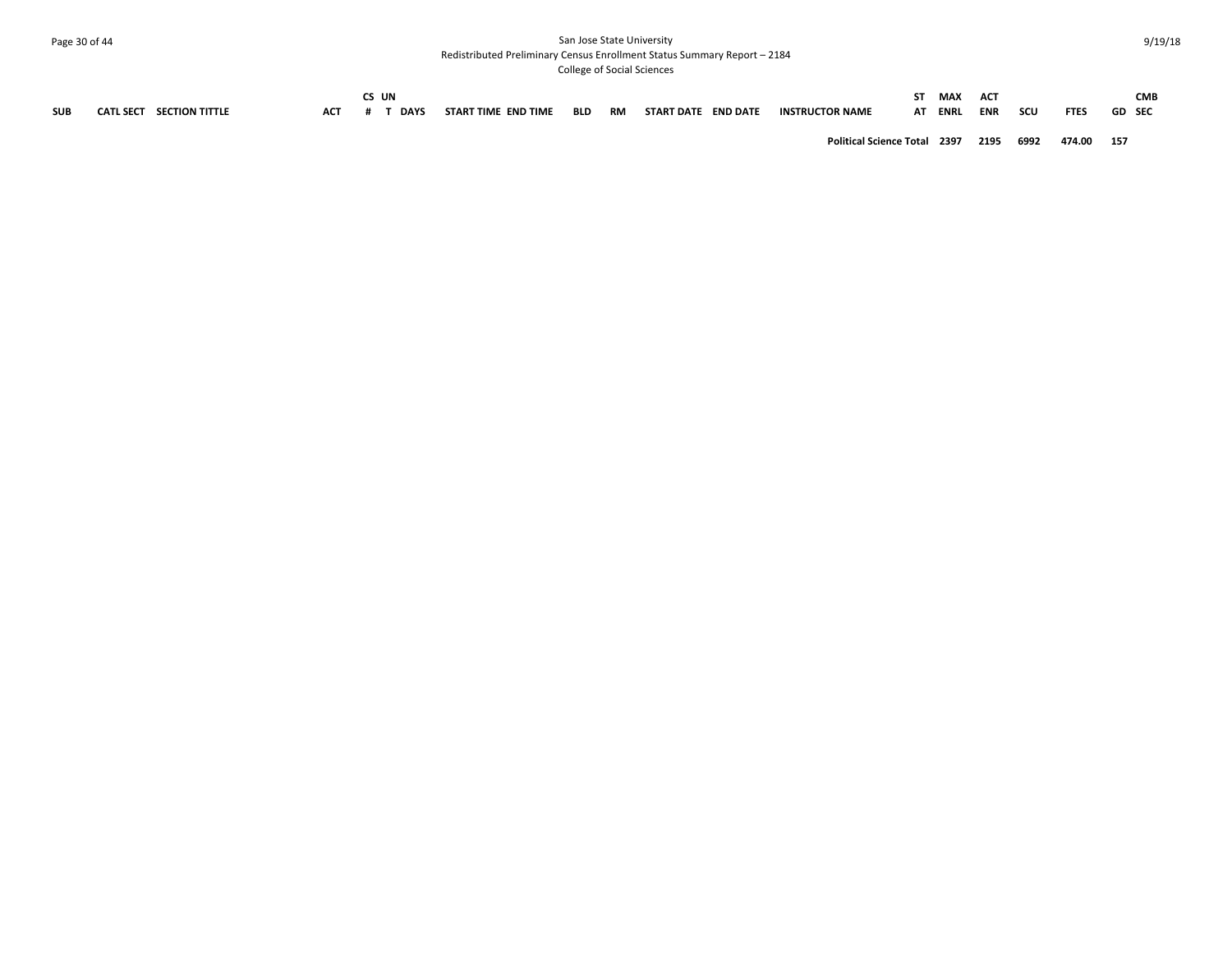## Page 31 of 44 San Jose State University Redistributed Preliminary Census Enrollment Status Summary Report – 2184

|                   |         |                          |            | CS UN          |                                      |                     |          |            |           |                     |            |                          | <b>ST</b>      | <b>MAX</b>  | <b>ACT</b>  |             |             |              | <b>CMB</b>         |
|-------------------|---------|--------------------------|------------|----------------|--------------------------------------|---------------------|----------|------------|-----------|---------------------|------------|--------------------------|----------------|-------------|-------------|-------------|-------------|--------------|--------------------|
| <b>SUB</b>        |         | CATL SECT SECTION TITTLE | <b>ACT</b> | #              | T DAYS                               | START TIME END TIME |          | <b>BLD</b> | <b>RM</b> | START DATE END DATE |            | <b>INSTRUCTOR NAME</b>   | AT             | <b>ENRL</b> | <b>ENR</b>  | SCU         | <b>FTES</b> | GD           | <b>SEC</b>         |
|                   |         |                          |            |                |                                      |                     |          |            |           |                     |            |                          |                |             |             |             |             |              |                    |
| <b>Psychology</b> |         |                          |            |                |                                      |                     |          |            |           |                     |            |                          |                |             |             |             |             |              |                    |
| <b>PSYC</b>       | 101     | Introductory Psychology  | LEC        | $\overline{2}$ | 3 MW                                 | 9:00 AM             | 10:15 AM | <b>DMH</b> | 356       | 8/21/2018           | 12/10/2018 | N Wagner                 | A              | 40          | 39          | 117         | 7.80        | $\mathbf 0$  |                    |
| <b>PSYC</b>       | 102     | Introductory Psychology  | LEC        | $\overline{2}$ | 3 MW                                 | 10:30 AM            | 11:45 AM | <b>DMH</b> | 356       | 8/21/2018           | 12/10/2018 | E Smith                  | A              | 40          | 44          | 132         | 8.80        | $\Omega$     |                    |
| PSYC              | 103     | Introductory Psychology  | <b>LEC</b> | 2              | 3 MW                                 | 3:00 PM             | 4:15 PM  | MD         | 101       | 8/21/2018           | 12/10/2018 | N Rattan                 | A              | 275         | 278         | 834         | 55.60       | $\mathbf 0$  |                    |
| <b>PSYC</b>       | 104     | Introductory Psychology  | <b>LEC</b> | $\overline{2}$ | 3 MW                                 | 4:30 PM             | 5:45 PM  | <b>DMH</b> | 356       | 8/21/2018           | 12/10/2018 | J Morton                 | A              | 40          | 38          | 114         | 7.60        | $\Omega$     |                    |
| <b>PSYC</b>       | 105     | Introductory Psychology  | <b>LEC</b> | $\overline{2}$ | 3 TR                                 | 10:30 AM            | 11:45 AM | <b>DMH</b> | 355       | 8/21/2018           | 12/10/2018 | S Macramalla             | A              | 40          | 44          | 132         | 8.80        | $\Omega$     |                    |
| <b>PSYC</b>       | 106     | Introductory Psychology  | LEC        | $\overline{2}$ | 3 TR                                 | 12:00 PM            | 1:15 PM  | <b>DMH</b> | 356       | 8/21/2018           | 12/10/2018 | R Schulte-Miyagi         | Α              | 40          | 44          | 132         | 8.80        | $\Omega$     |                    |
| <b>PSYC</b>       | 107     | Introductory Psychology  | <b>LEC</b> | $\overline{2}$ | 3 TR                                 | 1:30 PM             | 2:45 PM  | MD         | 101       | 8/21/2018           | 12/10/2018 | G Feist                  | A              | 275         | 270         | 810         | 54.00       | $\Omega$     |                    |
| PSYC              | 108     | Introductory Psychology  | <b>LEC</b> | 2              | 3 TR                                 | 4:30 PM             | 5:45 PM  | <b>DMH</b> | 353       | 8/21/2018           | 12/10/2018 | S Macramalla             | A              | 40          | 42          | 126         | 8.40        | $\Omega$     |                    |
| <b>PSYC</b>       | 109     | Introductory Psychology  | LEC        | $\overline{2}$ | 3 F                                  | 9:30 AM             | 12:15 PM | <b>WSQ</b> | 207       | 8/21/2018           | 12/10/2018 | S Del Chiaro             | Α              | 125         | 117         | 351         | 23.40       | $\mathbf 0$  |                    |
|                   |         |                          |            |                |                                      |                     |          |            |           |                     |            |                          | Total          | 915         | 916         | 2748        | 183.20      | $\mathbf 0$  |                    |
| <b>PSYC</b>       | 2Q 01   | Identity / Prejudice     | <b>SEM</b> | -5             | 3 MW                                 | 10:30 AM            | 11:45 AM | DMH        | 359       | 8/21/2018           | 12/10/2018 | N Rattan                 | A              | 20          | 20          | 60          | 4.00        | $\Omega$     |                    |
|                   |         |                          |            |                |                                      |                     |          |            |           |                     |            |                          | Total          | 20          | 20          | 60          | 4.00        | $\mathbf{0}$ |                    |
| <b>PSYC</b>       | 30 01   | Intro Psychbiology       | <b>LEC</b> | 2              | 3 TR                                 | 9:00 AM             | 10:15 AM | <b>DMH</b> | 356       | 8/21/2018           | 12/10/2018 | J Citron                 | A              | 42          | 42          | 126         | 8.40        | $\Omega$     |                    |
| <b>PSYC</b>       | 30 02   | Intro Psychbiology       | LEC        | $\overline{2}$ | $\overline{\mathbf{3}}$<br>TR        | 1:30 PM             | 2:45 PM  | SH         | 100       | 8/21/2018           | 12/10/2018 | C Chancellor-Freeland    | $\overline{A}$ | 123         | 101         | 303         | 20.20       | $\mathbf 0$  |                    |
| <b>PSYC</b>       | 30 03   | Intro Psychbiology       | <b>LEC</b> | 2              | 3 MW                                 | 9:00 AM             | 10:15 AM | <b>DMH</b> | 353       | 8/21/2018           | 12/10/2018 | Z Miguel Malaxechevarria | A              | 42          | 37          | 111         | 7.40        | $\Omega$     |                    |
|                   |         |                          |            |                |                                      |                     |          |            |           |                     |            |                          | Total          | 207         | 180         | 540         | 36.00       | $\mathbf 0$  |                    |
| <b>PSYC</b>       | 96C01   | <b>Cognitive Science</b> | <b>LEC</b> | 2              | 3 MW                                 | 10:30 AM            | 11:45 AM | <b>DMH</b> | 357       | 8/21/2018           | 12/10/2018 | E Palmer                 | A              | 42          | 40          | 120         | 8.05        | $\mathbf{1}$ |                    |
|                   |         |                          |            |                |                                      |                     |          |            |           |                     |            |                          | Total          | 42          | 40          | 120         | 8.05        | $\mathbf{1}$ |                    |
| <b>PSYC</b>       | 100W 01 | <b>Writing Workshop</b>  | SEM        | $\overline{4}$ | 3 MW                                 | 9:00 AM             | 10:15 AM | <b>DMH</b> | 347       | 8/21/2018           | 12/10/2018 | L Cabral                 | A              | 23          | 21          | 63          | 4.20        | $\mathbf 0$  |                    |
| <b>PSYC</b>       | 100W 02 | Writing Workshop         | <b>SEM</b> | $\overline{4}$ | 3 MW                                 | 10:30 AM            | 11:45 AM | <b>DMH</b> | 347       | 8/21/2018           | 12/10/2018 | L Jones-Hagata           | $\overline{A}$ | 23          | 27          | 81          | 5.40        | $\Omega$     |                    |
| <b>PSYC</b>       | 100W 03 | <b>Writing Workshop</b>  | <b>SEM</b> | 4              | 3 MW                                 | 12:00 PM            | 1:15 PM  | <b>DMH</b> | 347       | 8/21/2018           | 12/10/2018 | L Jones-Hagata           | A              | 23          | 26          | 78          | 5.20        | $\Omega$     |                    |
| <b>PSYC</b>       | 100W 04 | Writing Workshop         | SEM        | 4              | 3 MW                                 | 1:30 PM             | 2:45 PM  | <b>DMH</b> | 163       | 8/21/2018           | 12/10/2018 | N Wagner                 | A              | 23          | 25          | 75          | 5.00        | $\mathbf 0$  |                    |
| <b>PSYC</b>       | 100W 05 | Writing Workshop         | <b>SEM</b> | $\overline{4}$ | 3 MW                                 | 3:00 PM             | 4:15 PM  | <b>DMH</b> | 355       | 8/21/2018           | 12/10/2018 | L Cabral                 | A              | 23          | 23          | 69          | 4.60        | $\Omega$     |                    |
| <b>PSYC</b>       | 100W 06 | <b>Writing Workshop</b>  | SEM        | 4              | 3 M                                  | 6:00 PM             | 8:45 PM  | <b>DMH</b> | 347       | 8/21/2018           | 12/10/2018 | J Morton                 | A              | 23          | 27          | 81          | 5.40        | $\mathbf 0$  |                    |
| <b>PSYC</b>       | 100W 07 | Writing Workshop         | <b>SEM</b> | 4              | 3 TR                                 | 7:30 AM             | 8:45 AM  | <b>DMH</b> | 347       | 8/21/2018           | 12/10/2018 | L Cabral                 | $\overline{A}$ | 23          | 21          | 63          | 4.20        | $\Omega$     |                    |
| <b>PSYC</b>       | 100W 08 | <b>Writing Workshop</b>  | SEM        | 4              | 3 TR                                 | 9:00 AM             | 10:15 AM | DMH        | 347       | 8/21/2018           | 12/10/2018 | L Cabral                 | A              | 23          | 21          | 63          | 4.20        | $\mathbf 0$  |                    |
| <b>PSYC</b>       | 100W 09 | Writing Workshop         | SEM        | 4              | 3 TR                                 | 10:30 AM            | 11:45 AM | <b>DMH</b> | 347       | 8/21/2018           | 12/10/2018 | S Lundquist              | A              | 23          | 25          | 75          | 5.00        | $\Omega$     |                    |
| <b>PSYC</b>       | 100W 10 | <b>Writing Workshop</b>  | <b>SEM</b> | 4              | 3 TR                                 | 1:30 PM             | 2:45 PM  | MH         | 234       | 8/21/2018           | 12/10/2018 | J Ventura                | A              | 23          | 24          | 72          | 4.80        | $\Omega$     |                    |
| <b>PSYC</b>       | 100W 11 | <b>Writing Workshop</b>  | <b>SEM</b> |                | 3                                    |                     |          |            |           |                     |            |                          | X              | 0           | $\mathbf 0$ | $\pmb{0}$   | 0.00        | $\Omega$     |                    |
| <b>PSYC</b>       | 100W 12 | <b>Writing Workshop</b>  | <b>SEM</b> | $\overline{4}$ | $\overline{3}$<br>$\top$             | 6:00 PM             | 8:45 PM  | <b>DMH</b> | 347       | 8/21/2018           | 12/10/2018 | J Morton                 | A              | 23          | 25          | 75          | 5.00        | $\Omega$     |                    |
|                   |         |                          |            |                |                                      |                     |          |            |           |                     |            |                          | Total          | 253         | 265         | 795         | 53.00       | $\mathbf 0$  |                    |
| <b>PSYC</b>       | 102 01  | Psyc of Childhood        | <b>LEC</b> | 1              | 3 MW                                 | 3:00 PM             | 4:15 PM  | WSQ        | 207       | 8/21/2018           | 12/10/2018 | S Duh                    | Α              | 120         | 122         | 366         | 24.40       | $\Omega$     |                    |
| <b>PSYC</b>       | 102 02  | Psyc of Childhood        | LEC        | 1              | 3 TR                                 | 9:00 AM             | 10:15 AM | <b>SH</b>  | 100       | 8/21/2018           | 12/10/2018 | M Alvarez                | A              | 120         | 117         | 351         | 23.40       | $\mathbf 0$  |                    |
| <b>PSYC</b>       | 102 03  | Psyc of Childhood        | <b>LEC</b> | 1              | 3 TR                                 | 6:00 PM             | 7:15 PM  | DMH        | 353       | 8/21/2018           | 12/10/2018 | P Cravalho               | A              | 45          | 49          | 147         | 9.80        | $\Omega$     |                    |
|                   |         |                          |            |                |                                      |                     |          |            |           |                     |            |                          | Total          | 285         | 288         | 864         | 57.60       | $\mathbf 0$  |                    |
| <b>PSYC</b>       | 105 01  | <b>Special Topics</b>    | <b>LEC</b> | 2              | 3 MW                                 | 10:30 AM            | 11:45 AM | <b>SH</b>  | 348       | 8/21/2018           | 12/10/2018 | N Wagner                 | A              | 30          | 28          | 84          | 5.65        | $\mathbf{1}$ |                    |
|                   |         |                          |            |                |                                      |                     |          |            |           |                     |            |                          | Total          | 30          | 28          | 84          | 5.65        | $\mathbf{1}$ |                    |
| <b>PSYC</b>       | 10701   | Psych of Women           | <b>LEC</b> | $\overline{2}$ | 3<br><b>MW</b>                       | 12:00 PM            | 1:15 PM  | <b>DMH</b> | 234       | 8/21/2018           | 12/10/2018 | S Lundquist              | A              | 40          | 50          | 150         | 10.00       | $\Omega$     | $\mathsf{C}$       |
| <b>WOMS</b>       | 107 01  | Psych of Women           | LEC        | $\overline{2}$ | 3 MW                                 | 12:00 PM            | 1:15 PM  | <b>DMH</b> | 234       | 8/21/2018           | 12/10/2018 | S Lundquist              | A              | 0           | $\mathbf 0$ | $\mathbf 0$ | 0.00        | $\mathbf 0$  | $\mathsf{C}$<br>一味 |
| <b>PSYC</b>       | 10702   | Psych of Women           | <b>LEC</b> | 2              | 3 TR                                 | 1:30 PM             | 2:45 PM  | <b>DMH</b> | 359       | 8/21/2018           | 12/10/2018 | A Caffrey                | A              | 33          | 34          | 102         | 6.80        | $\mathbf 0$  | $\mathsf{C}$       |
| WOMS              | 10702   | Psych of Women           | <b>LEC</b> | $\overline{2}$ | 3 TR                                 | 1:30 PM             | 2:45 PM  | <b>DMH</b> | 359       | 8/21/2018           | 12/10/2018 | A Caffrey                | A              | $\mathbf 0$ | $\mathsf 0$ | $\mathbf 0$ | 0.00        | $\mathbf 0$  | C.                 |
|                   |         |                          |            |                |                                      |                     |          |            |           |                     |            |                          | Total          | 73          | 84          | 252         | 16.80       | $\mathbf{0}$ |                    |
| <b>PSYC</b>       | 11001   | Adult Psychopathol       | LEC        | 1              | $\overline{\mathbf{3}}$<br><b>MW</b> | 9:00 AM             | 10:15 AM | <b>CL</b>  | 117       | 8/21/2018           | 12/10/2018 | R Schulte-Miyagi         | $\overline{A}$ | 42          | 48          | 144         | 9.60        | $\Omega$     |                    |
| <b>PSYC</b>       | 110 02  | Adult Psychopathol       | LEC        | 1              | 3 MW                                 | 1:30 PM             | 2:45 PM  | <b>DMH</b> | 356       | 8/21/2018           | 12/10/2018 | G Callaghan              | A              | 42          | 44          | 132         | 8.80        | $\Omega$     |                    |
| <b>PSYC</b>       | 11003   | Adult Psychopathol       | LEC        | 1              | 3 W                                  | 6:00 PM             | 8:45 PM  | <b>CL</b>  | 224       | 8/21/2018           | 12/10/2018 | A Prins                  | Α              | 50          | 48          | 144         | 9.60        | $\mathbf 0$  |                    |
| <b>PSYC</b>       | 11005   | Adult Psychopathol       | <b>LEC</b> | 1              | 3 TR                                 | 3:00 PM             | 4:15 PM  | <b>DMH</b> | 356       | 8/21/2018           | 12/10/2018 | S Trafalis               | A              | 42          | 42          | 126         | 8.40        | $\Omega$     |                    |
| <b>PSYC</b>       | 110 06  | Adult Psychopathol       | <b>LEC</b> | 1              | 3 MW                                 | 4:30 PM             | 5:45 PM  | <b>WSQ</b> | 207       | 8/21/2018           | 12/10/2018 | N Wagner                 | A              | 125         | 123         | 369         | 24.60       | $\Omega$     |                    |
| <b>PSYC</b>       | 11007   | Adult Psychopathol       | LEC.       | 1              | 3 TR                                 | 9:00 AM             | 10:15 AM | <b>DMH</b> | 358       | 8/21/2018           | 12/10/2018 | E Woodhead               | $\overline{A}$ | 42          | 43          | 129         | 8.60        | $\Omega$     |                    |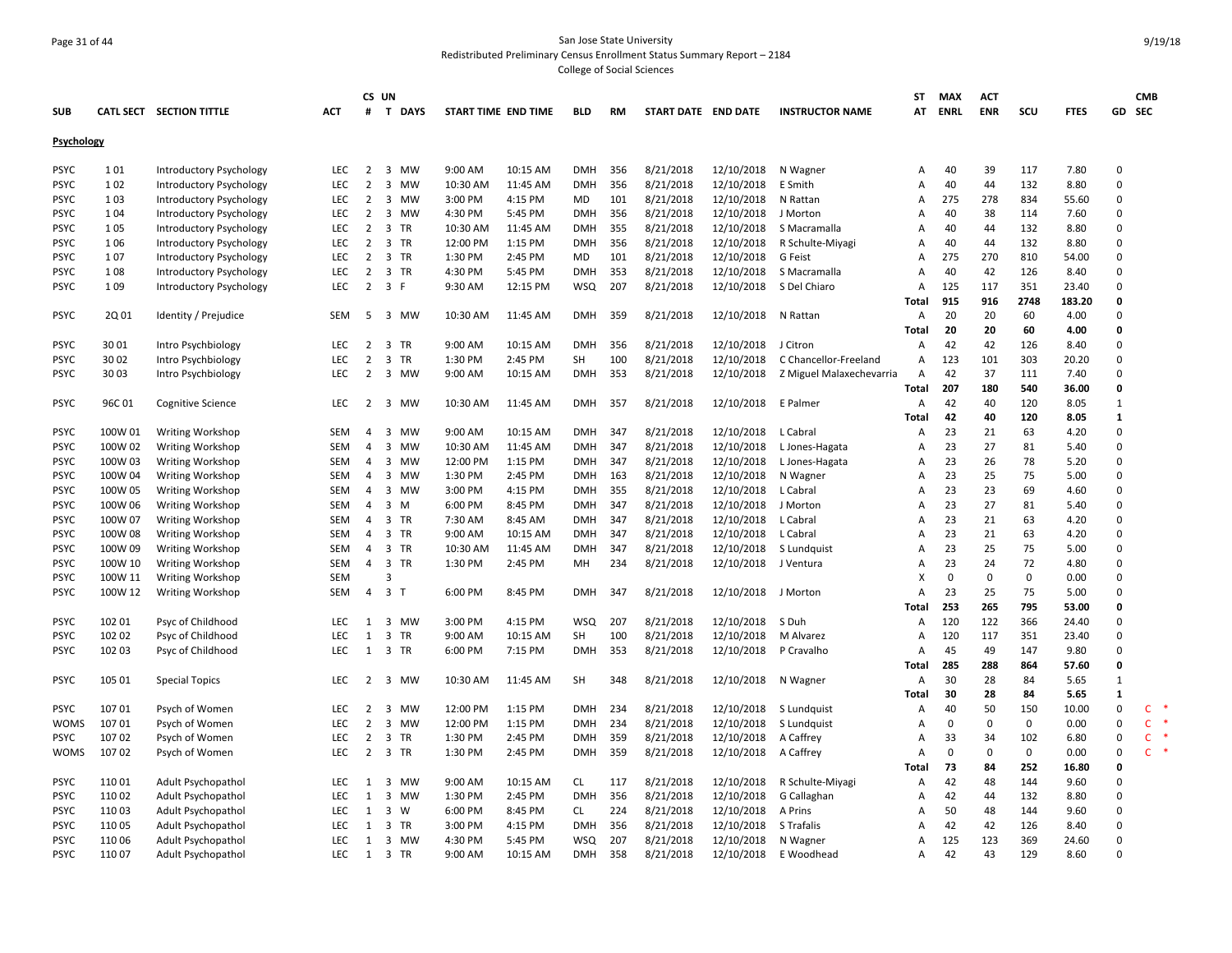## Page 32 of 44 San Jose State University Redistributed Preliminary Census Enrollment Status Summary Report – 2184

|             |         |                          |            | CS UN          |                  |                     |          |            |     |                     |            |                        | ST    | <b>MAX</b>  | <b>ACT</b>  |              |             |                | <b>CMB</b>   |        |
|-------------|---------|--------------------------|------------|----------------|------------------|---------------------|----------|------------|-----|---------------------|------------|------------------------|-------|-------------|-------------|--------------|-------------|----------------|--------------|--------|
| <b>SUB</b>  |         | CATL SECT SECTION TITTLE | <b>ACT</b> | #              | <b>T DAYS</b>    | START TIME END TIME |          | <b>BLD</b> | RM  | START DATE END DATE |            | <b>INSTRUCTOR NAME</b> | AT    | <b>ENRL</b> | <b>ENR</b>  | scu          | <b>FTES</b> | GD             | <b>SEC</b>   |        |
|             |         |                          |            |                |                  |                     |          |            |     |                     |            |                        |       |             |             |              |             |                |              |        |
|             |         |                          |            |                |                  |                     |          |            |     |                     |            |                        | Total | 343         | 348         | 1044         | 69.60       | $\Omega$       |              |        |
| <b>PSYC</b> | 11201   | Psy of Adolescence       | <b>LEC</b> | 1              | 3 MW             | 1:30 PM             | 2:45 PM  | <b>CL</b>  | 226 | 8/21/2018           | 12/10/2018 | L Jones-Hagata         | А     | 41          | 42          | 126          | 8.40        | $\Omega$       |              |        |
| <b>PSYC</b> | 11202   | Psy of Adolescence       | LEC        | 1              | 3 TR             | 12:00 PM            | 1:15 PM  | <b>DMH</b> | 348 | 8/21/2018           | 12/10/2018 | M Alvarez              | А     | 41          | 43          | 129          | 8.65        | $\mathbf{1}$   |              |        |
| <b>PSYC</b> | 112 03  | Psy of Adolescence       | <b>LEC</b> | 1              | 3 TR             | 1:30 PM             | 2:45 PM  | SH         | 239 | 8/21/2018           | 12/10/2018 | M Alvarez              | А     | 41          | 40          | 120          | 8.00        | $\Omega$       |              |        |
|             |         |                          |            |                |                  |                     |          |            |     |                     |            |                        | Total | 123         | 125         | 375          | 25.05       | 1              |              |        |
| <b>PSYC</b> | 114 80  | Psych of Aging           | <b>LEC</b> | 1              | 3 TBA            |                     |          |            |     | 8/21/2018           | 12/10/2018 | E Woodhead             | Α     | 38          | 38          | 114          | 7.60        | $\Omega$       | C.           |        |
| <b>GERO</b> | 114 80  | Psych of Aging           | <b>LEC</b> | 1              | 3 TBA            |                     |          |            |     | 8/21/2018           | 12/10/2018 | E Woodhead             | А     | $\Omega$    | $\mathbf 0$ | $\mathbf 0$  | 0.00        | $\Omega$       | C.           | $\ast$ |
|             |         |                          |            |                |                  |                     |          |            |     |                     |            |                        | Total | 38          | 38          | 114          | 7.60        | $\Omega$       |              |        |
| <b>PSYC</b> | 11701   | Psych Tests & Meas       | <b>LEC</b> | 2              | 3 MW             | 7:30 AM             | 8:45 AM  | <b>DMH</b> | 353 | 8/21/2018           | 12/10/2018 | <b>B</b> Oliveira      | А     | 43          | 44          | 132          | 8.80        | $\Omega$       |              |        |
| <b>PSYC</b> | 11702   | Psych Tests & Meas       | <b>LEC</b> | $\overline{2}$ | 3 MW             | 9:00 AM             | 10:15 AM | <b>DMH</b> | 150 | 8/21/2018           | 12/10/2018 | <b>B</b> Oliveira      | А     | 43          | 44          | 132          | 8.80        | $\Omega$       |              |        |
| <b>PSYC</b> | 11703   | Psych Tests & Meas       | <b>LEC</b> | 2              | 3 TR             | 1:30 PM             | 2:45 PM  | CL         | 117 | 8/21/2018           | 12/10/2018 | P Cravalho             | А     | 43          | 57          | 171          | 11.40       | $\Omega$       |              |        |
| <b>PSYC</b> | 11704   | Psych Tests & Meas       | <b>LEC</b> | $\overline{2}$ | 3 <sub>7</sub>   | 3:00 PM             | 5:45 PM  | <b>CL</b>  | 117 | 8/21/2018           | 12/10/2018 | T Shirley              | A     | 43          | 41          | 123          | 8.20        | $\Omega$       |              |        |
|             |         |                          |            |                |                  |                     |          |            |     |                     |            |                        | Total | 172         | 186         | 558          | 37.20       | $\Omega$       |              |        |
| <b>PSYC</b> | 120 10  | Adv Res Meth & Des       | LEC        | $\overline{2}$ | 4 MW             | 4:30 PM             | 5:45 PM  | <b>DMH</b> | 150 | 8/21/2018           | 12/10/2018 | S Trafalis             | Α     | 46          | 48          | 144          | 12.80       | $\Omega$       |              |        |
| <b>PSYC</b> | 120 11  | Adv Res Meth & Des       | <b>ACT</b> | 7              | $\mathbf 0$<br>M | 6:00 PM             | 8:00 PM  | <b>DMH</b> | 339 | 8/21/2018           | 12/10/2018 | S Trafalis             | A     | 23          | 25          | 25           | 0.00        | $\Omega$       |              |        |
| <b>PSYC</b> | 120 12  | Adv Res Meth & Des       | ACT        | 7              | $0 \quad W$      | 6:00 PM             | 8:00 PM  | <b>DMH</b> | 339 | 8/21/2018           | 12/10/2018 | S Trafalis             | А     | 23          | 23          | 23           | 0.00        | $\Omega$       |              |        |
| <b>PSYC</b> | 120 20  | Adv Res Meth & Des       | LEC.       | $\overline{2}$ | 4 MW             | 1:30 PM             | 2:45 PM  | <b>DMH</b> | 353 | 8/21/2018           | 12/10/2018 | G Savage               | А     | 46          | 48          | 144          | 12.80       | $\Omega$       |              |        |
| <b>PSYC</b> | 120 21  | Adv Res Meth & Des       | ACT        | 7              | $0$ M            | 3:00 PM             | 5:00 PM  | <b>DMH</b> | 339 | 8/21/2018           | 12/10/2018 | G Savage               | А     | 23          | 25          | 25           | 0.00        | $\Omega$       |              |        |
| <b>PSYC</b> | 120 22  | Adv Res Meth & Des       | <b>ACT</b> | $\overline{7}$ | $0 \quad W$      | 3:00 PM             | 5:00 PM  | <b>DMH</b> | 339 | 8/21/2018           | 12/10/2018 | G Savage               | Α     | 23          | 23          | 23           | 0.00        | $\Omega$       |              |        |
| <b>PSYC</b> | 120 30  | Adv Res Meth & Des       | <b>LEC</b> | 2              | 4 TR             | 4:30 PM             | 5:45 PM  | <b>DMH</b> | 161 | 8/21/2018           | 12/10/2018 | S Trafalis             | A     | 46          | 46          | 138          | 12.27       | $\Omega$       |              |        |
| <b>PSYC</b> | 120 31  | Adv Res Meth & Des       | <b>ACT</b> | 7              | 0 <sub>T</sub>   | 6:00 PM             | 8:00 PM  | <b>DMH</b> | 339 | 8/21/2018           | 12/10/2018 | S Trafalis             | А     | 23          | 22          | 22           | 0.00        | $\Omega$       |              |        |
| <b>PSYC</b> | 120 32  | Adv Res Meth & Des       | <b>ACT</b> | $\overline{7}$ | 0 R              | 6:00 PM             | 8:00 PM  | <b>DMH</b> | 339 | 8/21/2018           | 12/10/2018 | S Trafalis             | A     | 23          | 24          | 24           | 0.00        | $\Omega$       |              |        |
| <b>PSYC</b> | 120 40  | Adv Res Meth & Des       | <b>LEC</b> | 2              | 4 TR             | 1:30 PM             | 2:45 PM  | <b>DMH</b> | 234 | 8/21/2018           | 12/10/2018 | J Citron               | А     | 46          | 49          | 147          | 13.07       | $\Omega$       |              |        |
| <b>PSYC</b> | 12041   | Adv Res Meth & Des       | ACT        | $\overline{7}$ | 0 <sub>T</sub>   | 3:00 PM             | 5:00 PM  | <b>DMH</b> | 339 | 8/21/2018           | 12/10/2018 | J Citron               | Α     | 23          | 25          | 25           | 0.00        | $\Omega$       |              |        |
| <b>PSYC</b> | 12042   | Adv Res Meth & Des       | <b>ACT</b> | 7              | 0 R              | 3:00 PM             | 5:00 PM  | <b>DMH</b> | 339 | 8/21/2018           | 12/10/2018 | J Citron               | A     | 23          | 24          | 24           | 0.00        | $\Omega$       |              |        |
|             |         |                          |            |                |                  |                     |          |            |     |                     |            |                        | Total | 368         | 382         | 764          | 50.93       | $\Omega$       |              |        |
| <b>PSYC</b> | 121B 20 | Adv R Met: Cog/Perc      | <b>SEM</b> | $\overline{4}$ | 2 M              | 10:30 AM            | 11:30 AM | <b>DMH</b> | 339 | 8/21/2018           | 12/10/2018 | C Feria                | А     | 22          | 24          | 24           | 3.20        | $\Omega$       |              |        |
| <b>PSYC</b> | 121B 21 | Adv R Met: Cog/Perc      | LAB        | 16             | 0 M              | 11:45 AM            | 2:45 PM  | <b>DMH</b> | 339 | 8/21/2018           | 12/10/2018 | C Feria                | А     | 22          | 24          | 24           | 0.00        | $\Omega$       |              |        |
|             |         |                          |            |                |                  |                     |          |            |     |                     |            |                        | Total | 44          | 48          | 48           | 3.20        | $\Omega$       |              |        |
| <b>PSYC</b> | 121C 30 | Adv R Met: Clinical      | <b>SEM</b> |                | $\overline{2}$   |                     |          |            |     |                     |            |                        | x     | $\Omega$    | 0           | $\Omega$     | 0.00        | $\Omega$       |              |        |
| <b>PSYC</b> | 121C 31 | Adv R Met: Clinical      | LAB        |                | $\mathbf 0$      |                     |          |            |     |                     |            |                        | X     | $\mathbf 0$ | $\mathbf 0$ | $\Omega$     | 0.00        | $\Omega$       |              |        |
|             |         |                          |            |                |                  |                     |          |            |     |                     |            |                        | Total | 0           | 0           | $\mathbf{0}$ | 0.00        | $\Omega$       |              |        |
| <b>PSYC</b> | 126 01  | Drugs + Brain & Beh      | <b>LEC</b> | 2              | 3 TR             | 3:00 PM             | 4:15 PM  | <b>DMH</b> | 150 | 8/21/2018           | 12/10/2018 | S Snycerski            | Α     | 45          | 42          | 126          | 8.40        | $\Omega$       | C.           |        |
| HS          | 126 01  | Drugs + Brain & Beh      | LEC        | $\overline{2}$ | 3 TR             | 3:00 PM             | 4:15 PM  | <b>DMH</b> | 150 | 8/21/2018           | 12/10/2018 | S Snycerski            | А     | 0           | 0           | $\mathbf 0$  | 0.00        | $\Omega$       | $\mathsf{C}$ |        |
|             |         |                          |            |                |                  |                     |          |            |     |                     |            |                        | Total | 45          | 42          | 126          | 8.40        | $\Omega$       |              |        |
| <b>PSYC</b> | 129 01  | Neuroscience             | <b>LEC</b> | 2              | 3 TR             | 1:30 PM             | 2:45 PM  | DMH        | 348 | 8/21/2018           | 12/10/2018 | V Carr                 | А     | 42          | 44          | 132          | 8.85        | 1              | C.           |        |
| <b>BIOL</b> | 129 01  | Neuroscience             | LEC        | $\overline{2}$ | 3 TR             | 1:30 PM             | 2:45 PM  | <b>DMH</b> | 348 | 8/21/2018           | 12/10/2018 | V Carr                 | А     | $\mathbf 0$ | 0           | $\mathbf 0$  | 0.00        | $\Omega$       | C.           | $\ast$ |
|             |         |                          |            |                |                  |                     |          |            |     |                     |            |                        | Total | 42          | 44          | 132          | 8.85        | $\mathbf{1}$   |              |        |
| <b>PSYC</b> | 135 01  | Cognition                | <b>SEM</b> | 5              | 3 MW             | 9:00 AM             | 10:15 AM | <b>DMH</b> | 160 | 8/21/2018           | 12/10/2018 | M Van Selst            | Α     | 42          | 41          | 123          | 8.25        | 1              |              |        |
| <b>PSYC</b> | 135 02  | Cognition                | <b>SEM</b> | 5              | 3 TR             | 10:30 AM            | 11:45 AM | <b>CL</b>  | 117 | 8/21/2018           | 12/10/2018 | L Huntsman             | A     | 42          | 42          | 126          | 8.40        | $\Omega$       |              |        |
| <b>PSYC</b> | 135 03  | Cognition                | SEM        | 5              | 3 TR             | 12:00 PM            | 1:15 PM  | DMH        | 357 | 8/21/2018           | 12/10/2018 | S Macramalla           | А     | 42          | 46          | 138          | 9.35        | $\overline{3}$ |              |        |
| <b>PSYC</b> | 135 04  | Cognition                | <b>SEM</b> | 5              | 3 MW             | 1:30 PM             | 2:45 PM  | <b>CL</b>  | 117 | 8/21/2018           | 12/10/2018 | E Palmer               | A     | 42          | 48          | 144          | 9.75        | $\overline{3}$ |              |        |
|             |         |                          |            |                |                  |                     |          |            |     |                     |            |                        | Total | 168         | 177         | 531          | 35.75       | $\overline{7}$ |              |        |
| <b>PSYC</b> | 139 01  | Psy of Person            | LEC        | $\overline{2}$ | 3 MW             | 12:00 PM            | 1:15 PM  | <b>DMH</b> | 356 | 8/21/2018           | 12/10/2018 | N Wagner               | Α     | 42          | 42          | 126          | 8.40        | $\Omega$       |              |        |
| <b>PSYC</b> | 13902   | Psy of Person            | <b>LEC</b> | 2              | 3 TR             | 9:00 AM             | 10:15 AM | <b>DMH</b> | 348 | 8/21/2018           | 12/10/2018 | G Feist                | А     | 42          | 50          | 150          | 10.00       | $\Omega$       |              |        |
| <b>PSYC</b> | 13903   | Psy of Person            | LEC        | 2              | 3 <sub>1</sub>   | 6:00 PM             | 8:45 PM  | <b>DMH</b> | 355 | 8/21/2018           | 12/10/2018 | <b>B</b> Oliveira      | А     | 42          | 40          | 120          | 8.00        | $\Omega$       |              |        |
|             |         |                          |            |                |                  |                     |          |            |     |                     |            |                        | Total | 126         | 132         | 396          | 26.40       | $\Omega$       |              |        |
| <b>PSYC</b> | 142 01  | Child Psychopathol       | LEC        | 2              | 3 MW             | 10:30 AM            | 11:45 AM | DMH        | 348 | 8/21/2018           | 12/10/2018 | E Herb                 | А     | 42          | 42          | 126          | 8.40        | $\Omega$       |              |        |
| <b>PSYC</b> | 142 02  | Child Psychopathol       | LEC        | $\overline{2}$ | 3 TR             | 4:30 PM             | 5:45 PM  | <b>DMH</b> | 163 | 8/21/2018           | 12/10/2018 | E Herb                 | А     | 42          | 39          | 117          | 7.85        | 1              |              |        |
| <b>PSYC</b> | 142 03  | Child Psychopathol       | <b>LEC</b> |                | 3                |                     |          |            |     |                     |            |                        | X     | $\Omega$    | $\Omega$    | $\Omega$     | 0.00        | $\Omega$       |              |        |
|             |         |                          |            |                |                  |                     |          |            |     |                     |            |                        |       |             |             |              |             |                |              |        |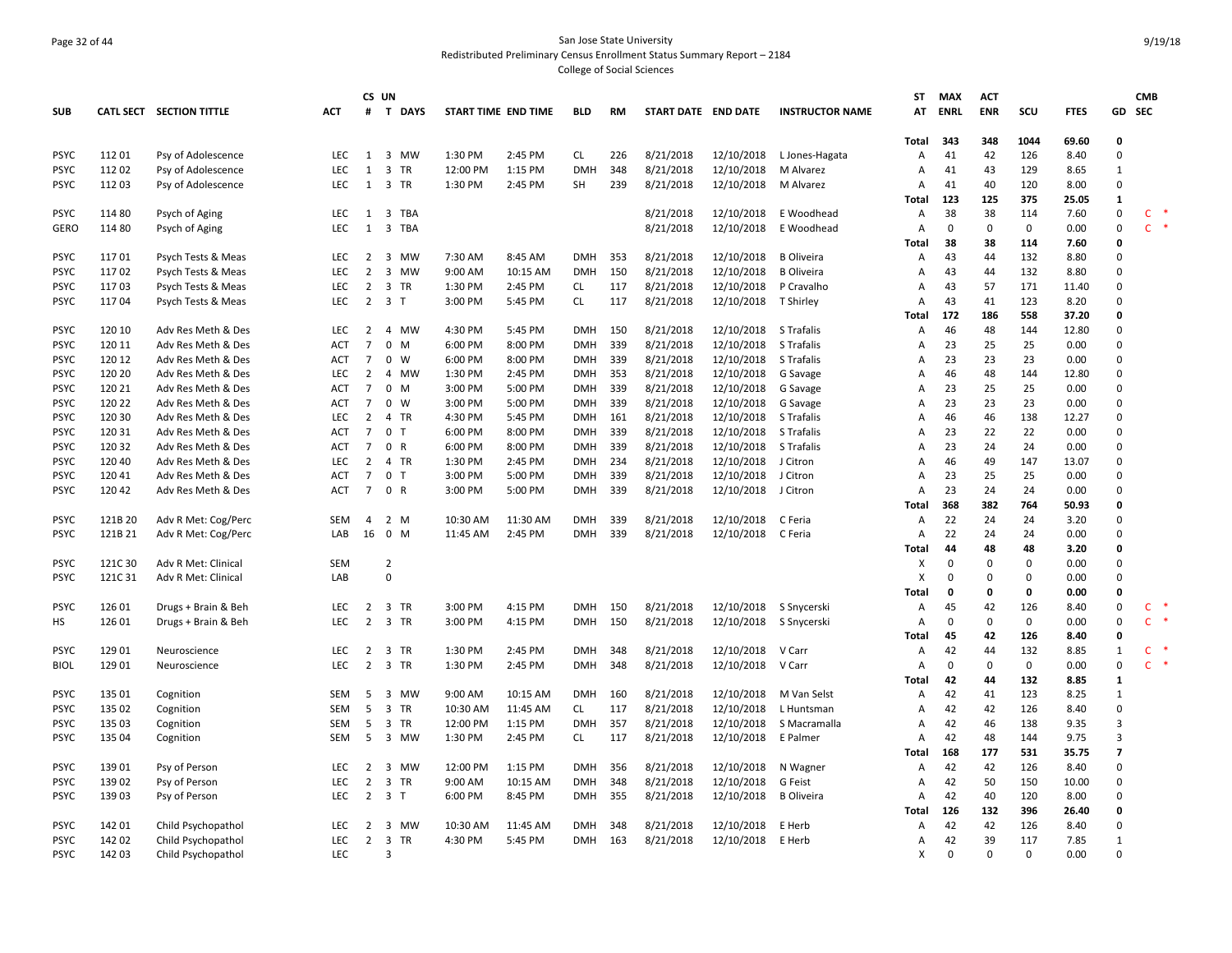# Page 33 of 44 San Jose State University Redistributed Preliminary Census Enrollment Status Summary Report – 2184

|                            |                |                                              |                   |                | CS UN               |                     |          |            |      |                        |                          |                         | ST           | <b>MAX</b>     | <b>ACT</b>     |                |              |                          | <b>CMB</b> |
|----------------------------|----------------|----------------------------------------------|-------------------|----------------|---------------------|---------------------|----------|------------|------|------------------------|--------------------------|-------------------------|--------------|----------------|----------------|----------------|--------------|--------------------------|------------|
| <b>SUB</b>                 |                | CATL SECT SECTION TITTLE                     | ACT               | #              | <b>T DAYS</b>       | START TIME END TIME |          | <b>BLD</b> | RM   | START DATE END DATE    |                          | <b>INSTRUCTOR NAME</b>  | AT           | <b>ENRL</b>    | <b>ENR</b>     | scu            | <b>FTES</b>  |                          | GD SEC     |
|                            |                |                                              |                   |                |                     |                     |          |            |      |                        |                          |                         | Total        | 84             | 81             | 243            | 16.25        | 1                        |            |
| <b>PSYC</b>                | 15001          | Educ Psych                                   | <b>LEC</b>        |                | 2 3 TR              | 3:00 PM             | 4:15 PM  | DMH        | 348  | 8/21/2018              | 12/10/2018 P Cravalho    |                         | Α            | 38             | 38             | 114            | 7.60         | $\Omega$                 |            |
|                            |                |                                              |                   |                |                     |                     |          |            |      |                        |                          |                         | Total        | 38             | 38             | 114            | 7.60         | $\mathbf{0}$             |            |
| <b>PSYC</b>                | 154 01         | Social Psy                                   | <b>LEC</b>        | $2^{\circ}$    | 3 MW                | 10:30 AM            | 11:45 AM | <b>DMH</b> | 353  | 8/21/2018              | 12/10/2018 J Ventura     |                         | Α            | 48             | 51             | 153            | 10.20        | $\Omega$                 |            |
| <b>PSYC</b>                | 154 02         | Social Psy                                   | LEC               | $\overline{2}$ | 3 TR                | 7:30 AM             | 8:45 AM  | <b>DMH</b> | 348  | 8/21/2018              | 12/10/2018               | A Asuncion              | Α            | 48             | 47             | 141            | 9.40         | $\Omega$                 |            |
| <b>PSYC</b>                | 154 03         | Social Psy                                   | <b>LEC</b>        | $\overline{2}$ | 3 TR                | 9:00 AM             | 10:15 AM | <b>DMH</b> | 353  | 8/21/2018              | 12/10/2018 A Asuncion    |                         | A            | 48             | 51             | 153            | 10.20        | $\Omega$                 |            |
| <b>PSYC</b>                | 154 04         | Social Psy                                   | LEC               |                | 3                   |                     |          |            |      |                        |                          |                         | X            | $\mathbf 0$    | 0              | $\mathbf 0$    | 0.00         | $\mathbf 0$              |            |
| <b>PSYC</b>                | 154 05         | Social Psy                                   | LEC.              | $\overline{2}$ | 3 TR                | 9:00 AM             | 10:15 AM | <b>CL</b>  | 324  | 8/21/2018              | 12/10/2018 J Ventura     |                         | Α            | 48             | 51             | 153            | 10.20        | $\mathbf 0$              |            |
|                            |                |                                              |                   |                |                     |                     |          |            |      |                        |                          |                         | Total        | 192            | 200            | 600            | 40.00        | $\mathbf{0}$             |            |
| <b>PSYC</b>                | 155 01         | Human Learning                               | <b>LEC</b>        |                | 2 3 TR              | 9:00 AM             | 10:15 AM | <b>DMH</b> | 355  | 8/21/2018              | 12/10/2018 V Carr        |                         | Α            | 40             | 41             | 123            | 8.20         | $\Omega$                 |            |
| <b>PSYC</b>                | 155 02         | Human Learning                               | LEC.              | $\overline{2}$ | 3 MW                | 12:00 PM            | 1:15 PM  | <b>DMH</b> | 357  | 8/21/2018              | 12/10/2018               | S Del Chiaro            | $\mathsf{A}$ | 40             | 43             | 129            | 8.60         | $\Omega$                 |            |
| <b>PSYC</b>                | 155 03         | Human Learning                               | <b>LEC</b>        |                | 2 3 TR              | 1:30 PM             | 2:45 PM  | CL         | 226  | 8/21/2018              | 12/10/2018 S Snycerski   |                         | Α            | 40             | 39             | 117            | 7.80         | $\Omega$                 |            |
|                            |                |                                              |                   |                |                     |                     |          |            |      |                        |                          |                         | Total        | 120            | 123            | 369            | 24.60        | $\mathbf{0}$             |            |
| <b>PSYC</b>                | 158 01         | Perception                                   | <b>LEC</b>        | $\overline{2}$ | 3 TR                | 10:30 AM            | 11:45 AM | <b>DMH</b> | 357  | 8/21/2018              | 12/10/2018 C Feria       |                         | Α            | 38             | 42             | 126            | 8.50         | $\overline{2}$           |            |
| <b>PSYC</b>                | 158 02         | Perception                                   | <b>LEC</b>        | $\overline{2}$ | 3 TR                | 1:30 PM             | 2:45 PM  | <b>SH</b>  | 311  | 8/21/2018              | 12/10/2018               | C Feria                 | Α            | 38             | 37             | 111            | 7.75         | $\overline{7}$           |            |
|                            |                |                                              |                   |                |                     |                     |          |            |      |                        |                          |                         | Total        | 76             | 79             | 237            | 16.25        | q                        |            |
| <b>PSYC</b>                | 160 01         | <b>Clinical Psychology</b>                   | LEC               |                | 2 3 MW              | 10:30 AM            | 11:45 AM | <b>CL</b>  | 117  | 8/21/2018              | 12/10/2018 S Nadeau      |                         | Α            | 44             | 48             | 144            | 9.60         | $\Omega$                 |            |
| <b>PSYC</b>                | 160 02         | <b>Clinical Psychology</b>                   | LEC               | $\overline{2}$ | 3 MW                | 12:00 PM            | 1:15 PM  | <b>DMH</b> | 353  | 8/21/2018              | 12/10/2018               | G Callaghan             | Α            | 44             | 44             | 132            | 8.80         | $\Omega$                 |            |
| <b>PSYC</b>                | 160 03         | <b>Clinical Psychology</b>                   | LEC.              |                | 2 3 TR              | 10:30 AM            | 11:45 AM | <b>DMH</b> | 353  | 8/21/2018              | 12/10/2018               | E Woodhead              | Α            | 40             | 40             | 120            | 8.00         | $\Omega$                 |            |
|                            |                |                                              |                   |                |                     |                     |          |            |      |                        |                          |                         | Total        | 128            | 132            | 396            | 26.40        | $\mathbf{0}$             |            |
| <b>PSYC</b>                | 165 01         | Th & Me Counseling                           | <b>LEC</b>        | $\overline{2}$ | 3 MW                | 10:30 AM            | 11:45 AM | <b>DMH</b> | 355  | 8/21/2018              | 12/10/2018               | S Del Chiaro            | Α            | 38             | 39             | 117            | 7.80         | $\Omega$                 |            |
| <b>PSYC</b>                | 165 02         | Th & Me Counseling                           | <b>LEC</b>        | $\overline{2}$ | 3 TR                | 3:00 PM             | 4:15 PM  | <b>DMH</b> | 226A | 8/21/2018              | 12/10/2018               | E Herb                  | A            | 37             | 35             | 105            | 7.00         | $\Omega$                 |            |
|                            |                |                                              |                   |                |                     |                     |          |            |      |                        |                          |                         | Total        | 75             | 74             | 222            | 14.80        | $\mathbf 0$              |            |
| <b>PSYC</b>                | 17001          | <b>Indus Psy</b>                             | LEC.              | 2              | 3 MW                | 1:30 PM             | 2:45 PM  | <b>DMH</b> | 355  | 8/21/2018              | 12/10/2018               | N Rattan                | Α            | 42             | 46             | 138            | 9.20         | $\Omega$                 |            |
| PSYC                       | 170 02         | Indus Psy                                    | LEC               | $\overline{2}$ | $\overline{3}$<br>W | 6:00 PM             | 8:45 PM  | HGH        | 116  | 8/21/2018              | 12/10/2018               | N Patel                 | Α            | 42             | 41             | 123            | 8.20         | $\Omega$                 |            |
| <b>PSYC</b>                | 17003          | Indus Psy                                    | <b>LEC</b>        | $\overline{2}$ | 3 MW                | 4:30 PM             | 5:45 PM  | <b>DMH</b> | 353  | 8/21/2018              | 12/10/2018               | A Rogers                | Α            | 40             | 40             | 120            | 8.00         | $\Omega$                 |            |
|                            |                |                                              |                   |                |                     |                     |          |            |      |                        |                          |                         | Total        | 124            | 127            | 381            | 25.40        | $\mathbf{0}$<br>$\Omega$ |            |
| <b>PSYC</b>                | 173 01         | Human Factors                                | <b>LEC</b>        | 2              | 3 TR                | 3:00 PM             | 4:15 PM  | DMH        | 165  | 8/21/2018              | 12/10/2018               | E Palmer                | Α            | 38             | 38             | 114            | 7.60         |                          |            |
|                            |                |                                              |                   |                |                     |                     |          |            |      |                        |                          |                         | Total        | 38             | 38             | 114            | 7.60         | $\mathbf 0$<br>$\Omega$  |            |
| <b>PSYC</b>                | 18001<br>18002 | <b>Indiv Studies</b>                         | <b>SUP</b><br>SUP | 36<br>36       | 4 TBA<br>1 TBA      |                     |          |            |      | 8/21/2018<br>8/21/2018 | 12/10/2018<br>12/10/2018 |                         | A            | 0<br>3         | 0<br>$\Omega$  | 0<br>0         | 0.00<br>0.00 | $\Omega$                 |            |
| <b>PSYC</b>                |                | <b>Indiv Studies</b>                         |                   |                |                     |                     |          |            |      |                        |                          |                         | Α            | 3              | $\Omega$       | 0              | 0.00         | $\Omega$                 |            |
| <b>PSYC</b><br><b>PSYC</b> | 18003<br>18004 | <b>Indiv Studies</b><br><b>Indiv Studies</b> | SUP<br>SUP        | 36<br>36       | 1 TBA<br>1 TBA      |                     |          |            |      | 8/21/2018<br>8/21/2018 | 12/10/2018<br>12/10/2018 |                         | A<br>A       | $\overline{3}$ | $\Omega$       | $\mathbf 0$    | 0.00         | $\Omega$                 |            |
| <b>PSYC</b>                | 18005          |                                              | SUP               | 36             | 2 TBA               |                     |          |            |      | 8/21/2018              | 12/10/2018               | M Van Selst             | Α            | 3              | 1              | $\overline{2}$ | 0.13         | $\mathbf 0$              |            |
| <b>PSYC</b>                | 18006          | <b>Indiv Studies</b><br><b>Indiv Studies</b> | <b>SUP</b>        | 36             | 2 TBA               |                     |          |            |      | 8/21/2018              | 12/10/2018               | N Rattan                | A            | 3              | 1              | $\overline{2}$ | 0.13         | $\Omega$                 |            |
| <b>PSYC</b>                | 18007          | <b>Indiv Studies</b>                         | SUP               | 36             | 2 TBA               |                     |          |            |      | 8/21/2018              | 12/10/2018               | J Gregg                 | Α            | $\overline{3}$ | $\mathbf{1}$   | $\overline{2}$ | 0.13         | $\mathbf 0$              |            |
| <b>PSYC</b>                | 18008          | <b>Indiv Studies</b>                         | SUP               | 36             | 2 TBA               |                     |          |            |      | 8/21/2018              | 12/10/2018               |                         | Α            | $\overline{3}$ | $\Omega$       | 0              | 0.00         | $\Omega$                 |            |
| PSYC                       | 18009          | <b>Indiv Studies</b>                         | SUP               | 36             | 3 TBA               |                     |          |            |      | 8/21/2018              | 12/10/2018               | C Chancellor-Freeland   | A            | $\overline{3}$ | $\overline{2}$ | 6              | 0.45         | $\mathbf{1}$             |            |
| <b>PSYC</b>                | 180 10         | <b>Indiv Studies</b>                         | SUP               | 36             | 3 TBA               |                     |          |            |      | 8/21/2018              | 12/10/2018               | P Cravalho              | Α            | $\overline{2}$ | $\mathbf{1}$   | 3              | 0.20         | $\mathbf 0$              |            |
| <b>PSYC</b>                | 180 11         | <b>Indiv Studies</b>                         | SUP               | 36             | 3 TBA               |                     |          |            |      | 8/21/2018              | 12/10/2018               |                         | Α            | $\overline{3}$ | $\mathbf 0$    | 0              | 0.00         | $\mathbf 0$              |            |
| <b>PSYC</b>                | 180 12         | <b>Indiv Studies</b>                         | SUP               | 36             | 3 TBA               |                     |          |            |      | 8/21/2018              | 12/10/2018               |                         | Α            | 3              | $\Omega$       | 0              | 0.00         | $\Omega$                 |            |
| <b>PSYC</b>                | 180 13         | <b>Indiv Studies</b>                         | SUP               | 36             | 4 TBA               |                     |          |            |      | 8/21/2018              | 12/10/2018               |                         | Α            | 3              | $\Omega$       | 0              | 0.00         | $\Omega$                 |            |
| <b>PSYC</b>                | 180 14         | <b>Indiv Studies</b>                         | SUP               | 36             | 4 TBA               |                     |          |            |      | 8/21/2018              | 12/10/2018               |                         | A            | $\overline{3}$ | $\Omega$       | 0              | 0.00         | $\Omega$                 |            |
|                            |                |                                              |                   |                |                     |                     |          |            |      |                        |                          |                         | Total        | 38             | 6              | 15             | 1.05         | $\mathbf{1}$             |            |
| <b>PSYC</b>                | 184 01         | <b>Directed Reading</b>                      | SUP               | 36             | 4 TBA               |                     |          |            |      | 8/21/2018              | 12/10/2018               |                         | Α            | 0              | $\Omega$       | 0              | 0.00         | $\mathbf 0$              |            |
| <b>PSYC</b>                | 184 02         | <b>Directed Reading</b>                      | <b>SUP</b>        | 36             | 1 TBA               |                     |          |            |      | 8/21/2018              | 12/10/2018               | M Alvarez               | A            | $\overline{3}$ | 1              | $\mathbf{1}$   | 0.07         | $\Omega$                 |            |
| <b>PSYC</b>                | 184 03         | Directed Reading                             | SUP               |                | 36 1 TBA            |                     |          |            |      | 8/21/2018              | 12/10/2018               |                         | Α            | $\overline{3}$ | $\Omega$       | 0              | 0.00         | $\Omega$                 |            |
| <b>PSYC</b>                | 184 04         | <b>Directed Reading</b>                      | <b>SUP</b>        | 36             | 2 TBA               |                     |          |            |      | 8/21/2018              | 12/10/2018               |                         | A            | 1              | $\Omega$       | 0              | 0.00         | $\Omega$                 |            |
| <b>PSYC</b>                | 184 05         | Directed Reading                             | SUP               | 36             | 2 TBA               |                     |          |            |      | 8/21/2018              | 12/10/2018               | L Heiden                | A            | $\overline{3}$ | .5             | 10             | 0.67         | $\mathbf 0$              |            |
| <b>PSYC</b>                | 184 06         | <b>Directed Reading</b>                      | SUP               |                | 36 3 TBA            |                     |          |            |      | 8/21/2018              |                          | 12/10/2018 S Del Chiaro | Α            | 3              | $\mathbf{a}$   | 9              | 0.60         | $\Omega$                 |            |
|                            |                |                                              |                   |                |                     |                     |          |            |      |                        |                          |                         |              |                |                |                |              |                          |            |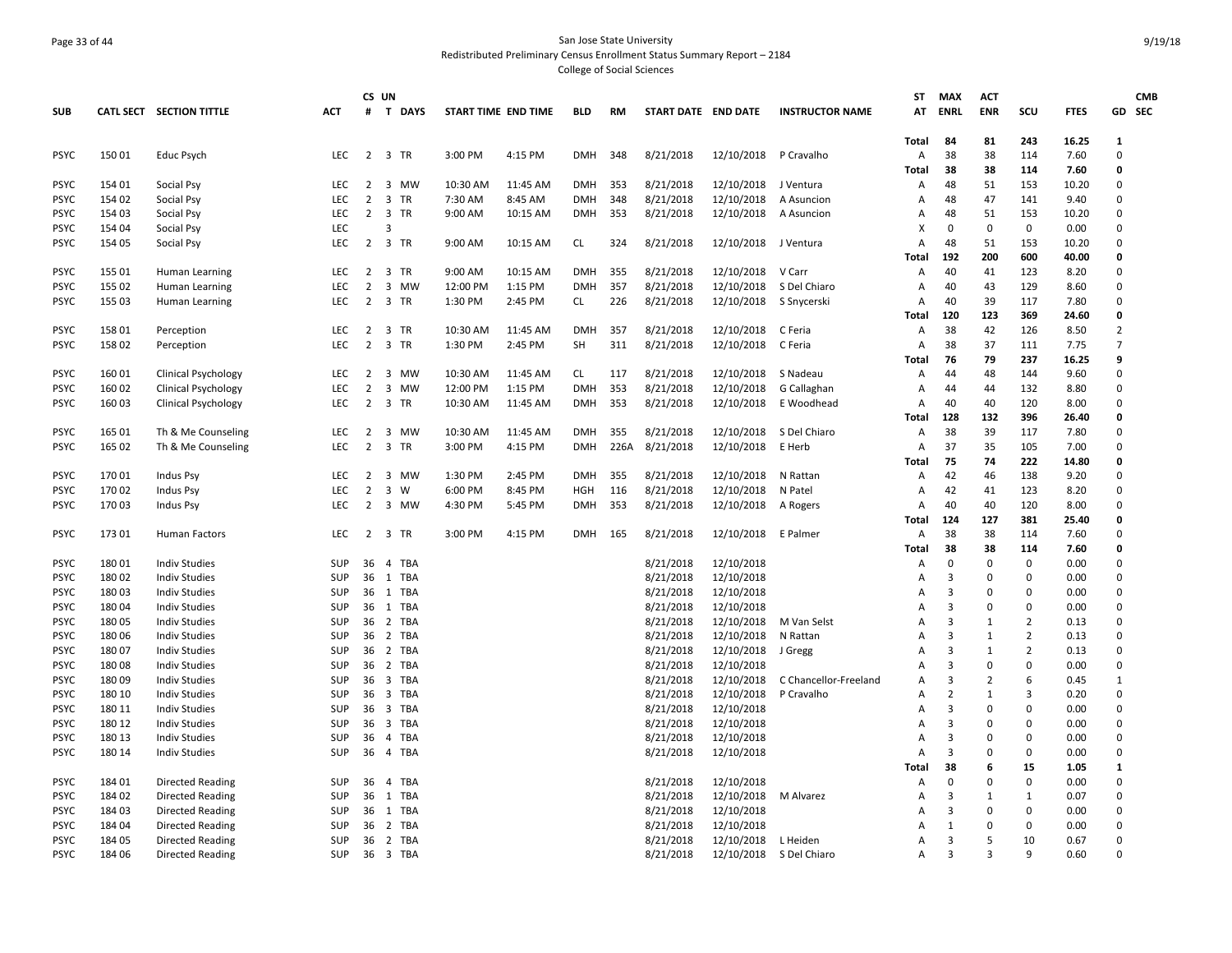## Page 34 of 44 San Jose State University Redistributed Preliminary Census Enrollment Status Summary Report – 2184 College of Social Sciences

|             |         |                                |            |                | CS UN                       |                     |          |            |      |                     |                        |                        | ST                | <b>MAX</b>        | <b>ACT</b>        |                   |              |                   | <b>CMB</b> |
|-------------|---------|--------------------------------|------------|----------------|-----------------------------|---------------------|----------|------------|------|---------------------|------------------------|------------------------|-------------------|-------------------|-------------------|-------------------|--------------|-------------------|------------|
| <b>SUB</b>  |         | CATL SECT SECTION TITTLE       | ACT        | #              | $\mathbf{T}$<br><b>DAYS</b> | START TIME END TIME |          | <b>BLD</b> | RM   | START DATE END DATE |                        | <b>INSTRUCTOR NAME</b> | AT                | ENRL              | <b>ENR</b>        | scu               | <b>FTES</b>  |                   | GD SEC     |
| PSYC        | 184 07  | <b>Directed Reading</b>        | SUP        | 36             | 3 TBA                       |                     |          |            |      | 8/21/2018           | 12/10/2018             |                        | $\overline{A}$    | 3                 | $\Omega$          | $\mathbf 0$       | 0.00         | $\Omega$          |            |
| PSYC        | 184 08  | <b>Directed Reading</b>        | <b>SUP</b> | 36             | 3 TBA                       |                     |          |            |      | 8/21/2018           | 12/10/2018             | A Asuncion             | A                 | 3                 | 1                 | 3                 | 0.20         | $\Omega$          |            |
| PSYC        | 184 09  | Directed Reading               | <b>SUP</b> | 36             | 4 TBA                       |                     |          |            |      | 8/21/2018           | 12/10/2018             |                        | A                 | 3                 | 0                 | 0                 | 0.00         | 0                 |            |
|             |         |                                |            |                |                             |                     |          |            |      |                     |                        |                        | <b>Total</b>      | 22                | 10                | 23                | 1.53         | $\mathbf{0}$      |            |
| PSYC        | 18601   | Psych Field Wk                 | <b>SUP</b> | 36             | 4 TBA                       |                     |          |            |      | 8/21/2018           | 12/10/2018             |                        | Α                 | $\mathbf 0$       | $\Omega$          | $\mathsf 0$       | 0.00         | $\Omega$          |            |
| <b>PSYC</b> | 186 02  | Psych Field Wk                 | SUP        |                | 36 2 TBA                    |                     |          |            |      | 8/21/2018           | 12/10/2018             | N Rattan               | A                 | 3                 | 1                 | $\overline{2}$    | 0.13         | $\Omega$          |            |
| PSYC        | 18603   | Psych Field Wk                 | SUP        |                | 36 3 TBA                    |                     |          |            |      | 8/21/2018           | 12/10/2018             | M Capriotti            | Α                 | 3                 | 1                 | 3                 | 0.20         | $\Omega$          |            |
| PSYC        | 186 04  | Psych Field Wk                 | <b>SUP</b> | 36             | 3 TBA                       |                     |          |            |      | 8/21/2018           | 12/10/2018             |                        | Α                 | 6                 | $\Omega$          | 0                 | 0.00         | $\mathbf 0$       |            |
| PSYC        | 186 05  | Psych Field Wk                 | SUP        | 36             | 4 TBA                       |                     |          |            |      | 8/21/2018           | 12/10/2018             |                        | A                 | $\overline{3}$    | $\Omega$          | 0                 | 0.00         | 0                 |            |
| PSYC        | 186 06  | Psych Field Wk                 | SUP        | 36             | 2 TBA                       |                     |          |            |      | 8/21/2018           | 12/10/2018             | M Capriotti            | A                 | 8                 | $\mathbf{1}$      | $\overline{2}$    | 0.13         | $\Omega$          |            |
| PSYC        | 18607   | Psych Field Wk                 | <b>SUP</b> |                | 36 2 TBA                    |                     |          |            |      | 8/21/2018           | 12/10/2018             | V Carr                 | Α                 | 8                 | 1                 | $\overline{2}$    | 0.13         | $\Omega$          |            |
|             |         |                                |            |                |                             |                     |          |            |      |                     |                        |                        | <b>Total</b>      | 31                | 4                 | 9                 | 0.60         | $\mathbf{0}$      |            |
| PSYC        | 190 01  | <b>Current Issues Capstone</b> | SEM        | -5             | 3 MW                        | 12:00 PM            | 1:15 PM  | <b>DMH</b> | 359  | 8/21/2018           | 12/10/2018             | J Citron               | Α                 | 23                | 25                | 75                | 5.00         | $\Omega$          |            |
| PSYC        | 190 02  | <b>Current Issues Capstone</b> | SEM        | - 5            | 3 MW                        | 3:00 PM             | 4:15 PM  | DMH        | 356  | 8/21/2018           | 12/10/2018             | S Lundquist            | Α                 | 23                | 25                | 75                | 5.00         | $\mathbf 0$       |            |
| PSYC        | 190 03  | <b>Current Issues Capstone</b> | <b>SEM</b> | -5             | 3 TR                        | 10:30 AM            | 11:45 AM | <b>DMH</b> | 348  | 8/21/2018           | 12/10/2018             | C Chancellor-Freeland  | Α                 | 23                | 20                | 60                | 4.00         | 0                 |            |
| <b>PSYC</b> | 190 04  | <b>Current Issues Capstone</b> | SEM        | -5             | 3 TR                        | 12:00 PM            | 1:15 PM  | <b>DMH</b> | 359  | 8/21/2018           | 12/10/2018             | G Feist                | $\overline{A}$    | 23                | 23                | 69                | 4.60         | $\Omega$          |            |
| PSYC        | 190 05  | <b>Current Issues Capstone</b> | SEM        | 5              | 3 TR                        | 1:30 PM             | 2:45 PM  | DMH        | 347  | 8/21/2018           | 12/10/2018             | J Gregg                | Α                 | 23                | 24                | 72                | 4.80         | $\Omega$          |            |
| PSYC        | 190 06  | <b>Current Issues Capstone</b> | <b>SEM</b> | -5             | 3 W                         | 4:30 PM             | 7:15 PM  | <b>DMH</b> | 359  | 8/21/2018           | 12/10/2018             | M Beristianos          | $\overline{A}$    | 23                | 15                | 45                | 3.00         | $\Omega$          |            |
| PSYC        | 190 07  | <b>Current Issues Capstone</b> | SEM        | - 5            | 3 M                         | 6:00 PM             | 8:45 PM  | <b>DMH</b> | 359  | 8/21/2018           | 12/10/2018 S Nadeau    |                        | A                 | 23                | 18                | 54                | 3.60         | $\Omega$          |            |
|             |         |                                |            |                |                             |                     |          |            |      |                     |                        |                        | Total             | 161               | 150               | 450               | 30.00        | 0                 |            |
| PSYC        | 19101   | Psych of Prejudice             | LEC.       | $\overline{2}$ | 3 MW                        | 9:00 AM             | 10:15 AM | <b>DMH</b> | 355  | 8/21/2018           | 12/10/2018             | N Rattan               | Α                 | 42                | 47                | 141               | 9.40         | 0                 |            |
| PSYC        | 191 02  | Psych of Prejudice             | LEC        | $\overline{2}$ | 3 <sub>7</sub>              | 6:00 PM             | 8:45 PM  | <b>DMH</b> | 149B | 8/21/2018           | 12/10/2018             | J Ventura              | Α                 | 42                | 39                | 117               | 7.85         | $\mathbf{1}$      |            |
| <b>PSYC</b> | 19103   | Psych of Prejudice             | <b>LEC</b> | 2              | 3 TR                        | 12:00 PM            | 1:15 PM  | DMH        | 355  | 8/21/2018           | 12/10/2018             | S Lundquist            | Α                 | 42                | 42                | 126               | 8.40         | $\Omega$          |            |
| PSYC        | 19104   | Psych of Prejudice             | LEC.       | $\overline{2}$ | 3 TR                        | 1:30 PM             | 2:45 PM  | <b>DMH</b> | 353  | 8/21/2018           | 12/10/2018             | A Asuncion             | Α                 | 42                | 42                | 126               | 8.40         | $\Omega$          |            |
| PSYC        | 191 05  | Psych of Prejudice             | LEC        | $\overline{2}$ | 3 MW                        | 12:00 PM            | 1:15 PM  | <b>DMH</b> | 355  | 8/21/2018           | 12/10/2018             | J Ventura              | Α                 | 42                | 44                | 132               | 8.80         | $\Omega$          |            |
|             |         |                                |            |                |                             |                     |          |            |      |                     |                        |                        | Total             | 210               | 214               | 642               | 42.85        | $\mathbf{1}$      |            |
| PSYC        | 19901   | Senior Hon Thesis              | <b>SUP</b> | 36             | 3 TBA                       |                     |          |            |      | 8/21/2018           | 12/10/2018             |                        | Α                 | $\overline{2}$    | $\mathbf 0$       | 0                 | 0.00         | 0                 |            |
| PSYC        | 199 02  | Senior Hon Thesis              | <b>SUP</b> | 36             | 3 TBA                       |                     |          |            |      | 8/21/2018           | 12/10/2018 A Rogers    |                        | A                 | $\overline{2}$    | 1                 | 3                 | 0.20         | $\mathbf 0$       |            |
|             |         |                                |            |                |                             |                     |          |            |      |                     |                        |                        | <b>Total</b>      | $\overline{a}$    | 1                 | $\mathbf{3}$      | 0.20         | $\mathbf{0}$      |            |
| PSYC        | 203A 01 | <b>Clinical Assess I</b>       | <b>SEM</b> | -5             | 3 M                         | 9:00 AM             | 11:45 AM | <b>DMH</b> | 308  | 8/21/2018           | 12/10/2018             | G Callaghan            | Α                 | 13                | 13                | 39                | 3.25         | 13                |            |
|             |         |                                |            |                |                             |                     |          |            |      |                     |                        |                        | Total             | 13                | 13                | 39                | 3.25         | 13                |            |
| PSYC        | 204 01  | Grad Sem Dev Psyc              | SEM        | - 5            | 3 MW                        | 1:30 PM             | 2:45 PM  | <b>DMH</b> | 347  | 8/21/2018           | 12/10/2018 S Duh       |                        | Α                 | 13                | 12                | 36                | 3.00         | 12                |            |
|             |         |                                |            |                |                             |                     |          |            |      |                     |                        |                        | Total             | 13                | 12                | 36                | 3.00         | 12                |            |
| PSYC        | 210 01  | Adsv Psychopath                | SEM        | 5              | 3 R                         | 9:00 AM             | 11:45 AM | <b>DMH</b> | 308  | 8/21/2018           | 12/10/2018             | J Gregg                | Α                 | 13                | 13                | 39                | 3.25         | 13                |            |
|             |         |                                |            |                |                             |                     |          |            |      |                     |                        |                        | <b>Total</b>      | 13                | 13                | 39                | 3.25         | 13                |            |
| PSYC        | 22201   | Gender Ethnic Iss              | <b>SEM</b> | - 5            | 3 M                         | 12:00 PM            | 2:45 PM  | <b>DMH</b> | 308  | 8/21/2018           | 12/10/2018 E Klaw      |                        | Α                 | 13                | 12                | 36                | 3.00         | 12                |            |
|             |         |                                |            |                |                             |                     |          |            |      |                     |                        |                        | <b>Total</b>      | 13                | 12                | 36                | 3.00         | 12                |            |
| PSYC        | 224A 80 | Clin Psych Prac I              | <b>SUP</b> |                | 25 3 TBA                    |                     |          |            |      | 8/21/2018           | 12/10/2018 M Capriotti |                        | Α                 | 13                | 9                 | 27                | 2.25         | 9<br>9            |            |
|             |         |                                |            |                |                             |                     |          |            |      |                     |                        |                        | Total             | 13                | 9                 | 27                | 2.25         | 12                |            |
| PSYC        | 228 01  | Prof Eth Psyglsts              | SEM        | 5              | 3 <sub>7</sub>              | 12:00 PM            | 2:45 PM  | <b>DMH</b> | 308  | 8/21/2018           | 12/10/2018             | E Woodhead             | A                 | 13                | 12                | 36                | 3.00         |                   |            |
|             |         |                                |            |                |                             |                     |          |            |      |                     |                        |                        | Total             | 13<br>15          | 12                | 36<br>33          | 3.00<br>2.75 | 12                |            |
| PSYC        | 235 01  | Sem Cognitive Psy              | <b>SEM</b> | -5             | 3 MW                        | 10:30 AM            | 11:45 AM | <b>DMH</b> | 149A | 8/21/2018           | 12/10/2018             | M Van Selst            | $\overline{A}$    |                   | 11                |                   |              | 11                |            |
|             |         |                                |            |                |                             |                     |          |            |      |                     |                        |                        | Total             | 15                | 11                | 33                | 2.75         | 11                |            |
| PSYC        | 240 01  | App Psychometrics              | <b>SEM</b> | -5             | 3 MW                        | 3:00 PM             | 4:15 PM  | <b>DMH</b> | 308  | 8/21/2018           | 12/10/2018             | H Tokunaga             | Α                 | 22                | 10                | 30                | 2.50         | 10                |            |
| PSYC        | 243 01  |                                | SEM        |                | TBA                         |                     |          |            |      | 8/21/2018           | 12/10/2018             |                        | <b>Total</b><br>A | 22<br>$\mathbf 0$ | 10<br>$\mathbf 0$ | 30<br>$\mathbf 0$ | 2.50<br>0.00 | 10<br>$\mathbf 0$ |            |
|             | 243 02  | Field Wk in Psych              | <b>SEM</b> | 6<br>6         | 6<br>3 TBA                  |                     |          |            |      | 8/21/2018           | 12/10/2018             | E Klaw                 | Α                 | 13                | 9                 | 27                | 2.25         | 9                 |            |
| PSYC        |         | Field Wk in Psych              |            |                |                             |                     |          |            |      |                     |                        |                        | Total             | 13                | 9                 | 27                | 2.25         | 9                 |            |
| PSYC        | 249 01  | I/O Psy Field Work             | SUP        |                | 25 3 T                      | 7:30 PM             | 10:15 PM |            |      | 8/21/2018           | 12/10/2018 M Hosoda    |                        | Α                 | 15                | 13                | 39                | 3.25         | 13                |            |
|             |         |                                |            |                |                             |                     |          |            |      |                     |                        |                        | Total             | 15                | 13                | 39                | 3.25         | 13                |            |
|             |         |                                |            |                |                             |                     |          |            |      |                     |                        |                        |                   |                   |                   |                   |              |                   |            |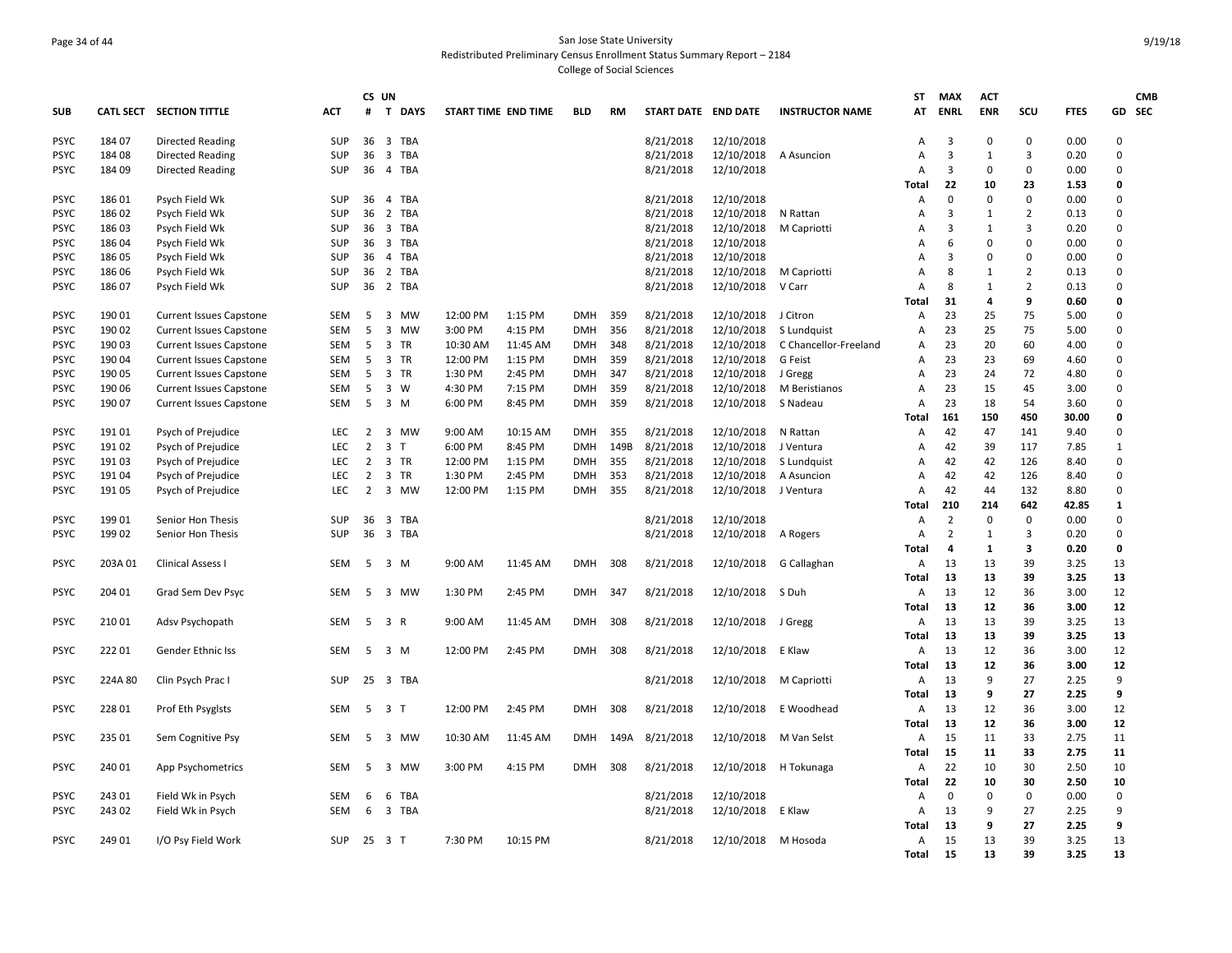## Page 35 of 44 San Jose State University Redistributed Preliminary Census Enrollment Status Summary Report – 2184 College of Social Sciences

| SUB         |        | CATL SECT SECTION TITTLE      | АСТ                      | CS UN<br>#     | T DAYS         | START TIME END TIME |          | BLD        | RM  | START DATE END DATE |                        | <b>INSTRUCTOR NAME</b> | <b>ST</b><br>AT     | MAX<br>ENRL    | <b>ACT</b><br><b>ENR</b> | SCU            | <b>FTES</b> | GD SEC       | <b>CMB</b> |
|-------------|--------|-------------------------------|--------------------------|----------------|----------------|---------------------|----------|------------|-----|---------------------|------------------------|------------------------|---------------------|----------------|--------------------------|----------------|-------------|--------------|------------|
| <b>PSYC</b> | 25801  | Methods Psychother            | <b>SEM</b>               |                | 6 3 T          | 9:00 AM             | 11:45 AM | <b>DMH</b> | 308 | 8/21/2018           | 12/10/2018 J Gregg     |                        | $\mathsf{A}$        | 13             | 12                       | 36             | 3.00        | 12           |            |
|             |        |                               |                          |                |                |                     |          |            |     |                     |                        |                        | Total               | 13             | 12                       | 36             | 3.00        | 12           |            |
| <b>PSYC</b> | 260 01 | <b>Crisis Counseling</b>      | SEM                      |                | 6 3 W          | 12:00 PM            | 2:45 PM  | DMH        | 308 | 8/21/2018           | 12/10/2018 A Prins     |                        | Α                   | 13             | 9                        | 27             | 2.25        | 9            |            |
|             |        |                               |                          |                |                |                     |          |            |     |                     |                        |                        | Total               | 13             | 9                        | 27             | 2.25        | 9            |            |
| <b>PSYC</b> | 27001  | Sem Ind/Org Psych             | <b>SEM</b>               |                | 5 3 MW         | 4:30 PM             | 5:45 PM  | <b>DMH</b> | 308 | 8/21/2018           | 12/10/2018 M Hosoda    |                        | $\mathsf{A}$        | 15             | 10                       | 30             | 2.50        | 10           |            |
|             |        |                               |                          |                |                |                     |          |            |     |                     |                        |                        | Total               | 15             | 10                       | 30             | 2.50        | 10           |            |
| <b>PSYC</b> | 27201  | <b>Training &amp; Develop</b> | SEM                      | 5              | 3 <sub>1</sub> | 4:30 PM             | 7:15 PM  | <b>DMH</b> | 308 | 8/21/2018           | 12/10/2018             | A Rogers               | Α                   | 15             | 21                       | 63             | 5.25        | 21           |            |
|             |        |                               |                          |                |                |                     |          |            |     |                     |                        |                        | Total               | -15            | 21                       | 63             | 5.25        | 21           |            |
| <b>PSYC</b> | 273 01 | Sem Human Factors             | SEM                      | 5              | 3 <sub>1</sub> | 3:00 PM             | 5:45 PM  | <b>DMH</b> | 355 | 8/21/2018           | 12/10/2018 A Andre     |                        | A                   | 35             | 35                       | 105            | 8.75        | 35           |            |
|             |        |                               |                          |                |                |                     |          |            |     |                     |                        |                        | Total               | 35             | 35                       | 105            | 8.75        | 35           |            |
| <b>PSYC</b> | 28001  | General Seminar               | <b>SEM</b>               | -5             | 3 TR           | 10:30 AM            | 11:45 AM | DMH        | 359 | 8/21/2018           | 12/10/2018 C Oyamot    |                        | Α                   | 13             | 12                       | 36             | 3.00        | 12           |            |
|             |        |                               |                          |                |                |                     |          |            |     |                     |                        |                        | <b>Total</b>        | 13             | 12                       | 36             | 3.00        | 12           |            |
| <b>PSYC</b> | 291 01 | Meth & Des App Res            | SEM                      |                | 5 3 W          | 9:00 AM             | 11:45 AM | DMH        | 308 | 8/21/2018           | 12/10/2018 M Capriotti |                        | Α                   | 13             | 9                        | 27             | 2.25        | $\mathsf{q}$ |            |
|             |        |                               |                          |                |                |                     |          |            |     |                     |                        |                        | <b>Total</b>        | 13             | 9                        | 27             | 2.25        | 9            |            |
| <b>PSYC</b> | 298 01 | Special Prob                  | SUP                      |                | 25 6 TBA       |                     |          |            |     | 8/21/2018           | 12/10/2018             |                        | Α                   | $\mathbf 0$    | 0                        | $\mathbf 0$    | 0.00        | $\Omega$     |            |
| <b>PSYC</b> | 298 02 | Special Prob                  | <b>SUP</b>               |                | 25 1 TBA       |                     |          |            |     | 8/21/2018           | 12/10/2018             |                        | Α                   | 3              | $\Omega$                 | 0              | 0.00        | $\Omega$     |            |
| PSYC        | 298 03 | <b>Special Prob</b>           | <b>SUP</b>               |                | 25 1 TBA       |                     |          |            |     | 8/21/2018           | 12/10/2018             |                        | A                   | 3              | $\Omega$                 | $\Omega$       | 0.00        | $\Omega$     |            |
| <b>PSYC</b> | 298 04 | Special Prob                  | <b>SUP</b>               |                | 25 2 TBA       |                     |          |            |     | 8/21/2018           | 12/10/2018             |                        | Α                   | $\overline{3}$ | 0                        | $\mathsf 0$    | 0.00        | $\mathbf 0$  |            |
| <b>PSYC</b> | 298 05 | Special Prob                  | <b>SUP</b>               |                | 25 2 TBA       |                     |          |            |     | 8/21/2018           | 12/10/2018             |                        | Α                   | 3              | $\Omega$                 | 0              | 0.00        | 0            |            |
| <b>PSYC</b> | 298 06 | Special Prob                  | <b>SUP</b>               |                | 25 3 TBA       |                     |          |            |     | 8/21/2018           | 12/10/2018 J Gregg     |                        | Α                   | 13             | 9                        | 27             | 2.25        | 9            |            |
| <b>PSYC</b> | 298 07 | Special Prob                  | <b>SUP</b>               |                | 25 3 TBA       |                     |          |            |     | 8/21/2018           | 12/10/2018             | C Chancellor-Freeland  | Α                   | 12             | 1                        | 3              | 0.25        | $\mathbf{1}$ |            |
| <b>PSYC</b> | 298 08 | Special Prob                  | <b>SUP</b>               | 25             | 3 TBA          |                     |          |            |     | 8/21/2018           | 12/10/2018             | M Capriotti            | Α                   | $\overline{3}$ | $\mathbf{1}$             | 3              | 0.25        | $\mathbf{1}$ |            |
| <b>PSYC</b> | 298 09 | Special Prob                  | SUP                      |                | 25 4 TBA       |                     |          |            |     | 8/21/2018           | 12/10/2018             |                        | Α                   | $\overline{3}$ | $\Omega$                 | 0              | 0.00        | $\Omega$     |            |
| PSYC        | 298 10 | Special Prob                  | <b>SUP</b>               | 25             | 4 TBA          |                     |          |            |     | 8/21/2018           | 12/10/2018             |                        | $\mathsf{A}$        | 5              | 0                        | 0              | 0.00        | $\Omega$     |            |
| PSYC        | 298 11 | Special Prob                  | <b>SUP</b>               | 25             | 4 TBA          |                     |          |            |     | 8/21/2018           | 12/10/2018             |                        | Α                   | 3              | $\Omega$                 | 0              | 0.00        | $\mathbf 0$  |            |
| <b>PSYC</b> | 298 12 | Special Prob                  | <b>SUP</b>               |                | 25 5 TBA       |                     |          |            |     | 8/21/2018           | 12/10/2018             |                        | A                   | 3              | $\Omega$                 | 0              | 0.00        | 0            |            |
| <b>PSYC</b> | 298 13 | <b>Special Prob</b>           | <b>SUP</b>               | 25             | 6<br>TBA       |                     |          |            |     | 8/21/2018           | 12/10/2018 S Duh       |                        | Α                   | 3              | 1                        | 6              | 0.50        | $\mathbf{1}$ |            |
|             |        |                               |                          |                |                |                     |          |            |     |                     |                        |                        | <b>Total</b>        | 57             | 12                       | 39             | 3.25        | 12           |            |
| <b>PSYC</b> | 299 01 | <b>Masters Thesis</b>         | <b>SUP</b>               |                | 25 6 TBA       |                     |          |            |     | 8/21/2018           | 12/10/2018             |                        | Α                   | $\mathbf 0$    | $\Omega$                 | 0              | 0.00        | $\mathbf 0$  |            |
| <b>PSYC</b> | 299 02 | <b>Masters Thesis</b>         | SUP                      |                | 25 1 TBA       |                     |          |            |     | 8/21/2018           | 12/10/2018             | A Rogers               | Α                   | 3              | 1                        | 1              | 0.08        | $\mathbf{1}$ |            |
| PSYC        | 299 03 | <b>Masters Thesis</b>         | <b>SUP</b>               |                | 25 2 TBA       |                     |          |            |     | 8/21/2018           | 12/10/2018             |                        | $\mathsf{A}$        | 3              | $\Omega$                 | $\Omega$       | 0.00        | $\Omega$     |            |
| <b>PSYC</b> | 299 04 | <b>Masters Thesis</b>         | SUP                      | 25             | 2 TBA          |                     |          |            |     | 8/21/2018           | 12/10/2018             |                        | Α                   | 3              | $\Omega$                 | 0              | 0.00        | 0            |            |
| <b>PSYC</b> | 299 05 | <b>Masters Thesis</b>         | <b>SUP</b>               |                | 25 3 TBA       |                     |          |            |     | 8/21/2018           | 12/10/2018             | E Palmer               | A                   | 3              | 1                        | 3              | 0.25        | $\mathbf{1}$ |            |
| PSYC        | 299 06 | <b>Masters Thesis</b>         | SUP                      |                | 25 3 TBA       |                     |          |            |     | 8/21/2018           | 12/10/2018             |                        | A                   | 3              | $\Omega$                 | $\Omega$       | 0.00        | $\Omega$     |            |
| <b>PSYC</b> | 299 07 | <b>Masters Thesis</b>         | <b>SUP</b>               |                | 25 3 TBA       |                     |          |            |     | 8/21/2018           | 12/10/2018             |                        | Α                   | $\overline{3}$ | $\Omega$                 | $\Omega$       | 0.00        | $\Omega$     |            |
| <b>PSYC</b> | 299 08 | <b>Masters Thesis</b>         | <b>SUP</b>               |                | 25 4 TBA       |                     |          |            |     | 8/21/2018           | 12/10/2018             | A Asuncion             | Α                   | 3              | $\mathbf{1}$             | 4              | 0.33        | $\mathbf{1}$ |            |
| <b>PSYC</b> | 299 09 | <b>Masters Thesis</b>         | <b>SUP</b>               | 25             | 4 TBA          |                     |          |            |     | 8/21/2018           | 12/10/2018             | C Feria                | Α                   | 3              | 1                        | $\overline{4}$ | 0.33        | 1            |            |
| <b>PSYC</b> | 299 10 | <b>Masters Thesis</b>         | SUP                      |                | 25 4 TBA       |                     |          |            |     | 8/21/2018           | 12/10/2018             | M Hosoda               | $\mathsf{A}$        | 3              | 1                        | 4              | 0.33        | $\mathbf{1}$ |            |
| <b>PSYC</b> | 299 11 | <b>Masters Thesis</b>         | <b>SUP</b>               |                | 25 5 TBA       |                     |          |            |     | 8/21/2018           | 12/10/2018             |                        | Α                   | $\overline{3}$ | $\Omega$                 | 0              | 0.00        | $\Omega$     |            |
| <b>PSYC</b> | 299 12 | <b>Masters Thesis</b>         | <b>SUP</b>               | 25             | -5<br>TBA      |                     |          |            |     | 8/21/2018           | 12/10/2018             |                        | A                   | 3              | $\Omega$                 | $\mathbf 0$    | 0.00        | $\Omega$     |            |
| <b>PSYC</b> | 299 13 | <b>Masters Thesis</b>         | <b>SUP</b>               |                | 25 5 TBA       |                     |          |            |     | 8/21/2018           | 12/10/2018             | M Hosoda               | Α                   | 3              | 1                        | 5              | 0.42        | $\mathbf{1}$ |            |
| <b>PSYC</b> | 299 14 | <b>Masters Thesis</b>         | <b>SUP</b>               | 25             | 6<br>TBA       |                     |          |            |     | 8/21/2018           | 12/10/2018             | M Hosoda               | Α                   | 10             | 6                        | 36             | 3.00        | 6            |            |
| <b>PSYC</b> | 299 15 | <b>Masters Thesis</b>         | <b>SUP</b>               | 25             | 6 TBA          |                     |          |            |     | 8/21/2018           | 12/10/2018             |                        | $\mathsf{A}$        | 3              | 0                        | $\mathbf 0$    | 0.00        | $\Omega$     |            |
|             |        |                               |                          |                |                |                     |          |            |     |                     |                        |                        | <b>Total</b>        | 49             | 12                       | 57             | 4.75        | 12           |            |
|             |        |                               |                          |                |                | 12:00 PM            | 1:15 PM  | <b>WSQ</b> |     |                     |                        |                        |                     | 125            | 124                      | 372            |             | 0            |            |
| <b>STAT</b> | 95 01  | Elem Stat                     | <b>LEC</b><br><b>LEC</b> | 2              | 3 MW           |                     |          | <b>DMH</b> | 207 | 8/21/2018           | 12/10/2018             | A Rogers               | A                   |                |                          |                | 24.80       | $\Omega$     |            |
| <b>STAT</b> | 95 02  | Elem Stat                     |                          | $\overline{2}$ | 3 MW           | 9:00 AM             | 10:15 AM |            | 357 | 8/21/2018           | 12/10/2018             | S Macramalla           | A                   | 42             | 42                       | 126            | 8.40        | $\Omega$     |            |
| STAT        | 95 03  | Elem Stat                     | <b>LEC</b>               | $\overline{2}$ | 3 MW           | 12:00 PM            | 1:15 PM  | CL         | 117 | 8/21/2018           | 12/10/2018             | P Ruiz                 | Α                   | 45             | 53                       | 159            | 10.60       | $\mathbf 0$  |            |
| <b>STAT</b> | 95 04  | Elem Stat                     | LEC<br>LEC.              | $\overline{2}$ | 3 MW           | 4:30 PM             | 5:45 PM  | <b>CL</b>  | 117 | 8/21/2018           | 12/10/2018             | S Macramalla           | Α<br>$\overline{A}$ | 48             | 50                       | 150            | 10.00       | 1            |            |
| <b>STAT</b> | 95 05  | Elem Stat                     |                          | $\overline{2}$ | 3 TR           | 12:00 PM            | 1:15 PM  | <b>CL</b>  | 117 | 8/21/2018           | 12/10/2018             | P Cravalho             |                     | 48             | 60                       | 180            | 12.05       | $\Omega$     |            |
| <b>STAT</b> | 95 06  | Elem Stat                     | <b>LEC</b>               | $\overline{2}$ | 3 TR           | 1:30 PM             | 2:45 PM  | <b>WSQ</b> | 207 | 8/21/2018           | 12/10/2018             | L Huntsman             | A                   | 125            | 123                      | 369            | 24.60       |              |            |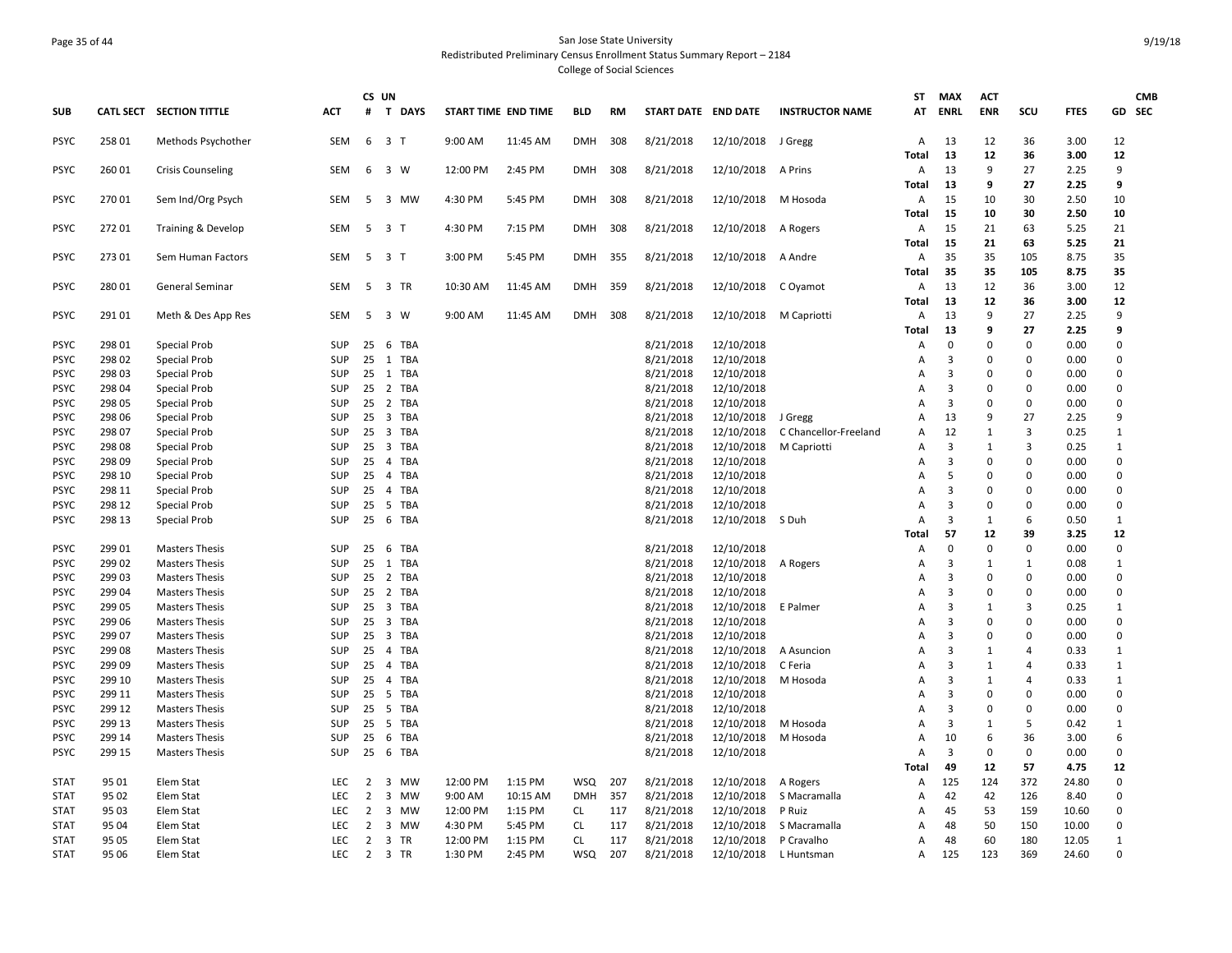## Page 36 of 44 San Jose State University Redistributed Preliminary Census Enrollment Status Summary Report – 2184 College of Social Sciences

| <b>SUB</b>  | <b>CATL SECT</b> | <b>SECTION TITTLE</b> | <b>ACT</b> | CS UN | <b>DAYS</b> | START TIME END TIME |          | <b>BLD</b> | RM  | <b>START DATE</b> | <b>END DATE</b> | <b>INSTRUCTOR NAME</b> | ST<br>AT                | <b>MAX</b><br><b>ENRL</b> | <b>ACT</b><br><b>ENR</b> | scu   | <b>FTES</b> |             | <b>CMB</b><br>GD SEC |
|-------------|------------------|-----------------------|------------|-------|-------------|---------------------|----------|------------|-----|-------------------|-----------------|------------------------|-------------------------|---------------------------|--------------------------|-------|-------------|-------------|----------------------|
| <b>STAT</b> | 95 08            | Elem Stat             | <b>LEC</b> |       | 2 3 F       | 9:30 AM             | 12:15 PM | CL         | 117 | 8/21/2018         | 12/10/2018      | L Huntsman             | A                       | 45                        | 45                       | 135   | 9.00        | $\mathbf 0$ |                      |
| <b>STAT</b> | 95 09            | Elem Stat             | <b>LEC</b> |       | 2 3 F       | 10:00 AM            | 12:45 PM | DMH        | 348 | 8/21/2018         | 12/10/2018      | G Savage               | A                       | 45                        | 48                       | 144   | 9.60        | $\mathbf 0$ |                      |
| <b>STAT</b> | 95 10            | Elem Stat             | <b>LEC</b> |       | 3 TR        | 4:30 PM             | 5:45 PM  | <b>DMH</b> | 348 | 8/21/2018         | 12/10/2018      | G Savage               | A                       | 45                        | 47                       | 141   | 9.40        | 0           |                      |
| <b>STAT</b> | 95 80            | Elem Stat             | <b>LEC</b> |       | 2 3 TBA     |                     |          |            |     | 8/21/2018         | 12/10/2018      | C Oyamot               | A                       | 42                        | 43                       | 129   | 8.60        | $\mathbf 0$ |                      |
|             |                  |                       |            |       |             |                     |          |            |     |                   |                 |                        | Total                   | 610                       | 635                      | 1905  | 127.05      |             |                      |
| <b>STAT</b> | 115 01           | Interm Stat           | <b>LEC</b> |       | 3 TR        | 12:00 PM            | 1:15 PM  | DMH        | 353 | 8/21/2018         | 12/10/2018      | D Schuster             | A                       | 43                        | 45                       | 135   | 9.05        |             |                      |
| <b>STAT</b> | 115 02           | Interm Stat           | <b>LEC</b> |       | 3 MW        | 3:00 PM             | 4:15 PM  | <b>CL</b>  | 117 | 8/21/2018         | 12/10/2018      | M Hosoda               | A                       | 43                        | 50                       | 150   | 10.05       |             |                      |
|             |                  |                       |            |       |             |                     |          |            |     |                   |                 |                        | Total                   | 86                        | 95                       | 285   | 19.10       |             |                      |
| <b>STAT</b> | 245 01           | <b>Adv Statistics</b> | <b>SEM</b> |       | 3           |                     |          |            |     |                   |                 |                        | X.                      | $\Omega$                  | $\Omega$                 |       | 0.00        | $\Omega$    |                      |
| <b>STAT</b> | 245 02           | <b>Adv Statistics</b> | SEM        | 5     | 3 TR        | 1:30 PM             | 2:45 PM  | <b>CCB</b> | 100 | 8/21/2018         | 12/10/2018      | D Schuster             | A                       | 20                        | 13                       | 39    | 3.25        | 13          |                      |
|             |                  |                       |            |       |             |                     |          |            |     |                   |                 |                        | Total                   | -20                       | 13                       | 39    | 3.25        | 13          |                      |
|             |                  |                       |            |       |             |                     |          |            |     |                   |                 |                        | <b>Psychology Total</b> | 5717                      | 5609                     | 16360 | 1105.32     | 285         |                      |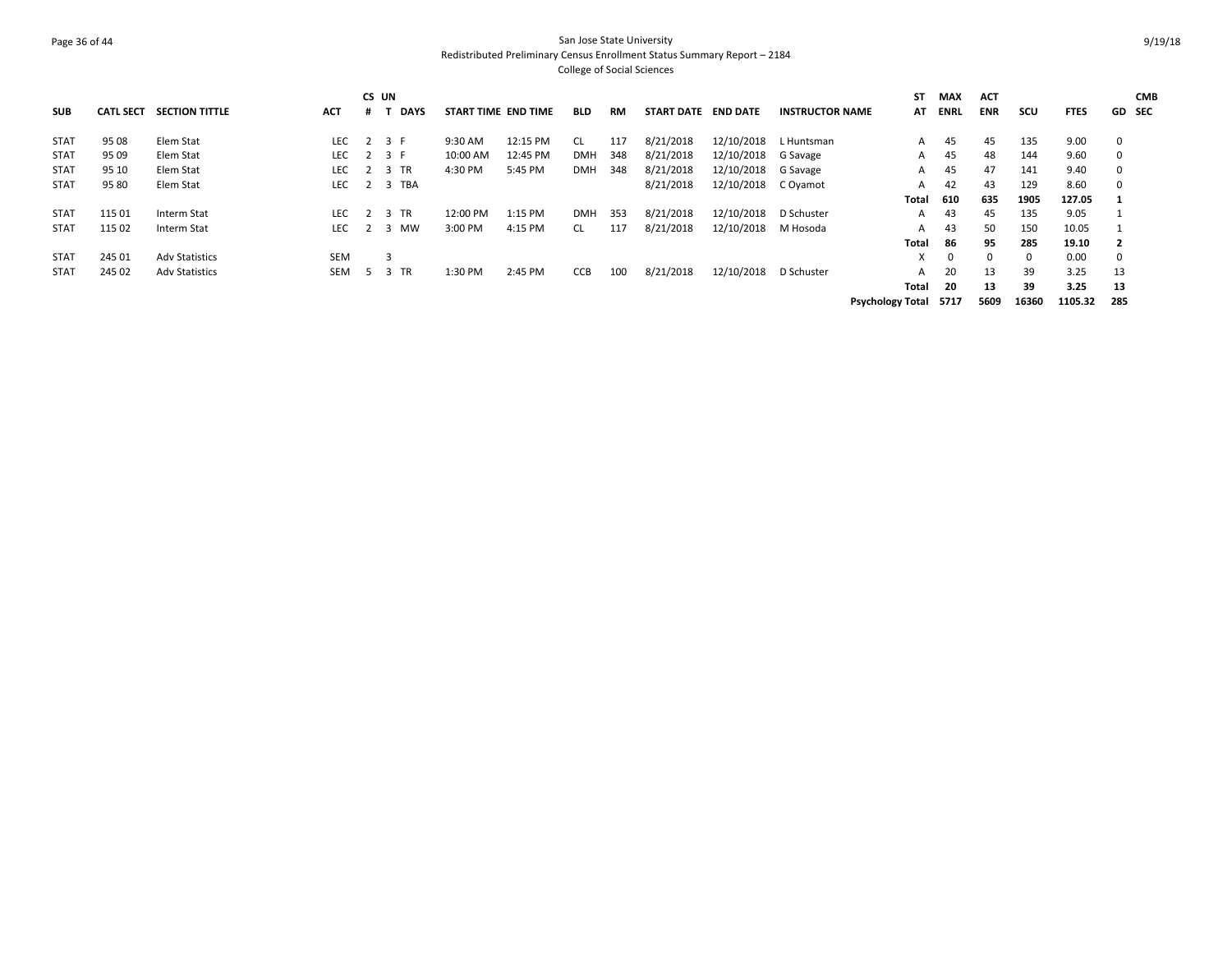## Page 37 of 44 San Jose State University Redistributed Preliminary Census Enrollment Status Summary Report – 2184

| <b>SUB</b> | <b>CATL SECT</b>              | <b>SECTION TITTLE</b> | ACT        | CS UN |                | <b>DAYS</b> | START TIME END TIME |         | <b>BLD</b> | <b>RM</b> | START DATE END DATE |            | <b>INSTRUCTOR NAME</b>              | <b>ST</b><br>AT | <b>MAX</b><br><b>ENRL</b> | <b>ACT</b><br><b>ENR</b> | scu | <b>FTES</b> |   | <b>CMB</b><br>GD SEC |
|------------|-------------------------------|-----------------------|------------|-------|----------------|-------------|---------------------|---------|------------|-----------|---------------------|------------|-------------------------------------|-----------------|---------------------------|--------------------------|-----|-------------|---|----------------------|
|            | Social Sciences - All College |                       |            |       |                |             |                     |         |            |           |                     |            |                                     |                 |                           |                          |     |             |   |                      |
| SSCI       | 90 01                         | Success Soc Sci       | LEC.       | 2     | 1 M            |             | 3:00 PM             | 3:50 PM | CL         | 303       | 8/21/2018           | 12/10/2018 | M Brown                             | A               | 30                        | 18                       | 18  | 1.20        | 0 |                      |
| SSCI       | 90 02                         | Success Soc Sci       | LEC        | 2     | 1 W            |             | 3:00 PM             | 3:50 PM | CL         | 303       | 8/21/2018           | 12/10/2018 | J Fessehaye                         | A               | 30                        | 12                       | 12  | 0.80        | 0 |                      |
| SSCI       | 90 03                         | Success Soc Sci       | LEC        |       | 1 T            |             | 3:00 PM             | 3:50 PM | CCB        | 100       | 8/21/2018           | 12/10/2018 | M Brown                             | A               | 25                        | 19                       | 19  | 1.27        | 0 |                      |
| SSCI       | 90 80                         | Success Soc Sci       | LEC        |       |                |             |                     |         |            |           |                     |            |                                     | X               | 0                         | 0                        | 0   | 0.00        | 0 |                      |
| SSCI       | 90 81                         | Success Soc Sci       | LEC        |       |                | 1 TBA       |                     |         |            |           | 8/21/2018           | 12/10/2018 | R Hunter                            | A               | 30                        | 28                       | 28  | 1.87        | 0 |                      |
|            |                               |                       |            |       |                |             |                     |         |            |           |                     |            |                                     | Total           | 115                       | 77                       | 77  | 5.13        | 0 |                      |
| SSED       | 184Y 01                       | Stdt Tchg II          | SUP        |       |                | 25 4 TBA    |                     |         |            |           | 8/21/2018           | 12/10/2018 | E Boas                              | A               | 10                        | 10                       | 40  | 2.73        |   |                      |
|            |                               |                       |            |       |                |             |                     |         |            |           |                     |            |                                     | Total           | 10                        | 10                       | 40  | 2.73        |   |                      |
| SSED       | 184Z01                        | Stdt Tchg III         | <b>SUP</b> | 25    | -4             | TBA         |                     |         |            |           | 8/21/2018           | 12/10/2018 | E Boas                              | A               | 10                        | 10                       | 40  | 2.73        |   |                      |
| SSED       | 184Z 02                       | Stdt Tchg III         | SUP        | 25    |                | 5 TBA       |                     |         |            |           | 8/21/2018           | 12/10/2018 |                                     | A               | 25                        | $\Omega$                 | 0   | 0.00        | 0 |                      |
| SSED       | 184Z03                        | Stdt Tchg III         | <b>SUP</b> | 25    |                | 6 TBA       |                     |         |            |           | 8/21/2018           | 12/10/2018 |                                     | A               | 25                        | 0                        | 0   | 0.00        | 0 |                      |
|            |                               |                       |            |       |                |             |                     |         |            |           |                     |            |                                     | Total           | 60                        | 10                       | 40  | 2.73        |   |                      |
| SSED       | 37801                         | Soc Sci Methods       | <b>SEM</b> | -5    | 3 <sub>1</sub> |             | 4:30 PM             | 7:15 PM | <b>DMH</b> | 357       | 8/21/2018           | 12/10/2018 | J Narveson                          | A               | 35                        | 11                       | 33  | 2.20        | 0 |                      |
|            |                               |                       |            |       |                |             |                     |         |            |           |                     |            |                                     | Total           | -35                       | 11                       | 33  | 2.20        | 0 |                      |
|            |                               |                       |            |       |                |             |                     |         |            |           |                     |            | Social Sciences - All College Total |                 | 220                       | 108                      | 190 | 12.80       |   |                      |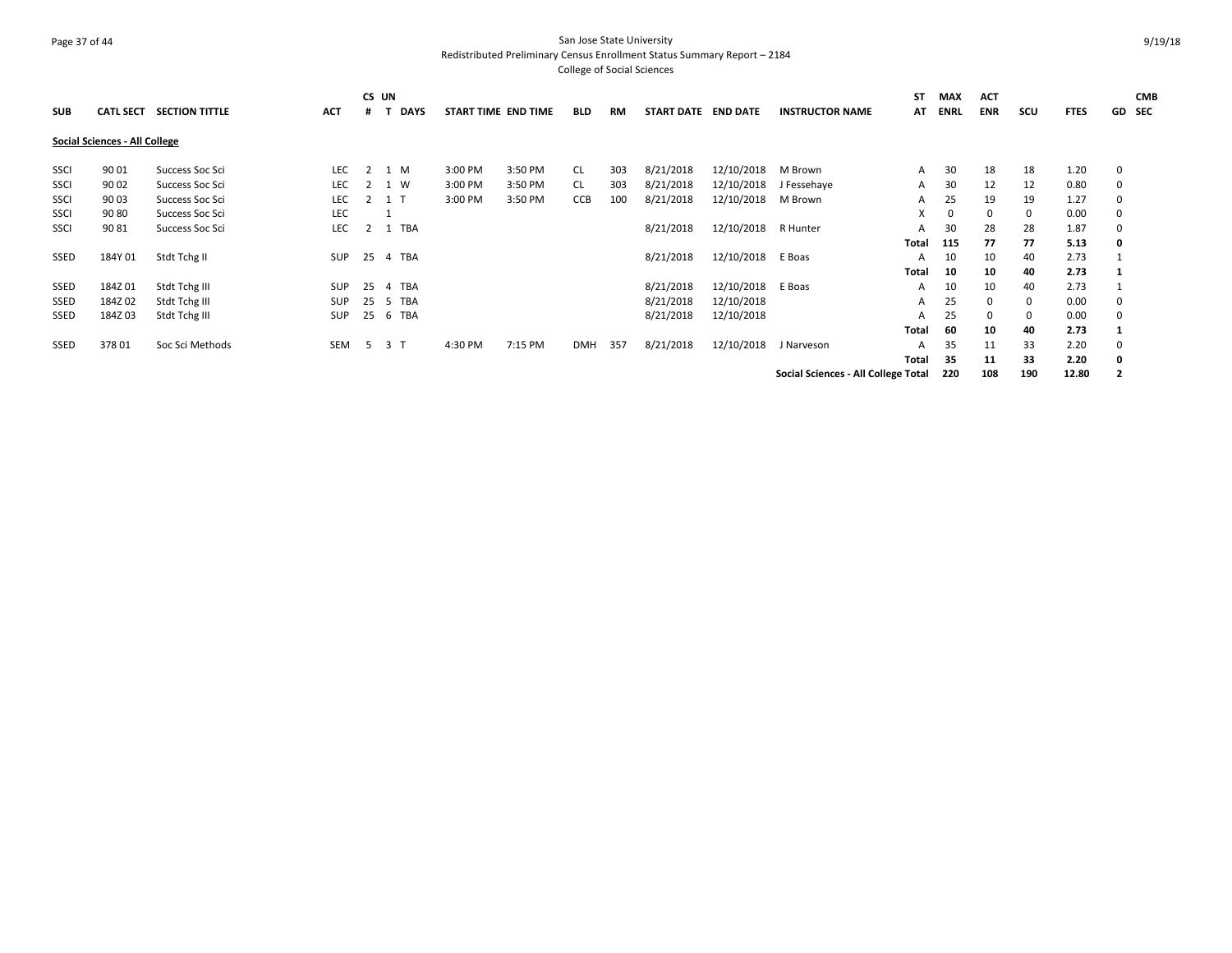## Page 38 of 44 San Jose State University Redistributed Preliminary Census Enrollment Status Summary Report – 2184

|             |         |                           |            | CS UN                   |                |                     |          |            |      |                     |            |                         | ST             | <b>MAX</b> | <b>ACT</b>   |             |             |              | <b>CMB</b>   |        |
|-------------|---------|---------------------------|------------|-------------------------|----------------|---------------------|----------|------------|------|---------------------|------------|-------------------------|----------------|------------|--------------|-------------|-------------|--------------|--------------|--------|
| <b>SUB</b>  |         | CATL SECT SECTION TITTLE  | <b>ACT</b> | #                       | <b>T DAYS</b>  | START TIME END TIME |          | <b>BLD</b> | RM   | START DATE END DATE |            | <b>INSTRUCTOR NAME</b>  | AT             | ENRL       | <b>ENR</b>   | scu         | <b>FTES</b> | GD SEC       |              |        |
| Sociology   |         |                           |            |                         |                |                     |          |            |      |                     |            |                         |                |            |              |             |             |              |              |        |
| SOCI        | 101     | Intro to Sociology        | LEC        | 1                       | 3 MW           | 10:30 AM            | 11:45 AM | <b>HGH</b> | 122  | 8/21/2018           | 12/10/2018 | M Pasion                | Α              | 40         | 39           | 117         | 7.80        | $\Omega$     |              |        |
| SOCI        | 102     | Intro to Sociology        | <b>LEC</b> | $\mathbf{1}$            | 3 TR           | 10:30 AM            | 11:45 AM | <b>WSQ</b> | 207  | 8/21/2018           | 12/10/2018 | M Pasion                | Α              | 120        | 120          | 360         | 24.00       | $\mathbf 0$  |              |        |
| SOCI        | 180     | Intro to Sociology        | LEC.       | 1                       | 3 TBA          |                     |          |            |      | 8/21/2018           | 12/10/2018 | M Rokni                 | Α              | 35         | 35           | 105         | 7.00        | $\Omega$     |              |        |
|             |         |                           |            |                         |                |                     |          |            |      |                     |            |                         | <b>Total</b>   | 195        | 194          | 582         | 38.80       | $\Omega$     |              |        |
| SOCI        | 15 01   | Stat Ap in Soc Sci        | <b>LEC</b> |                         | 3 3 T          | 6:00 PM             | 8:45 PM  | <b>DMH</b> | 162  | 8/21/2018           | 12/10/2018 | J Bautista              | A              | 30         | 26           | 78          | 5.20        | $\Omega$     | $\mathsf{C}$ | $\ast$ |
| SOCS        | 15 01   | Stat Ap in Soc Sci        | <b>LEC</b> | 3                       | 3 <sub>1</sub> | 6:00 PM             | 8:45 PM  | <b>DMH</b> | 162  | 8/21/2018           | 12/10/2018 | J Bautista              | A              | $\Omega$   | $\mathbf{0}$ | 0           | 0.00        | $\Omega$     | C            |        |
| SOCI        | 15 02   | Stat Ap in Soc Sci        | <b>LEC</b> | $\overline{\mathbf{3}}$ | 3 TR           | 12:00 PM            | 1:15 PM  | <b>DMH</b> | 162  | 8/21/2018           | 12/10/2018 | E Sweet                 | A              | 30         | 31           | 93          | 6.20        | $\Omega$     | $\mathsf{C}$ |        |
| SOCS        | 15 02   | Stat Ap in Soc Sci        | LEC        | 3                       | 3 TR           | 12:00 PM            | 1:15 PM  | <b>DMH</b> | 162  | 8/21/2018           | 12/10/2018 | E Sweet                 | A              | $\Omega$   | $\mathbf 0$  | $\Omega$    | 0.00        | $\Omega$     | C            |        |
| SOCI        | 15 03   | Stat Ap in Soc Sci        | <b>LEC</b> | 3                       | 3 MW           | 12:00 PM            | 1:15 PM  | CL         | 234  | 8/21/2018           | 12/10/2018 | M Thiele                | $\overline{A}$ | 30         | 32           | 96          | 6.40        | $\Omega$     | C            |        |
| SOCS        | 15 03   | Stat Ap in Soc Sci        | <b>LEC</b> | $\overline{3}$          | 3 MW           | 12:00 PM            | 1:15 PM  | <b>CL</b>  | 234  | 8/21/2018           | 12/10/2018 | M Thiele                | $\overline{A}$ | $\Omega$   | $\mathbf 0$  | $\mathbf 0$ | 0.00        | $\Omega$     | $\mathsf{C}$ |        |
|             |         |                           |            |                         |                |                     |          |            |      |                     |            |                         | <b>Total</b>   | 90         | 89           | 267         | 17.80       | $\Omega$     |              |        |
| SOCI        | 5701    | Community Involve         | <b>LEC</b> | 1                       | 3 TR           | 12:00 PM            | 1:15 PM  | <b>CL</b>  | 234  | 8/21/2018           | 12/10/2018 | D Brook                 | A              | 30         | 28           | 84          | 5.60        | $\pmb{0}$    | C            |        |
| <b>UNVS</b> | 5701    | Community Involve         | LEC.       | 1                       | 3 TR           | 12:00 PM            | 1:15 PM  | <b>CL</b>  | 234  | 8/21/2018           | 12/10/2018 | D Brook                 | A              | $\Omega$   | $\mathbf 0$  | $\Omega$    | 0.00        | $\Omega$     | C            |        |
|             |         |                           |            |                         |                |                     |          |            |      |                     |            |                         | Total          | 30         | 28           | 84          | 5.60        | $\Omega$     |              |        |
| SOCI        | 80 01   | Social Problems           | LEC        | 1                       | 3 MW           | 9:00 AM             | 10:15 AM | WSQ        | 207  | 8/21/2018           | 12/10/2018 | N Boero                 | Α              | 120        | 114          | 342         | 22.80       | $\Omega$     |              |        |
| SOCI        | 80 02   | Social Problems           | <b>LEC</b> | 1                       | 3 TR           | 4:30 PM             | 5:45 PM  | <b>CL</b>  | 234  | 8/21/2018           | 12/10/2018 | D Brook                 | $\overline{A}$ | 40         | 38           | 114         | 7.60        | $\Omega$     |              |        |
|             |         |                           |            |                         |                |                     |          |            |      |                     |            |                         | <b>Total</b>   | 160        | 152          | 456         | 30.40       | $\mathbf 0$  |              |        |
| SOCI        | 100W 01 | Writing Workshop          | <b>SEM</b> | 4                       | 3 MW           | 9:00 AM             | 10:15 AM | <b>DMH</b> | 162  | 8/21/2018           | 12/10/2018 | R Buyco                 | A              | 20         | 24           | 72          | 4.80        | $\Omega$     |              |        |
| SOCI        | 100W 02 | <b>Writing Workshop</b>   | <b>SEM</b> | 4                       | 3 TR           | 12:00 PM            | 1:15 PM  | WSQ        | 208  | 8/21/2018           | 12/10/2018 | T Dehaan                | A              | 20         | 20           | 60          | 4.00        | $\Omega$     |              |        |
| SOCI        | 100W 03 | Writing Workshop          | <b>SEM</b> | $\overline{4}$          | 3 TR           | 3:00 PM             | 4:15 PM  | <b>DMH</b> | 162  | 8/21/2018           | 12/10/2018 | D Brook                 | $\overline{A}$ | 20         | 20           | 60          | 4.00        | $\Omega$     |              |        |
| SOCI        | 100W 04 | <b>Writing Workshop</b>   | <b>SEM</b> | $\overline{4}$          | 3 MW           | 1:30 PM             | 2:45 PM  | <b>DMH</b> | 231  | 8/21/2018           | 12/10/2018 | T Dehaan                | A              | 20         | 20           | 60          | 4.00        | $\Omega$     |              |        |
| SOCI        | 100W 05 | <b>Writing Workshop</b>   | <b>SEM</b> |                         | $\overline{3}$ |                     |          |            |      |                     |            |                         | X              | $\Omega$   | $\mathbf 0$  | 0           | 0.00        | $\Omega$     |              |        |
| SOCI        | 100W 06 | <b>Writing Workshop</b>   | <b>SEM</b> | $\overline{4}$          | 3 R            | 6:00 PM             | 8:45 PM  | <b>CL</b>  | 216  | 8/21/2018           | 12/10/2018 | G Ramos                 | $\overline{A}$ | 20         | 22           | 66          | 4.40        | $\Omega$     |              |        |
| SOCI        | 100W 80 | <b>Writing Workshop</b>   | <b>SEM</b> | 4                       | 3 TBA          |                     |          |            |      | 8/21/2018           | 12/10/2018 | T Dehaan                | A              | 20         | 20           | 60          | 4.00        | $\Omega$     |              |        |
| SOCI        | 100W 81 | <b>Writing Workshop</b>   | <b>SEM</b> | $\overline{4}$          | 3 TBA          |                     |          |            |      | 8/21/2018           | 12/10/2018 | R Bryant-Anderson       | $\overline{A}$ | 20         | 23           | 69          | 4.60        | $\Omega$     |              |        |
|             |         |                           |            |                         |                |                     |          |            |      |                     |            |                         | Total          | 140        | 149          | 447         | 29.80       | $\mathbf 0$  |              |        |
| SOCI        | 101 01  | Social Theory             | <b>LEC</b> | 2                       | 3 MW           | 3:00 PM             | 4:15 PM  | <b>DMH</b> | 167  | 8/21/2018           | 12/10/2018 | W Armaline              | $\overline{A}$ | 32         | 33           | 99          | 6.60        | $\Omega$     |              |        |
| SOCI        | 101 02  | Social Theory             | <b>LEC</b> | $\overline{2}$          | 3 TR           | 1:30 PM             | 2:45 PM  | <b>DMH</b> | 162  | 8/21/2018           | 12/10/2018 | P Chua                  | A              | 32         | 29           | 87          | 5.80        | $\Omega$     |              |        |
| SOCI        | 101 04  | Social Theory             | <b>LEC</b> | $\overline{2}$          | 3 TR           | 9:00 AM             | 10:15 AM | <b>DMH</b> | 162  | 8/21/2018           | 12/10/2018 | P Chua                  | $\overline{A}$ | 32         | 32           | 96          | 6.40        | $\Omega$     |              |        |
| SOCI        | 10180   | Social Theory             | <b>LEC</b> | 2                       | 3 TBA          |                     |          |            |      | 8/21/2018           | 12/10/2018 | M Rokni                 | $\overline{A}$ | 30         | 28           | 84          | 5.60        | $\Omega$     |              |        |
|             |         |                           |            |                         |                |                     |          |            |      |                     |            |                         | <b>Total</b>   | 126        | 122          | 366         | 24.40       | $\Omega$     |              |        |
| SOCI        | 104 01  | <b>Quantit Res Meth</b>   | <b>LEC</b> | 2                       | 3 TR           | 10:30 AM            | 11:45 AM | <b>DMH</b> | 162  | 8/21/2018           | 12/10/2018 | J DeHaan                | Α              | 32         | 33           | 99          | 6.65        | $\mathbf{1}$ |              |        |
| SOCI        | 104 02  | Quantit Res Meth          | LEC        | $\overline{2}$          | 3 MW           | 3:00 PM             | 4:15 PM  | <b>DMH</b> | 231  | 8/21/2018           | 12/10/2018 | M Thiele                | A              | 32         | 32           | 96          | 6.40        | $\Omega$     |              |        |
| SOCI        | 104 03  | <b>Quantit Res Meth</b>   | <b>LEC</b> | 2                       | 3 TR           | 3:00 PM             | 4:15 PM  | <b>DMH</b> | 231  | 8/21/2018           | 12/10/2018 | J DeHaan                | $\overline{A}$ | 32         | 35           | 105         | 7.00        | $\Omega$     |              |        |
|             |         |                           |            |                         |                |                     |          |            |      |                     |            |                         | Total          | 96         | 100          | 300         | 20.05       | 1            |              |        |
| SOCI        | 105 01  | Qual Research Meth        | LEC.       | $\overline{2}$          | 3 M            | 6:00 PM             | 8:45 PM  | <b>DMH</b> | 231  | 8/21/2018           | 12/10/2018 | N Boero                 | $\overline{A}$ | 32         | 27           | 81          | 5.40        | $\Omega$     |              |        |
| SOCI        | 105 02  | Qual Research Meth        | LEC        | $\overline{2}$          | 3 MW           | 12:00 PM            | 1:15 PM  | <b>HGH</b> | 122  | 8/21/2018           | 12/10/2018 | N Boero                 | A              | 32         | 35           | 105         | 7.05        | $\mathbf{1}$ |              |        |
| SOCI        | 105 03  | <b>Qual Research Meth</b> | LEC.       | 2                       | 3 TR           | 1:30 PM             | 2:45 PM  | <b>HGH</b> | 122  | 8/21/2018           | 12/10/2018 | J DeHaan                | $\overline{A}$ | 32         | 36           | 108         | 7.20        | $\Omega$     |              |        |
|             |         |                           |            |                         |                |                     |          |            |      |                     |            |                         | Total          | 96         | 98           | 294         | 19.65       | 1            |              |        |
| SOCI        |         |                           | LEC        | 1                       | 3 MW           | 1:30 PM             | 2:45 PM  | <b>SH</b>  | 100  |                     |            | C Cox                   |                | 120        | 121          | 363         | 24.20       | $\Omega$     |              |        |
|             | 116 01  | <b>Global Society</b>     |            |                         |                |                     |          |            |      | 8/21/2018           | 12/10/2018 |                         | Α              |            | 36           |             |             | $\Omega$     |              |        |
| SOCI        | 116 02  | <b>Global Society</b>     | LEC.       | 1                       | 3<br>$\top$    | 6:00 PM             | 8:45 PM  | <b>DMH</b> | 226A | 8/21/2018           | 12/10/2018 | D Brook                 | $\overline{A}$ | 37         |              | 108         | 7.20        |              |              |        |
| SOCI        | 11680   | <b>Global Society</b>     | LEC        | 1                       | 3 TBA          |                     |          |            |      | 8/21/2018           | 12/10/2018 | M Rokni                 | A              | 35         | 33           | 99          | 6.65        | 1            |              |        |
|             |         |                           |            |                         |                |                     |          |            |      |                     |            |                         | Total          | 192        | 190          | 570         | 38.05       | 1            |              |        |
| SOCI        | 11801   | Soci of Hum Rights        | <b>LEC</b> | $\overline{2}$          | 3 MW           | 12:00 PM            | 1:15 PM  | <b>DMH</b> | 167  | 8/21/2018           | 12/10/2018 | M Rokni                 | A              | 33         | 37           | 111         | 7.40        | $\Omega$     |              |        |
|             |         |                           |            |                         |                |                     |          |            |      |                     |            |                         | <b>Total</b>   | 33         | 37           | 111         | 7.40        | $\Omega$     |              |        |
| SOCI        | 140 01  | Soci of Media             | <b>LEC</b> | 2                       | 3 MW           | 1:30 PM             | 2:45 PM  | DMH        | 226A | 8/21/2018           | 12/10/2018 | M Rokni                 | A              | 37         | 36           | 108         | 7.25        | 1            |              |        |
|             |         |                           |            |                         |                |                     |          |            |      |                     |            |                         | <b>Total</b>   | 37         | 36           | 108         | 7.25        | 1            |              |        |
| SOCI        | 142 01  | Crit Native Am Std        | LEC.       | $2^{\circ}$             | 3 MW           | 12:00 PM            | 1:15 PM  | <b>DMH</b> | 231  | 8/21/2018           |            | 12/10/2018 S de Bourbon | Α              | 35         | 33           | 99          | 6.60        | $\Omega$     |              |        |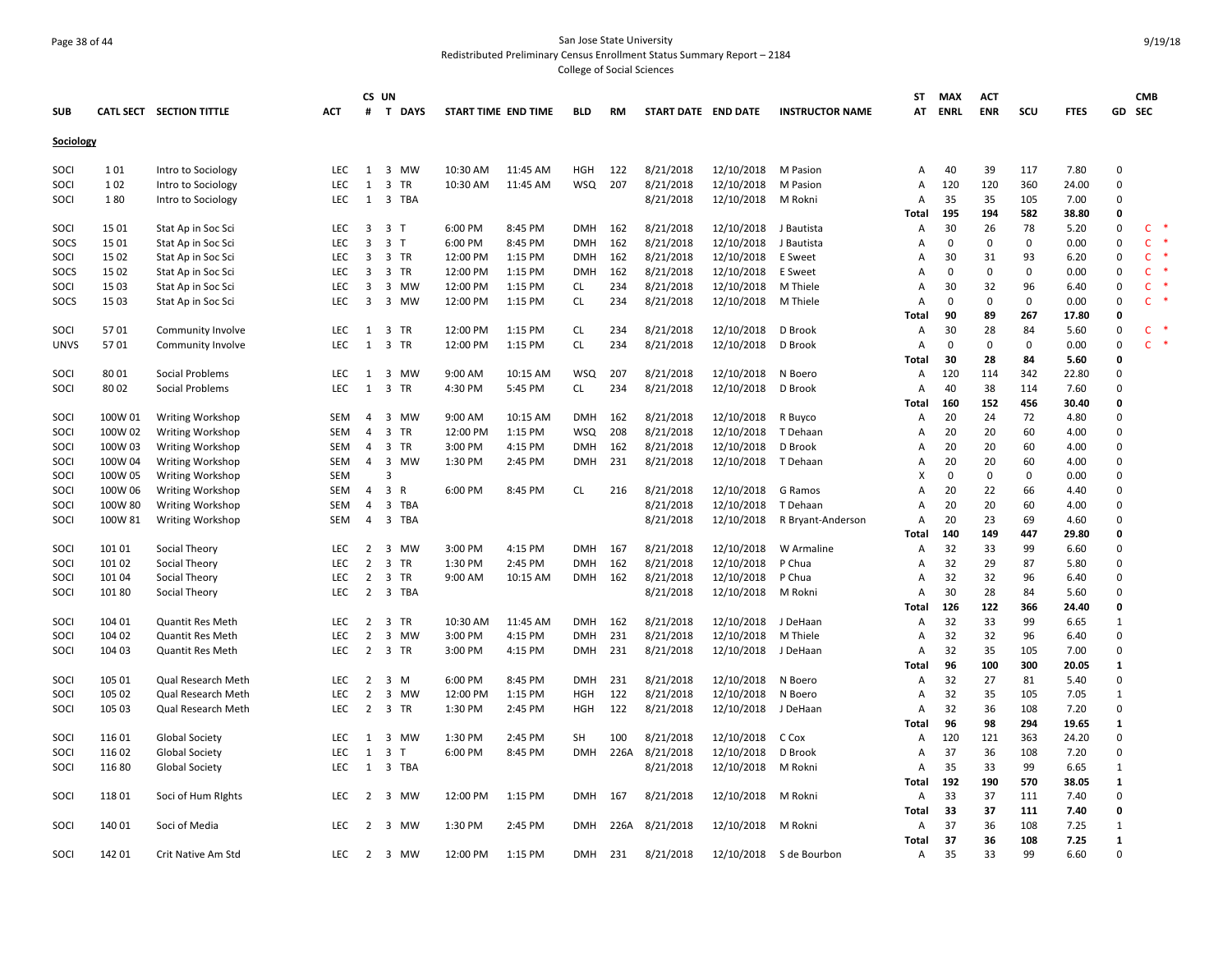# Page 39 of 44 San Jose State University Redistributed Preliminary Census Enrollment Status Summary Report – 2184

|              |        |                          |                   |                                  | CS UN        |                     |                    |                          |            |                     |                       |                           | ST           | MAX               | <b>ACT</b>        |                   |              |              | <b>CMB</b>   |        |
|--------------|--------|--------------------------|-------------------|----------------------------------|--------------|---------------------|--------------------|--------------------------|------------|---------------------|-----------------------|---------------------------|--------------|-------------------|-------------------|-------------------|--------------|--------------|--------------|--------|
| <b>SUB</b>   |        | CATL SECT SECTION TITTLE | <b>ACT</b>        |                                  | # T DAYS     | START TIME END TIME |                    | <b>BLD</b>               | RM         | START DATE END DATE |                       | <b>INSTRUCTOR NAME</b>    | AT           | <b>ENRL</b>       | <b>ENR</b>        | SCU               | <b>FTES</b>  |              | GD SEC       |        |
|              |        |                          |                   |                                  |              |                     |                    |                          |            |                     |                       |                           |              |                   |                   |                   |              |              |              |        |
|              |        |                          |                   |                                  |              |                     |                    |                          |            |                     |                       |                           | Total        | 35                | 33                | 99                | 6.60         | $\Omega$     |              |        |
| SOCI         | 15101  | Violence in Family       | LEC               |                                  | 2 3 MW       | 10:30 AM            | 11:45 AM           | <b>DMH</b>               | 226A       | 8/21/2018           | 12/10/2018            | C Cox                     | Α            | 35                | 36                | 108               | 7.20         | $\Omega$     |              |        |
| SOCI         | 15102  | Violence in Family       | <b>LEC</b>        | $\overline{2}$                   | 3 MW         | 4:30 PM             | 5:45 PM            | <b>SH</b>                | 241        | 8/21/2018           | 12/10/2018            | S de Bourbon              | Α            | 35                | 40                | 120               | 8.00         | $\Omega$     |              |        |
|              |        |                          |                   |                                  |              |                     |                    |                          |            |                     |                       |                           | Total        | 70                | 76                | 228               | 15.20        | $\Omega$     |              |        |
| SOCI         | 154 01 | Non Conform Behav        | LEC.              | $\overline{2}$                   | 3 R          | 6:00 PM             | 8:45 PM            | <b>DMH</b>               | 208        | 8/21/2018           | 12/10/2018 S Morewitz |                           | А            | 37                | 30                | 90                | 6.00         | $\Omega$     |              |        |
|              |        |                          |                   |                                  |              |                     |                    |                          |            |                     |                       |                           | Total        | 37                | 30                | 90                | 6.00         | $\Omega$     |              |        |
| SOCI         | 16001  | Immigration & Identy     | <b>LEC</b>        |                                  | 2 3 TR       | 12:00 PM            | 1:15 PM            | <b>DMH</b>               | 226A       | 8/21/2018           | 12/10/2018 F DuCros   |                           | Α            | 36                | 35                | 105               | 7.00         | $\Omega$     |              |        |
|              |        |                          |                   |                                  |              |                     |                    |                          |            |                     |                       |                           | Total        | -36               | 35                | 105               | 7.00         | 0<br>0       | $\mathsf{C}$ |        |
| SOCI<br>GEOG | 16101  | City Life                | LEC<br><b>LEC</b> | $\overline{2}$<br>$\overline{2}$ | 3 TR<br>3 TR | 12:00 PM            | 1:15 PM<br>1:15 PM | <b>DMH</b><br><b>DMH</b> | 231<br>231 | 8/21/2018           | 12/10/2018            | P Chua                    | A<br>А       | 35<br>$\mathbf 0$ | 31<br>$\mathbf 0$ | 93<br>$\mathbf 0$ | 6.20         | $\Omega$     | $\mathsf{C}$ | $\ast$ |
|              | 16101  | City Life                |                   |                                  |              | 12:00 PM            |                    |                          |            | 8/21/2018           | 12/10/2018            | P Chua                    |              | 35                | 31                | 93                | 0.00         | 0            |              |        |
| SOCI         | 162 01 | Race/Ethnic Rels         | LEC               |                                  | 2 3 MW       | 4:30 PM             | 5:45 PM            | <b>DMH</b>               | 231        | 8/21/2018           | 12/10/2018            | W Armaline                | Total<br>Α   | 35                | 35                | 105               | 6.20<br>7.05 | $\mathbf{1}$ |              |        |
| SOCI         | 162 02 | Race/Ethnic Rels         | <b>LEC</b>        | $\overline{2}$                   | 3 TR         | 10:30 AM            | 11:45 AM           | <b>DMH</b>               | 226A       | 8/21/2018           | 12/10/2018            | F DuCros                  | А            | 35                | 35                | 105               | 7.00         | $\Omega$     |              |        |
| SOCI         | 162 03 | Race/Ethnic Rels         | LEC               | $\overline{2}$                   | 3 TR         | 4:30 PM             | 5:45 PM            | DMH                      | 231        | 8/21/2018           | 12/10/2018            | F DuCros                  | А            | 35                | 33                | 99                | 6.60         | 0            |              |        |
|              |        |                          |                   |                                  |              |                     |                    |                          |            |                     |                       |                           | Total        | 105               | 103               | 309               | 20.65        | $\mathbf{1}$ |              |        |
| SOCI         | 163 01 | Social Change            | LEC               | 2                                | 3 MW         | 1:30 PM             | 2:45 PM            | CL                       | 234        | 8/21/2018           | 12/10/2018            | V Montes                  | Α            | 37                | 34                | 102               | 6.80         | $\Omega$     |              |        |
|              |        |                          |                   |                                  |              |                     |                    |                          |            |                     |                       |                           | Total        | 37                | 34                | 102               | 6.80         | $\Omega$     |              |        |
| SOCI         | 164 01 | Social Action            | <b>LEC</b>        | $\overline{2}$                   | 3 TR         | 10:30 AM            | 11:45 AM           | <b>DMH</b>               | 231        | 8/21/2018           |                       | 12/10/2018 S Myers-Lipton | А            | 36                | 33                | 99                | 6.60         | 0            |              |        |
|              |        |                          |                   |                                  |              |                     |                    |                          |            |                     |                       |                           | Total        | 36                | 33                | 99                | 6.60         | 0            |              |        |
| SOCI         | 165 01 | Poverty Wealth Prv       | LEC               | $\overline{2}$                   | 3 TR         | 9:00 AM             | 10:15 AM           | <b>DMH</b>               | 231        | 8/21/2018           |                       | 12/10/2018 S Myers-Lipton | Α            | 36                | 35                | 105               | 7.00         | $\Omega$     |              |        |
|              |        |                          |                   |                                  |              |                     |                    |                          |            |                     |                       |                           | Total        | -36               | 35                | 105               | 7.00         | O            |              |        |
| SOCI         | 170 01 | Soci of Family           | LEC               | $\overline{2}$                   | 3 TR         | 9:00 AM             | 10:15 AM           | <b>DMH</b>               | 226A       | 8/21/2018           | 12/10/2018 S Murray   |                           | Α            | 37                | 36                | 108               | 7.20         | $\Omega$     |              |        |
| SOCI         | 17080  | Soci of Family           | <b>LEC</b>        | $\overline{2}$                   | 3 TBA        |                     |                    |                          |            | 8/21/2018           | 12/10/2018 T Dehaan   |                           | Α            | 35                | 34                | 102               | 6.80         | $\Omega$     |              |        |
|              |        |                          |                   |                                  |              |                     |                    |                          |            |                     |                       |                           | Total        | 72                | 70                | 210               | 14.00        | $\Omega$     |              |        |
| SOCI         | 17101  | Person and Society       | LEC               | $\overline{2}$                   | 3 MW         | 3:00 PM             | 4:15 PM            | <b>CL</b>                | 234        | 8/21/2018           | 12/10/2018 V Montes   |                           | Α            | 35                | 37                | 111               | 7.40         | $\Omega$     |              |        |
|              |        |                          |                   |                                  |              |                     |                    |                          |            |                     |                       |                           | Total        | 35                | 37                | 111               | 7.40         | $\Omega$     |              |        |
| SOCI         | 17201  | <b>LGBT Studies</b>      | <b>LEC</b>        | 2                                | 3 MW         | 10:30 AM            | 11:45 AM           | <b>DMH</b>               | 231        | 8/21/2018           |                       | 12/10/2018 S de Bourbon   | Α            | 36                | 36                | 108               | 7.25         | $\mathbf{1}$ |              |        |
|              |        |                          |                   |                                  |              |                     |                    |                          |            |                     |                       |                           | <b>Total</b> | 36                | 36                | 108               | 7.25         | $\mathbf{1}$ |              |        |
| SOCI         | 17301  | Socialization            | <b>LEC</b>        | 2                                | 3 TR         | 3:00 PM             | 4:15 PM            | HGH                      | 122        | 8/21/2018           | 12/10/2018            | T Dehaan                  | Α            | 35                | 35                | 105               | 7.00         | $\Omega$     |              |        |
|              |        |                          |                   |                                  |              |                     |                    |                          |            |                     |                       |                           | <b>Total</b> | 35                | 35                | 105               | 7.00         | 0            |              |        |
| SOCI         | 174 01 | Sexualities              | <b>LEC</b>        | $\overline{2}$                   | 3 MW         | 9:00 AM             | 10:15 AM           | <b>DMH</b>               | 226A       | 8/21/2018           | 12/10/2018            | C Cox                     | Α            | 37                | 36                | 108               | 7.20         | $\Omega$     |              |        |
| SOCI         | 174 80 | Sexualities              | LEC               | $\overline{2}$                   | 3 TBA        |                     |                    |                          |            | 8/21/2018           | 12/10/2018            | R Bryant-Anderson         | А            | 35                | 33                | 99                | 6.60         | $\Omega$     |              |        |
|              |        |                          |                   |                                  |              |                     |                    |                          |            |                     |                       |                           | Total        | 72                | 69                | 207               | 13.80        | 0            |              |        |
| SOCI         | 175 01 | Soc of Mas & Fem         | LEC               | $\overline{2}$                   | 3 MW         | 9:00 AM             | 10:15 AM           | <b>CL</b>                | 234        | 8/21/2018           | 12/10/2018            | S de Bourbon              | Α            | 37                | 38                | 114               | 7.60         | 0            | $\mathsf{C}$ |        |
| SOCI         | 175 02 | Soc of Mas & Fem         | <b>LEC</b>        | $\overline{2}$                   | 3 MW         | 3:00 PM             | 4:15 PM            | <b>DMH</b>               | 357        | 8/21/2018           | 12/10/2018            | S de Bourbon              | А            | 35                | 25                | 75                | 5.00         | 0            | $\mathsf{C}$ |        |
|              |        |                          |                   |                                  |              |                     |                    |                          |            |                     |                       |                           | Total        | 72                | 63                | 189               | 12.60        | 0            |              |        |
| SOCI         | 17701  | Soci Education           | <b>LEC</b>        | 2                                | 3 TR         | 10:30 AM            | 11:45 AM           | CL                       | 234        | 8/21/2018           | 12/10/2018            | M Alaniz                  | А            | 0                 | $\mathbf 0$       | 0                 | 0.00         | $\Omega$     | $\mathsf{C}$ |        |
| SOCI         | 17702  | Soci Education           | <b>LEC</b>        | $\overline{2}$                   | 3 TR         | 1:30 PM             | 2:45 PM            | <b>DMH</b>               | 227        | 8/21/2018           | 12/10/2018            | M Alaniz                  | A            | $\mathbf 0$       | $\mathbf 0$       | 0                 | 0.00         | 0            | $\mathsf{C}$ |        |
|              |        |                          |                   |                                  |              |                     |                    |                          |            |                     |                       |                           | Total        | 0                 | 0                 | 0                 | 0.00         | $\Omega$     |              |        |
| SOCI         | 18001  | <b>Indiv Studies</b>     | <b>SUP</b>        | 36                               | 4 TBA        |                     |                    |                          |            | 8/21/2018           | 12/10/2018            |                           | A            | $\mathbf 0$       | $\Omega$          | $\Omega$          | 0.00         | $\Omega$     |              |        |
| SOCI         | 180 11 | <b>Indiv Studies</b>     | <b>SUP</b>        |                                  | 36 1 TBA     |                     |                    |                          |            | 8/21/2018           | 12/10/2018            |                           | A            | 5                 | $\mathbf 0$       | $\Omega$          | 0.00         | $\Omega$     |              |        |
| SOCI         | 180 12 | <b>Indiv Studies</b>     | <b>SUP</b>        |                                  | 36 1 TBA     |                     |                    |                          |            | 8/21/2018           | 12/10/2018            |                           | A            | 5                 | $\mathbf 0$       | $\Omega$          | 0.00         | $\Omega$     |              |        |
| SOCI         | 180 13 | <b>Indiv Studies</b>     | SUP               |                                  | 36 1 TBA     |                     |                    |                          |            | 8/21/2018           | 12/10/2018            |                           | А            | 5                 | $\mathbf 0$       | $\Omega$          | 0.00         | $\Omega$     |              |        |
| SOCI         | 180 21 | <b>Indiv Studies</b>     | SUP               | 36                               | 2 TBA        |                     |                    |                          |            | 8/21/2018           | 12/10/2018            |                           | Α            | 5                 | $\mathbf 0$       | $\Omega$          | 0.00         | $\Omega$     |              |        |
| SOCI         | 180 31 | <b>Indiv Studies</b>     | SUP               | 36                               | 3 TBA        |                     |                    |                          |            | 8/21/2018           | 12/10/2018            |                           | Α            | 5                 | $\pmb{0}$         | $\Omega$          | 0.00         | $\Omega$     |              |        |
| SOCI         | 180 32 | <b>Indiv Studies</b>     | SUP               | 36                               | 3 TBA        |                     |                    |                          |            | 8/21/2018           | 12/10/2018            |                           | A            | 5                 | $\mathbf 0$       | $\Omega$          | 0.00         | $\Omega$     |              |        |
| SOCI         | 180 33 | <b>Indiv Studies</b>     | SUP               | 36                               | 3 TBA        |                     |                    |                          |            | 8/21/2018           | 12/10/2018            |                           | А            | 5                 | $\mathbf 0$       | $\Omega$          | 0.00         | $\Omega$     |              |        |
| SOCI         | 180 41 | <b>Indiv Studies</b>     | <b>SUP</b>        |                                  | 36 4 TBA     |                     |                    |                          |            | 8/21/2018           | 12/10/2018            |                           | A            | 5                 | $\Omega$          | 0                 | 0.00         | $\Omega$     |              |        |
|              |        |                          |                   |                                  |              |                     |                    |                          |            |                     |                       |                           | Total        | 40                | $\mathbf 0$       | $\Omega$          | 0.00         | $\Omega$     |              |        |
| SOCI         | 18101  | Service Internship       | <b>SUP</b>        |                                  | 36 6 TBA     |                     |                    |                          |            | 8/21/2018           | 12/10/2018            |                           | A            | $\Omega$          | $\Omega$          | $\Omega$          | 0.00         | U            |              |        |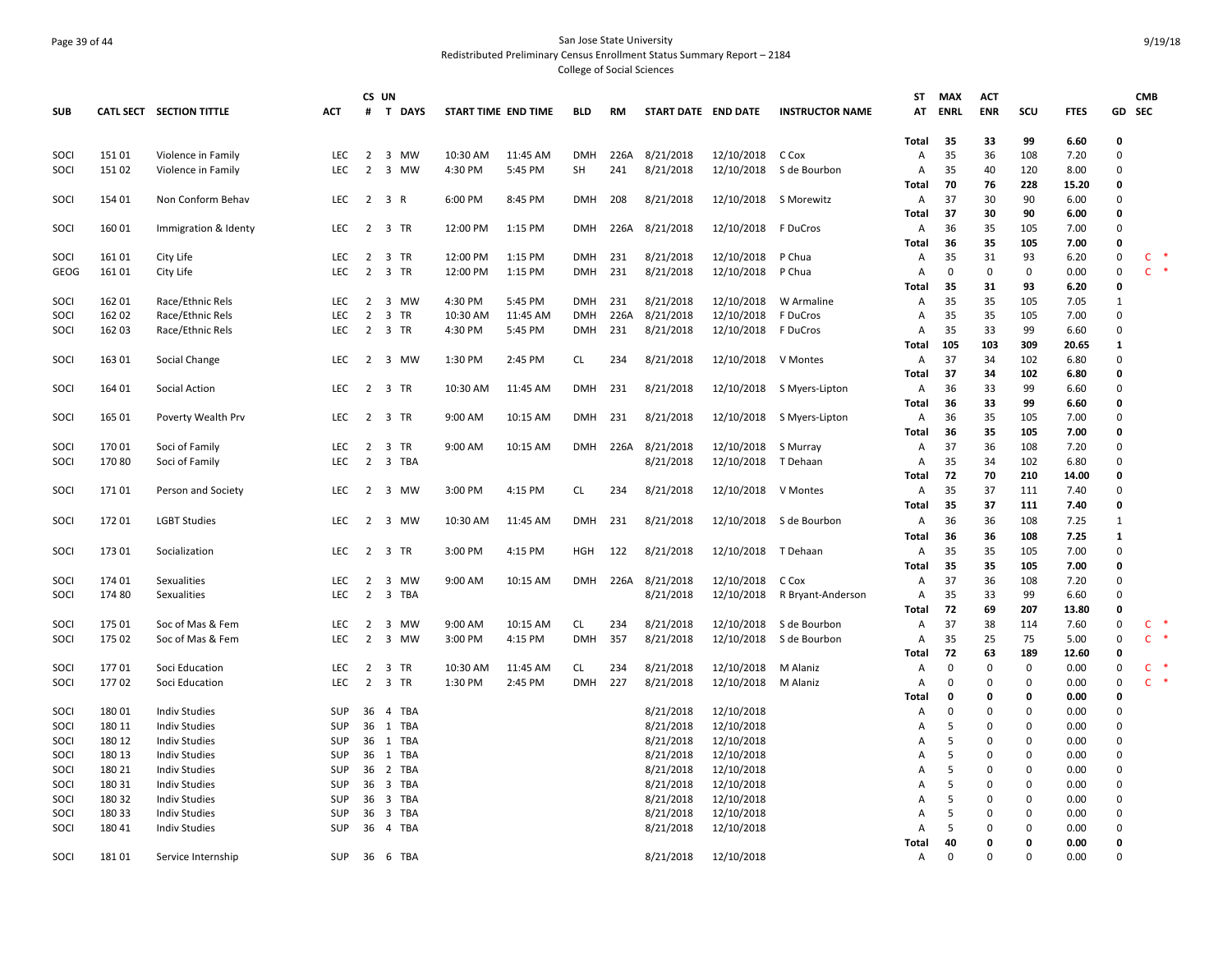## Page 40 of 44 San Jose State University Redistributed Preliminary Census Enrollment Status Summary Report – 2184 College of Social Sciences

|      |         |                          |            |                         | CS UN          |         |                     |            |     |                     |                    |                        | ST             | <b>MAX</b>     | <b>ACT</b>   |                |             |              | <b>CMB</b> |
|------|---------|--------------------------|------------|-------------------------|----------------|---------|---------------------|------------|-----|---------------------|--------------------|------------------------|----------------|----------------|--------------|----------------|-------------|--------------|------------|
| SUB  |         | CATL SECT SECTION TITTLE | <b>ACT</b> |                         | # T DAYS       |         | START TIME END TIME | <b>BLD</b> | RM  | START DATE END DATE |                    | <b>INSTRUCTOR NAME</b> | AT             | ENRL           | <b>ENR</b>   | scu            | <b>FTES</b> |              | GD SEC     |
| SOCI | 181 11  | Service Internship       | <b>SUP</b> |                         | 36 1 TBA       |         |                     |            |     | 8/21/2018           | 12/10/2018         |                        | Α              | $\overline{2}$ | $\mathbf 0$  | 0              | 0.00        | $\Omega$     |            |
| soci | 181 12  | Service Internship       | SUP        |                         | 36 1 TBA       |         |                     |            |     | 8/21/2018           | 12/10/2018         |                        | A              | $\mathbf{1}$   | $\mathbf 0$  | $\mathsf 0$    | 0.00        | $\Omega$     |            |
| SOCI | 181 21  | Service Internship       | SUP        |                         | 36 2 TBA       |         |                     |            |     | 8/21/2018           | 12/10/2018         |                        | $\overline{A}$ | $\overline{2}$ | $\Omega$     | $\mathbf 0$    | 0.00        | $\Omega$     |            |
| soci | 181 31  | Service Internship       | <b>SUP</b> |                         | 36 3 TBA       |         |                     |            |     | 8/21/2018           | 12/10/2018         | T Dehaan               | Α              | $\overline{2}$ | 1            | 3              | 0.20        | $\Omega$     |            |
| SOCI | 18132   | Service Internship       | SUP        |                         | 36 3 TBA       |         |                     |            |     | 8/21/2018           | 12/10/2018         |                        | Α              | $\overline{2}$ | $\Omega$     | 0              | 0.00        | $\Omega$     |            |
| soci | 18133   | Service Internship       | <b>SUP</b> |                         | 36 3 TBA       |         |                     |            |     | 8/21/2018           | 12/10/2018         |                        | A              | $\overline{2}$ | 0            | 0              | 0.00        | $\Omega$     |            |
| soci | 181 34  | Service Internship       | SUP        |                         | 36 3 TBA       |         |                     |            |     | 8/21/2018           | 12/10/2018         |                        | $\overline{A}$ | $\overline{2}$ | $\mathbf 0$  | $\mathbf 0$    | 0.00        | $\Omega$     |            |
| SOCI | 18135   | Service Internship       | <b>SUP</b> |                         | 36 3 TBA       |         |                     |            |     | 8/21/2018           | 12/10/2018         |                        | Α              | $\overline{2}$ | $\Omega$     | $\mathbf 0$    | 0.00        | $\Omega$     |            |
| soci | 18141   | Service Internship       | <b>SUP</b> |                         | 36 4 TBA       |         |                     |            |     | 8/21/2018           | 12/10/2018         |                        | $\overline{A}$ | $\overline{3}$ | $\mathbf 0$  | $\mathbf 0$    | 0.00        | $\Omega$     |            |
| SOCI | 181 61  | Service Internship       | <b>SUP</b> | 36                      | 6 TBA          |         |                     |            |     | 8/21/2018           | 12/10/2018         |                        | A              | $\overline{2}$ | 0            | $\mathsf 0$    | 0.00        | $\mathbf 0$  |            |
|      |         |                          |            |                         |                |         |                     |            |     |                     |                    |                        | <b>Total</b>   | 20             | 1            | 3              | 0.20        | $\mathbf{0}$ |            |
| soci | 181B01  | Sociology Capstone       | <b>LEC</b> |                         | 2 3 TR         | 9:00 AM | 10:15 AM            | CL         | 234 | 8/21/2018           | 12/10/2018         | P Rudy                 | Α              | 33             | 34           | 102            | 6.80        | $\Omega$     |            |
| SOCI | 181B02  | Sociology Capstone       | <b>LEC</b> | $\overline{2}$          | 3 W            | 6:00 PM | 8:45 PM             | <b>HGH</b> | 122 | 8/21/2018           | 12/10/2018         | P Rudy                 | A              | 40             | 18           | 54             | 3.60        | $\Omega$     |            |
|      |         |                          |            |                         |                |         |                     |            |     |                     |                    |                        | Total          | 73             | 52           | 156            | 10.40       | $\mathbf{0}$ |            |
| SOCI | 199H 01 | Sen Hon Thesis           | SUP        |                         | 36 4 TBA       |         |                     |            |     | 8/21/2018           | 12/10/2018         |                        | A              | $\mathbf 0$    | $\mathbf 0$  | $\mathbf 0$    | 0.00        | 0            |            |
| soci | 199H 31 | Sen Hon Thesis           | SUP        |                         | 36 3 TBA       |         |                     |            |     | 8/21/2018           | 12/10/2018         |                        | A              | 6              | $\mathbf 0$  | $\mathbf 0$    | 0.00        | 0            |            |
| soci | 199H 32 | Sen Hon Thesis           | <b>SUP</b> | 36                      | 3 TBA          |         |                     |            |     | 8/21/2018           | 12/10/2018         |                        | A              | $\overline{2}$ | $\mathbf 0$  | $\mathbf 0$    | 0.00        | $\Omega$     |            |
| SOCI | 199H 33 | Sen Hon Thesis           | <b>SUP</b> |                         | 36 3 TBA       |         |                     |            |     | 8/21/2018           | 12/10/2018         |                        | A              | $\overline{2}$ | $\Omega$     | $\mathbf 0$    | 0.00        | $\Omega$     |            |
|      |         |                          |            |                         |                |         |                     |            |     |                     |                    |                        | Total          | 10             | 0            | $\mathbf 0$    | 0.00        | $\mathbf{0}$ |            |
| SOCI | 200 01  | Sociological Prac        | LEC        | $\overline{\mathbf{3}}$ | 3 <sub>1</sub> | 6:00 PM | 8:45 PM             | <b>DMH</b> | 208 | 8/21/2018           | 12/10/2018         | P Chua                 | A              | 20             | 11           | 33             | 2.75        | 11           |            |
|      |         |                          |            |                         |                |         |                     |            |     |                     |                    |                        | Total          | 20             | 11           | 33             | 2.75        | 11           |            |
| soci | 201 01  | Grad Soc Theory          | LEC        |                         | 3 3 M          | 6:00 PM | 8:45 PM             | <b>DMH</b> | 208 | 8/21/2018           | 12/10/2018         | P Rudy                 | Α              | 20             | 10           | 30             | 2.50        | 10           |            |
|      |         |                          |            |                         |                |         |                     |            |     |                     |                    |                        | Total          | 20             | 10           | 30             | 2.50        | 10           |            |
| SOCI | 223 01  | Sem Soci Issues          | SEM        |                         | 5 3 R          | 6:00 PM | 8:45 PM             | <b>BBC</b> | 223 | 8/21/2018           | 12/10/2018 E Sweet |                        | Α              | 20             | 12           | 36             | 3.00        | 12           |            |
|      |         |                          |            |                         |                |         |                     |            |     |                     |                    |                        | Total          | 20             | 12           | 36             | 3.00        | 12           |            |
| SOCI | 28101   | Internship in Soc        | SUP        |                         | 25 1 TBA       |         |                     |            |     | 8/21/2018           | 12/10/2018         |                        | A              | 0              | $\mathbf 0$  | 0              | 0.00        | 0            |            |
| soci | 281 11  | Internship in Soc        | <b>SUP</b> |                         | 25 1 TBA       |         |                     |            |     | 8/21/2018           | 12/10/2018         |                        | Α              | $\overline{2}$ | 0            | 0              | 0.00        | $\Omega$     |            |
| soci | 281 12  | Internship in Soc        | SUP        |                         | 25 1 TBA       |         |                     |            |     | 8/21/2018           | 12/10/2018         |                        | A              | 3              | $\mathbf 0$  | $\mathsf 0$    | 0.00        | $\mathbf 0$  |            |
| soci | 281 21  | Internship in Soc        | <b>SUP</b> |                         | 25 2 TBA       |         |                     |            |     | 8/21/2018           | 12/10/2018         | C Garcia               | $\overline{A}$ | $\overline{2}$ | 1            | $\overline{2}$ | 0.17        | $\mathbf{1}$ |            |
| SOCI | 281 31  | Internship in Soc        | SUP        |                         | 25 3 TBA       |         |                     |            |     | 8/21/2018           | 12/10/2018         | S de Bourbon           | A              | 10             | $\mathbf{1}$ | 3              | 0.25        | $\mathbf{1}$ |            |
| soci | 28132   | Internship in Soc        | SUP        |                         | 25 3 TBA       |         |                     |            |     | 8/21/2018           | 12/10/2018         |                        | A              | 3              | $\mathbf 0$  | 0              | 0.00        | 0            |            |
| SOCI | 281 33  | Internship in Soc        | <b>SUP</b> | 25                      | 3 TBA          |         |                     |            |     | 8/21/2018           | 12/10/2018         | N Boero                | A              | $\overline{2}$ | 1            | 3              | 0.25        | 1            |            |
| soci | 281 34  | Internship in Soc        | <b>SUP</b> | 25                      | 3 TBA          |         |                     |            |     | 8/21/2018           | 12/10/2018         | E Sweet                | A              | 3              | $\mathbf{1}$ | 3              | 0.25        | $\mathbf{1}$ |            |
|      |         |                          |            |                         |                |         |                     |            |     |                     |                    |                        | <b>Total</b>   | 25             | 4            | 11             | 0.92        | 4            |            |
| SOCI | 298 01  | <b>Special Studies</b>   | <b>SUP</b> |                         | 25 4 TBA       |         |                     |            |     | 8/21/2018           | 12/10/2018         |                        | $\overline{A}$ | $\mathbf 0$    | 0            | $\mathbf 0$    | 0.00        | $\Omega$     |            |
| soci | 298 31  | <b>Special Studies</b>   | <b>SUP</b> | 25                      | 3 TBA          |         |                     |            |     | 8/21/2018           | 12/10/2018         |                        | A              | $\overline{2}$ | 0            | $\mathsf 0$    | 0.00        | $\mathbf 0$  |            |
| SOCI | 298 32  | <b>Special Studies</b>   | <b>SUP</b> |                         | 25 3 TBA       |         |                     |            |     | 8/21/2018           | 12/10/2018         |                        | Α              | $\overline{2}$ | 0            | 0              | 0.00        | 0            |            |
| soci | 298 33  | <b>Special Studies</b>   | <b>SUP</b> |                         | 25 3 TBA       |         |                     |            |     | 8/21/2018           | 12/10/2018         | N Boero                | A              | 3              | $\mathbf 0$  | 0              | 0.00        | $\mathbf 0$  |            |
| soci | 298 34  | <b>Special Studies</b>   | <b>SUP</b> | 25                      | 3 TBA          |         |                     |            |     | 8/21/2018           | 12/10/2018         |                        | A              | $\overline{3}$ | $\Omega$     | $\mathbf 0$    | 0.00        | $\Omega$     |            |
| SOCI | 298 35  | <b>Special Studies</b>   | <b>SUP</b> |                         | 25 3 TBA       |         |                     |            |     | 8/21/2018           | 12/10/2018         |                        | A              | $\overline{3}$ | $\Omega$     | $\mathbf 0$    | 0.00        | $\Omega$     |            |
|      |         |                          |            |                         |                |         |                     |            |     |                     |                    |                        | Total          | 13             | 0            | 0              | 0.00        | $\mathbf{0}$ |            |
| SOCI | 299 01  | <b>Masters Thesis</b>    | <b>SUP</b> |                         | 25 6 TBA       |         |                     |            |     | 8/21/2018           | 12/10/2018         |                        | A              | $\pmb{0}$      | $\Omega$     | $\Omega$       | 0.00        | $\Omega$     |            |
| soci | 299 11  | <b>Masters Thesis</b>    | <b>SUP</b> |                         | 25 1 TBA       |         |                     |            |     | 8/21/2018           | 12/10/2018         |                        | A              | $\overline{2}$ | 0            | 0              | 0.00        | $\Omega$     |            |
| soci | 299 12  | <b>Masters Thesis</b>    | SUP        |                         | 25 1 TBA       |         |                     |            |     | 8/21/2018           | 12/10/2018         |                        | Α              | $\overline{2}$ | $\Omega$     | 0              | 0.00        | $\Omega$     |            |
| SOCI | 299 13  | <b>Masters Thesis</b>    | <b>SUP</b> |                         | 25 1 TBA       |         |                     |            |     | 8/21/2018           | 12/10/2018         |                        | $\overline{A}$ | $\overline{2}$ | 0            | $\mathbf 0$    | 0.00        | $\Omega$     |            |
| soci | 299 31  | <b>Masters Thesis</b>    | SUP        |                         | 25 3 TBA       |         |                     |            |     | 8/21/2018           | 12/10/2018         |                        | A              | $\overline{2}$ | 0            | 0              | 0.00        | $\Omega$     |            |
| SOCI | 299 32  | <b>Masters Thesis</b>    | <b>SUP</b> | 25                      | 3 TBA          |         |                     |            |     | 8/21/2018           | 12/10/2018         |                        | Α              | $\overline{2}$ | 0            | 0              | 0.00        | 0            |            |
| soci | 299 33  | <b>Masters Thesis</b>    | <b>SUP</b> | 25                      | 3 TBA          |         |                     |            |     | 8/21/2018           | 12/10/2018         |                        | A              | $\overline{2}$ | $\Omega$     | 0              | 0.00        | $\Omega$     |            |
| soci | 299 61  | <b>Masters Thesis</b>    | <b>SUP</b> |                         | 25 6 TBA       |         |                     |            |     | 8/21/2018           | 12/10/2018         |                        | A              | $\overline{2}$ | $\Omega$     | $\mathbf 0$    | 0.00        | $\Omega$     |            |
|      |         |                          |            |                         |                |         |                     |            |     |                     |                    |                        | Total          | 14             | $\Omega$     | 0              | 0.00        | $\Omega$     |            |
|      |         |                          |            |                         |                |         |                     |            |     |                     |                    |                        |                |                |              |                |             |              |            |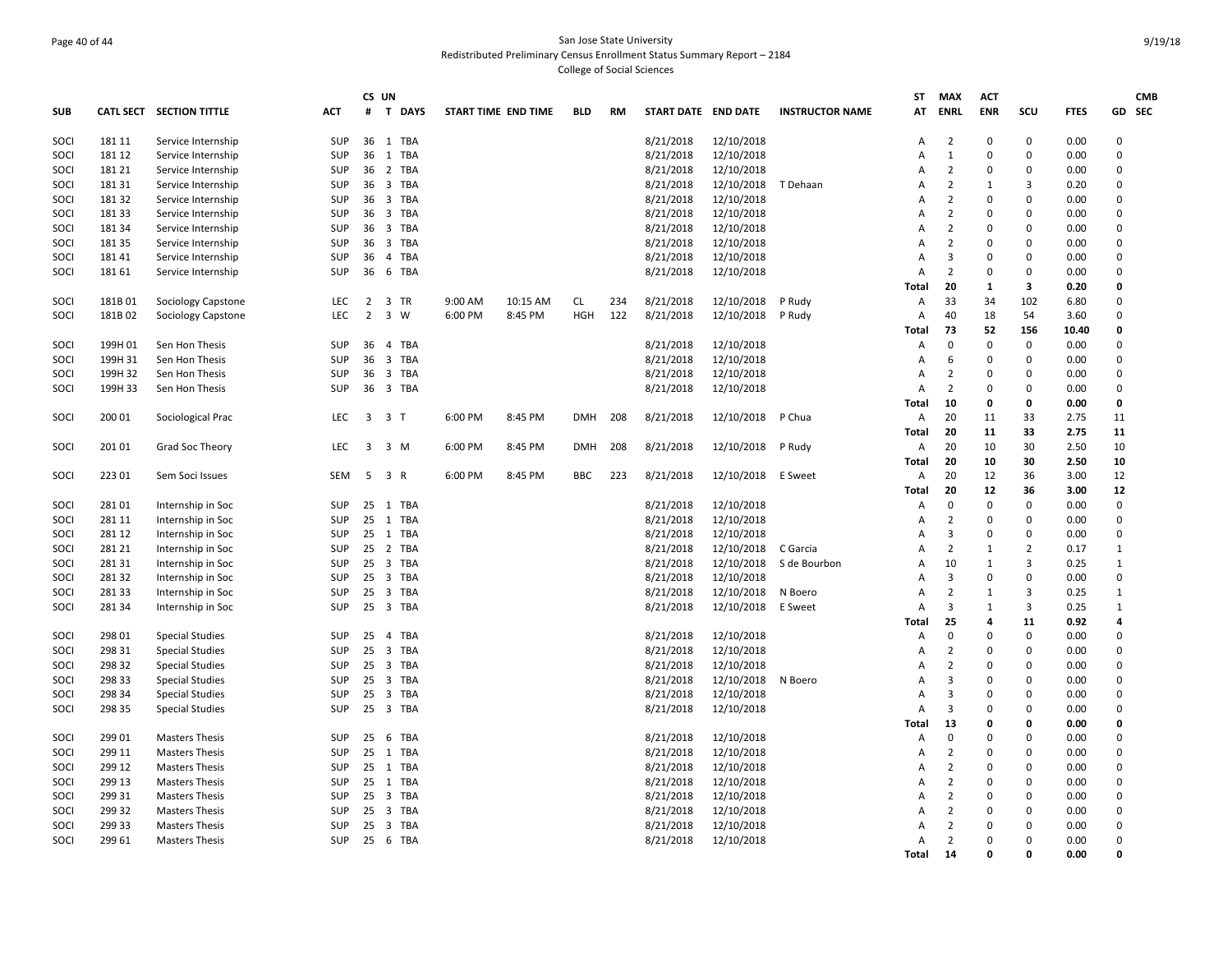## Page 41 of 44 San Jose State University Redistributed Preliminary Census Enrollment Status Summary Report – 2184

|            |                                    |            | CS UN       |                     |     |           |                     |                        | ST.                       | MAX     | <b>ACT</b> |      |             |               | <b>CMB</b> |
|------------|------------------------------------|------------|-------------|---------------------|-----|-----------|---------------------|------------------------|---------------------------|---------|------------|------|-------------|---------------|------------|
| <b>SUB</b> | CATL SECT<br><b>SECTION TITTLE</b> | <b>ACT</b> | <b>DAYS</b> | START TIME END TIME | BLD | <b>RM</b> | START DATE END DATE | <b>INSTRUCTOR NAME</b> |                           | AT ENRL | ENR        | scu  | <b>FTES</b> | <b>GD</b> SEC |            |
|            |                                    |            |             |                     |     |           |                     |                        | Sociology Total 2199 2005 |         |            | 6014 | 403.07      | 43            |            |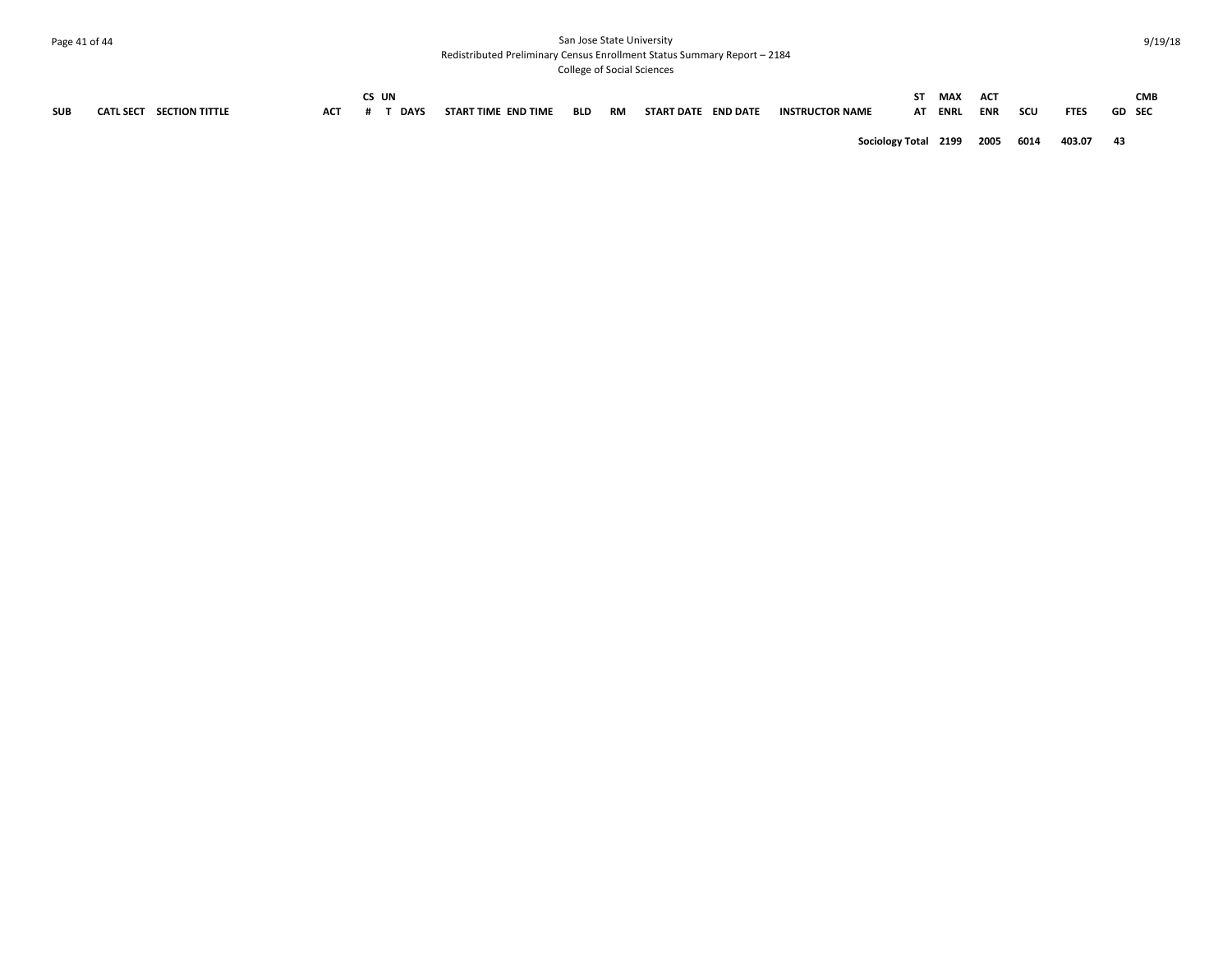## Page 42 of 44 San Jose State University Redistributed Preliminary Census Enrollment Status Summary Report – 2184

|             |                                      |                              |            | CS UN |                                  |                     |          |            |     |                     |                      |                        | ST         | <b>MAX</b>                    | <b>ACT</b>           |          |              |                  | <b>CMB</b> |
|-------------|--------------------------------------|------------------------------|------------|-------|----------------------------------|---------------------|----------|------------|-----|---------------------|----------------------|------------------------|------------|-------------------------------|----------------------|----------|--------------|------------------|------------|
| <b>SUB</b>  |                                      | CATL SECT SECTION TITTLE     | ACT        | #     | <b>T DAYS</b>                    | START TIME END TIME |          | BLD        | RM  | START DATE END DATE |                      | <b>INSTRUCTOR NAME</b> | AT         | ENRL                          | <b>ENR</b>           | scu      | <b>FTES</b>  |                  | GD SEC     |
|             | <b>Urban &amp; Regional Planning</b> |                              |            |       |                                  |                     |          |            |     |                     |                      |                        |            |                               |                      |          |              |                  |            |
| <b>URBP</b> | 101 01                               | The City                     | LEC        |       | 3                                |                     |          |            |     |                     |                      |                        | Χ          | 0                             | 0                    | 0        | 0.00         | 0                |            |
|             |                                      |                              |            |       |                                  |                     |          |            |     |                     |                      |                        | Total      | $\mathbf 0$                   | 0                    | 0        | 0.00         | 0                |            |
| <b>URBP</b> | 143 01                               | Int Priv Dev Plan            | SEM        |       | 3                                |                     |          |            |     |                     |                      |                        | х          | 0                             | $\Omega$             | 0        | 0.00         | $\Omega$         |            |
|             |                                      |                              |            |       |                                  |                     |          |            |     |                     |                      |                        | Total      | 0                             | 0                    | 0        | 0.00         | 0                |            |
| <b>URBP</b> | 15101                                | Intro Urban Design           | SEM<br>SEM |       | $\overline{4}$<br>$\overline{4}$ |                     |          |            |     |                     |                      |                        | х          | $\mathbf 0$<br>$\overline{0}$ | $\Omega$<br>$\Omega$ | 0<br>0   | 0.00<br>0.00 | 0<br>$\mathbf 0$ |            |
| <b>DSIT</b> | 15101                                | Intro Urban Design           |            |       |                                  |                     |          |            |     |                     |                      |                        | X<br>Total | $\mathbf 0$                   | $\Omega$             | 0        | 0.00         | $\mathbf{0}$     |            |
| <b>URBP</b> | 179B 01                              | Adv GIS Planning             | SEM        | 5     | 4 R                              | 4:30 PM             | 7:00 PM  | WSQ        | 208 | 8/21/2018           | 12/10/2018           | R Kos                  | Α          | 5                             | 3                    | 12       | 0.87         | 1                |            |
|             |                                      |                              |            |       |                                  |                     |          |            |     |                     |                      |                        | Total      | 5                             | 3                    | 12       | 0.87         | 1                |            |
| <b>URBP</b> | 18001                                | <b>Individual Studies</b>    | SUP        | 36    | 3 TBA                            |                     |          |            |     | 8/21/2018           | 12/10/2018           |                        | Α          | -5                            | 1                    | 3        | 0.25         | 1                |            |
|             |                                      |                              |            |       |                                  |                     |          |            |     |                     |                      |                        | Total      | 5                             | 1                    | 3        | 0.25         | 1                |            |
| <b>URBP</b> | 200 01                               | Urb Plan Seminar             | SEM        | 5     | 4 R                              | 4:30 PM             | 7:00 PM  | <b>CL</b>  | 243 | 8/21/2018           | 12/10/2018 J Kott    |                        | Α          | 18                            | 18                   | 72       | 6.00         | 18               |            |
|             |                                      |                              |            |       |                                  |                     |          |            |     |                     |                      |                        | Total      | 18                            | 18                   | 72       | 6.00         | 18               |            |
| <b>URBP</b> | 204 01                               | <b>Quant Methods</b>         | SEM        | 5     | 4<br>TBA                         |                     |          |            |     | 8/21/2018           | 12/10/2018           |                        | Α          | 15                            | 15                   | 60       | 5.00         | 15               |            |
| URBP        | 204 02                               | <b>Quant Methods</b>         | SEM        |       | $\overline{4}$                   |                     |          |            |     |                     |                      |                        | X          | $\mathbf 0$                   | $\mathbf 0$          | 0        | 0.00         | 0                |            |
|             |                                      |                              |            |       |                                  |                     |          |            |     |                     |                      |                        | Total      | 15                            | 15                   | 60       | 5.00         | 15               |            |
| URBP        | 205 01                               | Private Dev & Urbp           | SEM        |       | 3                                |                     |          |            |     |                     |                      |                        | X          | $\mathbf 0$                   | $\mathbf 0$          | 0        | 0.00         | 0                |            |
|             |                                      |                              |            |       |                                  |                     |          |            |     |                     |                      |                        | Total      | 0                             | 0                    | 0        | 0.00         | 0                |            |
| URBP        | 206 02                               | Real Estate Finance          | SEM        |       | 3                                |                     |          |            |     |                     |                      |                        | Х          | $\mathbf 0$                   | $\mathbf 0$          | 0        | 0.00         | $\mathbf 0$      |            |
| URBP        | 206 03                               | Real Estate Finance          | SEM        | 5     | 3 M                              | 7:30 PM             | 10:00 PM | <b>BBC</b> | 121 | 8/21/2018           | 12/10/2018           | F Foldvary             | Α          | 15                            | $\overline{7}$       | 21       | 1.75         | $\overline{7}$   |            |
|             |                                      |                              |            |       |                                  |                     |          |            |     |                     |                      |                        | Total      | 15                            | 7                    | 21       | 1.75         | 7                |            |
| <b>URBP</b> | 225 01                               | Land Use Ping Law            | SEM        | 5     | 4 TBA                            |                     |          |            |     | 8/21/2018           | 12/10/2018           |                        | Α          | 25                            | $\mathbf{q}$         | 36       | 3.00         | 9                |            |
|             |                                      |                              |            |       |                                  |                     |          |            |     |                     |                      |                        | Total      | 25                            | 9                    | 36       | 3.00         | 9                |            |
| <b>URBP</b> | 226 01                               | Reg Transport Plan           | SEM        | 5     | 4 TBA                            |                     |          |            |     | 8/21/2018           | 12/10/2018           |                        | Α          | 15                            | 14                   | 56       | 4.67         | 14               |            |
|             | 23101                                |                              | SEM        | 5     | 4 <sub>T</sub>                   | 4:30 PM             | 7:00 PM  | <b>CL</b>  | 243 |                     |                      |                        | Total      | 15                            | 14                   | 56       | 4.67         | 14               |            |
| <b>URBP</b> |                                      | Urb Design in Plan           |            |       |                                  |                     |          |            |     | 8/21/2018           | 12/10/2018 G Douglas |                        | Α<br>Total | 15<br>15                      | 14<br>14             | 56<br>56 | 4.67<br>4.67 | 14<br>14         |            |
| <b>URBP</b> | 234 01                               | Field Study Sem              | SEM        | 5     | 1 TBA                            |                     |          |            |     | 8/21/2018           | 12/10/2018           | D Salazar              | Α          | 5                             | 3                    | 3        | 0.25         | 3                |            |
|             |                                      |                              |            |       |                                  |                     |          |            |     |                     |                      |                        | Total      | 5                             | 3                    | 3        | 0.25         | 3                |            |
| URBP        | 23601                                | Urb Plan Pol Analysis        | SEM        | 5     | 4 TBA                            |                     |          |            |     | 8/21/2018           | 12/10/2018           |                        | Α          | 18                            | 6                    | 24       | 2.00         | 6                |            |
| <b>URBP</b> | 23602                                | Urb Plan Pol Analysis        | SEM        | 5     | 4<br>R                           | 7:30 PM             | 10:00 PM | <b>CL</b>  | 243 | 8/21/2018           | 12/10/2018           | S Alexander            | A          | 15                            | 15                   | 60       | 5.00         | 15               |            |
|             |                                      |                              |            |       |                                  |                     |          |            |     |                     |                      |                        | Total      | 33                            | 21                   | 84       | 7.00         | 21               |            |
| <b>URBP</b> | 24101                                | Plan Sustain City            | SEM        | 5     | 2 <sub>T</sub>                   | 7:30 PM             | 10:15 PM | <b>CL</b>  | 243 | 8/21/2018           | 12/10/2018           | R Eastwood             | Α          | 25                            | 16                   | 32       | 2.67         | 16               |            |
|             |                                      |                              |            |       |                                  |                     |          |            |     |                     |                      |                        | Total      | 25                            | 16                   | 32       | 2.67         | 16               |            |
| <b>URBP</b> | 275G 01                              | <b>GIS Overview</b>          | SEM        | 5     | 1 TBA                            |                     |          | <b>WSQ</b> | 208 | 8/21/2018           | 12/10/2018           | R Kos                  | Α          | 15                            | 17                   | 17       | 1.42         | 17               |            |
|             |                                      |                              |            |       |                                  |                     |          |            |     |                     |                      |                        | Total      | 15                            | 17                   | 17       | 1.42         | 17               |            |
| <b>URBP</b> | 279 01                               | <b>Advanced GIS Planning</b> | SEM        | 5     | 4 R                              | 4:30 PM             | 7:00 PM  | <b>WSQ</b> | 208 | 8/21/2018           | 12/10/2018           | R Kos                  | Α          | 15                            | 12                   | 48       | 4.00         | 12               |            |
|             |                                      |                              |            |       |                                  |                     |          |            |     |                     |                      |                        | Total      | 15                            | 12                   | 48       | 4.00         | 12               |            |
| <b>URBP</b> | 28001                                | Plng Rsearch Topic           | SEM        |       | 4                                |                     |          |            |     |                     |                      |                        | Χ          | $\mathbf 0$                   | 0                    | 0        | 0.00         | 0                |            |
| URBP        | 28002                                | Ping Rsearch Topic           | SEM        | 5     | TBA<br>4                         |                     |          |            |     | 8/21/2018           | 12/10/2018           |                        | Α          | 15                            | 9                    | 9        | 3.00         | 9                |            |
|             |                                      |                              |            |       |                                  |                     |          |            |     |                     |                      |                        | Total      | 15                            | 9                    | 9        | 3.00         | 9                |            |
| <b>URBP</b> | 295 01                               | Capstone Studio              | SEM        | 5     | 6 W                              | 1:30 PM             | 7:00 PM  | <b>WSQ</b> | 218 | 8/21/2018           | 12/10/2018           | R Kos                  | Α          | 18                            | 17                   | 102      | 8.50         | 17               |            |
|             |                                      |                              |            |       |                                  |                     |          |            |     |                     |                      |                        | Total      | 18                            | 17                   | 102      | 8.50         | 17               |            |
| <b>URBP</b> | 297P 01                              | Plan Rpt Prelim              | SEM        |       | 1                                |                     |          |            |     |                     |                      |                        | х          | $\mathbf 0$                   | 0                    | 0        | 0.00         | 0                |            |
| URBP        | 297P 02                              | Plan Rpt Prelim              | SEM        | 5     | 1 T                              | 4:30 PM             | 7:00 PM  | <b>SH</b>  | 315 | 8/21/2018           | 12/10/2018           | C Liu                  | Α          | 20                            | 20<br>$\Omega$       | 20       | 1.67         | 20               |            |
| <b>URBP</b> | 297P03                               | Plan Rpt Prelim              | SEM        |       | 1                                |                     |          |            |     |                     |                      |                        | х<br>Total | $\mathbf 0$<br>20             | 20                   | 0<br>20  | 0.00<br>1.67 | 0<br>20          |            |
| URBP        | 298A 01                              | <b>Planning Report</b>       | SUP        |       | 25 3 T                           | 7:30 PM             | 10:00 PM | <b>WSQ</b> | 208 | 8/21/2018           | 12/10/2018           | R Kos                  | Α          | 10                            | $\overline{7}$       | 21       | 1.75         | $\overline{7}$   |            |
|             |                                      |                              |            |       |                                  |                     |          |            |     |                     |                      |                        |            |                               |                      |          |              |                  |            |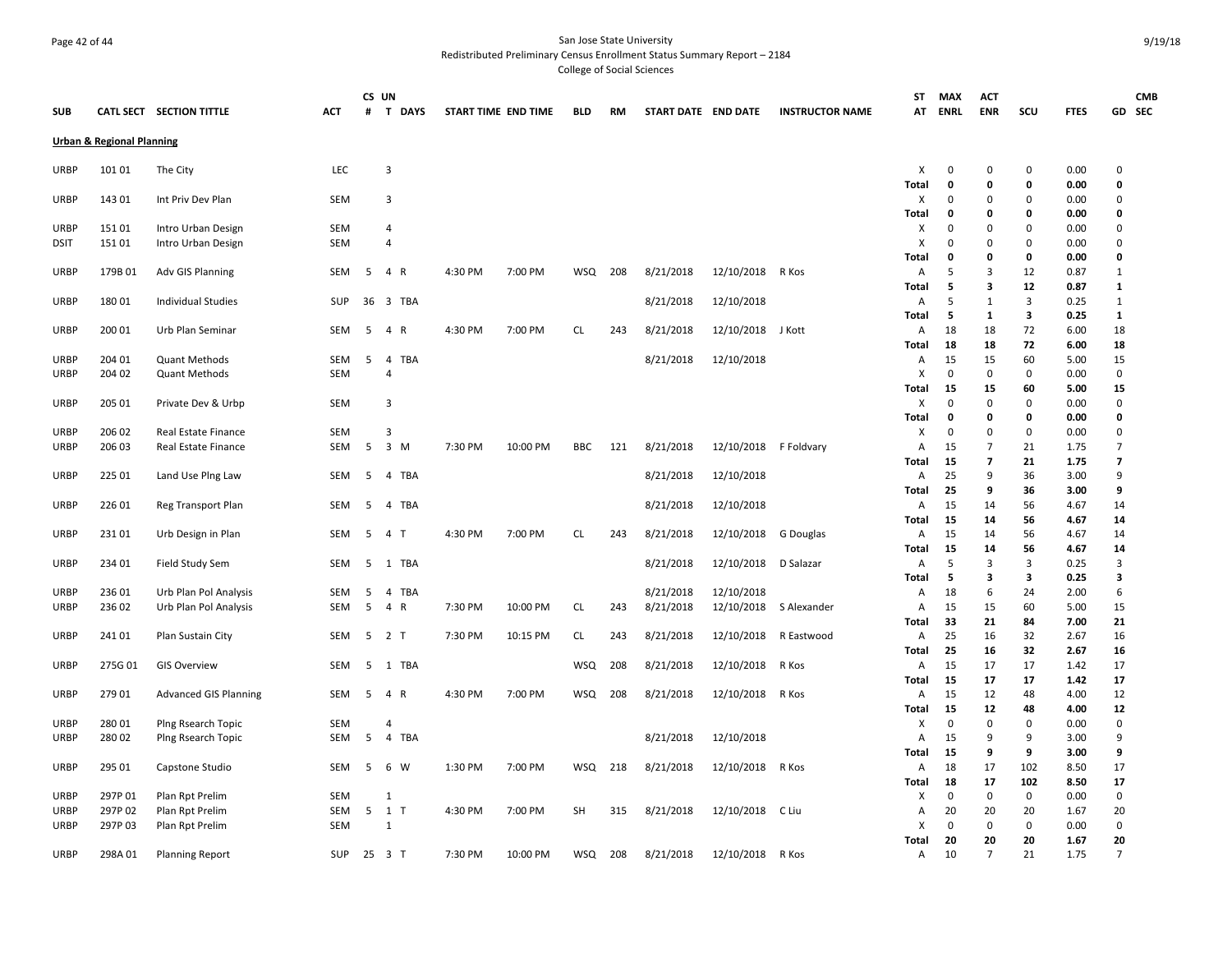## Page 43 of 44 San Jose State University Redistributed Preliminary Census Enrollment Status Summary Report – 2184 College of Social Sciences

|             |                  |                             |            | CS UN |             |                     |          |            |     |                     |            |                                 | SΤ    | <b>MAX</b>   | <b>ACT</b> |     |             |          | <b>CMB</b> |  |
|-------------|------------------|-----------------------------|------------|-------|-------------|---------------------|----------|------------|-----|---------------------|------------|---------------------------------|-------|--------------|------------|-----|-------------|----------|------------|--|
| <b>SUB</b>  | <b>CATL SECT</b> | <b>SECTION TITTLE</b>       | <b>ACT</b> | #     | <b>DAYS</b> | START TIME END TIME |          | <b>BLD</b> | RM  | START DATE END DATE |            | <b>INSTRUCTOR NAME</b>          | AT    | ENRL         | <b>ENR</b> | scu | <b>FTES</b> | GD       | <b>SEC</b> |  |
| <b>URBP</b> | 298A02           | <b>Planning Report</b>      | <b>SUP</b> | 25    | 3 T         | 7:30 PM             | 10:00 PM | WSQ        | 208 | 8/21/2018           | 12/10/2018 | S Kos                           | Α     | 10           | 11         | 33  | 2.75        | 11       |            |  |
| URBP        | 298A03           | <b>Planning Report</b>      | <b>SUP</b> | 25    | 3 T         | 7:30 PM             | 10:00 PM | <b>WSQ</b> | 208 | 8/21/2018           | 12/10/2018 | S Alexander                     | A     | 10           | 7          | 21  | 1.75        | 7        |            |  |
|             |                  |                             |            |       |             |                     |          |            |     |                     |            |                                 | Total | 30           | 25         | 75  | 6.25        | 25       |            |  |
| <b>URBP</b> | 298B01           | Special Study: Pln Rpt Comp | <b>SUP</b> | 25    | 3 TBA       |                     |          |            |     | 8/21/2018           | 12/10/2018 | R Kos                           | А     | 10           | 4          | 12  | 1.00        |          |            |  |
| <b>URBP</b> | 298B02           | Special Study: Pln Rpt Comp | <b>SUP</b> |       | 3           |                     |          |            |     |                     |            |                                 | X     | U            | $\Omega$   | 0   | 0.00        | 0        |            |  |
| URBP        | 298B03           | Special Study: Pln Rpt Comp | <b>SUP</b> | 25    | 3 TBA       |                     |          |            |     | 8/21/2018           | 12/10/2018 | S Alexander                     | А     | 10           | 3          | 9   | 0.75        | 3        |            |  |
|             |                  |                             |            |       |             |                     |          |            |     |                     |            |                                 | Total | 20           |            | 21  | 1.75        | 7        |            |  |
| <b>URBP</b> | 13601            | Int Land Use Plan           | <b>SEM</b> | -5    | 4 M         | 7:30 PM             | 10:00 PM | <b>CL</b>  | 243 | 8/21/2018           | 12/10/2018 | C Cheleden                      | А     |              | 4          | 16  | 1.07        | 0        | C.         |  |
| <b>ENVS</b> | 13601            | Int Land Use Plan           | <b>SEM</b> | -5    | 4 M         | 7:30 PM             | 10:00 PM | <b>CL</b>  | 243 | 8/21/2018           | 12/10/2018 | C Cheleden                      | А     |              | $\Omega$   | 0   | 0.00        | 0        | <b>C</b>   |  |
|             |                  |                             |            |       |             |                     |          |            |     |                     |            |                                 | Total | 5            | 4          | 16  | 1.07        | 0        |            |  |
| <b>URBP</b> | 148 01           | Intro Tech in Urb Plan      | <b>SEM</b> | 5     | 2 S         | 10:00 AM            | 12:45 PM | <b>WSQ</b> | 208 | 8/21/2018           | 12/10/2018 | J Schuppert                     | А     |              | $\Omega$   | 0   | 0.00        | 0        | C.         |  |
| <b>DSGN</b> | 148 01           | Intro Tech in Urb Plan      | <b>SEM</b> | 5     | 2S          | 10:00 AM            | 12:45 PM | <b>WSQ</b> | 208 | 8/21/2018           | 12/10/2018 | J Schuppert                     | A     |              | $\Omega$   | 0   | 0.00        | 0        |            |  |
|             |                  |                             |            |       |             |                     |          |            |     |                     |            |                                 | Total |              | $\Omega$   | 0   | 0.00        | 0        |            |  |
| <b>URBP</b> | 15102            | Intro Urban Design          | <b>SEM</b> | -5    | 4 T         | 4:30 PM             | 7:00 PM  | CL         | 243 | 8/21/2018           | 12/10/2018 | G Douglas                       | A     |              | 4          | 16  | 1.07        | $\Omega$ | C.         |  |
| <b>DSIT</b> | 151 02           | Intro Urban Design          | <b>SEM</b> | 5     | 4 T         | 4:30 PM             | 7:00 PM  | CL         | 243 | 8/21/2018           | 12/10/2018 | G Douglas                       | А     |              | $\Omega$   | 0   | 0.00        | 0        |            |  |
|             |                  |                             |            |       |             |                     |          |            |     |                     |            |                                 | Total |              | 4          | 16  | 1.07        | 0        |            |  |
| URBP        | 17801            | Intro to Reg Trans Ping     | <b>SEM</b> | 5     | 4 W         | 7:30 PM             | 10:00 PM | <b>CL</b>  | 243 | 8/21/2018           | 12/10/2018 | R Lee                           | A     |              | 3          | 12  | 0.80        | 0        | C.         |  |
| <b>ENVS</b> | 17801            | Intro to Reg Trans Ping     | SEM        | .5    | 4 W         | 7:30 PM             | 10:00 PM | <b>CL</b>  | 243 | 8/21/2018           | 12/10/2018 | R Lee                           | А     | <sup>0</sup> |            | 0   | 0.00        | 0        |            |  |
|             |                  |                             |            |       |             |                     |          |            |     |                     |            |                                 | Total | 5            | 3          | 12  | 0.80        | 0        |            |  |
| <b>URBP</b> | 24801            | Tech in Urb Plan            | <b>SEM</b> | .5    | 2 S         | 10:00 AM            | 12:45 PM | WSQ        | 208 | 8/21/2018           | 12/10/2018 | J Schuppert                     | A     | 15           | 14         | 28  | 2.33        | 14       | C.         |  |
| <b>DSGN</b> | 248 01           | Tech in Urb Plan            | <b>SEM</b> | 5     | 2 S         | 10:00 AM            | 12:45 PM | <b>WSQ</b> | 208 | 8/21/2018           | 12/10/2018 | J Schuppert                     | А     | 0            | $\Omega$   | 0   | 0.00        | 0        | C.         |  |
|             |                  |                             |            |       |             |                     |          |            |     |                     |            |                                 | Total | 15           | 14         | 28  | 2.33        | 14       |            |  |
|             |                  |                             |            |       |             |                     |          |            |     |                     |            | Urban & Regional Planning Total |       | 344          | 253        | 799 | 67.97       | 240      |            |  |